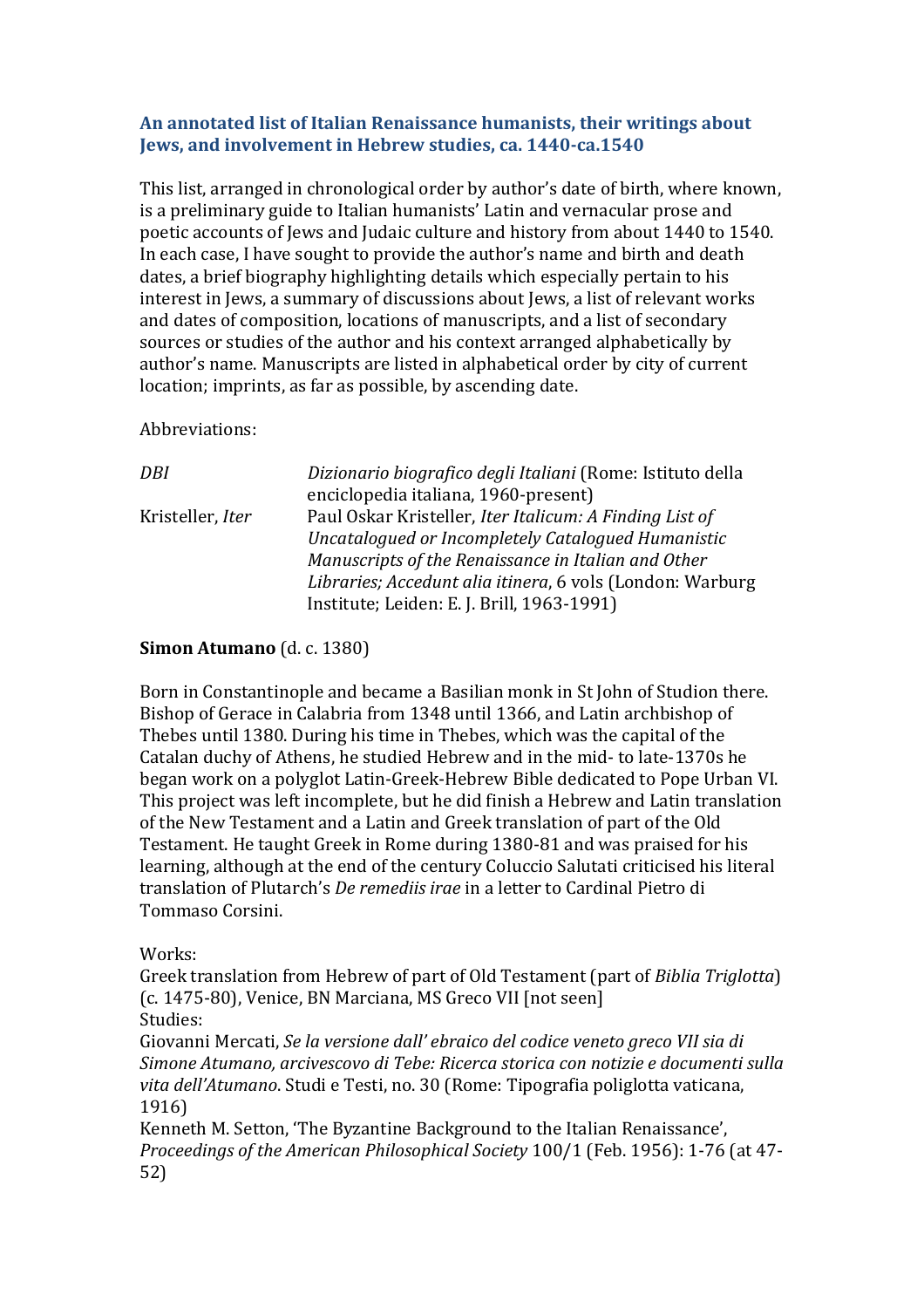### Paolo Veneto [Paolo Nicoletti] (c. 1380-1429)

Augustinian hermit and teacher of philosophy at Padua. Apparently a master of **Ludovico Foscarini** and **Pietro Tommasi**. His *Quaestiones* based on medieval polemical works like the *Pugio fidei* of Raymondi Martini (c. 1280) or the *Postilla* of Nicholas of Lyra on the Bible (1322-31), and mentioned by Cristoforo Barzziza in his funeral oration: 'Sed quid illum de probatione legis nostre adversus judaicam perfidiam dicemus subtilissimum libellum? quo illorum ieiunias et inanes tegnas aperta claritate demonstrat!'<sup>1</sup>

#### Works:

*XXII Quaestiones de Messia adversus Judaeos utrum scripturis et autoritatibus veteris testamenti possit convinci Christum esse verum Messiam* (c.1410-20?), Venice, BN Marciana, MS Lat. XII. 67, fols. 27-108<sup>2</sup> Studies: Giovanni Gentile, *Studi sul Rinascimento* (Florence: Vallecchi, 1923), 76-86 Percy Gothein, 'Paolo Veneto e Prosdocimo de' Conti maestri padovani di

Lodovico Foscarini', *La Rinascita* 5 (1942): 236-43

Felice Momigliano, *Paolo Veneto e le correnti del pensiero religioso e filosofico nel suo tempo. Contributo alla filosofia del secolo XV* (Udine: Gio. Batt. Boretti, 1907)

## **Pietro Tommasi** (c. 1375/80-1458)

Physician who studied at Padua before 1392 and was influenced by **Paolo Veneto**. He taught at Padua (1407-08) and practiced in Venice with stays elsewhere, including Crete. He was close to **Leonardo Giustiniani**, and with **Francesco Barbaro** and Lauro Querini he visited **Giannozzo Manetti**, then Florentine ambassador, in 1448 in Venice.<sup>3</sup> Collected manuscripts and had a library of more than 130 volumes.<sup>4</sup> **Ludovico Foscarini** wrote to him recalling the bloodshed and cruelty of the Turkish assault on Constantinople and attacking Turkish superstition and idolatry. Foscarini expressed the hope that the Christian princes would retake the city. In the same letter Foscarini meditated on Christ's sacrifice and St Peter's foundation of the Church. He compared the position of Constantinople in the Asian empire with that of the captivity of the Jews: 'ad Judeorum [sic] similtudinem inservitutem dabimus natos, natorum & quod nascentur ab illis.'<sup>5</sup>

Studies:

<sup>1</sup> See Momigliano (1907), 145.

<sup>2</sup> Ibid., 155-56.

<sup>3</sup> Giannozzo Manetti, *Dialogus in domestico et familari quorundam amicorum symposio Venetiis habitus, dum ibi Florentini populi nomine legatione munere fungeretur, ad Donatum Acciaiolum*, in Florence, Bibl. Laurenziana MS Plut. LXXXX sup. 29.

<sup>4</sup> Susan Connell, 'Books and their Owners in Venice, 1345-1480', *Journal of the Warburg and Courtauld Institutes*, 35 (1972): 163-86 (at 177-82).

<sup>5</sup> Vienna, Österreichische Nationalbibliothek, MS Lat. 441, fols. 71r-77r.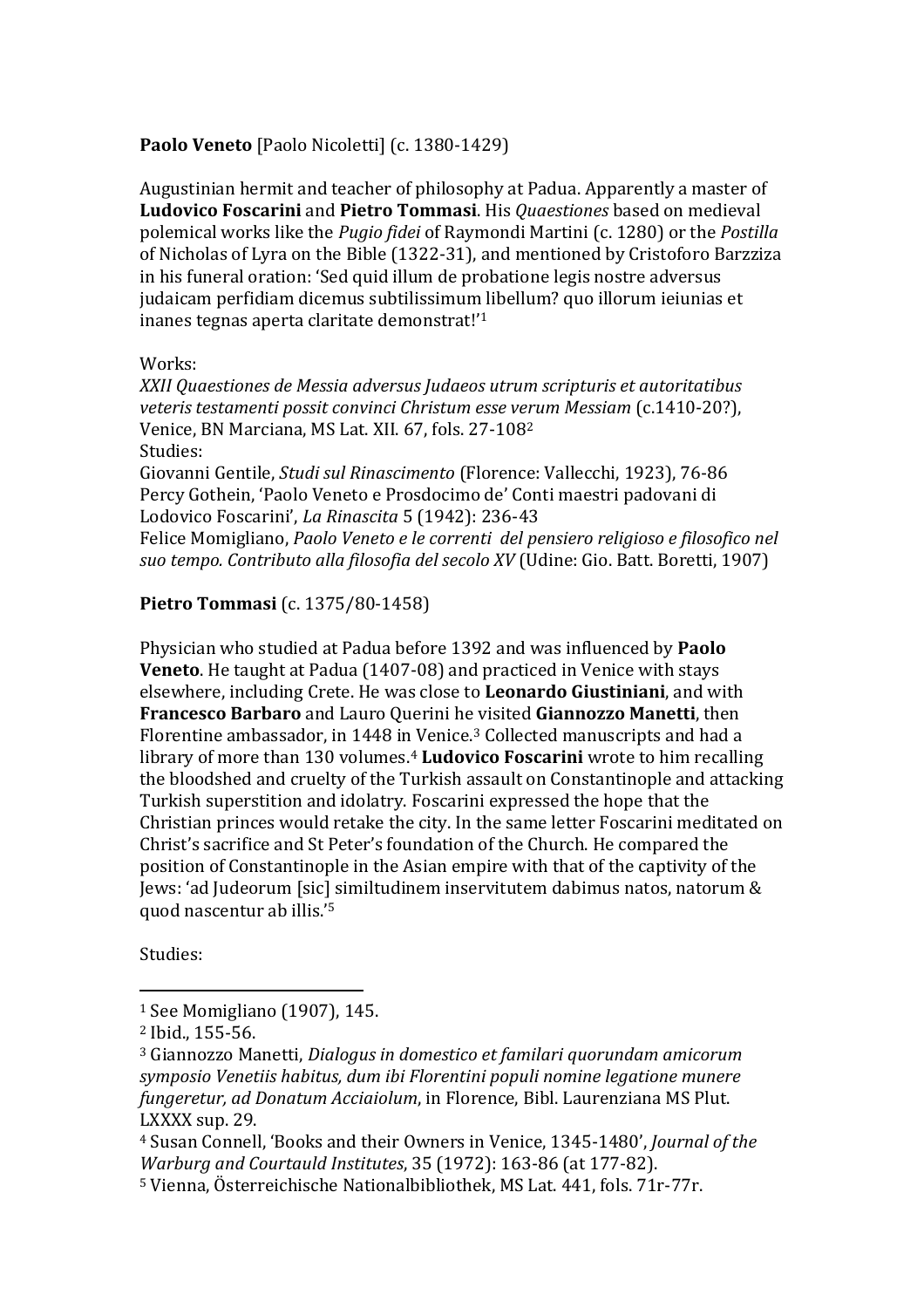Margaret L. King, *Venetian Humanism in an Age of Patrician Dominance* (Princeton: Princeton University Press, 1986), 434-36

## **Fantino Dandolo** (1380-1459)

Archbishop of Candia (Crete) from 1445, and bishop of Padua from 1448, he was praised by **Ludovico Foscarini** because he had denounced Jewish rabbi for causing deaths of Christian patients with his medical skills and damning their souls. <sup>6</sup> In his *Compendium* (written c. 1445-59) he provides fifteen brief chapters covering essential matters for the salvation of souls for the use of clerics, especially priests. In clear and basic Latin Dandolo outlined the three ages of the world and their duration: first, that of nature, which lasted 3579 years until the time of Moses, then the age of written laws, which were given to Moses principally as the Ten Commandments, and lasted 1610 years until the advent of Christ. He noted that the age of Grace, ushered in by Christ, offered spiritual rewards in place of the bodily rewards of the previous age and that it was not known when it would end.<sup>7</sup> However, he later noted that at the end of the world the Antichrist will proclaim himself Messiah and that the Jews would believe in him before he was defeated and all Jews converted in preparation for the 'one flock and one shepherd' (John 10: 16) formed in fulfilment of scripture.

## Works:

 $\overline{a}$ 

*Compendium catholicae fidei* (Venice: Reynaldus de Novimagio, c. 1486-88) Manuscripts of *Compendium* dating to fifteenth or sixteenth century listed in Kristeller, *Iter* 2: 282, 287 (dated 1474)

## **Giovanni Cirignani** (fl. 1440s)

Lawyer. He wrote a poem (c. 1441-2) in praise of Ciriaco d'Ancona. **Poggio Bracciolini** addressed a letter to Giovanni Cirignani from Rome on 7 November 1444 in reply to one of the latter's in which he praises the orations made by Poggio in favour of Leonardo Bruni.<sup>8</sup> Cirignani's Hebrew studies were disparaged by Leonardo Bruni in a letter probably dating to 1440-44, edited by **Giannozzo Manetti** and added to his collection of letters after Bruni's death. In this letter Bruni replied to Cirignani's (now lost) explanation for his study of Hebrew by noting that St Augustine, St Basil, and many others did not know Hebrew, that key parts of the Old Testament had already been translated, and that there were dangers in giving oneself to Jewish 'barbarity', so different from Greek and Latin studies. Bruni saw no need, he wrote, to explore different interpretations of Hebrew texts, nor did he think knowledge of Hebrew necessary in seeking the highest good and knowledge of God. The Jews who knew Hebrew were the greatest and perfidious enemies of religion and of faith and so one can see that good does not necessarily lie in knowledge of Hebrew. Cirignani had stated in his

<sup>6</sup> Foscarini to Francesco [Trevisan?] Carthusian, n.p., n.d., but c. 1459, in Vienna, Österreichische Nationalbibliothek, MS Lat. 441, fol. 244v.

<sup>7</sup> Dandolo (c. 1486-88), fols. 2v, 16r. Dandolo outlines the six ages of history at ibid., fols. 2v-3r.

<sup>8</sup> Bracciolini (1984), 2: 435.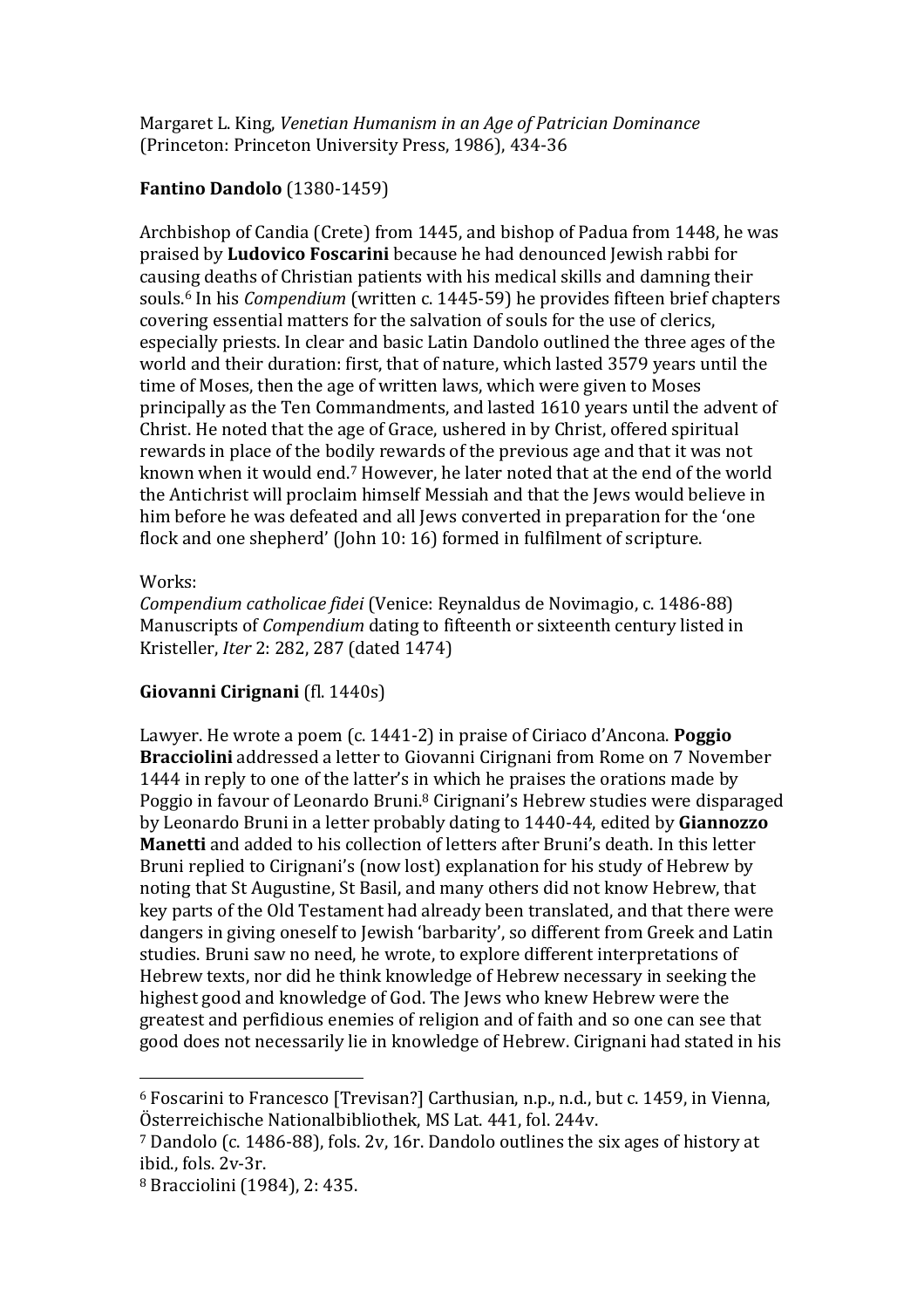letter to Bruni: 'At enim … fundamenta rectae Fidei a Judaeorum libris existunt, qui etsi sint translati, melius tamen est fontes consectari, quam rivos.'<sup>9</sup> Bruni replied that the sources lie with us Christians and not with the Jews for the whole of the New Testament is ours, not theirs. Of the four evangelists one wrote in Hebrew while the others wrote in Greek, and of the letters of Paul only one was written in Hebrew and the rest in other tongues. Luke described the acts of the apostles in Greek. The revelation of John was in Greek, not Hebrew. Are these rivers or sources? Bruni enumerates the many Christian Doctors who knew Greek and Latin: Dionysius Areopagite, St Gregory of Nazianensis, St Basil, Chrysostom among the Greeks; St Augustine, St Jerome, St Cyprian, St Ambrose, St Gregory, St Thomas Aquinas, and others of the Latins. He asks Cirignani: What do you seek among the Hebrews which you cannot find in the councils of the Church? The fundamentals of the Christian faith lie with us and not in them. You say that there is much in the prophets and in other Hebrew books which confirms the Christian faith. But I say that these have now been translated and interpreted by many very learned men so that 'nichil lucri sit in illa magis hebraice legere, quam si latine legas.'<sup>10</sup> Unless you disagree with Jerome and you understand these matters better than that learned man. Perhaps the study of Hebrew gives you pleasure but it has no utility. You may object that Jerome had Greek and freed us from the labour of translation; but Latins rather than barbarians translate Aristotle. Then: 'quid simile habet Graecorum eruditio cum Judaeorum ruditate?'<sup>11</sup> For Greek is the language of philosophy and of other disciplines and helps to promote literary studies in a way which Hebrew cannot, lacking as it does philosophers, poets, and orators.

Works:

Oration on behalf of Lucca (1466) noted in Kristeller, *Iter* 1: 71 Letters from Cirignani in Kristeller, *Iter* 1: 205; 2: 424 (to Aeneas Piccolomini), 438 (to Cyriac of Ancona, with poem) Letters to Cirignani in Kristeller, *Iter* 1: 255

Source:

Leonardo Bruni, *Epistolarum Libri VIII*, ed. Lorenzo Mehus (Florence, 1741. Facsimile edition, Rome: Edizioni di storia e letteratura, 2007), 2: 160-64. Studies:

L. Mancini, *Per la storia dell'umanesimo in Lucca*. I. *Giovanni Vanni Cirignani*  (Lucca, 1937), 13-14

Charles Trinkaus, *In Our Image and Likeness: Humanity and Divinity in Italian Humanist Thought*, 2 vols (London: Constable, 1970), 2: 571-601

### **Poggio Bracciolini** (1380-1459)

Born near Arezzo, went into papal service, and pursued classical manuscripts and humanist studies. He disparaged his convert guide to Hebrew in a letter to Niccolò Niccoli written at Baden Baden on 18 May 1416. Here he refers to his last letter to Niccolò Niccoli as 'longiuscula, iocis referta ac salibus'. 'I said a good deal

<sup>9</sup> Bruni (1741), 2: 161-62.

<sup>10</sup> Ibid., 162-63.

<sup>11</sup> Ibid., 163.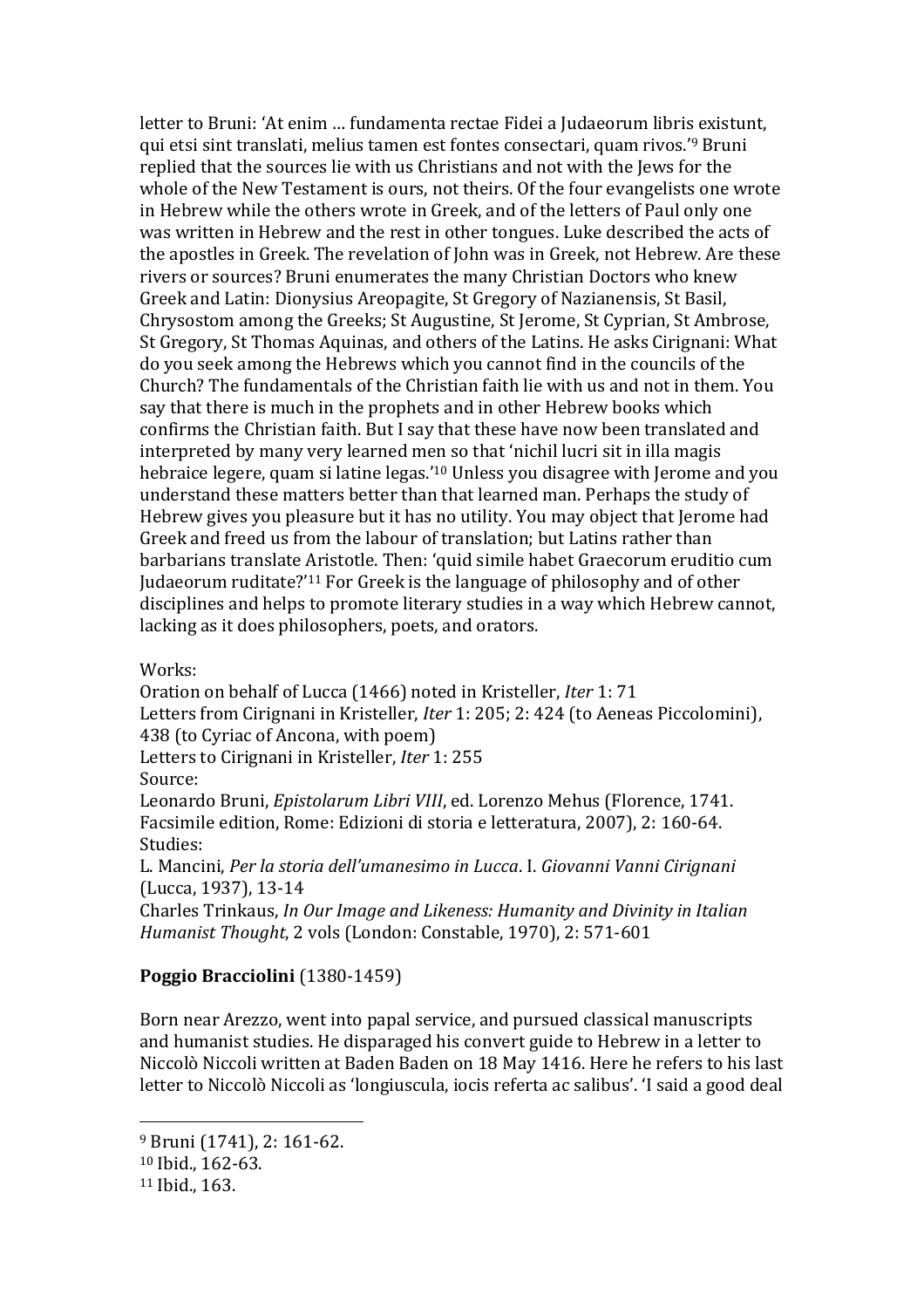about the Hebrew language, which I was studying, and I made even more jokes at the expense of my teacher, since he has the mental capacity of a typical convert from Judaism to Christianity. He is a trifling sort of man, with no sense of humor or stability. I made fun of his literary ability and his learning as being crude, rude, and rustic. But I am afraid that that letter and the other, which I wrote to Leonardus, did not reach you. For most certainly considering the careful attention which you devote to letter writing, you would have sent some answer right away or at least congratulated me on this new study of a new subject which you had often urged me to master. Although I see that this study is of no use in increasing our wisdom, it adds something to our study of the Humanities, particularly in this respect, that I have learned Jerome's method of translation.'<sup>12</sup> Poggio goes on to recount his journey from Constance down the Rhine to the baths. He describes the pleasures of the baths at Baden and the sports and relaxations of the visitors. Perhaps reflecting his study of Hebrew he compares the place to what the Hebrews call 'Ganeden', or a "hortum voluptatis" where the first man was created. 'For if pleasure can make life happy, I do not see what is lacking in this place for complete and perfect happiness.'<sup>13</sup> During 1427-29 Poggio was in Rome and expecting copies of the two major works by Flavius Josephus – *De bello Judaico* (c. 75) and *Contra Appionem grammaticum* (c. 97) – from his friend Niccoli in Florence.<sup>14</sup> He addressed a letter to **Giovanni Cirignani** from Rome on 7 November 1444 in reply to the latter's in which he praises the orations made by Poggio in favour of Leonardo Bruni.<sup>15</sup>

Sources:

<sup>12</sup> 'Dicebam multa de litteris ebraicis, quibus operam dabam, plura iocabar in doctorem ipsum, ut captus eorum est, qui ex iudeis christiani efficiuntur, virum levem, insulsum atque inconstantem; litteras vero ac doctrinam ut rudem, incultam atque agrestem facetiis quibusdam leviter perstringebam. Verum suspicior eam epistolam et itam alteram, quam Leonardo dabam, vobis redditas non esse. Nam medius fidius que tua est diligentia in officio litterarum, rescripsisses postmodum aliquid et vel saltem mecum gratulatus esses hanc novam nove doctrine disciplinam, ad quam perdiscendam me sepius es hortatus; quam etsi nullius usus esse conspiciam ad sapientie facultatem, confert tamen aliquid ad studia nostra humanitatis, vel ex hoc maxime, quia morem Hieronymi in transferendo cognovi.' Goodhart (1974), 24-25.

<sup>13</sup> 'Nam si voluptas vitam beatam efficere potest, non video, quid huic loco desit ad perfectam et omni ex parte consummatam voluptatem.' Bracciolini (1984), 1: 133. The term *Gan'Eden* was translated into Greek as *paradeisos* in the Septuagint (eg. Genesis 2: 8). Rabbinic texts distinguish between an earthly garden and a heavenly one with the latter as the abode of bliss reserved for the souls of the righteous. The Hebrew equivalent of paradise, *pardes*, occurs three times in the Bible and in the Talmud the word is used in relation to celestial visions and the mystical ascent of the soul. See Jean Delumeau, *The History of Paradise: The Garden of Eden in Myth and Tradition*, trans. Matthew O'Connell (New York: Continuum, 1995).

<sup>14</sup> Bracciolini (1984), 1: 184, 185, 190, 193. <sup>15</sup> Ibid., 2: 435.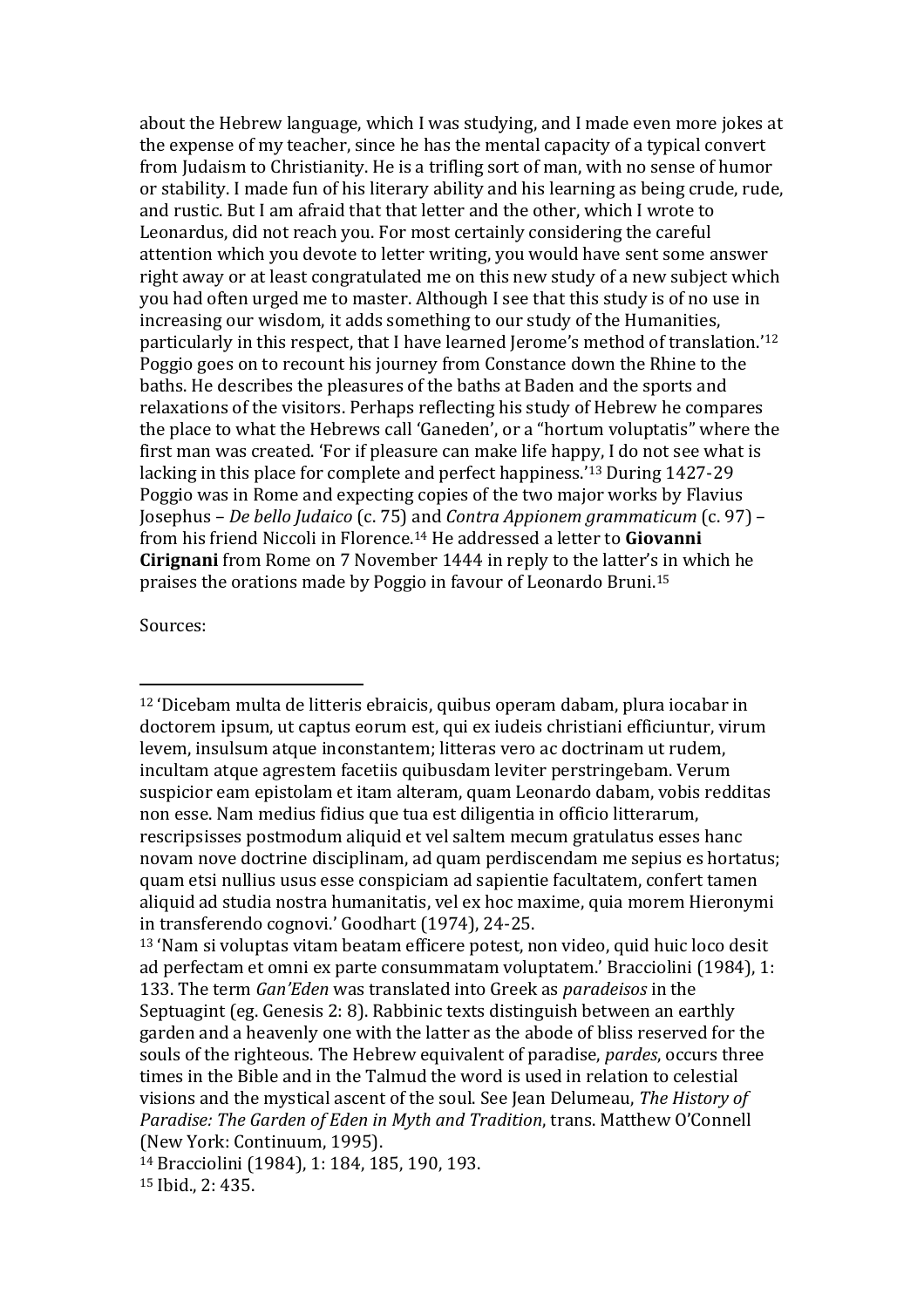Poggio Bracciolini, *Lettere*, ed. Helene Harth. 3 vols (Florence: Leo S. Olschki, 1984), 1: 128.

P. W. Goodhart, *Two Renaissance Book Hunters: The Letters of Poggius Bracciolini to Nicolaus de Niccolis* (New York: Columbia University Press, 1974)

## **Alberto Berdini da Sarteano** (c. 1385-1450)

Born at Sarteano, near Siena, joined conventual Franciscans, studied at Florence (perhaps with Guarino Veronese), and passed to the observant wing of the order. In 1422 he defended humanist studies in a letter to Niccolò Niccoli, noting their use in aiding comprehension of sacred scripture. <sup>16</sup> Moved to Verona to study Greek with Guarino during 1422-23, and sent to Naples by the Medici to collect Latin and Greek manuscripts, his sermons were informed by classical orations. He went east for Pope Eugenius IV (1431-47) on a mission to the Byzantine emperor in preparation for the council of union eventually held in Florence, and then in 1440 to the Coptics with an invitation to adhere to the union, as well letters for Prester John, emperor of Ethiopia, and Thomas of the Indies (although he only reached Cairo).

Works: *Opera omnia*, ed. F. Harold (Rome, 1688) Studies: F. Biccellari, 'Un francescano umanista. Il beato Alberto da Sarteano', *Studi francescani*, 10 (1938): 22-48 E. Cerulli, *DBI*, 8: 800-04

## **Ambrogio Traversari** (1386-1439)

Born near Forlì, entered Camaldolese monastery of Santa Maria degli Angeli in Florence. There is some evidence for Traversari's encounter with the patristic anti-Jewish literature. In 1423-24 he completed his translation of Chrysostom's *Homilies against the Jews* where the patristic author attacked the Christians who were found at Jewish synagogues and Jewish festivals and suggested that the Jews merited their punishment as a consequence of their treatment of Christ.<sup>17</sup> In 1432 Mariano Porcari in Rome gave Traversari a Hebrew manuscript of 'notable beauty' of the books of Psalms, Job, Daniel, the Lamentations of Jeremiah, Esther, and other Old Testament texts, which pleased him greatly and which he intended to use in his Hebrew studies. He was also studying the historical roots of Christianity through the works of Flavius Josephus and Philo.<sup>18</sup> A few years later Traversari wrote to Florence requesting a manuscript of Hebrew verbs as he began to undertake further studies and to teach a monk who wanted to acquire some facility in the language.<sup>19</sup>

<sup>16</sup> Berdini 1688, 8. 174-6

<sup>17</sup> Stinger (1977), 131-33.

<sup>18</sup> Ibid., 51-52, 144-45, 151, 175. See Traversari (1759), XI: 16 (17, 18 Feb. 1432), 48 (7 Nov. 1432); and idem (1985), 59-60.

<sup>19</sup> Alessandro Dini-Traversari, *Ambrogio Traversari e i suoi tempi* (Florence: succ. B. Seeber, 1912), doc. no. 4.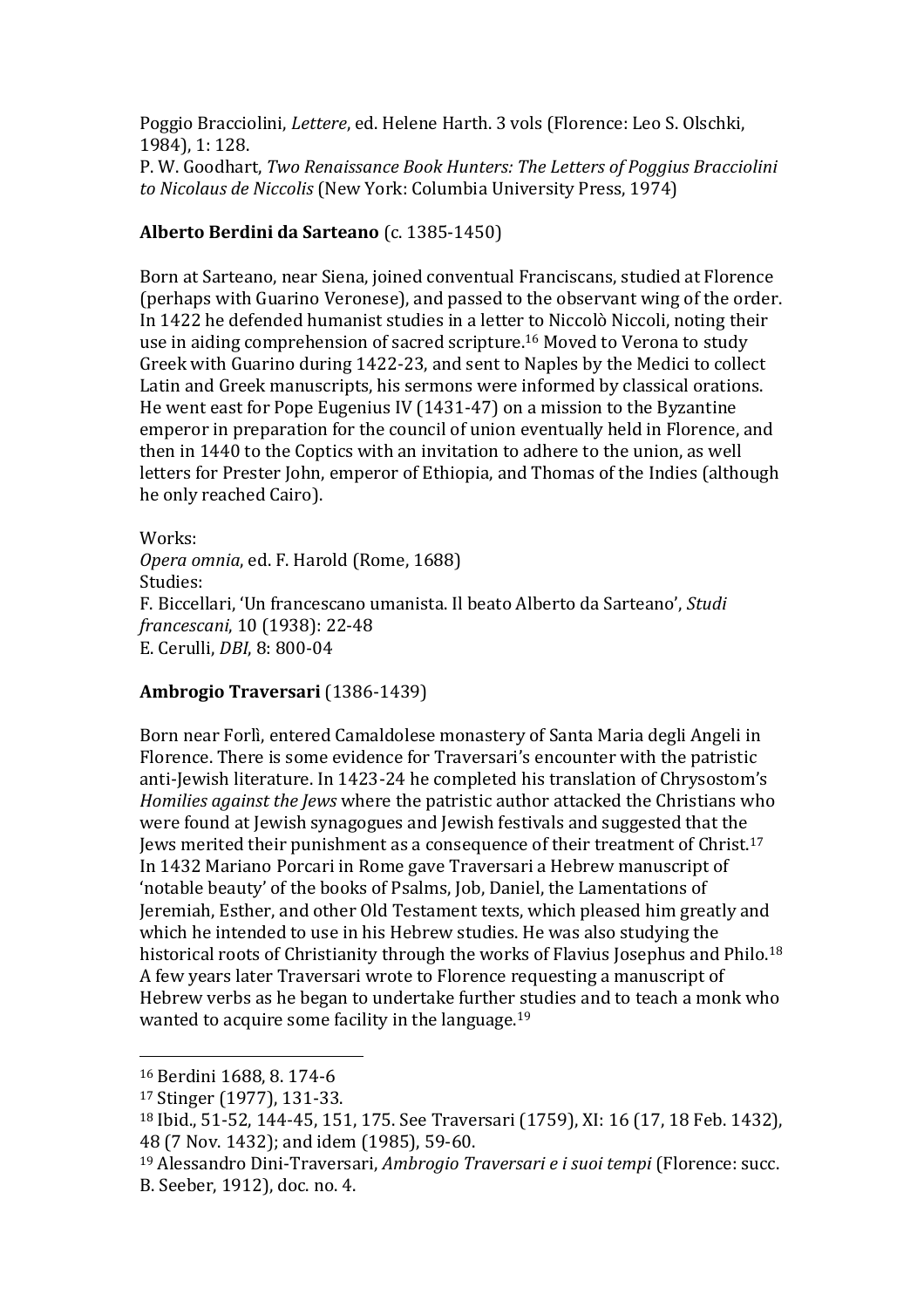### Sources:

Ambrogio Traversari, *Ambrosii Traversarii Generalis Camaldulensium aliorumque ad ipsum, et ad alios de eodem Ambrosio latinae epistolae a Domino Petro Canneto Abbatae Camaldulensi in libros XXV tributae variorum opera distinctae, et observationibus illustratae. Adcedit eiusdem Ambrosii vita in qua historia litteraria Florentina ab anno MCXCII usque ad annum MCCCCXL ex monumentis potissimum nodum editis deducta est a Laurentio Mehus* 2 vols. (Florence, 1759. Reprint Bologna: Forni, 1968)

-- *Hodoeporicon*, ed. Vittorio Tamburini (Florence: Le Monnier, 1985) Studies:

Charles L. Stinger, *Humanism and the Church Fathers: Ambrogio Traversari (1386-1439) and Christian Antiquity in the Italian Renaissance* (Albany: State University of New York Press, 1977)

## **Leonardo Giustiniani** (c. 1388-1446)

Educated with Guarino Veronese and Gasparino Barzizza. Political career in Venice, Veneto, and elsewhere in Italy. His verse and prose works, printed from about 1472 onwards, reveal spiritual interests. His verses beginning 'O rosa bella' enjoyed some popularity and were set to music by John Dunstable, Johannes Ciconia, and John Ockeghem, among others. In Rome in 1473 at a banquet offered by Cardinal Pietro Riario the ballad was sung to a *chitarino*. <sup>20</sup> It concludes with the lines: 'Oh, god of love, what pain is this, to love! / See how I die, constantly, for this Jewess!' ('Oy, dio d'amor, che pena è questa, amare! / Vide che io mor' tuto hora per questa iudea!') The term 'giudea' could mean both a Jewess and a cruel person or traitor, and in his later *laude* Giustiniani does refer to Judas the traitor and talks of 'wicked jews' and 'Jewish dogs'. Harrán notes that Rosa was not an uncommon name for Jewish women.

Sources:

*Strambotti e ballate*, ed. V. Locchi (Lanciano: R. Carabba, 1915), ballate II-IV, VIII, XI-XII, XIV-XV, XVII

Studies:

 $\overline{a}$ 

Berthold Fenigstein, *[Leonardo Giustiniani \(1383?-1446\):](http://copac.ac.uk/search?ti=Leonardo%20Giustiniani%20%281383?-1446%29) Venezianischer Staatsmann, Humanist und Vulgärdichter* (Halle: Max Niemeyer, 1909), 135-39 D. Harrán, 'New Variations on *O rosa bella*, Now with a Jewish *Ricercare*', *Studi musicali*, 27 (1998): 241–86

Margaret L. King, *Venetian Humanism in an Age of Patrician Dominance* (Princeton: Princeton University Press, 1986), 34, 383-85

## **Francesco Barbaro** (1390-1454)

Leading Venetian patrician humanist of his generation, if not of the entire fifteenth century. He was active in monastic reform, $21$  and connected with the

<sup>20</sup> Harrán (1998), 272.

<sup>21</sup> See his letters to Cardinal Francesco Condulmer during the 1440s in Barbaro, *Epistolario* (1999).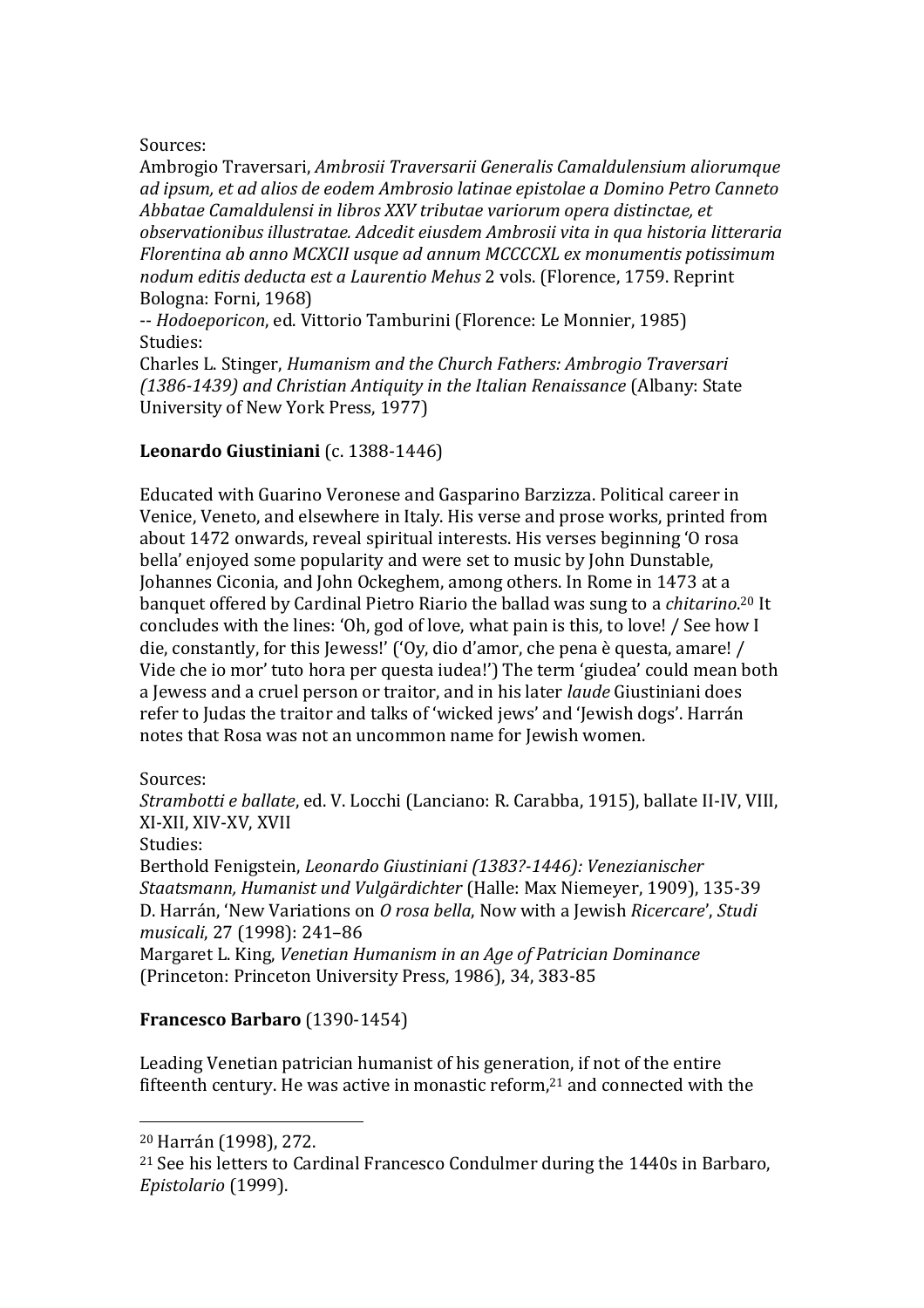Carthusians in Venice. <sup>22</sup> In fact, he acted as patron of the Carthusian monastery of San Andrea del Lido in Venice after the death of Niccolò Corner, and on 17 June 1443 he wrote to Cosimo de' Medici with a request that he act as patron of building works. <sup>23</sup> He wrote to the Carthusian monk Francesco (probably **Francesco Trevisan**) in 1447, and to the Carthusian monk Giovanni Francesco, probably the same person, on 22 September 1449.<sup>24</sup> In the latter letter he wrote: 'Pleni sunt libri, plena exemplorum vetustas principes Israel ad prophetas et filios prophetarum, qui nunc monachi nominantur, aut venisse aut missos esse ut salvum facerent populum suum, vel ut custodirent legem et providerent saluti et felicitati sue. Quare cum anceps et dubius sim propter pestilentiam, utrum mihi nunc in patriam redeundum, an adhuc consilium hoc differendum sit, in te reiciendam hanc deliberationem puto ut tu, qui sepe solus cum Deo loqueris sicut amicus ad amicum suum, invoces nomen eius magnum super me ut ipse notam faciat viam in qua ambulem, et doceat me facere voluntatem suam. Quod si minime respondendum mihi iudicares ne plus arrogare tibi vederis quam tribuendum censes, cum incaluerit cor tuum intra te cum aliis sanctis viris, qui tecum in monasterio sunt, ora Deum nostrum ut pie et misericorditer regat me. Et quia omnia serviunt ei, forte audiam linguam quam non novi, et consilium sequar quod credam placuisse magis in cospectu suo.' The next day he wrote to the Camaldolese monk Pietro Donà reflecting on human fragility and the emptiness of one's thoughts and goes on to note the example of those we read about in the Old Testament who privately or publicly consulted the prophets so that they may be better advised by such oracles. Since monks are called the sons of prophets who better to go to than Pietro Corso who lived in the monastery for so long and had given up earthly preoccupations. Barbaro hopes that they will all pray to God to help guide him.<sup>25</sup> He was in touch with Giovanni Capistrano whose friendship he sought, and with **Alberto Berdini da Sarteano** who preached in Brescia at his urging.<sup>26</sup> In his letter to the former, written from Venice on 15 March 1451, he writes of his love of Giovanni on account of his virtue and congratulates him on his work in Venice encouraging men to know and to love God.<sup>27</sup> On 1 April he wrote again to Giovanni thanking him for their friendship and for being remembered in his prayers and noting how Francesco's small gifts are valued by Giovanni for being from the heart rather than for their being great and honorific.<sup>28</sup> He was attracted by the preaching of San Bernardino da Siena. He corresponded with **Ludovico Foscarini** and Antonio Gradenigo.<sup>29</sup> On 22 January 1449 he wrote to Lauro Querini about his precious and close

 $\overline{a}$ 

<sup>27</sup> Ibid., 703-4.

<sup>&</sup>lt;sup>22</sup> He wrote from Udine on 1 September 1448: 'Iohanni et Augustino fratribus salutem dic. Sanctis autem monachis Cartusie nostre me commenda.' Ibid., 581. <sup>23</sup> Barbaro (1884), 114, no. LXXXXVIIII.

<sup>24</sup> Barbaro (1999), 598-99, 660-61.

<sup>25</sup> Ibid., 662-63.

<sup>26</sup> Ibid., 214-16, 352, 703-04, 711-12.

<sup>28</sup> Ibid., 711-12.

<sup>29</sup> Ibid., 468-69, 470-71, 474-75, 487, 719-20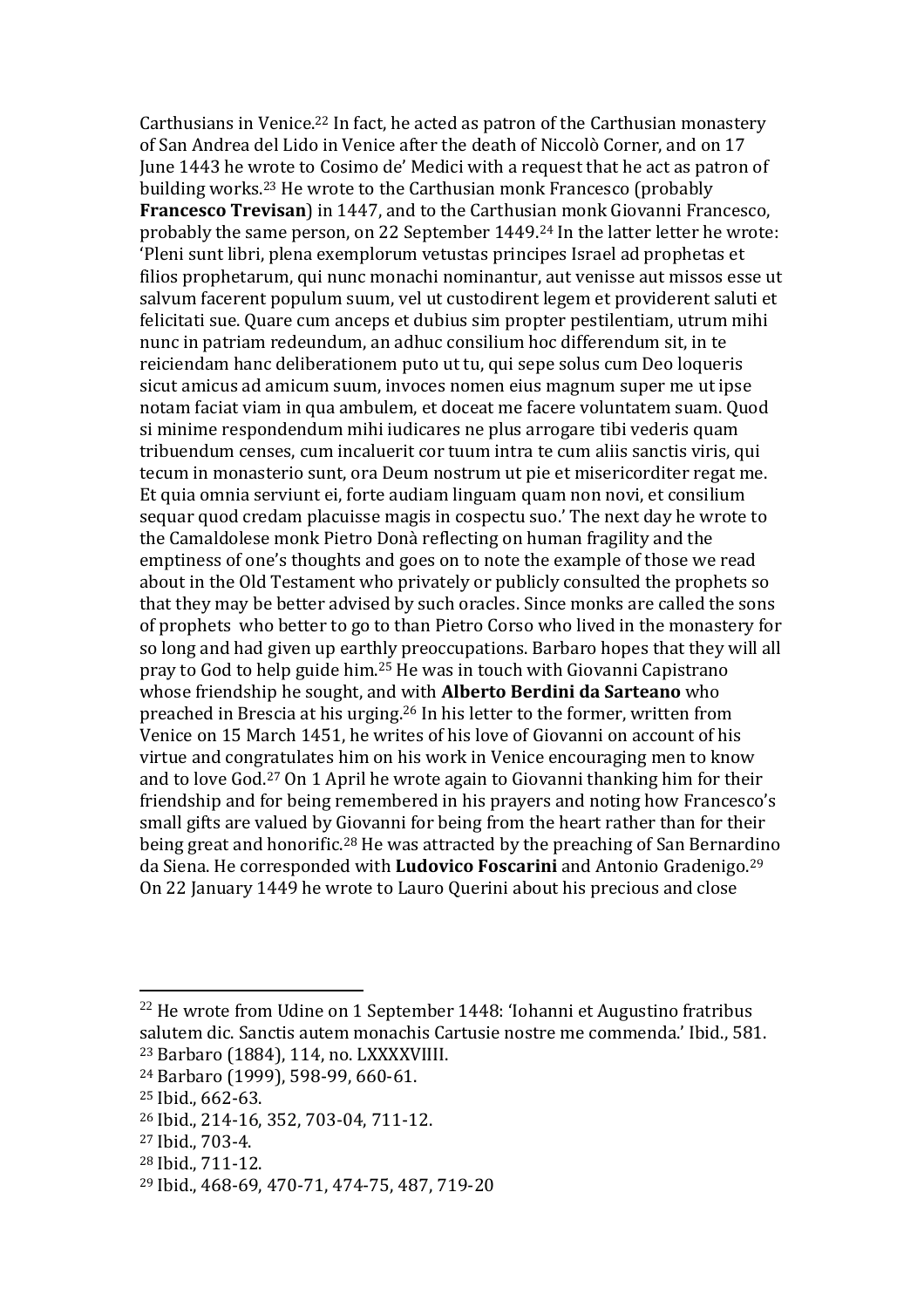friendship with **Giannozzo Manetti**. <sup>30</sup> In a dialogue of c. 1452 **Ludovico Cendrata** has Barbaro speak of the authority and power of the Roman church.<sup>31</sup>

### Sources:

*Centotrenta lettere inedite di Francesco Barbaro precedute dall'ordinamento critico cronologico dell'intero suo epistolario*, ed. Remigio Sabbadini (Salerno: Tipografia Nazionale, 1884)

*Epistolario II. La raccolta canonica delle "Epistole"*, ed. Claudio Griggio (Florence: Leo S. Olschki, 1999)

Studies:

Benvenuto Bughetti, 'Alcune lettere di Francesco Barbaro riguardanti l'Ordine Francescano', *Archivum Franciscanum historicum*, 11 (1918): 287-304 Margaret L. King, *Venetian Humanism in an Age of Patrician Dominance* (Princeton: Princeton University Press, 1986), 33-34

## **Marco Lippomano** (c. 1390-after 1446)

Licensed in arts in 1410 and awarded doctorate in laws and arts in 1417. He had an extensive political career, including trips to Candia (Crete). Francesco Filelfo notes Lippomano's interest in Hebrew studies in a satire of c. 1432, saying that the latter is learned in Greek and Hebrew but that he himself has no commerce with Jews unless he needs money. He therefore askes Lippomano not to respond Judaically (*iudaice*), i.e. in Hebrew or with the offer of a loan: 'Doctus es et cunctos superas, me iudice, rerum / notitia: tu nostra tenes, ti graeca tuosque / hebraeos penitus gaudes didicisse prophetas. / Nec solum eloquio exultas: diademate iuris / et divum atque hominum redimitus tempora, caelos / naturamque sagax omnem audes defendere causam. / Nam quid, amice, siles, quotiens te nostra requirunt / scripta per officium? Qui te premit undique fastus? / Iudaeos nunquam fateor didicisse, nec ulla / esse illis mecum commercia, nulla futura, / ni, cum forte velim nummos pensare, soluto / foenore, paupertas quod me solet aemula saepe / cogere. Pauperies mihi te facit improba surdum? / At neque iudaice mihi respondere necesse est! / Nam neque si dedero Scythicis mea verba figuris, / noveris, ingenium potius ridebis amici.' there is little surviving evidence of Lippomano's Hebrew studies although they were also noted by Flavio Biondo (c. 1448-58) and rather more extensively by the Florentine **Giannozzo Manetti** (c. 1448) whose own work he may have partly inspired.<sup>32</sup>

Sources:

 $\overline{a}$ 

Flavio Biondo, *Italia Illustrata* (Venice: Philippo Pincio Mantuano, 7 May 1511)

<sup>30</sup> Barbaro (1884), 47.

<sup>31</sup> Ibid., 57.

<sup>32</sup> Biondo (1511), 101; Christoph Dröge, '"Quia morem Hieronymi in transferendo cognovi ...". Les débuts des études hébraïques chez les humanistes italiens', in *L'Hébreu au temps de la Renaissance*, ed. Ilana Zinguer (Leiden: Brill, 1992), 71; idem, 'Zur Idee der Menschenwürde in Giannozzo Manettis "protesti di giustizia"', *Wolfenbütteler Renaissance Mitteilungen*, 14 (1990), 119. Dr Daniel Stein Kokin is working on a rare surviving set of Lippomano's Hebrew notes.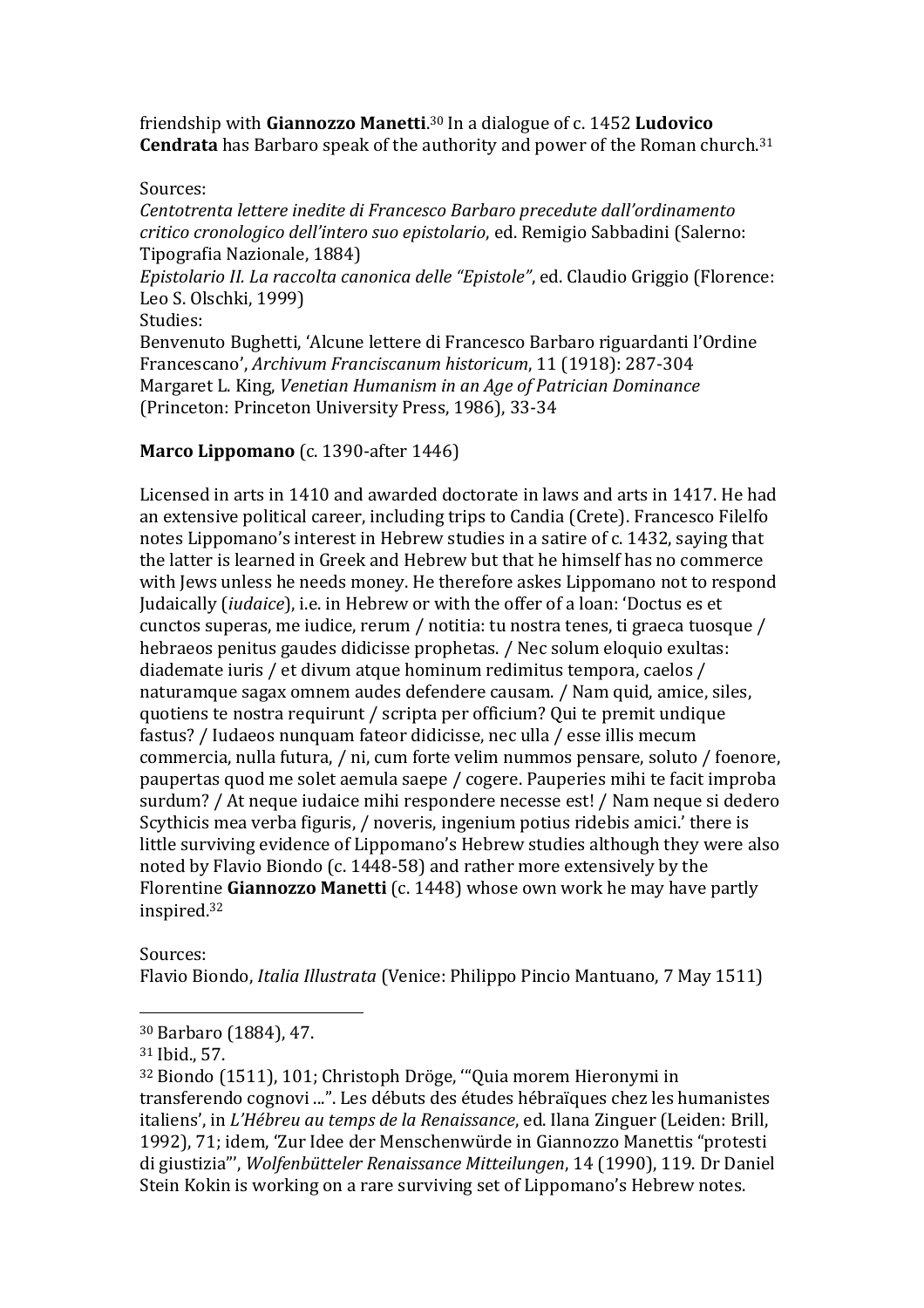Francesco Filelfo, *Satyrae I (Decadi I-V)*, ed. Silvia Fiaschi (Rome: Edizioni di storia e letteratura, 2005), 26

Giovanni da Spilimbergo, *Oratio ad Marcum Lipomanum de congratulatione sue preture*. Padua, Biblioteca del Museo Civico, MS BP 1223, fols. 94-97 (at fol. 95) Studies:

Margaret L. King, *Venetian Humanism in an Age of Patrician Dominance* (Princeton: Princeton University Press, 1986), 389-90

### **Giannozzo Manetti** (1396-1459)

Born at Florence, studied under **Ambrogio Traversari** at the Camaldolese monastery of Santa Maria degli Angeli in that city with Tommaso Parentucelli (elected Pope Nicholas V in 1447). He married in 1427, held public office and undertook embassies for Florence before becoming secretary to Pope Nicholas in 1453, and then serving King Alfonso of Aragon in Naples until his death. His orations were full of Old Testament citations alongside Aristotle and Cicero. The Greek and Hebrew vision of the world and man without knowledge of original sin or explicit promises of an afterlife and with an emphasis on behaviour on earth may have helped to shape his work on the dignity of man. He began studying Hebrew on 11 November 1442.<sup>33</sup> He collected Hebrew manuscripts in the same year,<sup>34</sup> and he cited (unspecified) Hebrew manuscripts in a dialogue on the lifespan of man set in Venice during his legation there in 1448. <sup>35</sup> The decline of the longevity of man was a topic discussed by Josephus in his *Antiquitates Judaicae*. <sup>36</sup> His enthusiasm for Hebrew was such that his son Agnolo, who later copied out his father's translation of the Psalms, was tutored in the language and wrote it so well that it was impossible to tell the difference between his writing and that of a Jew who was baptised at the instance of Giannozzo Manetti with the name Giovan Francesco in 1430 and accompanied Manetti on his legation to Venice during 1448-50. <sup>37</sup> The translation of the Psalms survives in eight manuscript copies and was as part of a projected translation of the entire Old Testament.<sup>38</sup> He was criticised, perhaps by **Poggio Bracciolini**, for attempting to

<sup>33</sup> De Petris (1976), 195 n. 3.

<sup>34</sup> See the list of Hebrew texts, lexicon, and commentaries now in the Vatican Library given in ibid., 195 n. 6. See also U. Cassuto, *I manoscritti palatini ebraici della Biblioteca Apostolica Vaticana e la loro storia* (Vatican City: Biblioteca apostolica vaticana, 1935), 44-47.

<sup>35</sup> Florence, Bibl. Laurenziana MS Plut. 90, sup. 29, fols 4v, 26r, 29v. <sup>36</sup> On this, see Daniel Stein-Kokin,

<sup>37</sup> Vatican City, BAV, MS Urb. Lat. 5; Bisticci (1976), II. 353; and Giuseppe M. Cagni, 'Agnolo Manetti e Vespasiano da Bisticci', *Italia medioevale e umanistica*, 14 (19710: 293-312 (at 294-95, but providing no source for the date baptism). <sup>38</sup> This figure, which includes possible sixteenth-century copies, is given by Dröge (1992), 85n46. One manuscript of the Psalms and the *Apologeticus* bears the arms of Federigo da Montefeltro, duke of Urbino, and was copied and decorated in the shop of Vespasiano da Bisticci. In 1461 Lodovico II Gonzaga, marquis of Mantua, ordered a Bible in Hebrew from Bisticci, but was angered on learning that it had been transcribed without due regard for Hebrew punctuation: A. Luzio and A. Renier, 'I Filelfo e l'umanesimo alla corte dei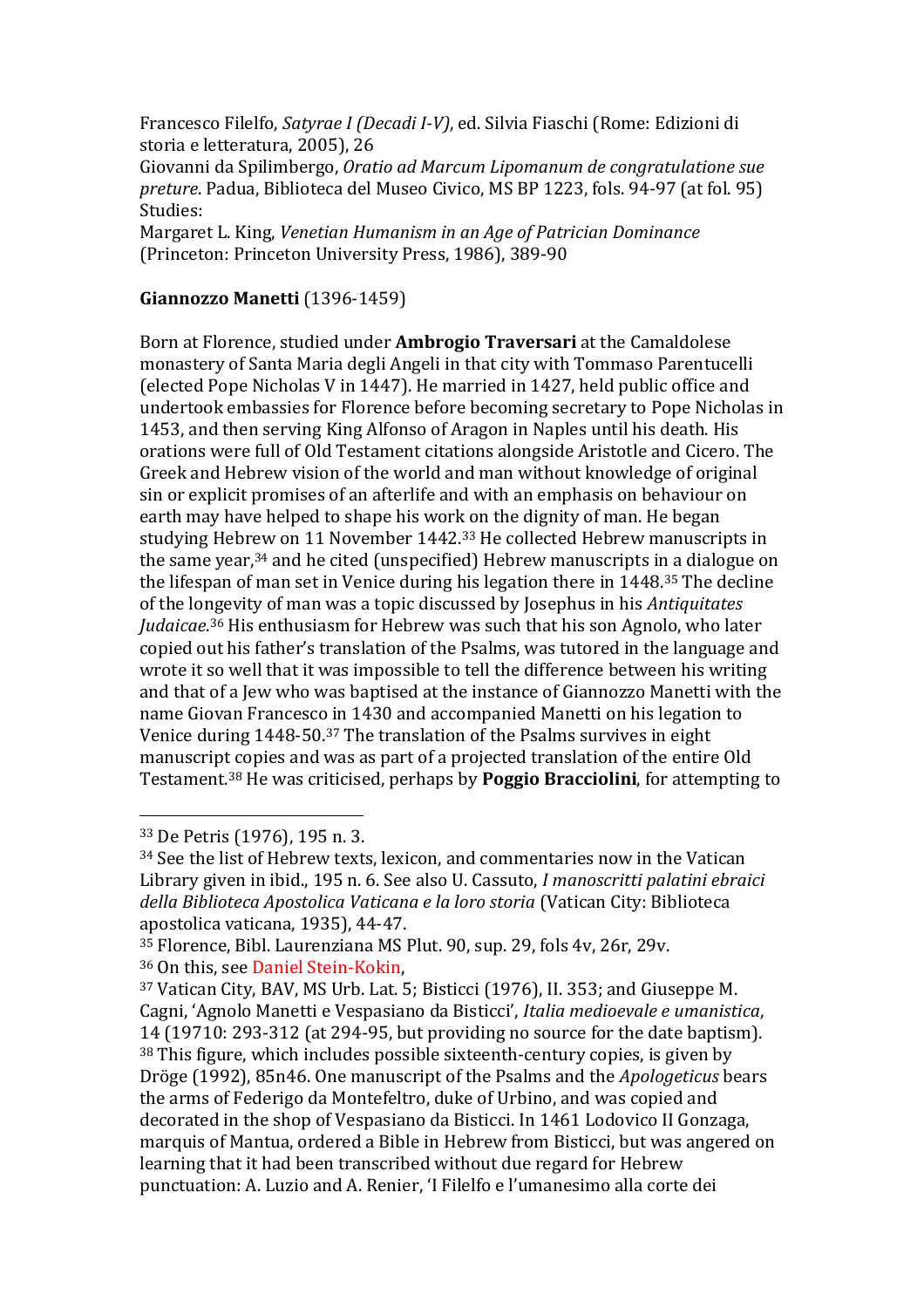rival St Jerome who had been divinely inspired. He defended his translation from Hebrew (and not from Greek) in his *Apologeticus adversus suae novae Psalterii traductionis obtrectatores* where he noted that Jerome himself had made two translations, and that there many others produced in late antiquity. Manetti also undermined the story of the simultaneous translation of the Septuagint by noting that the same legend had been applied in relation to the definitive text of Homer. Manetti attacked Jews who claimed that the scripture used by Christians was incorrect and their interpretations false. He said that the Jews were ignorant of Latin and Greek, and the liberal arts, and he presented his Psalter as a way of confounding obstinate Jews and affirming correct Christian reading. His *Adversus Iudeaos et Gentes*, mentioned in a letter to Pope Nicholas V on 4 May 1448, bypasses medieval texts to engage with the Fathers of the Church, especially Eusebius of Caesarea whose fourth-century *De praeparatione Evangelica* had just been translated into Latin by George of Trebizond. Manetti outlined the concordance of Mosaic law with natural morality and noted the superiority of the religion of Israel over other ancient beliefs and practices. He praised Moses highly as an orator and the Hebrew people were judged ancient and superior to Rome or Athens. He assessed ancient Israel positively (if only as prefiguring Christianity), and outlined the history of the world before and after the incarnation of Christ. His biographer Vespasiano da Bisticci mentions Manetti's knowledge of Hebrew at the outset of his biography but emphasises that this knowledge was 'solo a fine di sapere bene e' testi della sancta Iscrittura.'<sup>39</sup> He provided translations of some Hebrew works but had to defend them against jealous detractors. He also learned Hebrew as part of his disputation with the Jews, and participated in public debate at Rimini in 1447 at the court of Sigismondo Malatesta.<sup>40</sup> The fifteenth-century biographer Naldo Naldi provided further details, noting that to his knowledge of Greek Manetti added 'Syrian' (i.e. Hebrew) so that he could understand the divine origin of law and could write invectives against the Jews drawn on their own sources. A preceptor from Palestine, who knew both Hebrew and Latin, lived with him for two years and they conversed together about the sacred histories of the world from its origins, their commentaries, and philosophy. The Palestinian came to the house two hours before dawn and left at the third hour of the night (the curfew) and gradually Manetti acquired Hebrew. Manetti supported two Greek men at home, who always spoke Greek with him. At the same time the Palestinian had pledged himself to ascribe to (addixisset) the Christian religion.<sup>41</sup> The 'Manuellus' mentioned by Naldi was probably Immanuel ben Abraham de San Miniato, a Florentine banker who may have been the author of a translation of, and commentary on the Psalms.<sup>42</sup>

Works:

Gonzaga', *Giornale storico della letteratura italiana*, 16 (1890), 153. <sup>39</sup> Bisticci (1970, 1976), 1: 485.

<sup>40</sup> Ibid., 64-65, 486, 504, 534-35; 2: 524-25, 557-58, 605-06, 612.

<sup>41</sup> Naldi (1731), cols. 535-36.

<sup>42</sup> 'Emmanuelis hebraei interpretatio et commentarii in libros psalmorum', originally from San Michele di Murano, and now in Venice, Biblioteca Nazionale Marciana, MS Lat. I. LXVII (= 2061).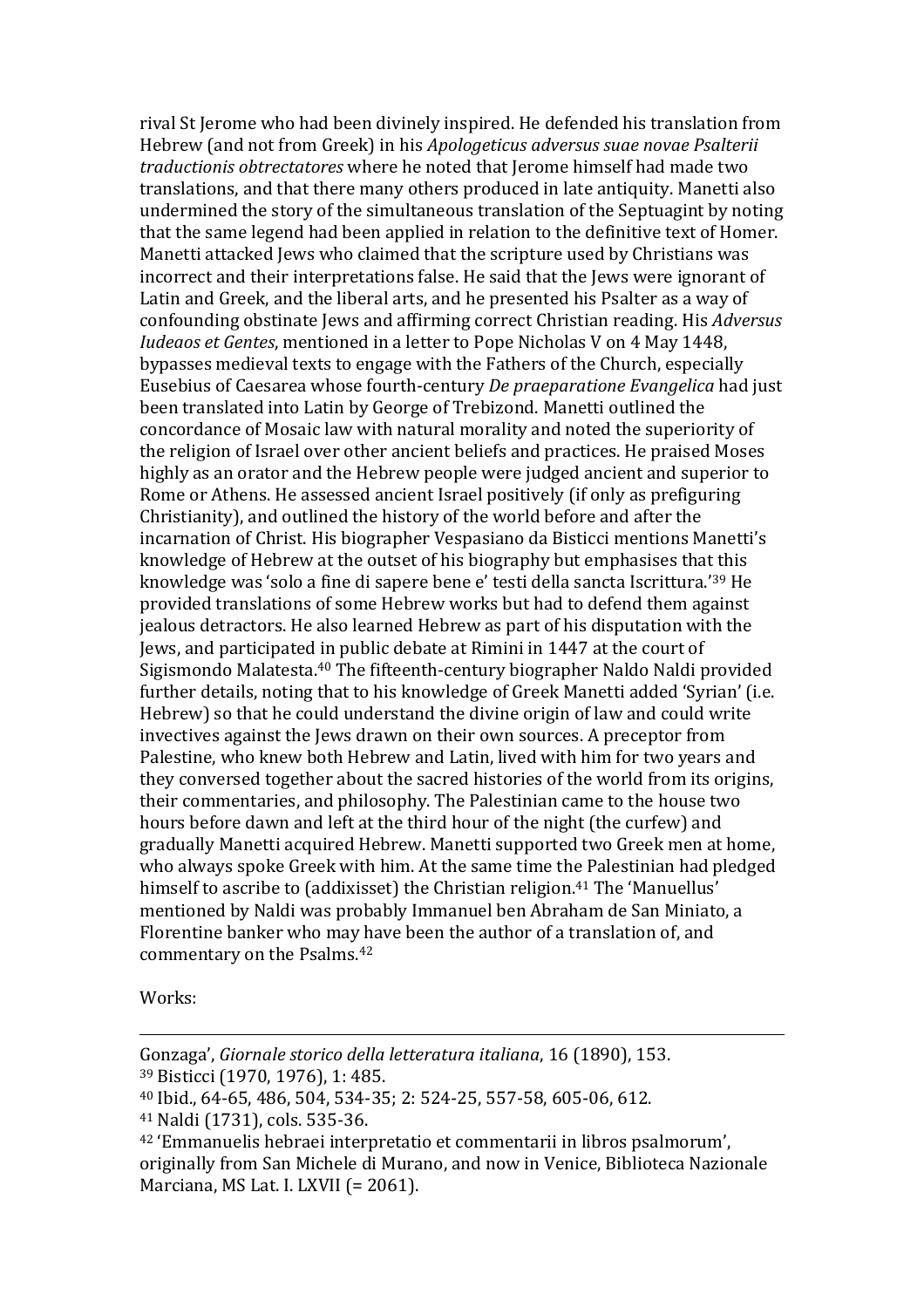*Apologeticus*, ed. A. de Petris (Rome: Edizioni di storia e letteratura, 1981) *De dignitate et excellentia hominis*, ed. E. R. Leonard (Padua: Editrice Antenore, 1975)

Letters from Venice in Vatican City, BAV, MS Vat. Pal. Lat. 931 Giannozzo Manetti, *Dialogus in domestico et familari quorundam amicorum symposio Venetiis habitus, dum ibi Florentini populi nomine legatione munere fungeretur, ad Donatum Acciaiolum*, in Florence, Bibl. Laurenziana MS Plut. 90, sup. 29

Sources:

Vespasiano da Bisticci, *Le vite*, ed. Aulo Greco. 2 vols. (Florence: Istituto nazionale di studi sul Rinascimento, 1970, 1976), 1: 485-538

Naldo Naldi, 'Vita Janotii Manetii v. cl. Fiorentini ab anno MCCCXCVI usque ad MCCCCLIX', in L. A. Muratori (ed.), *Rerum Italicarum Scriptores ...* (Milan: Ex typographia Societatis Palatinae in Regia Curia, 1731), vol. 20, cols 529-608 Studies:

P. Botley, *Latin Translation in the Renaissance: The Theory and Practice of Leonardo Bruni, Giannozzo Manetti, and Desiderius Erasmus* (Cambridge: Cambridge University Press, 2004), 178-81

Giuseppe M. Cagni, 'I codici Vaticani Palatino-latini appartenuti alla biblioteca di Giannozzo Manetti', *La Bibliofilia*, 62 (1960), 1-43

A. De Petris, 'L' "Adversus Judeos et Gentes" di Giannozzo Manetti', *Rinascimento*, new series, 16 (1976): 193-205

Christoph Dröge, *Giannozzo Manetti als Denker und Hebraist* (Frankfurt: Lang, 1987)

-- '"Quia morem Hieronymi in transferendo cognovi ...". Les débuts des études hébraïques chez les humanistes italiens', in *L'Hébreu au temps de la Renaissance*, ed. Ilana Zinguer (Leiden: Brill, 1992)

-- 'Zur Idee der Menschenwürde in Giannozzo Manettis "protesti di giustizia"', *Wolfenbütteler Renaissance Mitteilungen*, 14 (1990): 109-23

G. Fioravanti, 'L'apologetica anti-giudaica di Giannozzo Manetti', *Rinascimento*, new series, 23 (1983): 3-32

-- 'Giannozzo Manetti, l'*Adversus Iudaeos et Gentes*, e l'altare del Corpus Domini a Urbino', in *Federico da Montefeltro. Lo Stato, le arti, la cultura*, ed. G. Cerboni Baiardi, Giorgio Chittolini, and Piero Floriani (Rome: Bulzoni, 1986)

R. Fubini, 'L'ebraismo nei riflessi della cultura umanistica. Leonardo Bruni, Giannozzo Manetti, Annio da Viterbo', *Medioevo e Rinascimento*, 2 (1988): 283- 324

## **Pietro da Montagnana** (c. 1400-78)

Grammar teacher at the school of the cathedral of Padua from 1423 to 1433 or 1434 and later at a public school sponsored by the commune. He was also the rector of the parish of San Fermo. He had a collection of Hebrew, Greek, Latin, and Arabic manuscripts, and was praised for his knowledge of the first three languages.

Studies:

Federica Ciccolella, *Donati Graeci: Learning Greek in the Renaissance* (Leiden: Brill, 2008), 47-48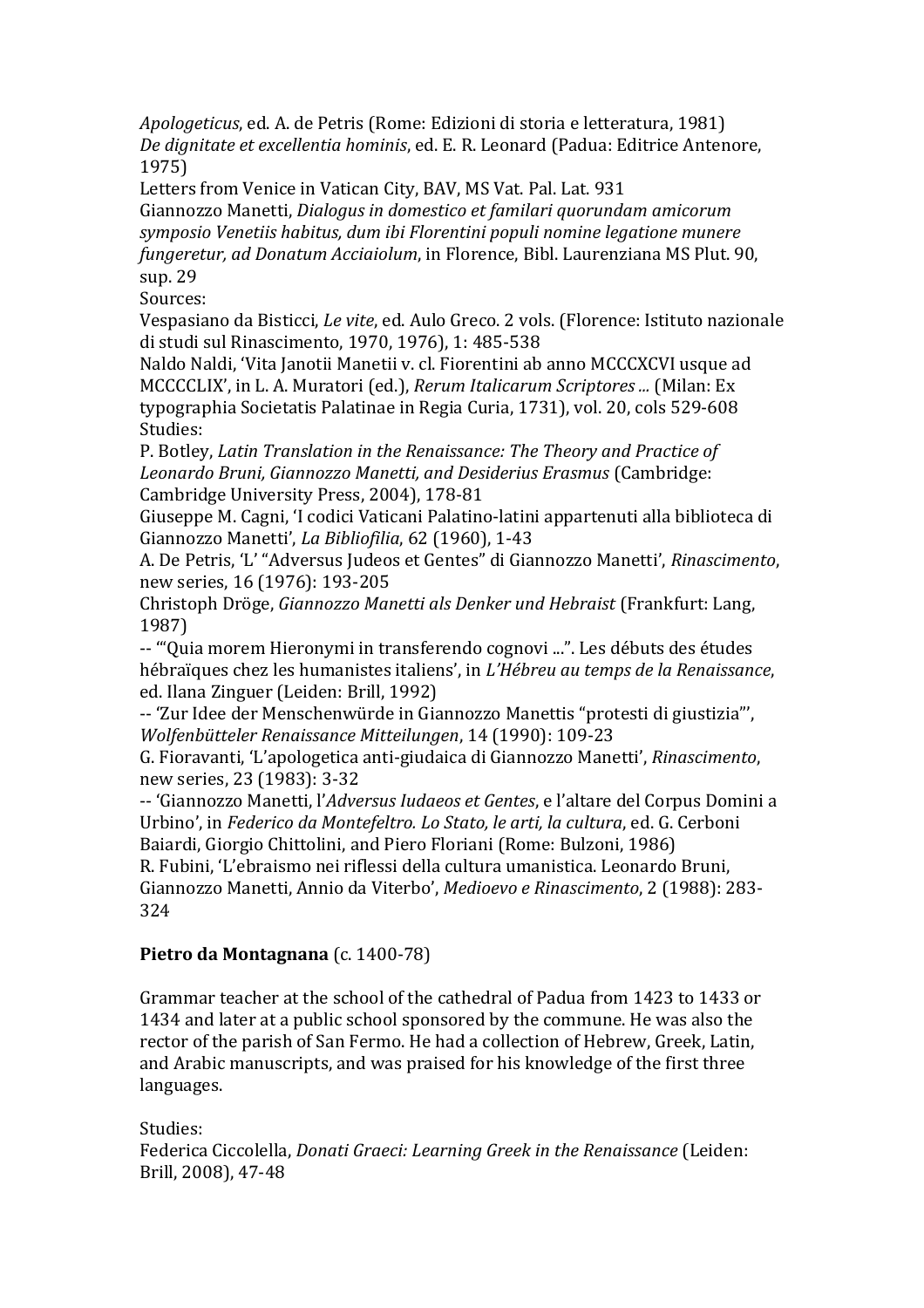Paolo Sambin, 'Per la biografia di Pietro da Montagnana, grammatico e bibliofilio del sec. XV', *Atti dell'Istituto Veneto di Scienze, Lettere e Arti*, 131 (1972-73): 797- 824

G. Tamani, 'Piero da Montagnana studioso e traduttore di testi ebraici', *Italia medioevale e umanistica* 16 (1973): 349-58

Nigel G. Wilson, 'The Book Trade in Venice, ca. 1400-1515', in *Venezia centro di mediazione tra Oriente e Occidente (secoli XV-XVI). Aspetti e problemi*, ed. Hans-Georg Beck, Manoussos Manoussacas, and Agostino Pertusi (Florence: Leo S. Olschki, 1977), 2: 381-97

-- *From Byzantium to Italy: Greek Studies in the Italian Renaissance* (Baltimore: The Johns Hopkins University Press, 1992), 115

### **Pietro Rossi** (1403-59)

Sienese professor of philosophy who may have learned some Hebrew and wrote a polemic against Jews, which owes much to the Genoese Carthusian Porchetta Salvaggio's *Vittoria adversus Judaeos* (c. 1303, itself drawing on Ramòn Martì's *Pugio fidei* of c. 1280). In his commentary on the Old Testament he appears fond of allegorical interpretations and is apt to attack Nicholas of Lyra for his literalism in his *Postilla* on the Bible (1321-32), aiming swipes at 'judaizantes christiani' who are content with a literal interpretation of the Bible.<sup>43</sup> He also saw the Old Testament as anticipating Aristotle's insights. He attacks the carnal attachment of the Jews to literal interpretation on those grounds, and extends the field of Christological prefigurations. He also draws Christian truths from the Talmud. He relates the Old Testament to an astronomical and astrological understanding of the universe, relating biblical prophecy, as he interprets it with the aid of pseudo-Methodius and Joachim of Fiore, to astrological movements to prove a Christian chronology and elaborate an eschatology in which contemporary problems in Italy and advance of the Turks westwards indicate the imminent arrival of the Antichrist. He cites Porchetta's work and notes his own oral engagement with Jews, notably Guglielmo da Montalcino.

### Studies:

 $\overline{a}$ 

G. Fioravanti, 'Pietro de' Rossi: Aristotele e Bibbia nella Siena del Quattrocento', *Rinascimento*, new series 20 (1980): 87-159

-- 'Alcuni aspetti della cultura umanistica senese nel '400', *Rinascimento*, new series 19 (1979): 117-67

## **Cardinal Basilios Bessarion** (1403-72)

Papal legate in Venice he responded in December 1463 to a request from Doge Cristoforo Moro (1462-71) with regard to the status of Jewish privileges in Venice. This request may have been prompted by lobbying from the Carthusian prior **Francesco Trevisan** guided by the patrician **Ludovico Foscarini** who had been outraged by reports by **Fantino Dandolo** of a Jewish rabbi who killed 1500 Christians with his medical skills.<sup>44</sup> The Council of Ten, which claimed increasing

<sup>43</sup> Quoted in Fioravanti (1980), 90 n. 1.

<sup>44</sup> Vienna, Österreichische Nationalbibliothek, MS Lat. 441, fols 243v-250r;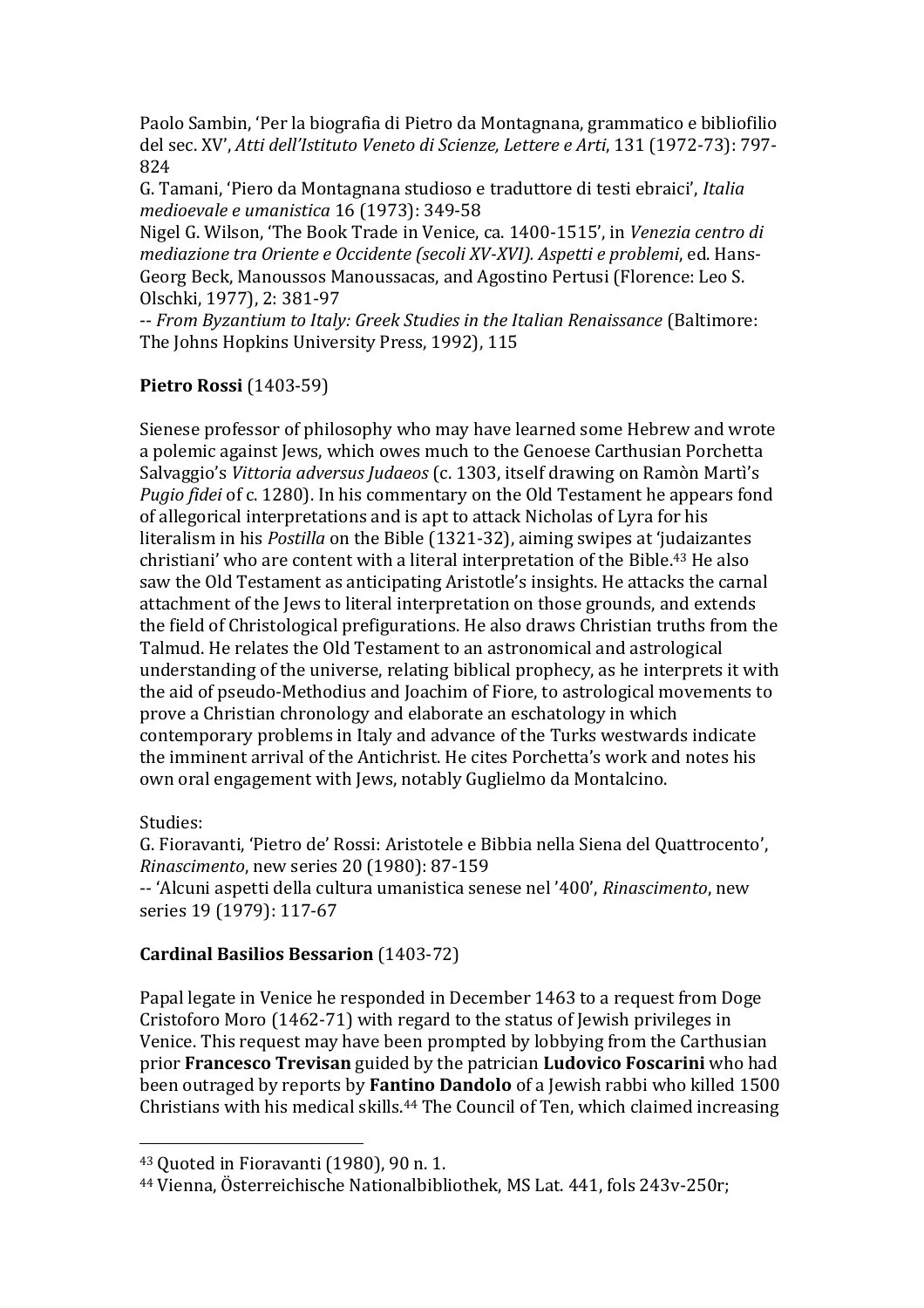authority over the affairs of the mainland empire, confirmed the judgment of Bessarion that Jews ought to be allowed to reside in Venetian territory, have some contact with Christians, and therefore licitly act as bankers.<sup>45</sup> Bessarion hoped that such contact would lead to Jewish conversions, and the Council of Ten doubtless judged Jewish bankers a convenient solution to the problems of financial liquidity and a good source of fiscal income. The collection of manuscripts which, persuaded by **Paolo Morosini**, he left to the Venetian state on his death contained no material in Hebrew, but did include the fragment of Greek translation of the Old Testament undertaken by his predecessor as archbishop of Thebes, **Simon Atumano**.

Source:

Cardinal Bessarion, *Kardinal Bessarion als Theologe, Humanist und Staatsmann: Funde und Forschungen*, ed. Ludwig Mohler. 3 vols. Quellen und Forschungen aus dem Gebiete der Geschichte 20, 22, 24 (Paderborn: Neudruck der Ausg., 1923- 1942)

Study:

 $\overline{a}$ 

M. J. C. Lowry, 'Two Great Venetian Libraries in the Age of Aldus Manutius', *Bulletin of the John Rylands University Library, Manchester*, 57 (1974): 128-66

## **Paolo Morosini** (c. 1406-c. 1482)

Studied at Padua in c. 1431, refused the doctorate in arts. Served Venice at home and abroad in many offices. In c. 1459 **Ludovico Foscarini** wrote to Morosini about Turkish cruelty and the need for the secular princes of Europe to unite against the Turkish threat.<sup>46</sup> He persuaded **Cardinal Basilios Bessarion** to donate his books to Venice. Prince-Bishop Johannes Hinderbach of Trent wrote to Paolo Morosini in September 1476 to praise his work against the Jews (written c. 1464-71, published in 1473) and to ask him to call in the Venetian Senate for permission for Hinderbach to preach about Simon of Trent. He said that he believed that all the senators were individually favourable to the case but that together they did not talk about it. <sup>47</sup> Hinderbach narrated the tale of Simon and the miracles associated with him, offering the testimony of Fra Michele of Milan, the Franciscan who had recently preached before large crowds in Venice.<sup>48</sup> Some of the religious and philosophical themes addressed in Morosini's

<sup>48</sup> Hinderbach to Morosini, no place, 13 Sept. 1476: Flaminio Cornaro, *Opuscula quatuor quibus illustrantur gesta b. Francisci Quirini. Accedit opusculum quintum de cultu s. Simonis pueri Tridentini martyris apud Venetos* (Venice: Apud Marcum Carnioni, 1758), pt. 2, 95-96.

Gianna Gardenal, 'Lodovico Foscarini e la medicina', in *Miscellanea di studi in onore di Vittore Branca* (Florence: Leo S. Olschki, 1983), III/1, 251-63. <sup>45</sup> Archivio di Stato, Brescia, Archivio Storico Civico, MS 1525, 23 Feb. 1463 [m.v.=1464], fol. 23r-v. The text of Bessarion's letter is printed in Bessarion (1923-42), 3: 529-530.

<sup>46</sup> Vienna, Österreichische Nationalbibliothek, MS Lat. 441, fols 15r-19v, 55r-57r. <sup>47</sup> Wolfgang Treue, *Der Trienter Judenprozess: Voraussetzungen, Abläufe, Auswirkungen, (1475-1588)* (Hannover: Hahnsche Buchhandlung, 1996), 120, 120 n. 49.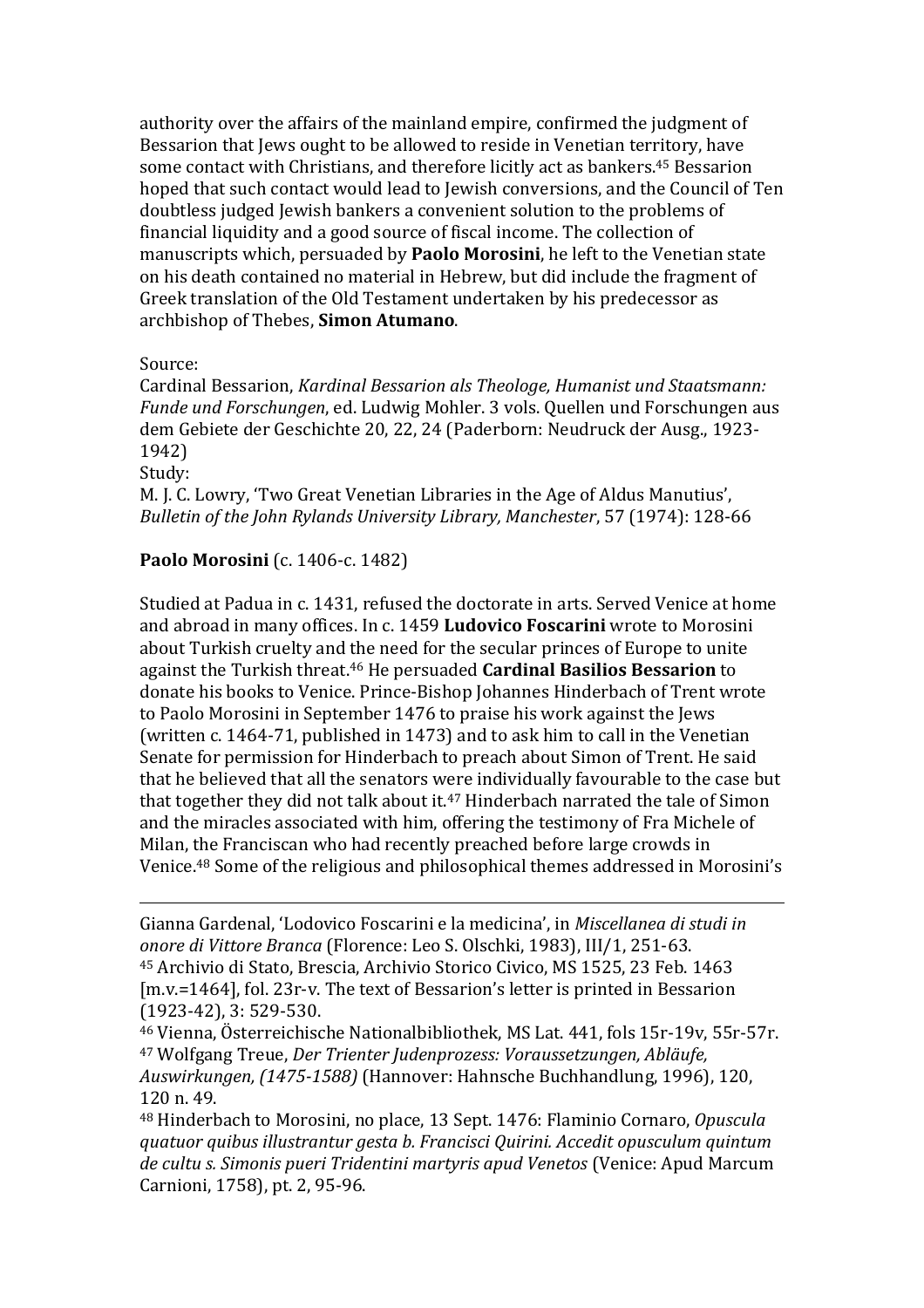work against the Jews are also evident in his *De fato seu praescientia divina et liberi humani arbitrii libertate*, dedicated to Pope Sixtus IV (c. 1476-77).<sup>49</sup>

#### Works:

*Pauli Mauroceni opus de aeterna temporalique Christi generatione in Iudicae improbationem perfidiae Christianae que religionis gloriam divinis enuntiationibus comprobata ad Paulum pontificem maximum incipit* (Padua: Bartholomaeus de Valdezoccho and Martinus de Septem arboribus, 28 April 1473) Two manuscripts of this work dating to fifteenth or sixteenth century noted in Kristeller, *Iter* 1: 174; 2: 330; 5: 595a (in vernacular, in Florence) Studies: Margaret L. King, *Venetian Humanism in an Age of Patrician Dominance*

(Princeton: Princeton University Press, 1986), 412-13

## **Francesco Trevisan** (d. 1471)

Carthusian prior of San Andrea in Lido, confessor to a number of Venetian patricians including **Ludovico Foscarini**, Doge Cristoforo Moro (1462-71), and possibly **Francesco Barbaro**. Prompted by **Ludovico Foscarini** who had been outraged by reports by **Fantino Dandolo** of a Jewish rabbi who killed 1500 Christians with his medical skills, Trevisan wrote to Doge Cristoforo Moro with regard to the status of Jewish privileges in Venice.<sup>50</sup> At the doge's request **Cardinal Basilios Bessarion** confirmed that Jews ought to be allowed to reside in Venetian territory, have some contact with Christians, and therefore licitly act as bankers.<sup>51</sup> Trevisan was instrumental in urging Bernardo Giustiniani to write the life of his uncle Lorenzo, which was dedicated to the Carthusian monks and published in 1475 as part of the campaign for Lorenzo's canonisation.<sup>52</sup> Giustiniani also consulted the classical and spiritual manuscripts owned by Trevisan, and after the latter's death in 1471 he helped them through the Venetian press of Nicolas Jenson. These works, notably the *Luctus Christianorum*, are marked by anti-Jewish views. In this 'meditatione' on Christ's passion, seemingly aimed at women ignorant of Latin, Trevisan runs through the gamut of Jewish stereotypes and slurs: 'questi rapaci e perfidi cani zudei ... gli toxegati dragoni zudei perfidi & maledicti ... li perfidi e dispietati zudei commenciorno cum mazor instantia e cum piu alta voce e altissimi stridi domandando chel fusse crucifixo questo mal factor Iesu Christo ... li desfrenati leoni e rabiosi cani zudei'.<sup>53</sup>

Works:

<sup>49</sup> Vatican City, BAV, MS Lat. 13157.

<sup>50</sup> Vienna, Österreichische Nationalbibliothek, MS Lat. 441, fols. 243v-250r; Gardenal (1983).

<sup>51</sup> The text of Bessarion's letter is printed in Bessarion (1923-42), 3: 529-530. <sup>52</sup> *De vita beati Laurentii Justiniani Patriarchae Venetiarum, ad Monachos Carthusienses* (Venice: Jacobus Rubeus, 10 May 1475). See also Alison Knowles Frazier, *Possible Lives: Authors and Saints in Renaissance Italy* (New York: Columbia University Press, 2005), 420-21.

<sup>53</sup> Trevisan (1471), fols 142r, 142r-v, 143r, 156r-v, 164r.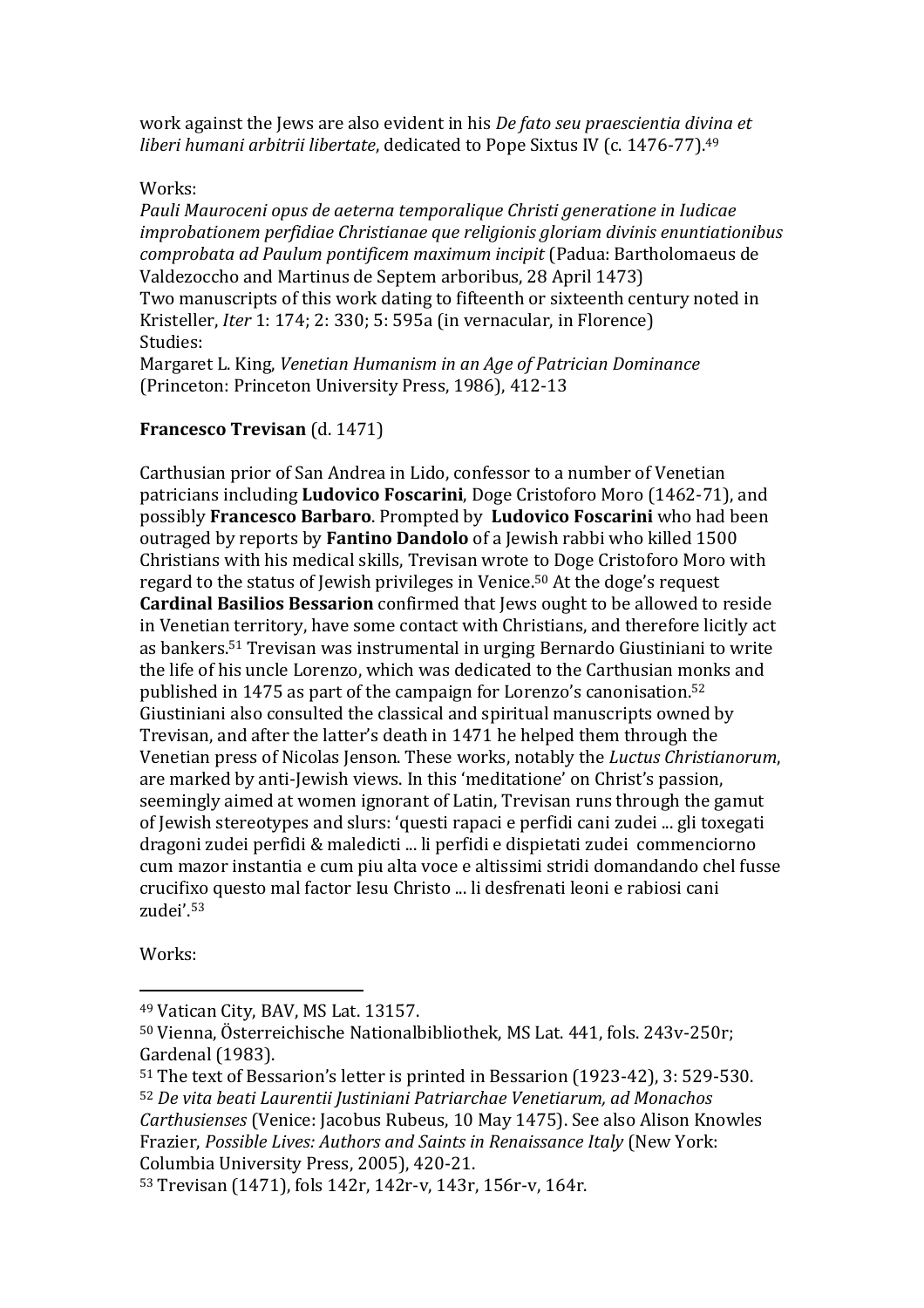*Questa e una opera la quale se chiama luctus Christianorum ex pass[i]one Christi. Zoe pianto de Christiani per la passion de Christo in forma di meditatione* (Venice: N. Jenson, 4 April 1471) Sources: Letters to Trevisan from Ludovico Foscarini in Vienna, Osterreichisches Nationalbibliothek, MS Lat. 441, fols 37v-39r, 57r-58v, 110v-11v, 133r-35v, 166v-67v, 176r-79r, 194r-96r, 243v-50r Studies: Gianna Gardenal, 'Lodovico Foscarini e la medicina', in *Miscellanea di studi in onore di Vittore Branca* (Florence: Leo S. Olschki, 1983), III/1, 251-63 Martin Lowry, 'Humanism and Anti-Semitism in Renaissance Venice: The Strange Story of *Décor Puellarum*', *La Bibliofilia*, 87 (1985): 39-54

## **Ludovico Foscarini** (1409-80)

Studied philosophy at Ferrara and in the arts faculty at Padua under **Paolo Veneto** before taking degree in canon law. Served Venetian state in many roles. His correspondence and his works (eg. *Gesta martyrum Victoris et Coronae*) 54 clearly reveal his pious concerns and acquaintances (including **Paolo Morosini**). He also composed orations to Pope Calixtus III (1455), against the Turkish threat (1459), and on the need for a crusade (1463). He addressed a number of letters to his confessor **Francesco Trevisan** (d. 1471), the Carthusian prior of San Andrea in Lido and in one he deplores admission of Jewish doctors to Venice and enjoins Trevisan to petition Doge Cristoforo Moro (1462-71) on the matter.<sup>55</sup> In a letter to Antonio Gradenigo, syndic to Candia (Crete), he dilated on disturbing Jewish behaviour, including ritual animal sacrifices, on that island.<sup>56</sup>

#### Works:

*Epistolae*, Vienna, Österreichische Nationalbibliothek, MS Lat. 441 (and see Kristeller, *Iter* 3: 61-62)

Sources:

 $\overline{a}$ 

Francesco Barbaro, *Centotrenta lettere inedite di Francesco Barbaro precedute dall'ordinamento critico cronologico dell'intero suo epistolario*, ed. Remigio Sabbadini (Salerno: Tipografia Nazionale, 1884) Studies:

G. Dalla Santa, 'Due lettere di umanisti veneziani (Lauro Quirini e Ludovico Foscarini a Paolo Morosini)', *Nuovo archivio veneto*, 19 (1900): 92-96 -- *La Dieta di Mantova e la politica dei veneziani*. R. Deputazione Veneta di Storia Patria, Miscellanea di storia veneta, Ser. III, vol. IV (Venice: La Società, 1912) Gianna Gardenal, 'Lodovico Foscarini e la medicina', in *Miscellanea di studi in onore di Vittore Branca*. Biblioteca dell' "Archivum Romanicum", Ser. 1, vols. 178-

<sup>54</sup> Frazier, *Possible Lives*, 58-59, 387-88.

<sup>55</sup> Vienna, Österreichische Nationalbibliothek, MS Lat. 441, fols. 37v-39r, 57r-58v, 110v-11v, 133r-35v, 166v-67v, 176r-79r, 194r-96r, 243v-50r (on petitioning Doge Cristoforo Moro).

<sup>56</sup> Vienna, Österreichische Nationalbibliothek, MS Lat. 441, fols 269v-72v; Gardenal (1983), 261-63.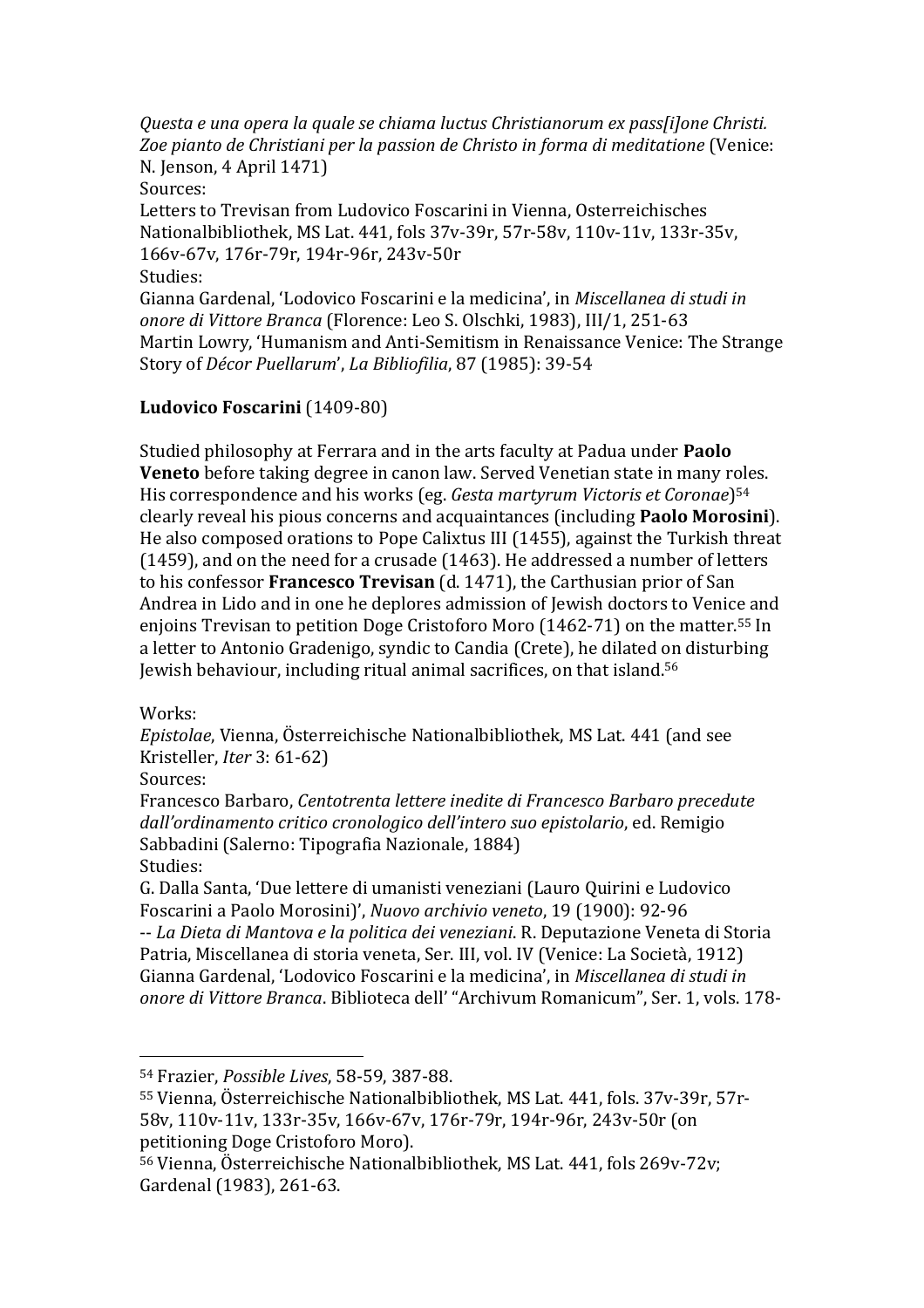81 (= 4 vols. in 6; I, II, III/1, III/2, IV/1, IV/2) (Florence: Leo S. Olschki, 1983), III/1, 251-63

Percy Gothein, 'Paolo Veneto e Prosdocimo de' Conti maestri padovani di Lodovico Foscarini', *La Rinascita* 5 (1942): 236-43 Margaret L. King, *Venetian Humanism in an Age of Patrician Dominance* (Princeton: Princeton University Press, 1986), 33, 37, 374-77 Martin Lowry, 'Humanism and Anti-Semitism in Renaissance Venice: The Strange Story of *Décor Puellarum*,' *La Bibliofilia*, 87 (1985): 39-54 G. B. Picotti, 'Le lettere di L. Foscarini', *Ateneo Veneto*, 32 (1909): 21-48

# **Lilias Tifernas** (1417?-86)

During 1479-81 he translated the complete works of the first-century Judaeo-Greek philosopher Philo Judaeus for Pope Sixtus IV, possibly with the aid of manuscripts owned by **Cardinal Basilios Bessarion**. <sup>57</sup> Among the works translated was a *Life of Moses* in which Mosaic theocracy is described. Tifernas compared Moses with the pope and listed functions shared by them – *regnum*, *summum sacerdotium*, *legislatio*. This interest in Moses as king, lawgiver, and priest served to highlight his traditional role as a type of Christ, and the frescoes of the Sistine chapel painted around 1481-82 underlined this fact by emphasising Christ's ministry rather than his miracles and by counterpointing the Christian cycle of images with episodes from the life of Moses. In the view of L. D. Ettlinger the frescoes also to point up the primacy of the pope in opposition to the conciliar claims made during the previous century in the sense that Moses was a 'typus papae' and also with reference to the apostolic succession and the rise of the church and pope as *vicarius Christi*. It is not known who provided the programme for the decoration of the Sistine chapel, but it is worth noting that on All Saints' Day 1482 Cardinal Bernardino Carvajal delivered a sermon in the papal palace comparing the sermon on the mount with the law-giving of Moses and also demonstrated the superiority of Christian over Mosaic law.

Works:

 $\overline{a}$ 

Translation of Philo Judaeus, 1479-81, in Vatican City, BAV, MS Lat. 180-183 See also Vatican City, BAV, MS Lat. 11600, MS Barb. Lat. 662 Sources:

Erwin R. Goodenough, *The Politics of Philo Judaeus: Practice and Theory, with a General Bibliography of Philo* by Howard L. Goodhart and Erwin R. Goodenough (New Haven: Yale University Press, 1938) Studies:

L. D. Ettlinger, *The Sistine Chapel before Michelangelo: Religious Imagery and Papal Primacy* (Oxford: Clarendon Press, 1965)

# **Giovanni Mattia Tiberino** (c. 1420-c. 1500)

Born at Chiari near Brescia and studied medicine in Pavia before moving to Trent to practice. Tiberino was also resident at the archducal court in Innsbruck and

<sup>57</sup> Goodenough (1938), 179 no. 322, 141 nos. 43, 46, 147 nos. 84, 87, and 180-81. A Greek version owned by **Giannozzo Manetti** is listed at ibid., 140 no. 37.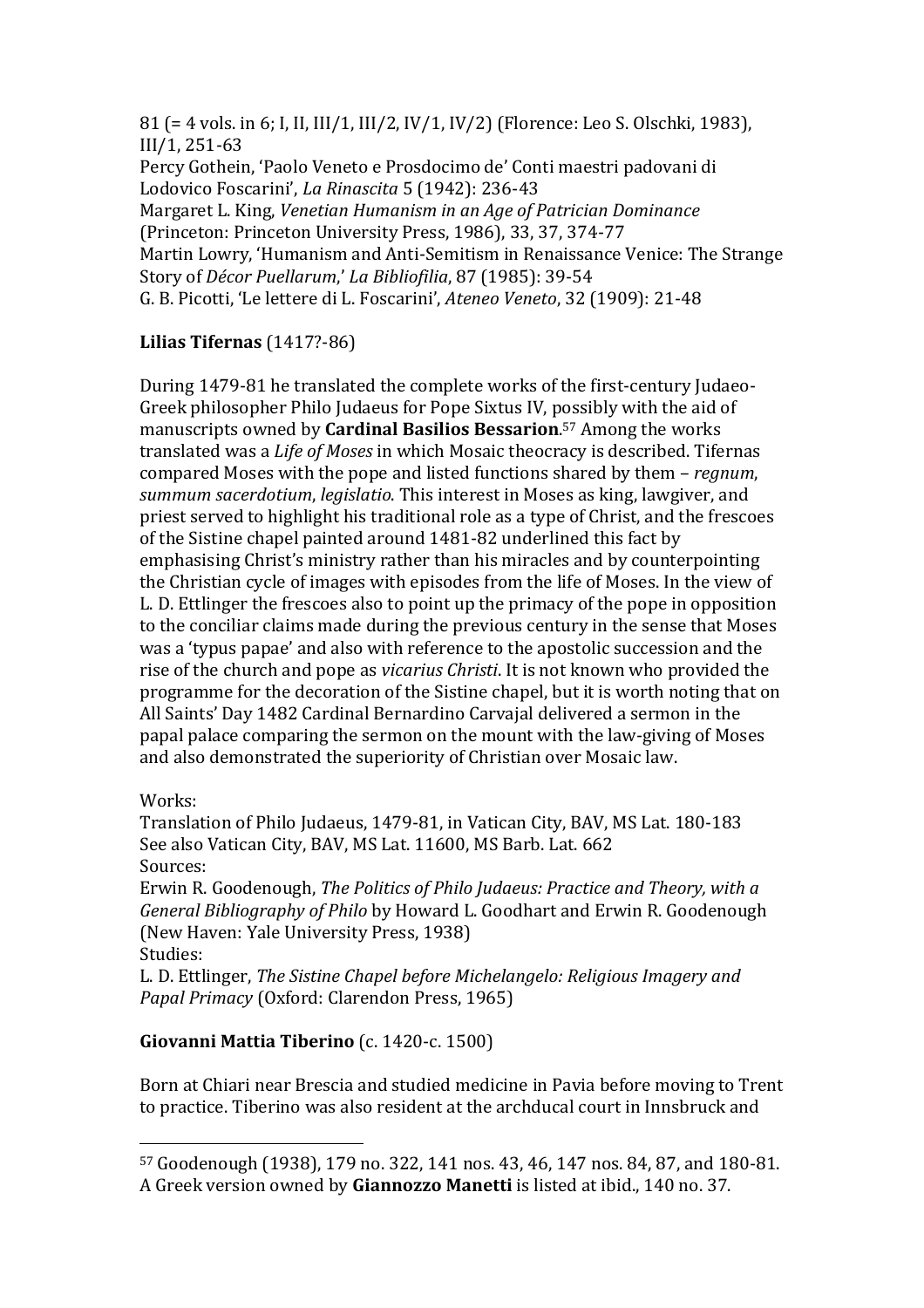dedicated a verse epic on the duke of Burgundy to Sigismund. His prose account of the death of Simon was written very soon after the arrest and interrogation of the Jews and is dated 4 April 1475. Although his tale is ostensibly in the form of a letter originally sent to inform his Brescian contemporaries, the account was probably elicited by Hinderbach, who certainly praised its style in his letters to Zovenzoni. It is clear that Tiberino had deep religious convictions as well as poetic aspirations. On 2 July 1475 he composed a poem ('Cum tua, sancte Symon, lux sempiterna Tridenti') which demonstrated satisfaction with the recent executions of the Jews, and he produced a number of other poems on the subject including one in the form of a prayer to Simon ('Salve, sancte Symon, Christi pendentis ymago'), which dates to some time in 1478. In that year Tiberino returned to the Bresciano, but he was back in Trent four years later following the death of his wife, his father, and his son Raffaele. On 5 September 1482 Tiberino's *carmen* in praise of the Assumption of the Virgin Mary was published in Trent together with several prayers and his poem in praise of Lake Iseo (near Brescia). The following year he delivered an elegy in praise of St Francis before Hinderbach in the Franciscan church in Trent.<sup>58</sup> Like some other humanist writers on Jewish matters, Tiberino claimed some expert knowledge of Hebrew rites, and the text of his letter displays some of this basic understanding, albeit heavily reliant on the confessions extorted under torture. Most notable in the text is the emphasis placed on the ritual use of Christian blood by the Jews and their ritual denigration of Christ and other Christian enemies. This emphasis served Hinderbach's campaign against the Jews in Trent very well, but it also must have reminded Brescians of the danger in their midst, for in the Brescian council regulations against Jews during the preceding thirty years the Jews were often accused of devouring and draining the substance of the poor or sucking the blood of Christians by means of their usurious exactions. Tiberino's blood libel transformed this metaphor into reality. Tiberino's charge was based on a confused understanding of different Jewish rites, and especially on the belief that Christian blood and curses or insults against Jesus Christ were present in these rites. For example, at the ceremonial circumcision of Jewish children the *mohel*, the rabbi who performed the operation, cleaned the bloody end of the penis with his mouth and spat the blood out into a cup of wine which some women regarded as an aid to conception. Tiberino and the other writers published here probably drew on this rite to describe an assault on the penis of Simon by the 'priest' Moses, and it is worth noting that many of the images of Simon of Trent show him with an injured penis or in the process of being circumcised, or even castrated. Furthermore, as some of the writers imperfectly grasped, at *Pesach* (Passover) according to the *Haggadah* the ritual sacrifice of the lamb memorialised the sacrifice of Abraham and signified the promise of liberation from the enemies of the Jews. Tiberino also suggested that the Jews of Trent employed curses in their ritual:

Gathered all round, therefore, starting from Simon's crown and going down to his soles, they proceeded to pierce him with frequent blows, saying: *Tolle iesse mina elle parechief elle passusen pegmalen*. That is, "Let

<sup>58</sup> Antonio Fappani, 'In margine al processo ed al culto del beato Simonino di Trento,' *Brixia Sacra*, new series 7 (1972): 143-45, at 145 n. 4.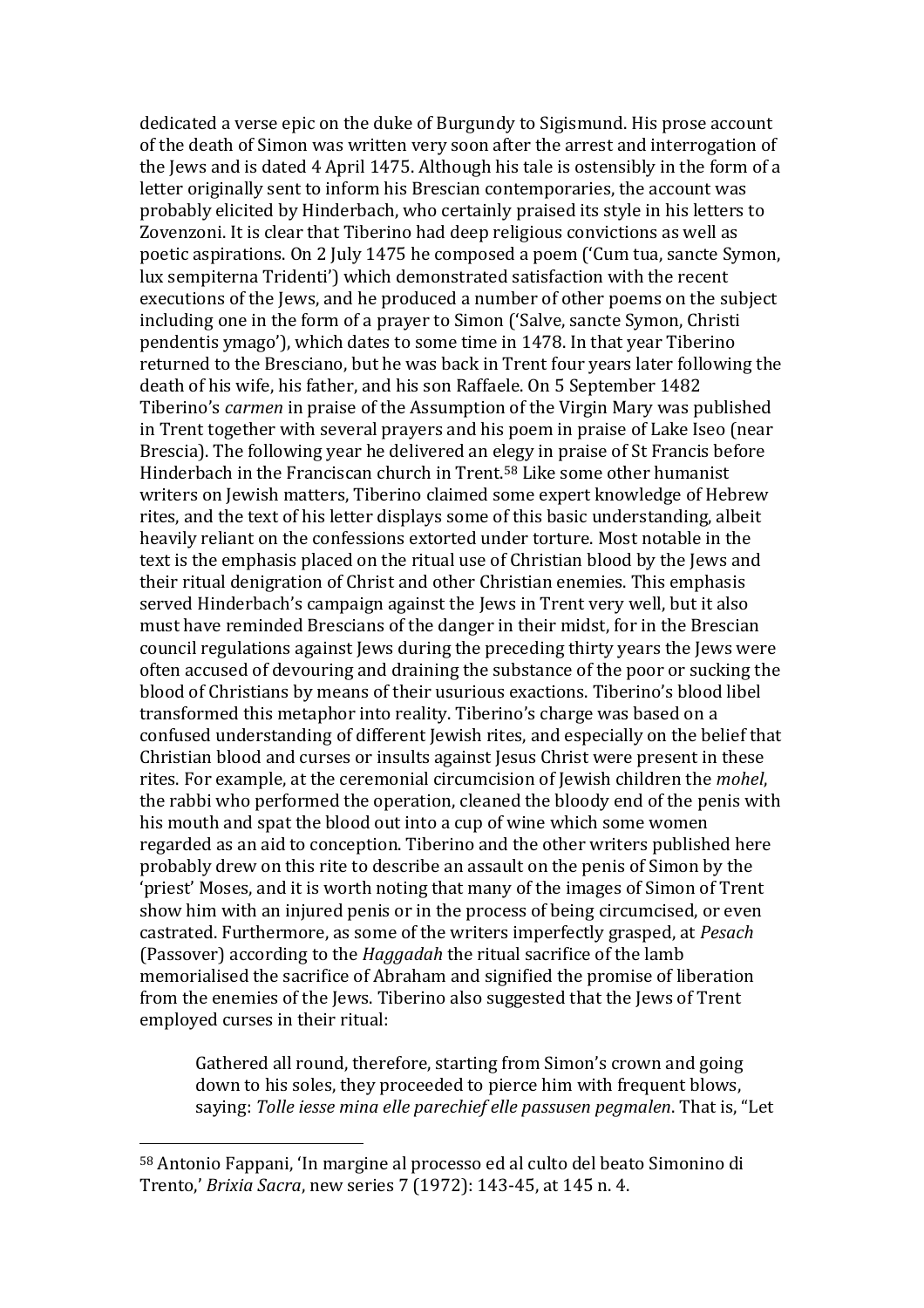us butcher this boy just like Jesus, the Christians' God, who is nothing. Thus may our enemies be eternally confounded."

It is likely that these, and other curses recorded by Tiberino, were based on a distortion of the ritual maledictions or plagues intoned against the enemies of Israel at the *seder* feast, and drew on medieval Christian tales of the anti-Christian behavior and words of Jews supposedly encouraged by rabbis and Talmudic authorities. The tales from Trent can be considered part of the humanist contribution to hagiography or sacred biography for which an important model was the *passio*, or narrative of the passion of Christ. Tiberino frequently played on the analogy between Christ's passion and the fate of Simon. He reminded the reader that God's mother was called Mary, as was Simon's mother. He points out the parallels between the story of Christ's betrayal by the Jews to Pontius Pilate and the events in Trent. In Tiberino's tale the action takes place over three days, like the passion of Christ. Simon's mother Mary acts like the mother of Christ looking for her son among the neighbours (Luke 2: 44-45). Simon is also presented like another Christ: he is imprisoned, tortured, and found in the mire (prefigured in Psalms 69, 88) in his swaddling clothes (Luke 2: 12). The analogy was taken further in the emphasis placed by Tiberino on Simon's silence throughout his ordeal except when he calls for his mother (cf. Matthew 27: 14, John 19: 26). This device not only indicated the youth and innocence of the child but also served to remind Christian readers of the few words uttered by the meek and lamb-like Christ in his passion (Acts 8: 32, cf. Isaiah 53: 7). In contrast, the Jews gesticulate and shout like their medieval stage counterparts. They are rendered canine, bestial like the enemies of Christ at his passion (Psalm 22: 12-21), and they 'howl', 'pour forth loud cries', 'shout', 'babble', 'spew forth', 'rasp', and 'curse.'

Works:

Stephen Bowd, (ed.), and J. Donald Cullington, (trans.), *'On Everyone's Lips': Humanists, Jews, and the Tale of Simon of Trent* (Tempe: ACMRS, 2012), Section I Antonius Zingerle, *De Carminibus Latinis saeculi XV et XVI ineditis* (Innsbruck: Academicis Wagnerianis, 1880), 125-39

Sources:

Germano Jacopo Gussago, *Biblioteca Clarense: ovvero notizie istorico-critiche intorno agli scrittori e letterati di Chiari*, 3 vols. (Chiari: Tellaroli, 1820-1824), 1: 83-95, and nn

Studies:

Gaia Bolpagni, 'Giovanni Mattia Tiberino: l'itinerario culturale di un medico e umanista', in *Profili di umanisti bresciani*, ed. Carla Maria Monti (Travagliato-Brescia: Edizioni Torre d'Ercole, 2012), 231-300

-- 'Il carme De Sabino lacu di Giovanni Mattia Tiberino', in *Il libro fra autore e lettore. Libri e lettori a Brescia tra Medioevo ed età moderna (Atti della terza giornata di studi. Brescia, Università Cattolica, 21 novembre 2006)*, ed. Valentina Grohovaz (Roccafranca: Massetti Rodella, 2008), 41-73.

**Lauro Querini** (c. 1420-c. 1475/9)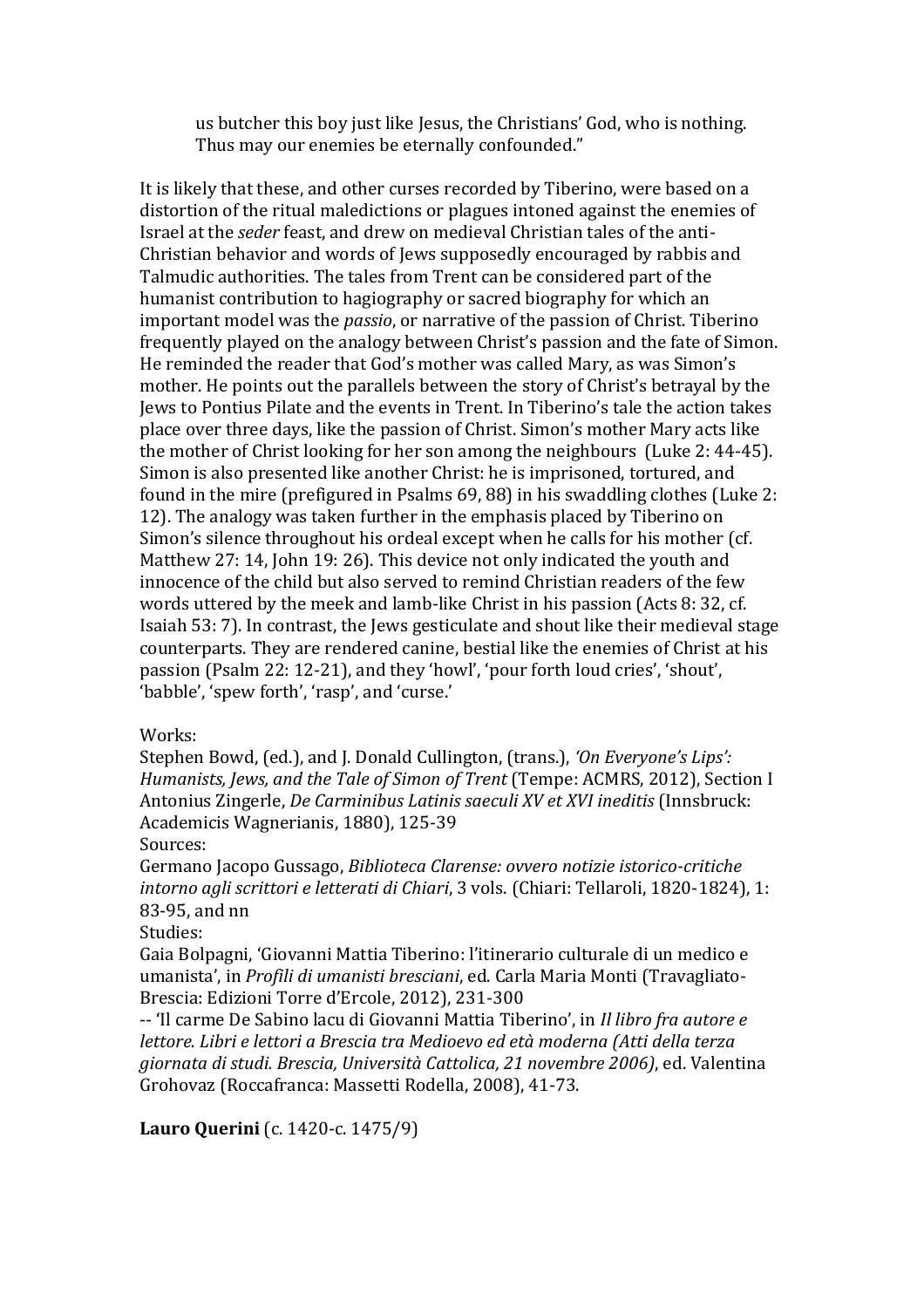Graduated from Padua in 1440 with a doctorate in arts. Studied canon law and received his doctorate from Padua in 1448. He knew **Cardinal Basilios Bessarion**, in whose house he stayed in Florence in 1441, and for whom he served as procurator in Crete over twenty years later. On 22 December 1448 he visits **Giannozzo Manetti** in Venice while he is ambassador from Florence there, and discussed philosophy. From 1452 he lived on Candia (Crete). In 1463 he protested as commissioner for 'quondam Zorzi Quirini' against two Jewish creditors, and in 1470 wrote to **Paolo Morosini** from Crete on the imminent fall of Negroponte. 59

#### Studies:

Margaret L. King, *Venetian Humanism in an Age of Patrician Dominance* (Princeton: Princeton University Press, 1986), 419-21 K. Krautter et al. *Lauro Quirini umanista* (Florence: L. S. Olschki, 1977)

#### **Ludovico Cendrata** (c. 1420-c. 1497/98)

Born in Verona, educated by Guarino Veronese, before returning to take up public posts in his home town. He edited from (as he claimed) faulty manuscripts an edition of two major works by the first-century Jew Flavius Josephus supposedly translated from Greek by Josephus himself, published in Verona and prefaced by a dedicatory letter addressed to Antonio Donà, the *podestà* of Verona, dated 30 November 1480. In this letter Cendrata first enumerated the Venetian's virtues and suggested how he would find much to admire in the actions of the Roman emperors Vespasian (69-79) and Titus (79-81) whose wars with the Jews Josephus describes. He also invoked the deeds of Andrea Donà who had defended Verona against the *condottiero* Francesco Sforza, who later became duke of Milan (1450-66), some forty years earlier.<sup>60</sup> He noted that Josephus' work 'contra appionem' (not published in this edition) would furnish much evidence from the pagans, and show how from earliest infancy the Hebrew Josephus combined knowledge of sacred scripture with Greek. Josephus' work included an early version of the blood libel. <sup>61</sup> Philo of Alexandria's own defence of the Jews against the accusations of Apion (for example, that they failed to worship statues of the Emperor Caligula [37-41]) is also mentioned, and he signaled Philo's own pagan learning by repeating St Jerome and the saying that 'Either Plato philonizes, or Philo platonizes.' Cendrata noted that Josephus' work brought before the eyes the towns of Galilee and the walls of Jerusalem, along with a multitude of other natural and man-made features. The Romans attacked the walls of Jerusalem and the Jews fought back with great spirit (*forti animo*), but the temples were destroyed, virgins raped, and husbands hanged. All of this cannot fail to bring tears to the eyes of those who hear that such a fine city was ruined and burnt. However, this was all prophesied by Christ. He wrote: 'Debemus profecto maxime tanto viro qui et Machabeorum composuit historiam:

<sup>59</sup> Krautter et al. (1977), 15, 258-9.

<sup>60</sup> Cendrata addressed a speech to Andrea Donà on 5 Nov. 1442: Palma (1979). <sup>61</sup> Flavius Josephus, *Contra Apionem*, II. 8. On the patchy medieval transmission of this text, and especially the key passage, see Gavin I. Langmuir, 'Thomas of Monmouth: Detector of Ritual Murder', *Speculum,* 59 (1984): 820-46.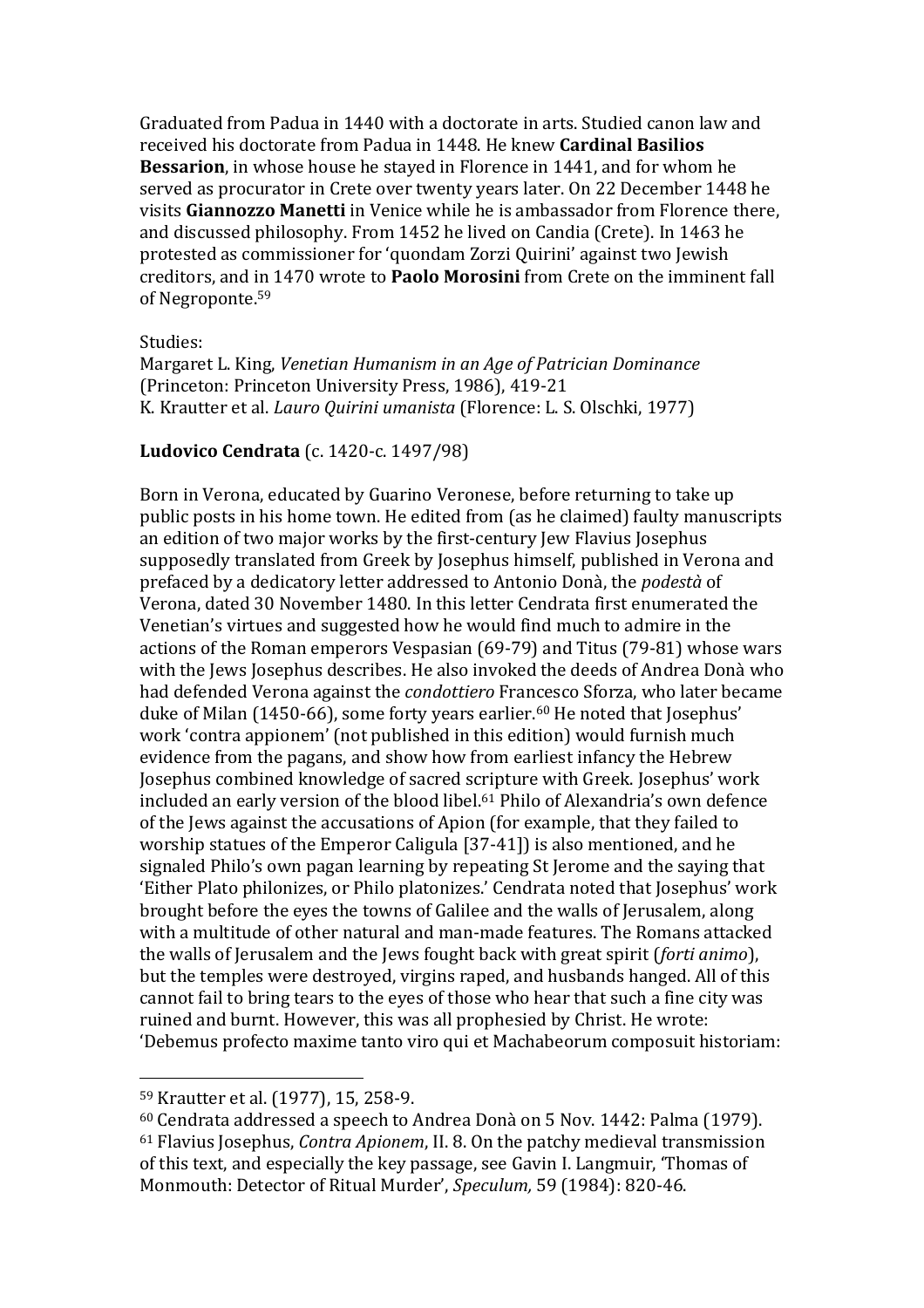et libris viginti ab initio orbis conditi usque ad annum Domiciani Caesaris decimum quartum accurate descripsit de antiquitatibus iudaeorum universa facinora: in quibus de Iesu Cstristo [sic] tam bene sensit: ut quae symbolo fidei comprehensa dignescuntur: eadem Iudaeus phlavius rectissime praedicaverit: et propter interfectionem Iacobi Apostoli cognomento Iusti hierosolymam dirutam: quem iudaei de pinnaculo templi trusum sulonico fuste ceciderunt.' Cendrata praised Antonio's son Girolamo in passing in his epistle and it is interesting to find this notable future humanist who translated Dionysius the Areopagite and was a friend to **Domenico Grimani** and **Giovanni Pico della Mirandola** provided an verse addressed to Cendrata, which was followed by one by the Veronese poet Giovanni Antonio Panteo.<sup>62</sup> In general, Cendrata's appreciation of Jewish history and culture, especially the work of Josephus and Philo, is positive although the destruction of the second temple is clearly presented as a fulfilment of the prophecy of Christ (Matthew 24: 1-3), and implicitly as a just punishment on the Jews who refused to recognise Jesus Christ as the Messiah.

Source:

 $\overline{a}$ 

Flavius Josephus, *De antiquitate Judaica. De bello Judaico*. Trans. Rufinus Aquileiensis, ed. Ludovico Cendrata (Verona: Petrus Maufer de Maliferis, 25 December 1480) Study: Marco Palma, *DBI* 23 (1979): 527-28

### **Leonardo Montagna** (1425/30-85)

Born in Verona, where his father held a number of key offices, and moved to Rome around 1452 where he moved in the orbit of Lorenzo Zane, married, and in 1455 was appointed apostolic secretary by Pope Calixtus III (1455-58). He tried and failed to find favour with the rulers of Mantua and Ferrara after finding the ambiance in Rome unappealing. As secretary to Cardinal Bartolomeo Roverella he travelled widely in Italy and spent time in Spalato on the Dalmatian coast. In 1475 he transferred to Verona suffering from gout, mourning the loss of his wife, and soon bereft of his employer. However, in 1484 he was granted a benefice in Montorio by the Venetian government. He wrote love poetry and moral verses – including a defence of women – in vernacular Italian, and by 1474 he styled himself 'poet laureate'. Around this time he comforted himself with a study of prophecy, the *Consolatio podagrae*, <sup>63</sup> and with an impassioned literary memorial for his wife, Zampolina. He was clearly concerned with the westwards advance of the Turks into the Friuli during the 1470s, which seemed to fulfil some of the ancient prophecies. He was also interested in the Simon of Trent

<sup>62</sup> On Donà see *DBI* 40 (1991): 741-53; King, *Venetian Humanism*, 366-68. <sup>63</sup> Florence, Bibl. Laurenziana, MS Ashb. 269 (201), fols 45v-53r; printed in Biadego (1893), 334-47. His tombstone in Sant' Elena, Verona, describes Montagna as 'prophetarum studiosus': quoted in ibid., 313. In 1484 the leading Venetian humanist Ermolao Barbaro wrote to Montagna recording the appreciation he and Venetian senators felt for his prophetic writings: Ermolao Barbaro, *Epistolae, Orationes et Carmina*, ed. Vittore Branca, 2 vols (Bibliopolis: Florence, 1943), 1. 69-71.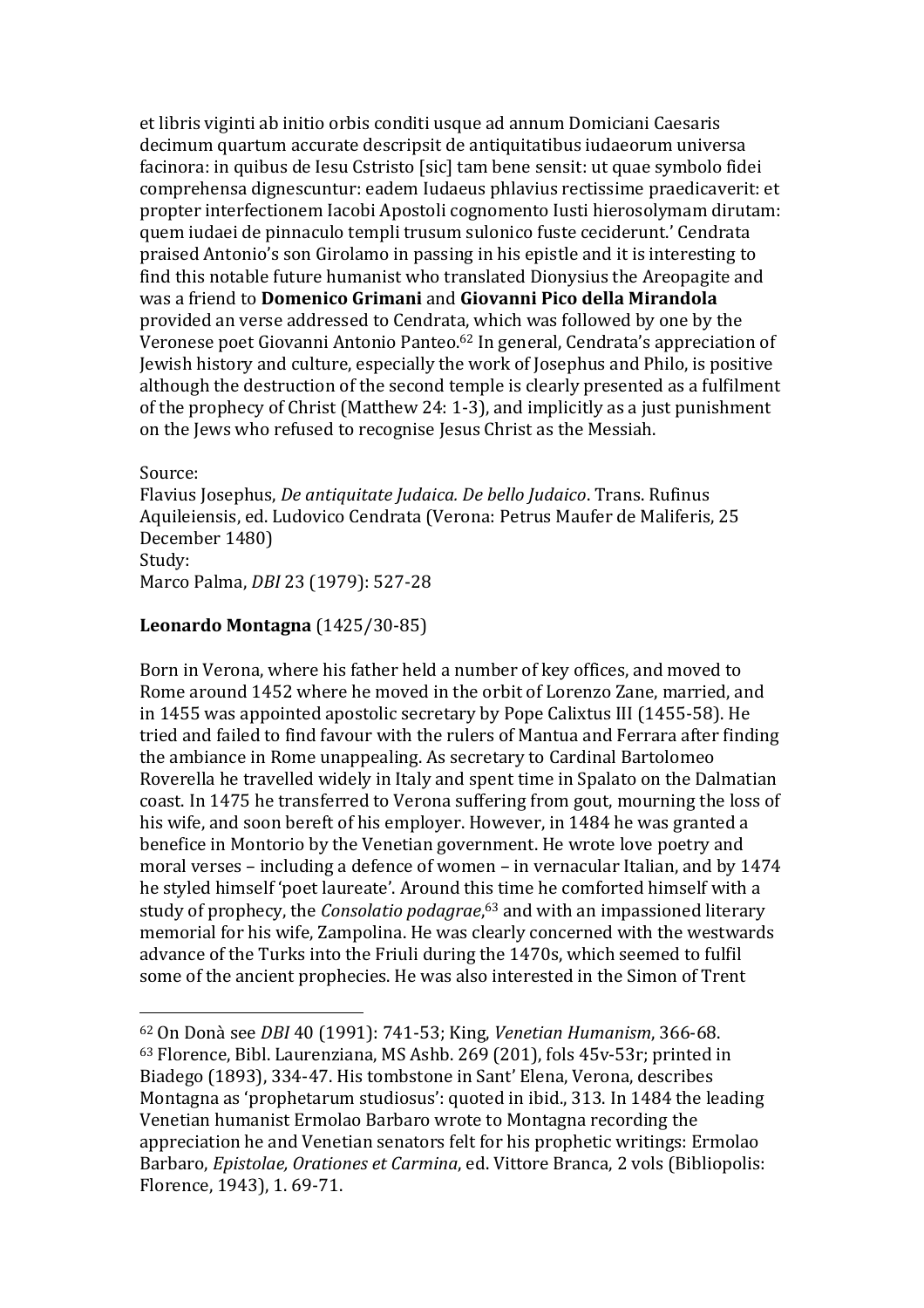case and addressed a poem to a Jewish woman, urging her conversion.<sup>64</sup> In his verse beginning 'Vengote a visitar, perla gentile' Leonardo describes how he discusses 'alta materia in stil basso et umile' in order to illuminate the 'black' mind of his beloved.<sup>65</sup> In particular, he invokes the example of Jesus Christ who is son of God 'vivo e verace' and offers peace an relief for one who is 'pertinace'. Leonardo's Jewish lover is described is fairly positive terms as possessing prudence and wisdom ('Tu sei prudente e savia e ben experta'), but her failure to grasp the plain truth about Christ is attributed to a mind kept ignorant ('la tua mente è stata inculta e negra / E mal tenuta') as a consequence of the Jews among whom she was born.<sup>66</sup> God may illuminate her heart and bring forth waters with which to wash away the filth of her beliefs ('la sordidezza'). He cited Isaiah and other prophets who announced that the son of God would die for men, and with the theme of conversion in mind he alluded to Christ's baptism at the hands of John ('E di Batista prese el batistero / Per cominciar la fede cristiana / Con tal esempio suo bono e sincero.')<sup>67</sup> Before him all judaic, pagan, and barbarous or gentile sects full of false opinions fall. He calls on 'perla' to be baptised and to flee the cruel enemy. Christ's sacrifice, resurrection, and place in the Trinity are commemorated with great lyricism and he begs Perla to respond to God's call and go to him 'Bella, polita, monda et illustrata,' having passed through the holy baptismal waters. Finally, he called on Perla to leave her husband and marry Jesus Christ so that she may enter the 'gate of salvation' and as a scarlet rose shorn of her thorns may be a flower more sweetly scented than Damask rose ('Rosa vermiglia colta della spina / E de vil terra, parerai bel fiore / Olente piú che specia damaschina / Se te converti a Cristo redemptore.')<sup>68</sup> This last image may deliberately recall **Leonardo Giustiniani**'s poem 'O rosa bella', which was addresssed to his Jewish beloved and set to music by a number of Renaissance composers.<sup>69</sup>

Works:

*Martirio di Simone da Trento* (Verona: c. 1478)

Studies:

Giuseppe Biadego, 'Leonardo di Agostino Montagna, letterato veronese del secolo XV' *Il Propugnatore*, new series 6/1 (1893): 295-358; 6/2 (1893): 39-111 G. Fatini, 'Leonardo di Agostino Montagna scrittore veronese del sec. XV', *Giornale storico della letteratura italiana*, 74 (1919): 209-42, 75 (1920): 1-31

## **Paulus de Heredia** (1427-1502)

A convert whose work contains citations of entirely invented cabbalistic texts. He aided **Giovanni Pico della Mirandola** in his studies. In the preface of his edition of the *Epistle of Secrets*, purporting to reveal Kabbalistic knowledge and

<sup>64</sup> Treviso, Bibl. Com., MS 42; printed in Biadego (1893), 105-11.

<sup>65</sup> Ibid., 105-06.

<sup>66</sup> Ibid., 106-07.

<sup>67</sup> Ibid., 108.

<sup>68</sup> Ibid., 111.

<sup>69</sup> D. Harrán, 'New Variations on *O rosa bella*, Now with a Jewish *Ricercare*', *Studi musicali*, 27 (1998), 241–86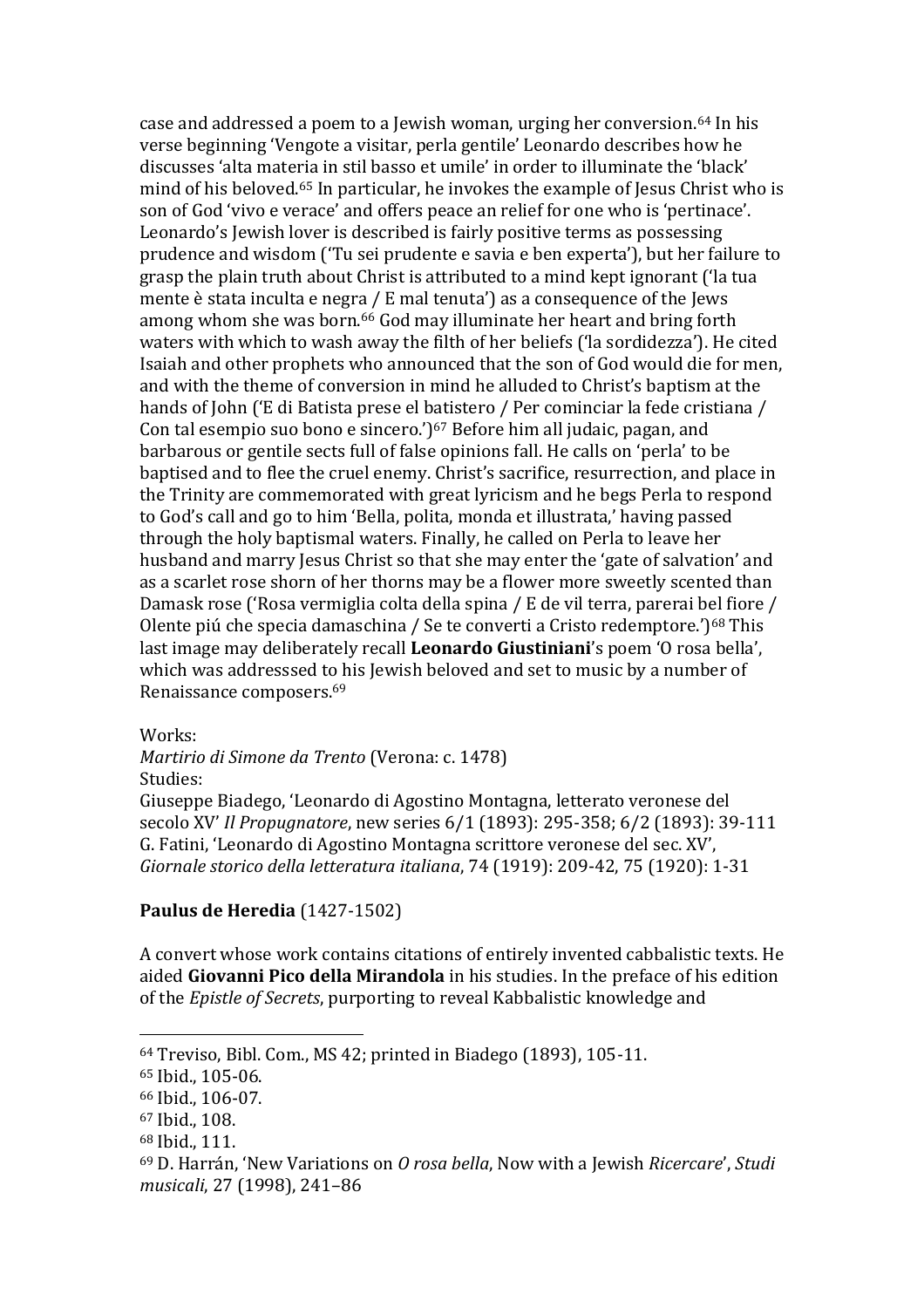dedicated to Count Mendoza, Paulus noted that true wisdom is that which refers to the truth of celestial and divine matters and that the science of active and moral virtues must be joined to divine wisdom in order to contribute properly to virtue. He wrote of the faithless and obstinate Jews who have denied the truths outlined by the Christian fathers and enunciated long before by the prophets. They deny that Christ is the true Messiah without reason or authority to do so, and they refuse to believe Greek and Latin writers of learning and holiness. In the main body of the text, Paulus provided his own explications or 'postilla' citing Hebrew authorities such as the kabbalistic book called *Zohar* ('Splendour') in support of Christian doctrines such as the Trinity.

#### Works:

*Neumiae filii Haccanae epistola de secretis ad Haccanam filium* (Rome?, c. 1490?), *The Epistle of Secrets*, trans. Rodney G. Dennis, ed. J. F. Croakley (Oxford: Jericho, 1998)

#### **Matteo Bosso** (c. 1427-c. 1502)

Born in Verona, educated in Milan, and entered order of Lateran canons in 1451. He then studied at Padua before moving through Italy and composing works on philosophical matters which tended to confirm Christian virtues. In his letters he admired doctrinal truth more than literary elegance. Fear of God was the beginning of wisdom, and prayer the best means of individual perfection. He was prior in Ravenna during 1474-75, and then in Mantua until 1479, and again in 1480-81, but moved frequently to other cities. Bosso preached in Pavia on the alleged Jewish murder there in 1479, and he issued anti-Judaic writings that were read by prominent Veronese citizens.<sup>70</sup> While at Mantua he wrote to his relation Adeodato Bosso about news received from Pavia about the Jews: 'Ex urbe Ticino mihi Mantuae litterae in causa nepharia Iudeorum redditae sunt: quas ad te mitto his alligatas ut agnoscas horum non dico hominum: sed canum rabiem & viperarum in christianum nomen & sanguinem: easque ostendas veronae quibus tibi visum fuerit Civibus nostris sed praesertim piisac religiosissimis viris & civilis iuris gloria insignibus Paulo andreae Benensi, Bernardoque Brenzono. quae est si ad Reverendissimum Tridentinum mittatur Episcopum: suae puto Dominationi omnique populo illi id quidem fore gratissimum. Illustris quoque noster hic Marchio princeps sane & religiosus & optimus multos istis ex Hebraeis profugos: qui Mantuae sese receperant, multos quoque antea vel inquilinos vel incolas paucis admodum servatis ad foenoris ac mutui commoda ex urbe quotidie eiicit mulctatque pecunia.'<sup>71</sup> In the fifth dispute of his *De instituendo sapientia animo* he considers the pagans and Muslims who cannot see the truth of Christ and he wonders at the faithlessness of the Jews: 'Potest ne miserabilius, & monstruosius iudeorum perfidia inveniri facile

<sup>70</sup> Gian Maria Varanini, 'Società cristiana e minoranza ebraica a Verona nella seconda metà del Quattrocento. Tra ideologia osservante e vita quotidiana.' In *Ebrei nella Terraferma veneta del Quattrocento*, ed. G. M. Varanini and R. Mueller (Florence: Florence University Press, 2005), 149. Bosso's preaching is mentioned in Rovereto, Biblioteca civica, MS Cod. 22, fol. 5<sup>r</sup> .

<sup>71</sup> Bosso (1498), sigs [bviv]-cr.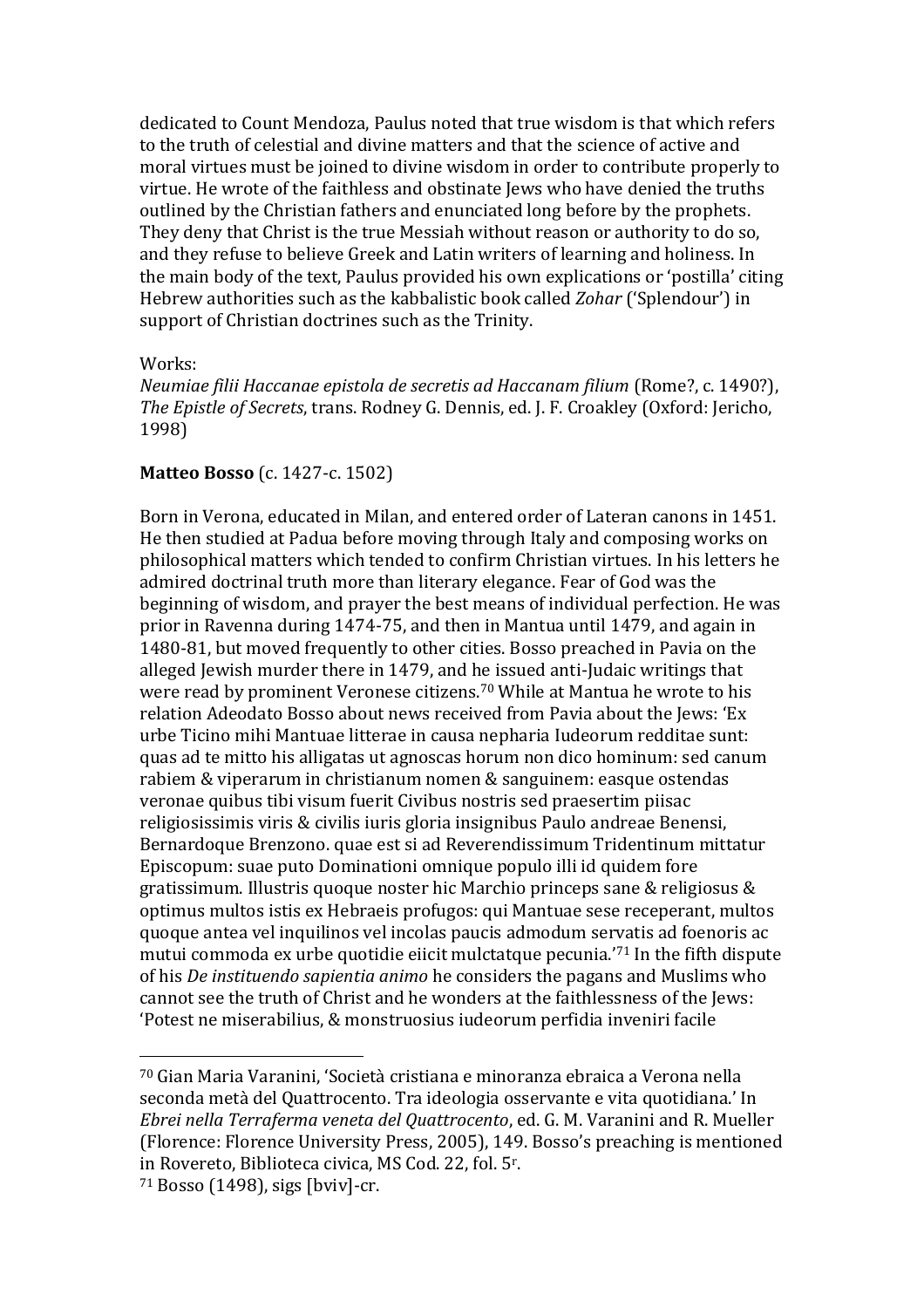quicquam ...?'. What can one say of their vain and ridiculous mode of circumcision? Their superstitious abstinence from pork? He cites Paul's letter to the Galatians (4: 4) on Christ being sent to free men from the old law, and cites contemporary or pseudo-evidence for the existence of Christ: Josephus, *Antiquities* 20 on Jesus called Christ by some Jews; and the supposed letters of Lentulus to Tiberius, and Pilate to Tiberius describing Christ, as well as the authority of the ancient prophetic sibyls. Bosso accused the Jews of lying, blasphemy towards Christ and not content with having repudiated and crucified him they wished to close their eyes and ears to the prophets. He believed the accusations were made against them and considered them rabid dogs thirsty for the blood of Christians and not worthy of toleration by Christian rulers.<sup>72</sup> In the eighth dispute of the same work Bosso praised Ermolao Barbaro and **Giovanni Pico della Mirandola**, asserted that Christ was the true saviour and damned the Jews.<sup>73</sup> In 1492 he praised Ferdinand the Catholic who expelled the Jews, although he noted the welcome accorded to the Jews in Naples and Rome.<sup>74</sup>

Works:

*Epistolarum tertia pars ...* (Venice: Per Bernardinum Venetum de Vitalibus, 13 Aug. 1502)

*Familiares et secundae epistolae* (Vincentius Bertochius: Mantua, 1498) *Opera varia ...* ed. Julius Ambrosinus (Bologna: Apud Victorium Benatium, 1627) *Recuperationes Faesulanae* (Bologna: Franciscus [Plato] de Benedictis, 20 July 1493)

*Dialogus de veris ac salutaribus animi gaudiis* (Francesco Bonaccorsi: Florence, 8 Feb. 1491)

Giovanni Soranzo, *L'umanista canonico regolare lateranense Matteo Bosso di Verona (1427-1502). I suoi scritti e il suo epistolario* (Libreria Gregoriana: Padua, 1965)

Studies:

Claudio Mutini, 'Bosso, Matteo,' *DBI*, 13 (1971): 341-44

### **Ubertino Pusculo** (c. 1430-1504)

Studied Greek at Ferrara under Guarino Veronese before travelling to Constantinople where he witnessed the events of 1453 and wrote a Latin poem about the city's fall. After being held prisoner for a year by the Turks he returned to Rome by way of Rhodes and Crete, and after a delay of three years he finally reached his native city of Brescia where he gave an oration in its praise. He also composed a (lost) verse account in seven books of the siege of Brescia in 1438- 40 by the troops of the Visconti lord of Milan. He opened a school in Brescia and became a key member of the local humanist networks. In c. 1500 the Brescian humanist Daniele Cereto praised him for his knowledge of Greek and Latin. He was recorded among those eligible to be chosen for conciliar membership in Brescia in 1493, and was later buried in the church of San Francesco. It is likely that on his return to Brescia from Trent in 1478 **Giovanni Mattia Tiberino**

<sup>72</sup> Idem (1627), 83-84.

<sup>73</sup> Ibid., 114-15.

<sup>74</sup> Bosso to 'Severinum', Rome, 1 Nov. 1492: ibid., 292-93.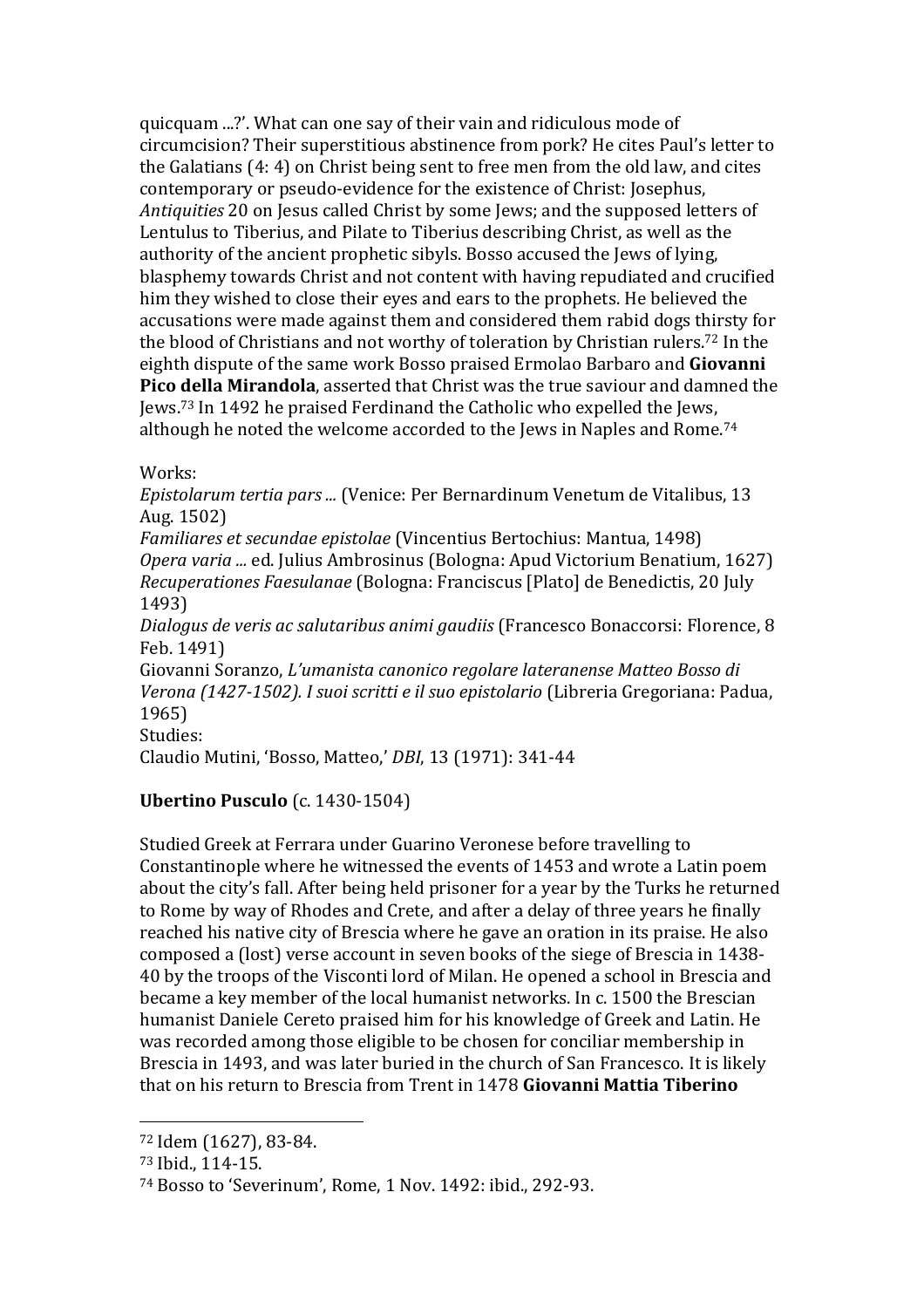suggested to his friend Pusculo that he write about Simon. A reference to the papal bull of 1478 in Pusculo's text suggests that he may have begun composition of the work at this date and Pusculo seems to have received payments for his work from Hinderbach in 1479 and again in 1480. Tiberino appears to have urged Pusculo to finish his work, and when in 1481 Tiberino returned to Trent he brought a unique copy of Pusculo's verses to the princebishop. In a prefatory letter to the poem Pusculo declared that as soon as the prince-bishop had approved the text it should be made known to the public. One surviving version of the manuscript dating to c. 1481-2 was prefaced by an address to Maximilian, son of the emperor. This address was suggested by Hinderbach after he read the original draft, and it was composed with hints from Tiberino. Maximilian was probably singled out in this way as the local power to have greatest sympathy for the case. The ruler of the neighboring County of Tirol until 1490 was Archduke Sigismund (1446-90), who had called a halt to the Trent investigations at an early stage. Moreover, Hinderbach's personal relations with Emperor Frederick III (1452-93), who might have been considered a more exalted addressee, seem to have deteriorated after 1467, and the emperor forbade Hinderbach from obtaining promotion to the cardinalate. Frederick also intervened to stop the persecution of Jews at Endingen in 1470, and interfered again in favour of the Jews at Regensburg in 1476. Maximilian likewise intervened to assert imperial authority at a ritual murder trial in Freiburg in 1504, but he seems to have been a strong supporter of the cult of Simon as early as 1479 and subsequently erected a monument in his honour, ordered Simon's coffin opened to visitors, and displayed the relics of Simon in a procession in his honor when he became emperor in 1508. Hinderbach may have admired Maximilian's patronage of humanists and would probably have been been pleased by Maximilian's role in the Reuchlin affair when in 1509 the emperor initially supported a campaign to confiscate Jewish books and examine them for anti-Christian sentiments. In composing his work Pusculo almost certainly read Tiberino's letter and other works, and he may have consulted Giovanni de Salis who returned to Brescia when his term of office as *podestà* in Trent finished in 1476. Salis was subsequently very active in his campaign against the Jews in Brescia, and is recorded kneeling at the feet of Bernadino da Feltre when he came to preach in the city in 1494. In a letter of July 1480 Salis told Hinderbach about his involvement in the Portobuffolè case (near Treviso) and mentioned the miracles associated with Simon that had taken place in the Bresciano. He went on to note that Pusculo had promised to emend and correct a work for Hinderbach. These close links probably explain why Hinderbach and de Salis receive such prominence in Pusculo's epic – much more than in the other works – and in this sense it can be classed as a panegyrical epic. The subsequent history of Pusculo's work is rather obscure and the passage of the work to print may have been hindered by its length. Two complete manuscript versions survive in libraries in Parma and Vienna, while a manuscript preserved in the state archive in Trent includes material not in the other two manuscripts. The Trent notes do not conform either to classical Latin norms of scansion or the accentual rhythms typical of some Latin poetry, but are a very loose mixture of the two. The editorial directions there indicate that the author of the material in the Trent manuscript had the Viennese manuscript in front of him and intended these notes to be incorporated into a version of Pusculo's epic. The passages intended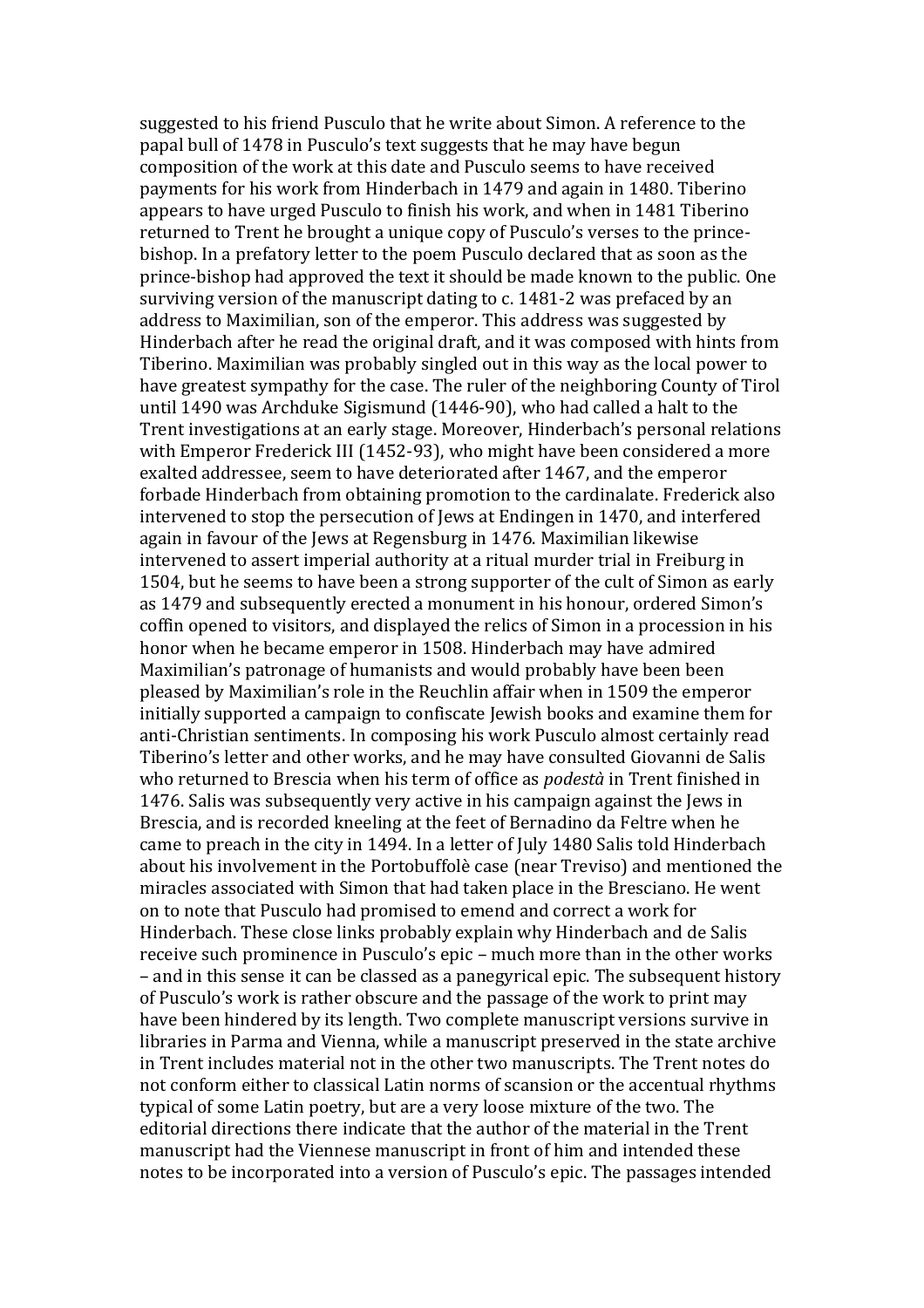for insertion emphasize the Jews' stinginess and resort to bribery, and also give great weight to miraculous events favouring Christian fortitude and belief. In addition, there are comments alongside these notes in a hand very similar to Hinderbach's, and, given its location in the episcopal files, it seems reasonable to surmise that this manuscript is connected with the work of review and emendation undertaken by Hinderbach when he received Pusculo's unique copy of the verses about Simon in 1481. The manuscript now in Vienna is a fair copy on vellum with two illuminated initials showing the murder of Simon by Jews and his mutilated body. This version does not include the additions in the Trent manuscript, nor does it include the address to Maximilian, which is in the Parma manuscript. There is a concluding verse with a reference to Sigismund, so it must date to the period before the archduke's death in 1496. The prefatory verse to Emperor Maximilian by Johannes Kurtz von Eberspach was probably added after the completion of the original manuscript, perhaps as much as three decades later. Maximilian visited Kurtz's home town of Augsburg in March 1508, shortly after he became emperor, and it may have been on this occasion that the humanist took the opportunity to present him with a work which would have been of interest to the emperor. In any case, Kurtz was enthusiastic about the poem and had it published in Augsburg in 1511, claiming that it had lain hidden for many years and that he had obtained the manuscript from Christopher Romer of Bolzano who had been given it by the humanist Dr Christian Umhauser. The scribal circulation of a poem in classicized Latin about a sensational case of ritual murder is hardly surprising, and it seems to have moved straightforwardly enough along a north-south route between Trent and Munich via Bolzano and Innsbruck. The publication in Augsburg may be explained by the fact that the city was the leading centre for printing in the empire, although it seems as if the printer did not understand some of the abbreviations used in the manuscript from which he was working, and in most instances where there is a difference between the Vienna manuscript and the Augsburg edition the former is better. In any case, the Augsburg publishers were probably aware of the anti-Jewish feeling at the heart of the Reuchlin affair which erupted in the empire and spread to the Universities of Paris and Louvain between 1507 and 1520. In 1510 an imperial commission recommended the confiscation of Jewish books suspected of containing anti-Christian sentiments, while several universities submitted anti-Jewish opinions to Maximilian. In contrast, Johannes Reuchlin reminded Maximilian that Jews had the same rights as Christians thanks to their position as subjects of the emperor, and he argued that the Talmud and the kabbalah, were worthy of study. Pusculo presented his work as a warning to Christians to avoid all contact with Jews, and it is not difficult to imagine how an edition of his account of the murder at Trent printed in the week preceding the commemoration of the passion of Christ in 1511 might have provided ammunition for the opponents of Reuchlin. In Book 1 of his work on the Trent case Pusculo attacks the 'savage race' of the Jews and contrasts them with the innocence of the martyred child Simon. The Jews, he says, had been chosen by God to receive his laws but they were guilty of bringing about the death of Christ. That crime, which had led to divine punishment, was compounded by Jewish obstinacy in the face of the revealed truth of God, which they continued to deny. The exiled Jews subsequently insinuated themselves into society by practicing usury or, as in the case of Tobias, acting as doctors who could pass freely through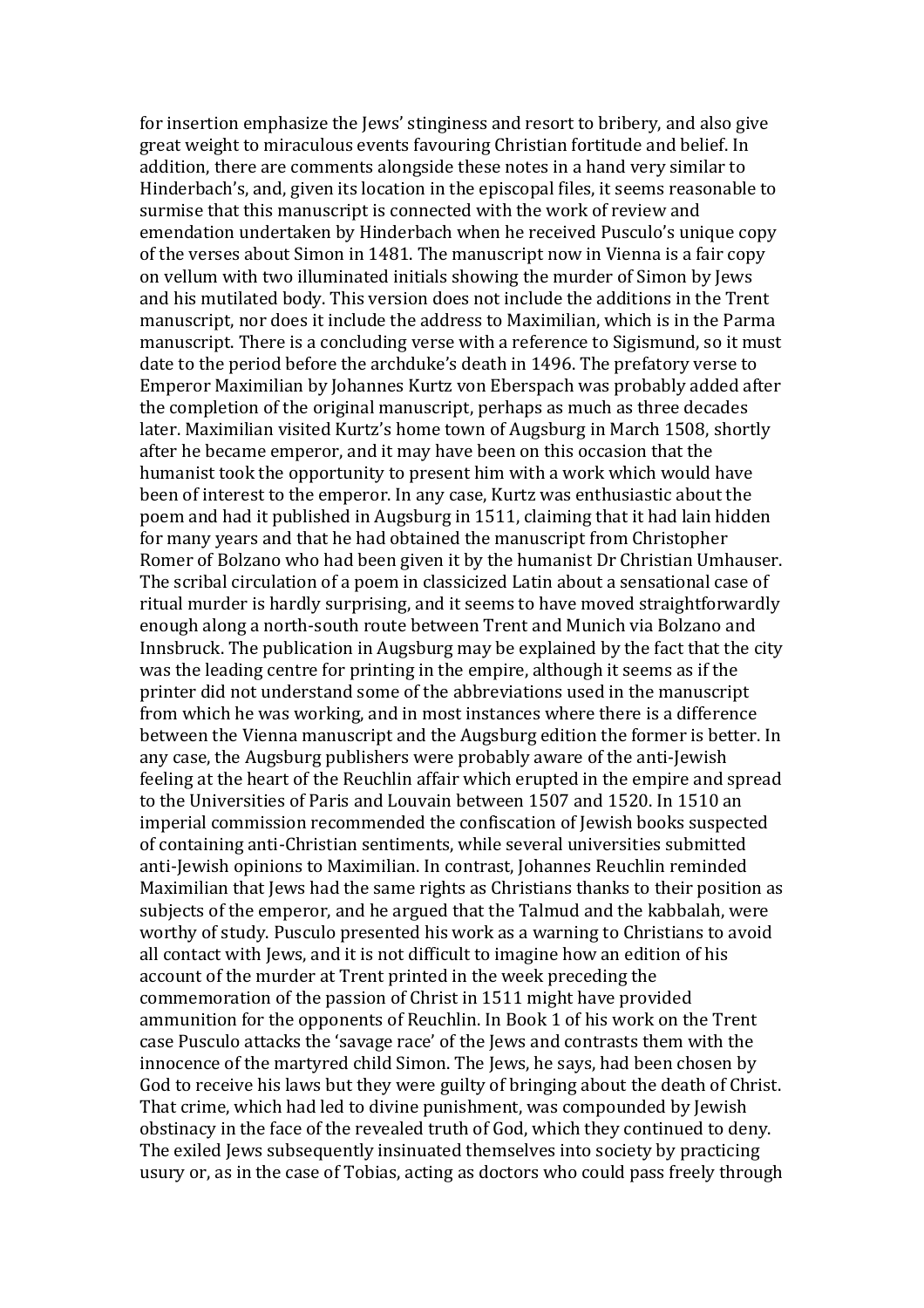Christian society. By contrast, Simon is presented by Pusculo as a young innocent with a simple vocabulary (the often repeated cry of 'Mama') and humble background with whom the reader is meant to sympathise. More than this, by denouncing the Jewish conspiracy in Trent and throughout Europe, and by describing in great detail the torture of Simon, Pusculo seems intent on dispelling any doubts about the case against the Jews, bolstering Simon's credentials as a martyr, and supporting Hinderbach's campaign of persecution and expulsion. In the second book of his verse epic Pusculo describes the struggle between 'justice and gold' which followed the death of Simon. On the one hand, the Jews turn to gold in order to bribe others to remove the corpse of Simon, to gain access to the authorities, or to pervert the course of justice. However, the *podestà* Giovanni de Salis is presented as a careful investigator of the affair, alert to clues, immune to bribery, and dogged in his pursuit of the truth to which he seems guided by divine inspiration. He acts with Hinderbach to bring about justice: the Jews' crimes are revealed in a series of confessions and punishment is swiftly executed. Meanwhile, the justice of Simon's cause as martyr is underlined by his mother's laments, the miracles associated with him, the attack by young boys on the papal envoy who is accused of corruption, and the climactic voluntary conversion of one of the Jewish women who is then consigned to the bonfire. Pusculo's work can be considered an epic in the Vergilian mould with many allusions to the *Aeneid* and a number of similar charateristics, including the hexameter form, artfully constructed speeches, descriptions of the town, and historical notes. As Martin Korenjak has pointed out the tale of the Jews' hatred for the Christians echoes the account of the enmity between Carthage and Rome in the Vergilian description of the love of Dido and Aeneas, while their rage and fury may be compared with the wrath of Juno. However, it should be noted that some classical allusions in the text may equally be related to scriptural passages, and Korenjak has concluded that the work may also be regarded as a Christian epic, indeed the very first martyr epic in neo-Latin literature, with the pagan Muse displaced explicitly by God and the Virgin as the source of inspiration.

#### Works:

Stephen Bowd, (ed.), and J. Donald Cullington, (trans.), *'On Everyone's Lips': Humanists, Jews, and the Tale of Simon of Trent* (Tempe: ACMRS, 2012), Section III

*Constantinopolis*, in *Analekten der mittel- und neugriechischen Literatur*, ed. V. Ellissen (Leipzig: Wigand, 1857)

*De laudibus Brixiae oratio*, in *Le Cronache bresciane inedite dei secoli XV-XIX*, ed. Paolo Guerrini*,* 5 vols (Brescia: Editrice Brixia Sacra, 1922-1932), 2: 3-44 Studies:

Stephen Bowd, (ed.), and J. Donald Cullington, (trans.), *'On Everyone's Lips': Humanists, Jews, and the Tale of Simon of Trent* (Tempe: ACMRS, 2012), Introduction

Paolo Guerrini, 'Un umanista bagnolese prigioniero dei Turchi a Constantinopoli e a Rodi,' *Brixia Sacra*, 6 (1915): 261-71

Enrico Valseriati, 'Ubertino Posculo tra Brescia e Constantinopoli', in *Profili di umanisti bresciani*, ed. Carla Maria Monti (Travagliato-Brescia: Edizioni Torre d'Ercole, 2012), 163-230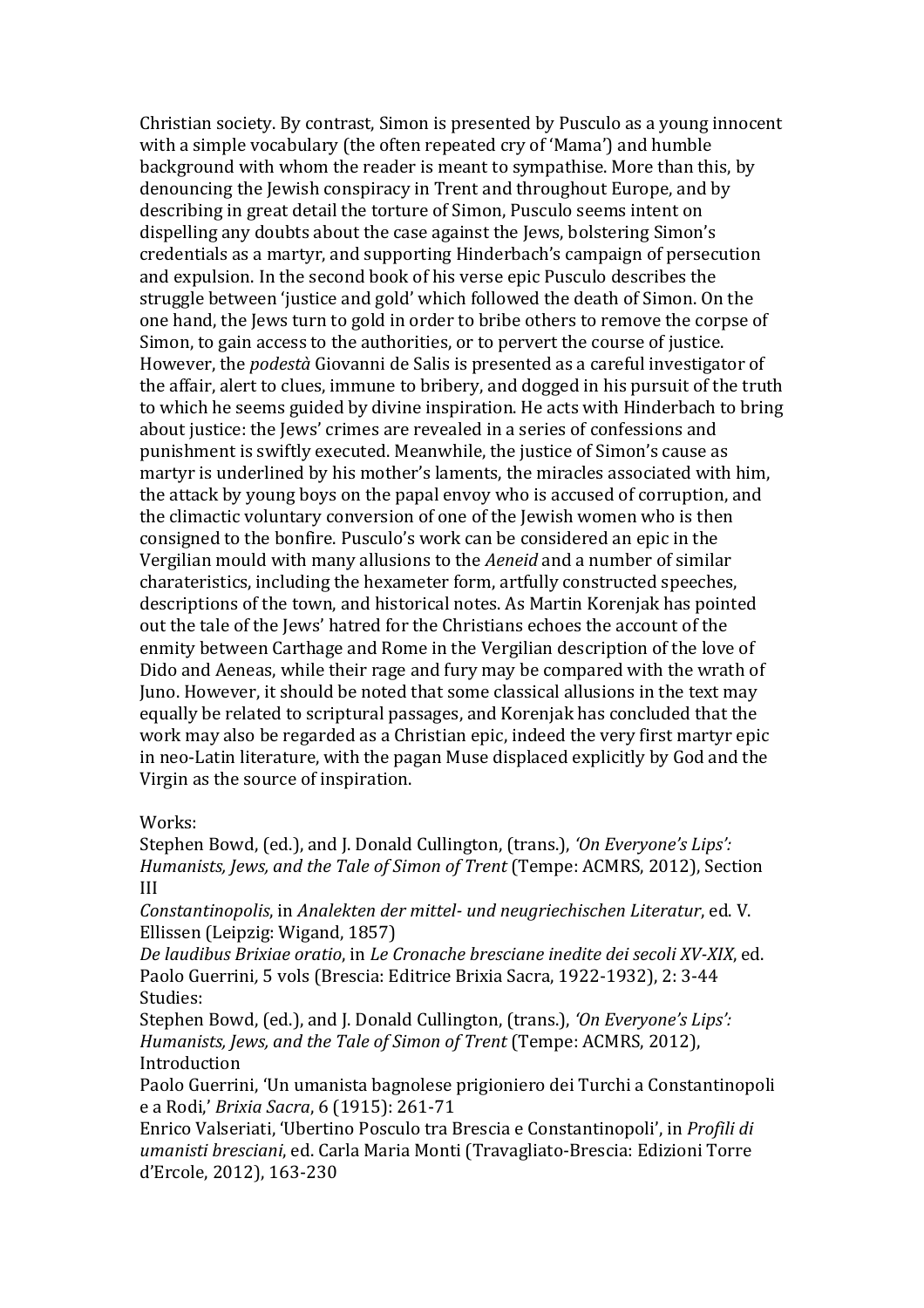## **Antonio Bernardo** (c. 1430– c. 1504)

Son of Andrea, born in Venice. In 1462 he was appointed extraordinary professor of civil law at Padua, and around same time entered public service as judge in a territorial dispute. He was appointed knight of the republic by Venice and was *podestà* of Vicenza during 1484-6. A public inscription there once recorded that among his good works for the city was the ejection of the Jews and the erection of the *monte di pietà* in 1486. <sup>75</sup> It seems as if feelings had been stirred by the death of Lorenzino, supposedly at the hands of the Jews, in neighbouring Marostica the previous year.<sup>76</sup> Bernardo was not simply being a dutiful public servant and, according to Luke Wadding, in 1492 the Franciscan preacher Bernardino da Feltre was aided by Bernardo in his work of ejecting a Jewish moneylender and erecting a Christian bank in Padua. In September 1500 at a meeting of the powerful Council of Ten in Venice Bernardo spoke against the Jews and called for them to be chased out of the world.<sup>77</sup>

#### Sources:

 $\overline{a}$ 

Marin Sanudo, *I diarii di Marino Sanuto*, ed. Rinaldo Fulin, Federico Stefani, Nicolò Barozzi, Guglielmo Berchet, and Marco Allegri. 58 vols (Venice: Fratelli Visentini, 1879-1903. Facsimile repr., Bologna: Forni, 1969-1970), 3: 808 Studies: M Caravale, 'Bernardo, Antonio', *DBI*, 9 (1967): 304-05

Margaret L. King, *Venetian Humanism in an Age of Patrician Dominance* (Princeton: Princeton University Press, 1986), 339

## **Pietro Bruto** (c. 1430-c. 1493)

Venetian by birth and priest of Sant' Agata, Venice, and rector of schools in San Marco district. He was later bishop of Croia in Albania and bishop of Cattaro. By 1477 he acted as regent and lieutenant to Giovanni Battista Zeno, bishop of Vicenza (1470-1501). Bruto was expressed his concerns about the Turkish menace and considered Venice a key defender of the faith.<sup>78</sup> In 1481 he was charged with investigating claims of the miracle-working powers of the body of Simon of Trent, supposedly murdered by the jews in 1475. He also aided

<sup>75</sup> The inscription ran: 'Antonio Bernardo Iuriscons. Praet. et patr. opt. ob. Rempublicam domi forisque foeliciter administratam urbe pontibus carcere foro templis exornata iudaeis ac noxis eiectis civitate in pristinam dignitatem et otium studiis et sancte moribus restituta monte pietatis fundato grata Vicentia posuit MCCCCLXXXVI.' Giovanni degli Agostini, *Notizie istorico-critiche intorno la vita e le opere degli scrittori viniziani*, 2 vols (Venice: S. Occhi, 1752, 1754), I: 501. <sup>76</sup> Ibid., 500.

<sup>77</sup> Sanudo (1969-70), 3: 808; Caravale (1967); King (1986), 339; Luke Wadding, *Annales Minorum, seu trium ordinum a S. Francisco institutorum* (Rome: Typi Rochi Bernabò, 1731-36), 15: 7-9.

<sup>78</sup> Bruto to Oliverius Arzignanesis, Vicenza, 22 Dec. [1486]: Valerius Maximus, Gaius. *Facta et dicta memorabilia*, ed. Oliverius Arzignanensis (Venice: Johannes and Gregorius de Gregoriis, de Forlivio, 8 Mar. 1487), unpaginated.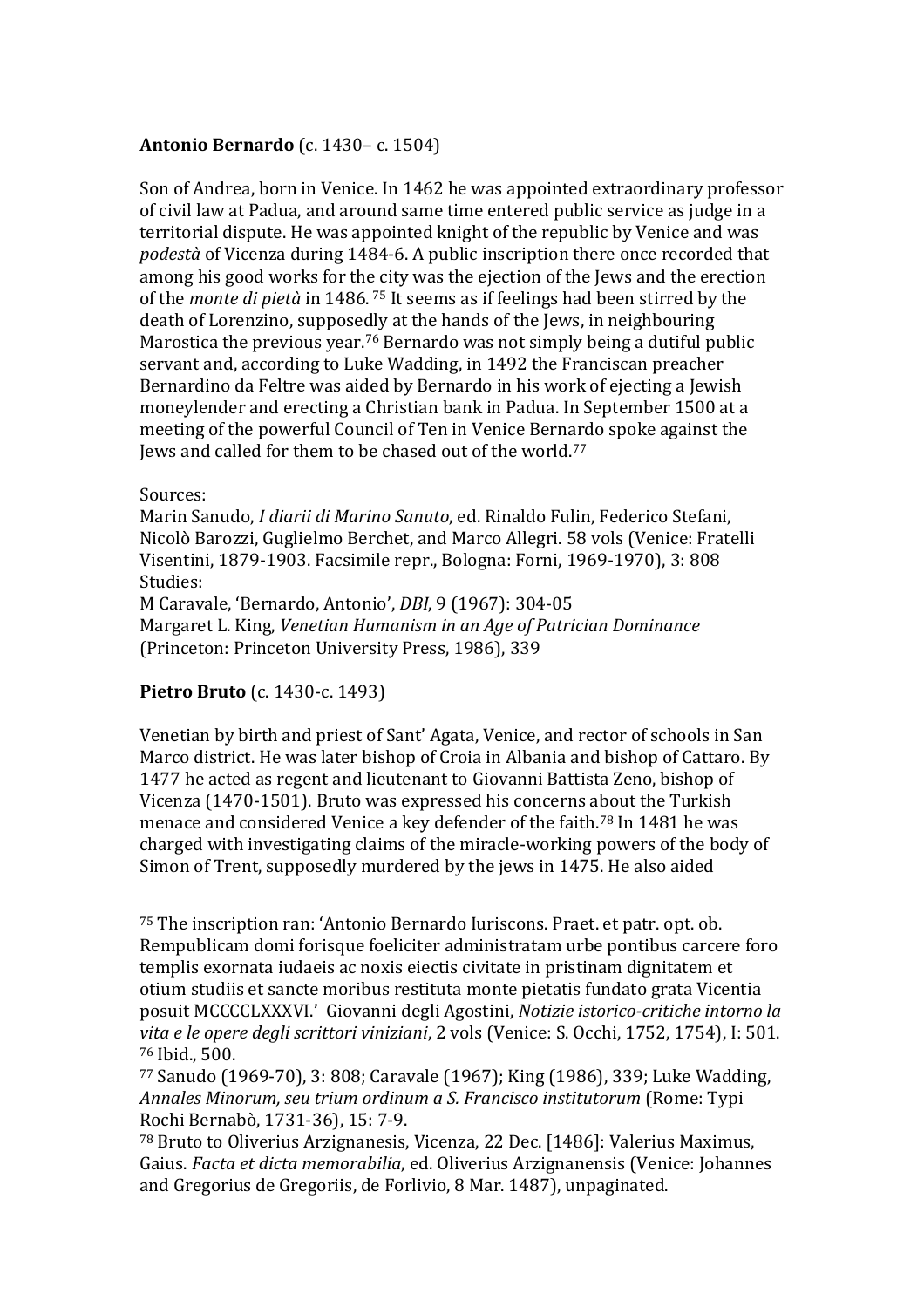**Antonio Bernardo** with the expulsion of Jews from Vicenza in 1486. All of these activities contributed to the content and form of his published works in the *adversus iudaeos* tradition. Bruto wrote two works directed against the Jews: a brief 'epistola' published in 1477 and dedicated to Pietro da Firenze, a priest in Bassano, and a much longer work proclaiming 'victory' over the Jews, which had been ready for some time by 1481 and was finally published in 1489.<sup>79</sup> In the first work he deplored the 'mordacissimi isti canes', and recounted the dangers posed to Christians, including boys, who lived and worked among Jews. He grieved not only for the 'inhumanity' (*immanitate*) of the Jews whose books contained insults against the mother of Christ, but also for the 'impiety' (*impietate*) of Christians.<sup>80</sup> Noting that Jews tortured and eviscerated children he called for justice for the murder of Simon of Trent who was supposedly murdered by Jews in 1475.<sup>81</sup> If they only wished to, the Jews could hear the calls of the prophets and their eyes might be opened.<sup>82</sup> In his *Victory against the Jews*  Bruto mentioned the Trent case, as well as some analogous incidents, and he again noted that the Jews eviscerated the bodies of Christian children and drank their blood, so that Christians were advised always to be vigilant to protect and preserve the faith.<sup>83</sup> Bruto explained at the outset of his *Victory against the Jews* that faith had been deemed by earlier generations a most certain and divine token for human salvation and that those who violated faith offended the gods, and so ought to be made to observe the faith, even to the point of death, as Marcus Attilius Regulus did (and as observed by St Augustine in the *City of God*). However, the ancients did not have a solid foundation of faith, but were full of errors and superstition until God no longer wishes men to live in shadows but participate in his immortality. The Gentiles and Jews think that Christians live blind and without the light of truth but in fact they are the enemies of faith who ought to be combated, and brought to the most plentiful fountain of salvation and mosy abundant nourishment of the Christian faith. Jews are animals of the worst creation and Bruto says he plans to offer words, eloquence, and firm reason against them. If the Romans believed that all things should be subject to them and their false religion then how much more should Jews be subject. The Jews take the goods of poor Christians, and the defence of Christian faith against them is a very worthy cause. The Jews are ignorant and in error with respect to scripture, and he outlines the five main errors of the Jews.

Bruto's arguments are therefore arranged in five central chapters, in which he proves that Christ was sent by God and born of a virgin; that Christ was God and man; that Christ, who was the one called Messiah by the Jews, opened the new law to men; that Christ's coming was the advent of the Messiah, as long predicted; and that Jesus son of Mary was the true Christ and Messiah whom all

<sup>79</sup> Bruto (1477) and Bruto (1489). The works are noted in a letter from Bruto to Barnaba Celsano dated 2 Dec. 1481: Athanasius, *Contra haereticos et gentiles*, trans. Omnibonus Leonicenus (Vicenza: Leonardus Achates de Basiliea, 1 Feb. 1482),

<sup>80</sup> Bruto (1477), sigs av, a2v, [a8v] (on Jewish dogs); av (on inhumane Jews and impious Christians); [a8v] (on supposed Jewish insults against Mary).  $81$  Ibid., sigs av-a2r, a2r-v.

<sup>82</sup> Ibid., sig. a3r-v.

<sup>83</sup> Idem (1489), sigs av ('[p]raefatio'), miiv-miiir, sir.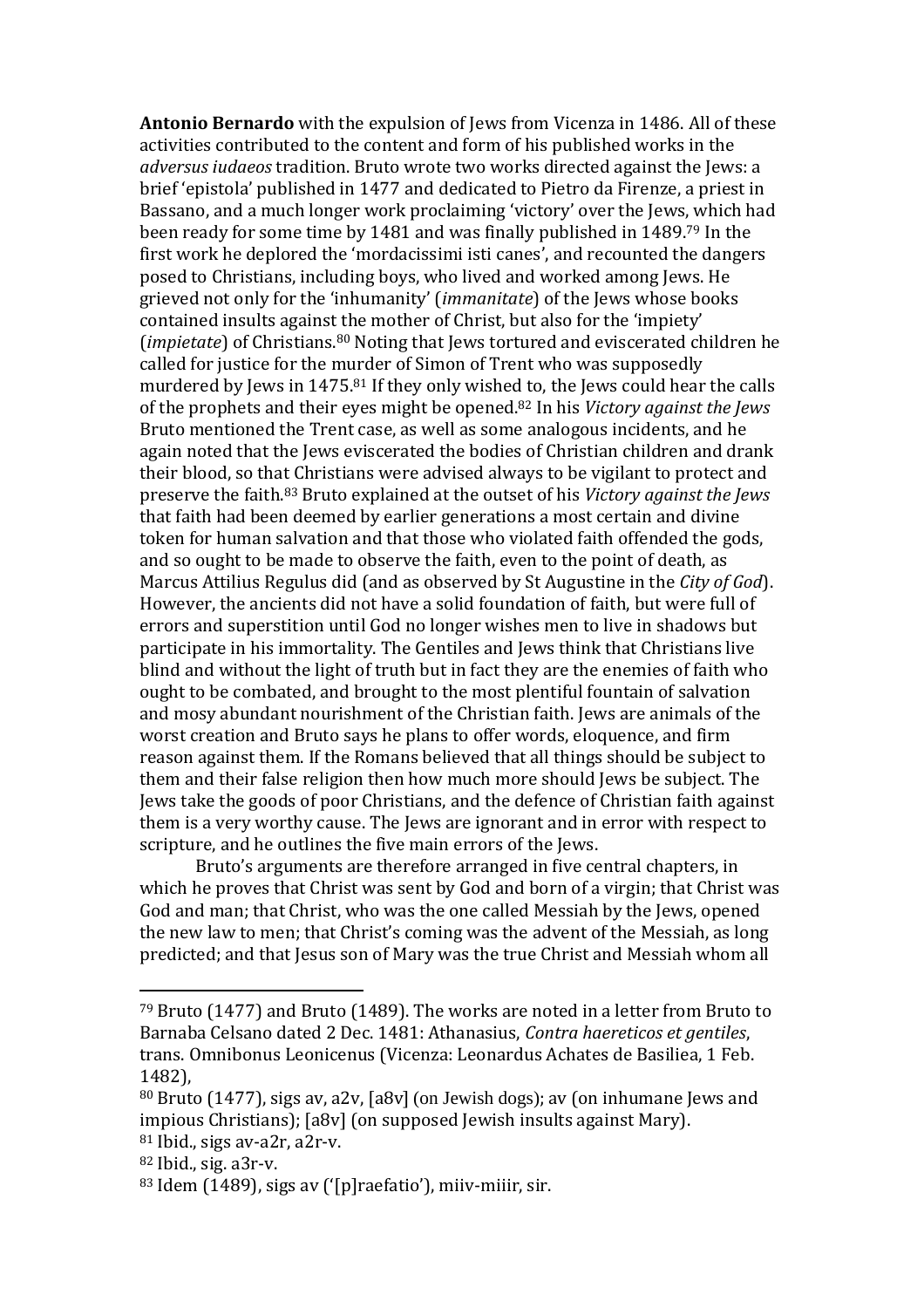prophets filled with the holy spirit prophesied. In these five chapters Bruto employed scriptural citations, largely drawn from the Old Testament, and applied Christian interpretations to them which were drawn, in part from Jerome, Nicholas of Lyra, Paul of Burgos, and other Christian commentators. Bruto also transliterated passages in 'Chaldaic', considered Jewish arguments based on the Talmud and other authorities including 'Rabbi Solomon' (the medieval French rabbi Shlomo Yitzhaki known as 'Rashi'), and argued from reason. In these respects, if not in precise organisation, Bruto's work may be seen as bearing a close resemblance to that of **Paolo Morosini**.

The sense of the place of the author in a broader humanist community is indicated by accompanying verses by the Mantuan humanist Giovanni Benavides, among others, lauding Bruto's learning and claiming that the book would combat the frauds of those 'ravenous dogs', the Jews, and should be considered a gem more precious than gold and worthy to be brought to light by the printing press.<sup>84</sup> In return, Bruto addressed a letter to Benavides explaining why he felt it necessary to write this work and to battle with the Jews for so long. Bruto related how he studied for many years the works of the prophets with great diligence, and reading and rereading them saw 'our happy religion and the perversity of the Jews and their errors.' He compared his task to the design and building of a house (that is, religion), which one would not wish to enter unless solid and perfect according to the most learned and knowledgeable architects, but he saw that the Jews are evil and wished to destroy what Christians had built. They sent to Bruto letters and legates, were heard publicy by the wisest men, and when he saw the temerity of shameless and faithless men who go forth from camp armed against him, then Christian soldiers and knights must wage war. The testimony and doctrine of his ancestors, the oracles of so many prophets, and reason would vanquish them.<sup>85</sup>

Bruto's work also bore the imprint of his involvement in the battle to expel the Jews from Vicenza and he praised the Vicentines for their pious actions in this regard at the end of his *Victory against the Jews*. <sup>86</sup> Here he compares the light of modesty, equity, prudence, justice, faith, integrity, and religion illuminating the state with the light of the early morning sun. The city of Vicenza has been liberated from the faithless and thieving Jews with the consent of Venice and in this way may be allowed to function in a Christian fashion. A plague has been expelled and the city may regain its health. The Jews were used to utter words against Christians which in Latin mean that 'the baptised shall have no hope and all infidels perish immediately.' They do this without fear of punishment or the laws of Christian princes but Vicenza with its excellent laws and highest virtues has liberated itself from the Jews. Bruto uses this example to laud the Platonic virtues of good government by serious and wise men who have a gravity that produces constancy and leads to victory and triumph. Just as David was constant against the Philistines and obtained victory so did other Old Testament figures. Nehemiah was not put off the construction of the city of Jerusalem although he suffered troubles. As it says in Matt. 24[:13]: 'but he that shall endure unto the end, the same shall be saved.' In Bruto's view the decline

<sup>84</sup> Ibid., unpaginated.

<sup>85</sup> Ibid., unpaginated.

<sup>86</sup> Ibid., sig. [uvi v]-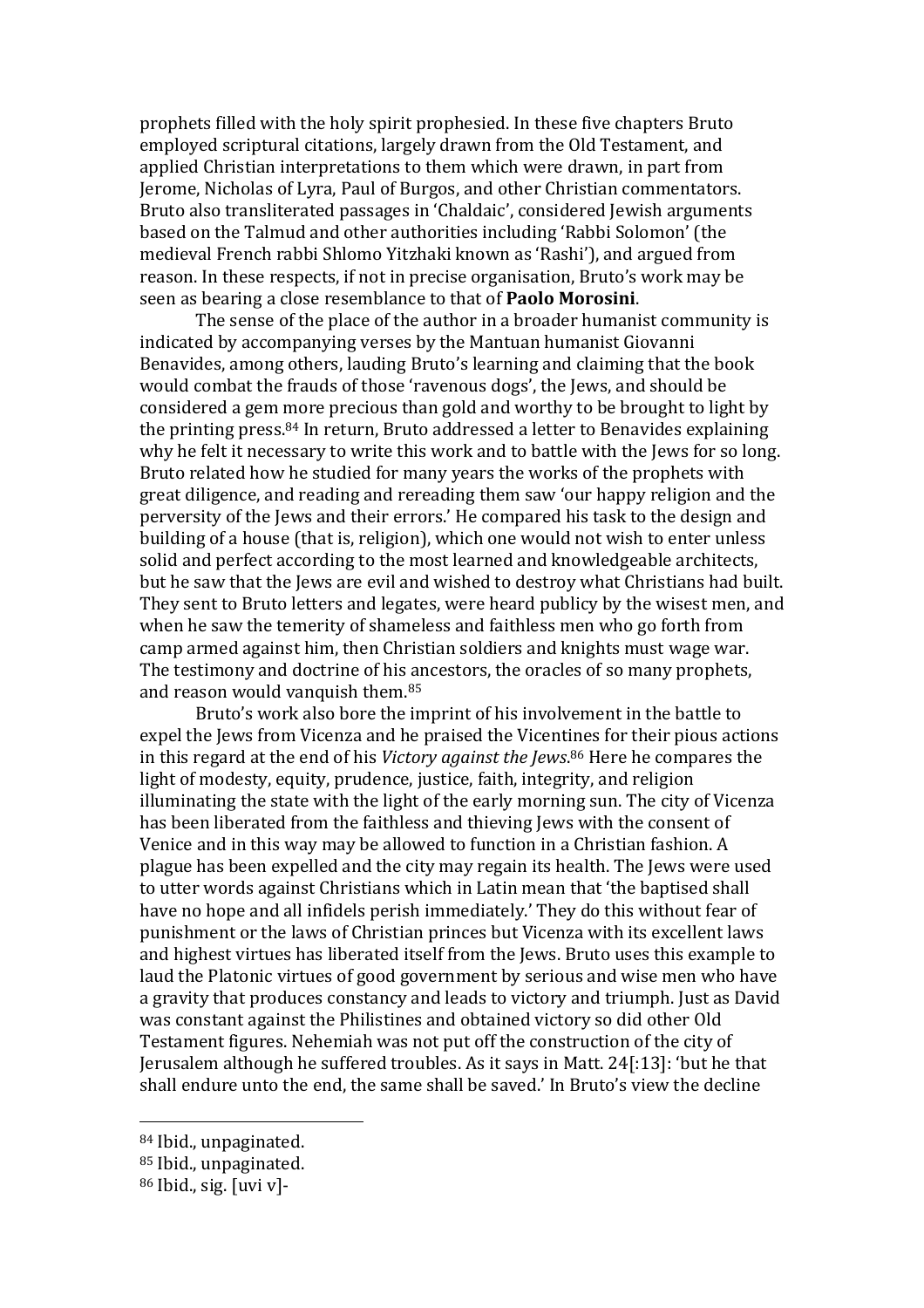which follows the mutability of institutions, like the changes in a human body, are not evident in Vicenza where contancy and firmness are demonstrated although some who do not deserve the name of Vicentines meet at the corners of the squares and murmur that the Jews ought to be allowed to return to their homes in the city. Bruto thinks this would be a shame to the city and he rejects the thought that the city might be governed by the advice of adolescents or inexpert men rather than learned and more senior figures. He cites St Augustine's sermon on perseverance and his assertion that perserverance is rewarded. The reputation of Vicenza will spread throughout Italy, the riches of the city will not diminish, the poor will benefit, and the glory shall pass down to posterity. Finally, there is also some evidence that Bruto engaged in disputes with Jews and that some of the arguments which form the core of the work were honed in the course of this engagement with the enemy.<sup>87</sup> His *Victoria contra Judaeos* of 1489 circulated in manuscript form, was translated into vernacular, and was the basis for Fino Fini's arguments printed in 1538.<sup>88</sup>

Works:

*Petri Bruti Veneti Artium Doctoris Episcopi Catharensis epistola contra iudeos ad venerabilem virum presbiterum Petrum Florentium in Bassani oppido commorantem* (Vicenza?: Leonardus Achates de Basiliea?, 1477) *Victoria contra Judaeos* (Vicenza: Simon Bevilaqua, 3 Oct. 1489) A vernacular translation of 1499 by Fra Gregorio da Genova, of the Benedictine monastery of Padolirone, is in Mantua, Bibl. Com., 62 (A.II.31): *Pietro Bruto Veneto vescovo Catarense contro i Giudei sulla venuta del Messia*. A fifteenth-century manuscript copy from a printed edition of the *Victoria contra Judaeos* for Abbot Raphael de Mercatellis in Holkham Hall, Norfolk, MS 168.<sup>89</sup> Studies: Margaret L. King, *Venetian Humanism in an Age of Patrician Dominance* (Princeton: Princeton University Press, 1986), 343-44 Fernando Lepori, 'Bruto, Pietro', *DBI*, 14 (1972): 735-37 F. Secret, 'Notes sur les hebraïsants chrétiens'*, Revue des études juives,* 124

(1965): 169-73

 $\overline{a}$ 

### **Fino Fini** (1431-1519)

Notary and scholar born at Adria, near Rovigo, died at Ferrara. His work of polemic against the Jews, printed in 1538 and surviving in a relatively large number of copies, was based on **Pietro Bruto**'s *Victoria contra Judaeos*, the commentaries on the Psalms by Jacobus de Valentia, and **Pietro Galatino**'s *De arcanis*. He cited the kabbalah, to which a chapter is devoted, in order to 'prove' the truth of the Christian religion.

<sup>87</sup> Ibid., fols [IIIr], hiiiir, hvv-hvir, pir-v. He claims to have converted Jews: Bruto (1477), fol. a8r.

<sup>88</sup> Fino Fini, *In Iudaeos flagellum* (Venice, 1538), fols. aiiiv, ciir.

<sup>89</sup> Kristeller, *Iter* 4: 39. See Albert Derolez, *The Library of Raphael de Marcatellis: Abbot of St Bavon's, Ghent (1437-1508)* (E. Story-Scientia Ltd. Scientific Publishers. Ghent, 1979), 234-36, no. 43.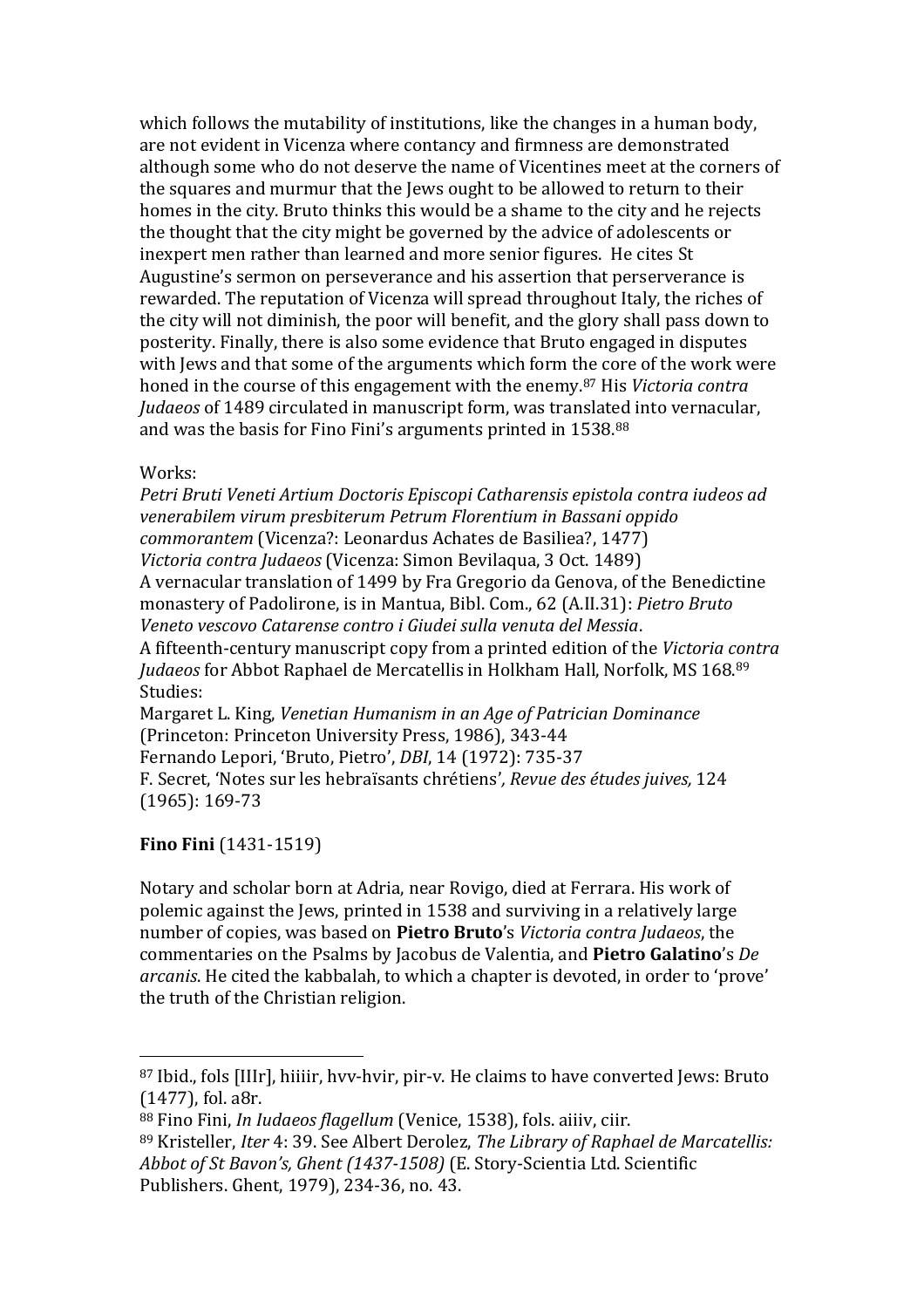Works:

*Fini Hadriani Fini Ferrariensis In Iudaeos flagellum ex Sacris Scripturis excerptum* (Venice: Federico Torresano, Jan. 1538), fols 564 ff, 72, 80, 106, 109, 431, 443

### **Girolamo Squarciafico** (Alexandrinus) (fl. XV)

Wrote on theological matters and worked for press in Venice from 1471 onwards. Wrote a life of Josephus which appeared with editions of the works issued in Venice in 1481 (and reprinted in 1486, 1499 and 1500). He provided other biographies (Boccaccio, Catullus, Tibullus, Propertius, Ovid, Sallust, Petrarch) during this time and in a letter of 1481 to the Venetian patrician Francesco Leone appended to the edition of **Poggio Bracciolini**'s translation of the ancient Greek historian Diodorus Siculus issued that year he describes a dream in which he saw the 'imago' of Francesco Filelfo who, in a letter, recounted a debate in Heaven about the merits of the printing press. Filelfo's injunction that his works be carefully seen through the press may ring true, but Squarciafico's satirical intent here may be signalled by his reference to the letter from Odysseus to Calypso in Lucian's *True History*. 90

In his 'Vita Iosephi', which appears at the end of *De antiquitate Judaica*, Squarciafico recounted how Josephus was the son of a priest born in Jerusalem at the time of the Emperor Tiberius (14-37) and that from the time of Jesus' crucifixion until the time of Trajan (98-117) they waged war with the Romans in Jerusalem. A certain priest in Jerusalem was skilled in prophesying, interpreting dreams, and reading omens and portents. Indeed at the time of Emperor Nero (54-68) heavenly armies clashed in the sky and strange clouds were seen, portending grave events, as Josephus recorded, and the Jews tried to break away from the Romans. Disturbed by the greed of the Romans the Jews killed the prefects and rose against Roman rule. As a result the province was devatasted and Jotapata besieged. Josephus captured and then part of entourage of Titus whence he derived his *nomen* 'Flavius'. Squarciafico lists his works and notes what is left of them before concluding: 'Non ad commemorandum sumus admodum curiosi: sed a me hoc unum interpositum iri summo studio duxi in ignominiam iudaicae pravitatis: quando vir egregius optime de christo sensisse videatur cum inquit. Eodem tempore iesus vir sapiens: si tamen verum oportet dicere. Erat enim mirabilium patrator operibus qui libenter vera suscipiunt plurimos quoque tam de iudeis: quam degentibus sui sectatores habuit et credebatur esse christus cunque invidia nostrorum principum cruci eum pilatus addixisset: nihilominus qui eum dilexerant perseveraverunt.'

Works:

 $\overline{a}$ 

Flavius Josephus, *De antiquitate Judaica. De bello Judaico*. Trans. Rufinus Aquileiensis. Ed. Hieronymus Squarzaficus (Venice: Johannes Rubeus Vercellensis, 23 Oct. 1486)

<sup>90</sup> Diodorus Siculus, *Bibliothecae historicae libri VI*, tr. Poggio Bracciolini (Venice: Thomas de Blavis, de Alexandria, 25 Nov. 1481) [Consulted online at [www.digitale-sammlungen.de/](http://www.digitale-sammlungen.de/) on 29 Aug. 2012].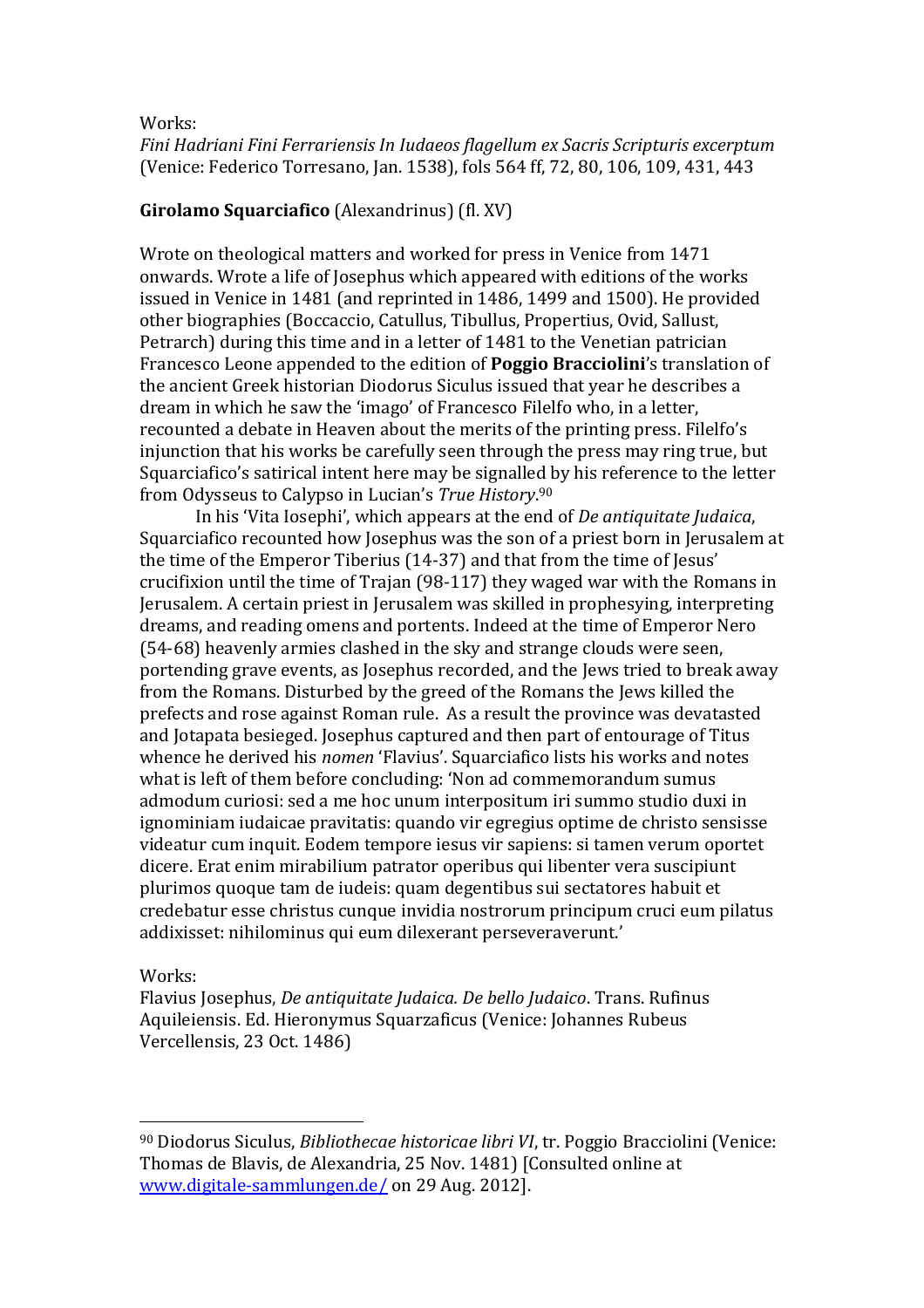*Bellua septicornigera* / *Liber theologie moralis iuris canonici iudicio roboratus* (a verse treatise on the sins), Yale University Library, Marston MS 204, fols. 1r-34v<sup>91</sup>

*Liber pastoralis* (a poem), Yale University Library, Marston MS 204, fols. 40r-46v Studies:

M. E. Cosenza, *Biographical and Bibliographical Dictionary of the Classical Humanists and of the World of Classical Scholarship in Italy (1300-1800)*, 5 vols (Boston: G. K. Hall, 1962), 4: 3313-3314

## **Francesco Borsellino** (Bersellinus) (fl. XV)

Otherwise unknown author of *Versus in Iudeos de beato Simone*.

Works: Rome, Bibl. Corsiniana, MS 582, fol. 134v Source: Diego Quaglioni, 'Propaganda antiebraica e polemiche di curia', in *Un pontificato ed una città: Sisto IV (1471-1484). Atti del convegno. Roma, 3-7 dicembre 1984*, ed. Massimo Miglio et al. (Vatican City: Associazione Roma nel Rinascimento, 1986), 246 n. 10

## **Giovanni Nanni** (c. 1432-1502)

Dominican. In 1480 his *De futuris Christianorum triumphis in Saracenos, seu glossa super Apocalypsin* was published in Genoa and in it he argued that Mohammed was Antichrist and that the end of the world would take place when Jews and Muslims were converted. His *Questiones super mutuo Iudaico* is dated 1492 and addressed to Pietro Barozzi, bishop of Padua. It prefaces the *Pro Monte Pietatis Consilia* published in Venice in c. 1495 and rejects Jewish usury. His work *Auctores vetustissimi* includes discussion of Hebrew sources and history, and in an unpublished work he sought to correct Eusebius' chronology. He produced, under the pseudonym 'Joannes Annius of Viterbo' a book of forgeries which included a spurious work by Philo published in Rome in 1498 and reprinted in Venice in the same year.<sup>92</sup>

### Works:

 $\overline{a}$ 

*Auctores vetustissimi* (Rome: Eucharius Silber, 10 July 1498, 3 Aug. 1498) *De futuris Christianorum triumphis in Saracenos, seu glossa super Apocalypsin* (Genoa: Baptista Cavalus, 8 Dec. 1480)

*Questiones super mutuo Iudaico* in *Pro monte pietatis consilia* (Venice: Johannes Tacuinus, de Tridino, between 1494 and 7 April 1498) Sources:

Erwin R. Goodenough, *The Politics of Philo Judaeus: Practice and Theory, with a General Bibliography of Philo* by Howard L. Goodhart and Erwin R. Goodenough (New Haven: Yale University Press, 1938) Studies:

<sup>91</sup> Kristeller, *Iter* 5: 288.

<sup>92</sup> Goodenough (1938), 319-21.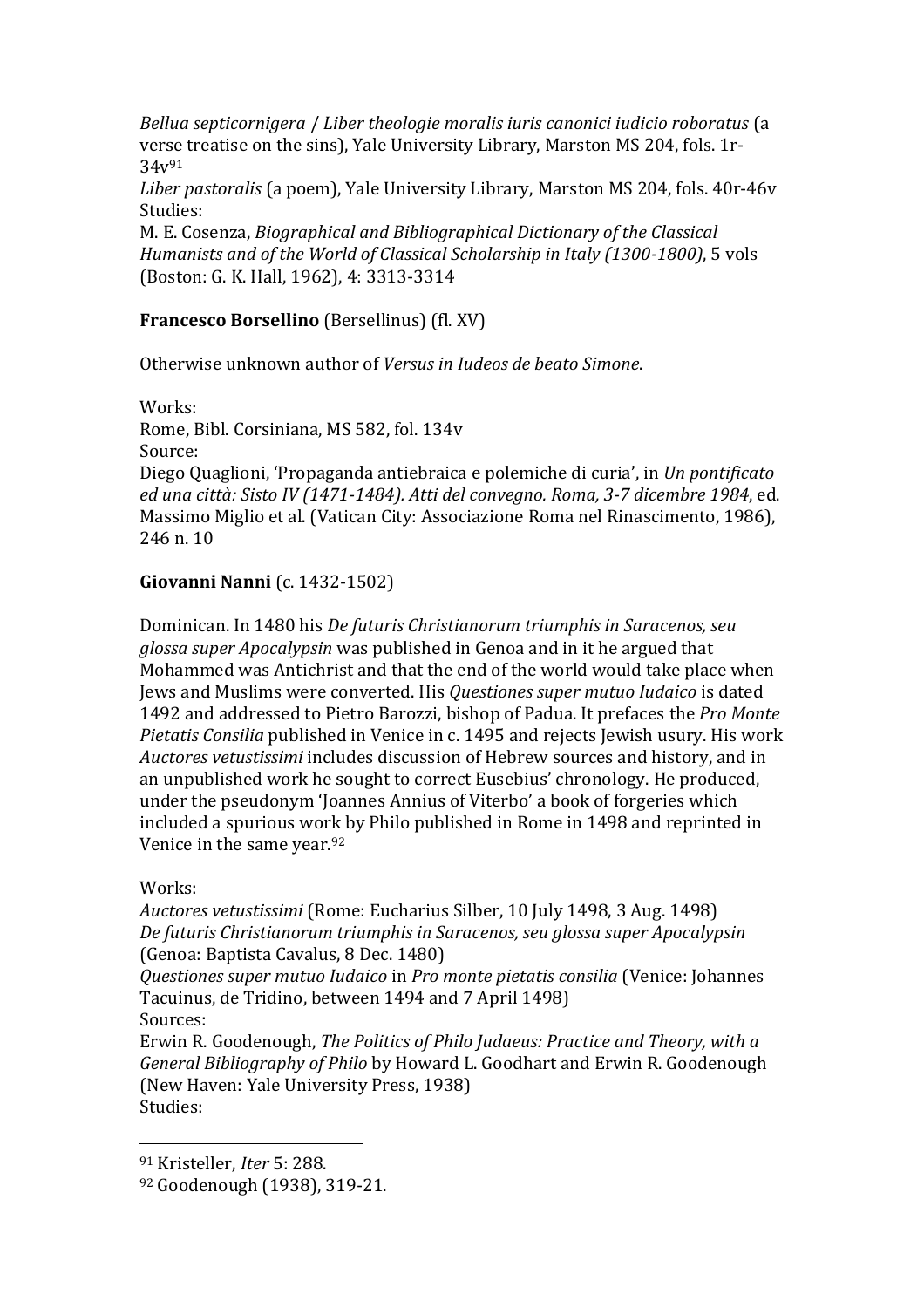R. Fubini, L'ebraismo nei riflessi della cultura umanistica. Leonardo Bruni, Giannozzo Manetti, Annio da Viterbo, *Medioevo e Rinascimento*, 2 (1988): 283- 324

#### **Marsilio Ficino** (1433-99)

Ficino's *De Christiana religione* (1474) was marked by a philosopher's decadelong study of Plato and by a priest's sense of crisis in contemporary Christianity. Ficino believed that religion in its earliest form and among later civilizations, including the Hebrews, was characterized by the action of intellect and will as men naturally yearned for a closer union with the divine. This natural impulse drew on philosophical speculation, notably Platonism, as well as direct divine intervention such as God's revelation to Moses and the pronouncements of the Hebrew prophets. However, this early union of wisdom and religion had been shattered at some point in history and Ficino argued that philosophy should be liberated from impiety and sacred religion freed from ignorance.

On a metaphysical level Ficino aimed to find the unity in the world which the diversity of matter obscured, while on a more historical plane he sought to reconnect philosophy and theology in order to inspire priests and people with a new spiritual enthusiasm. Plato, who was characterized by Numenius, as a 'Greek-speaking Moses', offered Ficino the examplar of a true philosophy.<sup>93</sup> This Platonic preference was prominent in Ficino's syncretistic approach to religion, which was based on his belief that ancient philosophies – *prisca theologia* – were largely in harmony with one another, formed a 'learned religion' or *docto religio*, and culminated in Plato. He believed that the neo-Platonic philosophers adopted and adapted the truths of Christianity and in this way Christianity, the purest, most reasonable and tolerant of beliefs, represented the climax of both the history of religion and the history of philosophy. The notion that wisdom might be found in the distant past was highly attractive to all humanists. In addition, a lack of clarity about the chronology of the different schools of Platonic thought combined with a sense that they generally stood in close relation with early Christian beliefs led humanists to search for Christian truths in the writings of Plato and in the theurgy of Plotinus, and Proclus. In the belief that Platonic wisdom derived from more ancient Egyptian teaching, notably that of Hermes Trismegistus, the Greek text of the *Corpus Hermeticum* (1462-63) was translated by Ficino at the urging of Cosimo de' Medici.

Ficino, unlike Manetti, also believed that Hebrew scriptures could provide the source of some of the opinions of both Zoroaster, a Persian contemporary of Abraham, and Plato. Indeed, he notes in *De Christiana religione* how some authorities suppose that Abraham taught Zoroaster the astrology he had learnt from the successors of Enoch. He also identifies Zoroaster with Ham, the son of Noah, and notes the way in which the sayings of Mercurio Trismegistus might derive from Moses.<sup>94</sup> In this way, in his *De Christiana religione* Ficino adopted a unilinear approach which was much less apparent in his other works, notably his commentaries on Plato. In these latter works he highlights the role of Hermes Trismegistus and suggests that Zoroaster was not indebted to the Mosaic

<sup>93</sup> Ficino (1575), 1: 29.

<sup>94</sup> Ibid.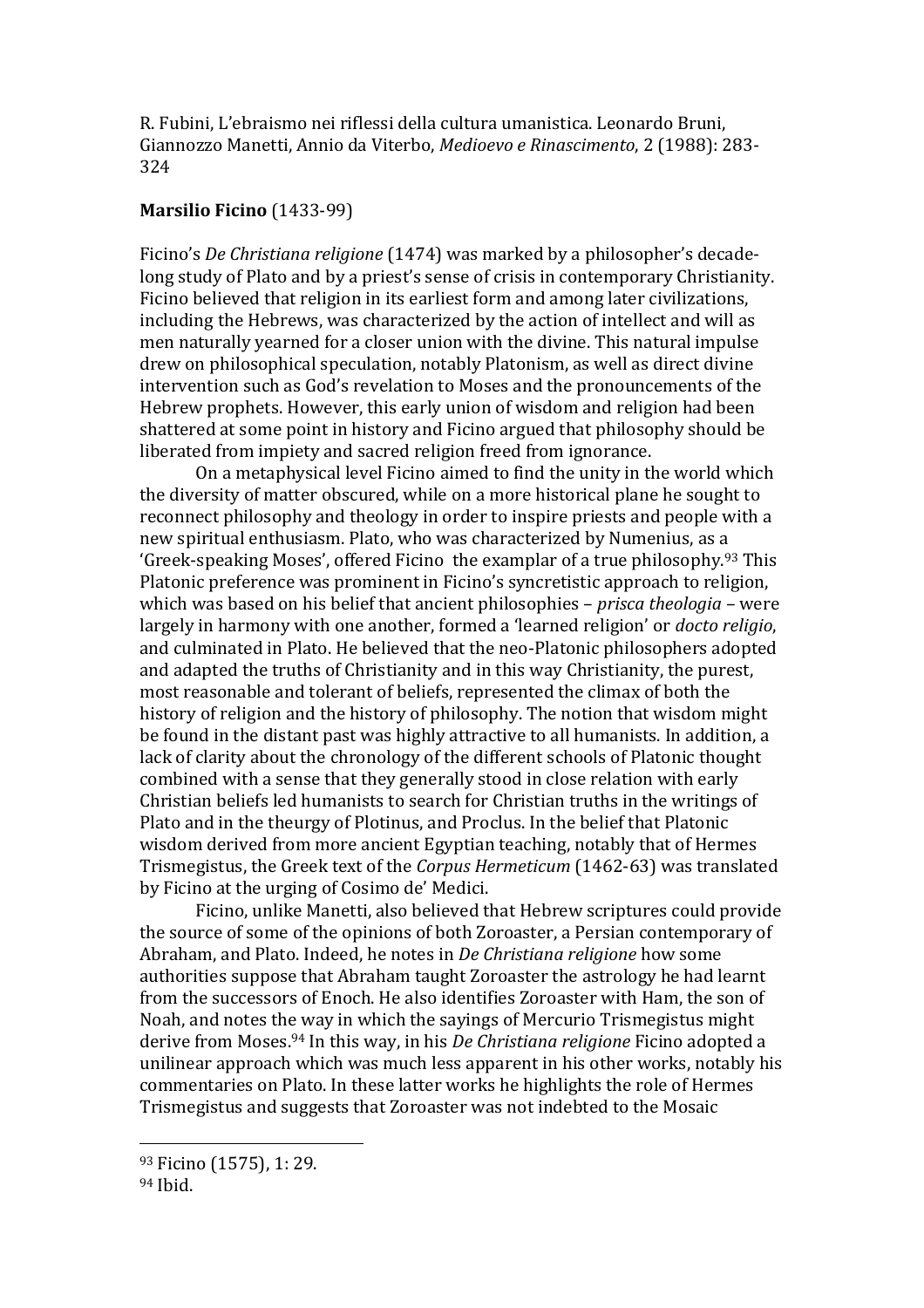tradition and was the head of a separate independent pagan line of transmission. This difference may be explained by the fact that the first work was governed by the need 'to subject philosophy to revelation' and was based on a common understanding of Christianity found in the classical patristic sources, while the Platonic commentaries and the *Theologica Platonica de immortalitate animorum* (1469-74) were based more securely on pagan traditions and therefore used concepts relating to the origins of *prisca theologia* current among pagan philosophers.

In addition, Ficino's unilinear and syncretic approach was shaped by his lack of knowledge of Hebrew. The longest chapter in *De Christiana religione* was a conventional enumeration of Old Testament prefigurations of Christ's incarnation by which Ficino intended to prove the superiority of Christianity.<sup>95</sup> Ficino generally felt that the consonance and harmony between Old and New Testaments was a clear sign of divine inspiration and where he did cite Hebrew sources, as Umberto Cassuto demonstrated almost one century ago, he did so partially or erroneously. Although Moses and Melchizedek, like Hermes and Orpheus, personified the combination of religion and worldly wisdom which he admired, and indeed may have provided a model for his Medici patrons, Ficino was hostile towards the later Jews who held many superstitious beliefs and accepted the absurdities of the Talmud.<sup>96</sup> If Ficino's concept of the history of philosophy was of a struggle between wisdom or faith, reason and eloquence, and if he wished to restore wisdom to philosophy and to save religion from ignorance producing 'learned faith' (*docta religio*), then it was his view that Jewish, and especially Talmudist, learning threw veils of ignorance over both philosophy and religion. <sup>97</sup> Ficino, like Leonardo Bruni and **Giannozzo Manetti**, regarded the Jews as lacking in wisdom and deprecated the Talmudic distortions of their religion. Presumably, the only role left to the Jews in Ficino's religion was to convert at the end of times and help fulfil Christianity's destiny.

Accordingly, much of the *De Christiana religione* reads like a typical example of medieval *adversus iudaeos* writing. Although he grants that the Hebrews attempted to maintain the unity of wisdom and religion and he cites the Pentateuch preserved as a record by the Jews, as well as the words of their prophets and the writings in 'Hebrew' of the apostles,<sup>98</sup> he contrasts the openness and purity of Christians (exemplified by Christ and the apostles) with the harmful, deceiving, and 'perfidious' Jews who deny the clear and universally acknowledged truth of Christ, put their faith in money and other more base concerns rather than the spiritual, and are punished by God with destruction, exile, and perpetual wanderings.<sup>99</sup> The Christians with the 'eyes of lynxes' have penetrated the divine mysteries.<sup>100</sup> The words of the prophets, the Sybilline oracles, and the miracles and prodigies sent from God all confirm the Christian truth. The Hebrew names for God contain Christian truths. By contrast, Jews

<sup>95</sup> Ibid., 1: 30-46.

<sup>96</sup> Ibid., 1: 11.

<sup>97</sup> Ibid., 1: 42 (citing 'Rabi Salomon' or Rashi).

<sup>98</sup> Ibid., 1: 1, 23, 26, 29-30.

<sup>99</sup> Ibid., 1: 9, 11, 12, 15, 17, 39, 47, 51-53, 77.

<sup>100</sup> Ibid., 1: 25.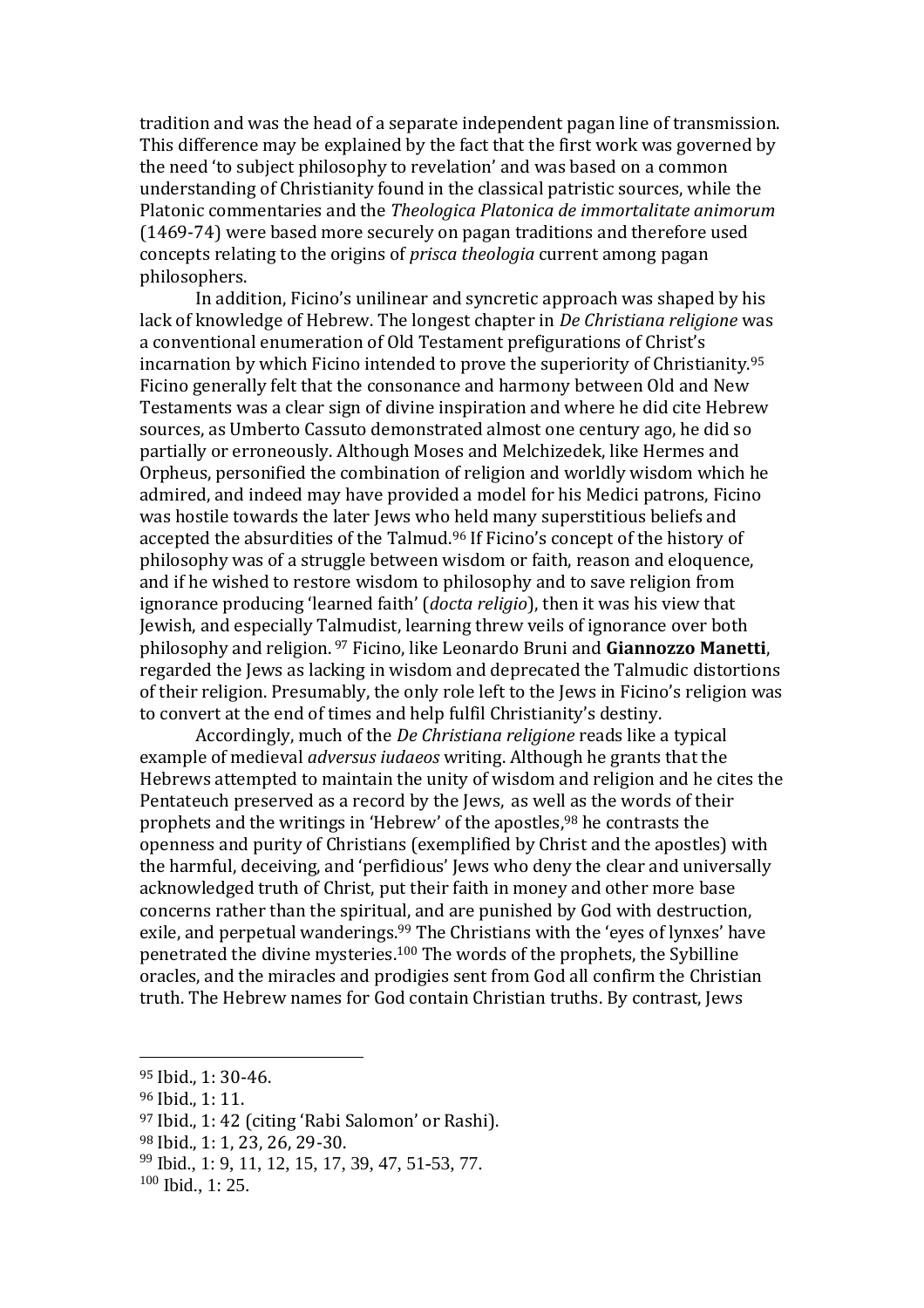deny what even the Muslims grasp and declare in the Koran: that Christ was sent by God as the word of the lord.<sup>101</sup>

Works:

*De Christiana Religione* (1474) in Ficino (1575), 1: 1-77 *Della Cristiana Religione ad Bernardo del Nero* (n.p., n.d. [Florence: Nicolaus Laurentii Alamanus, 1474 or early 1475]) *Opera omnia* (Basel, 1575. Facsimile reproduction, Turin: Bottega d'Erasmo, 1962) Studies: Amos Edelheit, *Ficino, Pico and Savonarola: The Evolution of Humanist Theology 1461/2-1498* (Leiden: Brill, 2008)

Moshe Idel, '*Prisca theologia* in Marsilio Ficino and in some Jewish treatments', in *Marsilio Ficino: His theology, his philosophy, his legacy* ed. Michael J. B. Allen and Valery Rees, with Martin Davies (Leiden: Brill, 2002), 137-58

## **Johanan Alemanno** (c. 1433/34-c. 1504)

Completed medical studies under tutorship of Judah Messer Leon and like his teacher (the author of the *Sefer Nofet Zufim* printed in Mantua in 1474/5) <sup>102</sup> he promoted the value of wisdom and eloquence, especially in Jewish leaders. He produced a commentary on the Song of Songs in which he praised Solomon as a scholar and orator and an ideal leader for his age skilled in magic and alchemy. **Giovanni Pico della Mirandola** and Alemanno were close from 1488 when he returned to Florence and worked as tutor to the sons of Jehiel da Pisa. Pico encouraged the work of commentary and perhaps inspired by Alemanno's allegorical explanation emulated the work of Christological exegesis in his *Heptaplus* (1491). Possibly inspired by Pico Alemanno himself explored themes including the immortality of the coul, the unity of truth, the dignity of man, and magic and neo-Platonism. His syncretic approach to the kabbalah, the degree to which he invokes a magical and neo-Platonic perspective is especially telling in this respect. As a result magic is the pinnacle of all human knowledge and Solomon one of its most distinguished practitioners.

Studies:

 $\overline{a}$ 

Moshe Idel, *Kabbalah in Italy 1280-1510: A Survey* (New Haven: Yale University Press, 2011)

B. C. Novak, 'Giovanni Pico della Mirandola and Jochanan Alemanno', *Journal of the Warburg and Courtauld Institutes*, 45 (1982): 125-47

David B. Ruderman, 'The Italian Renaissance and Jewish Thought', in *Renaissance Humanism. Foundations, Forms, and Legacy*. Vol. 1. *Humanism in Italy*, ed. Albert Rabil, Jr. (Philadelphia: University of Pennsylvania Press, 1988), 382-433

# **Girolamo Campagnola** (1433/35-1522)

<sup>101</sup> Ibid., 1: 50. See also ibid., 1: 53, 75.

<sup>102</sup> Judah Messer Leon, *The Book of the Honeycomb's Flow*, ed. I. Rabinowitz (Ithaca, NY: Cornell University Press, 1983).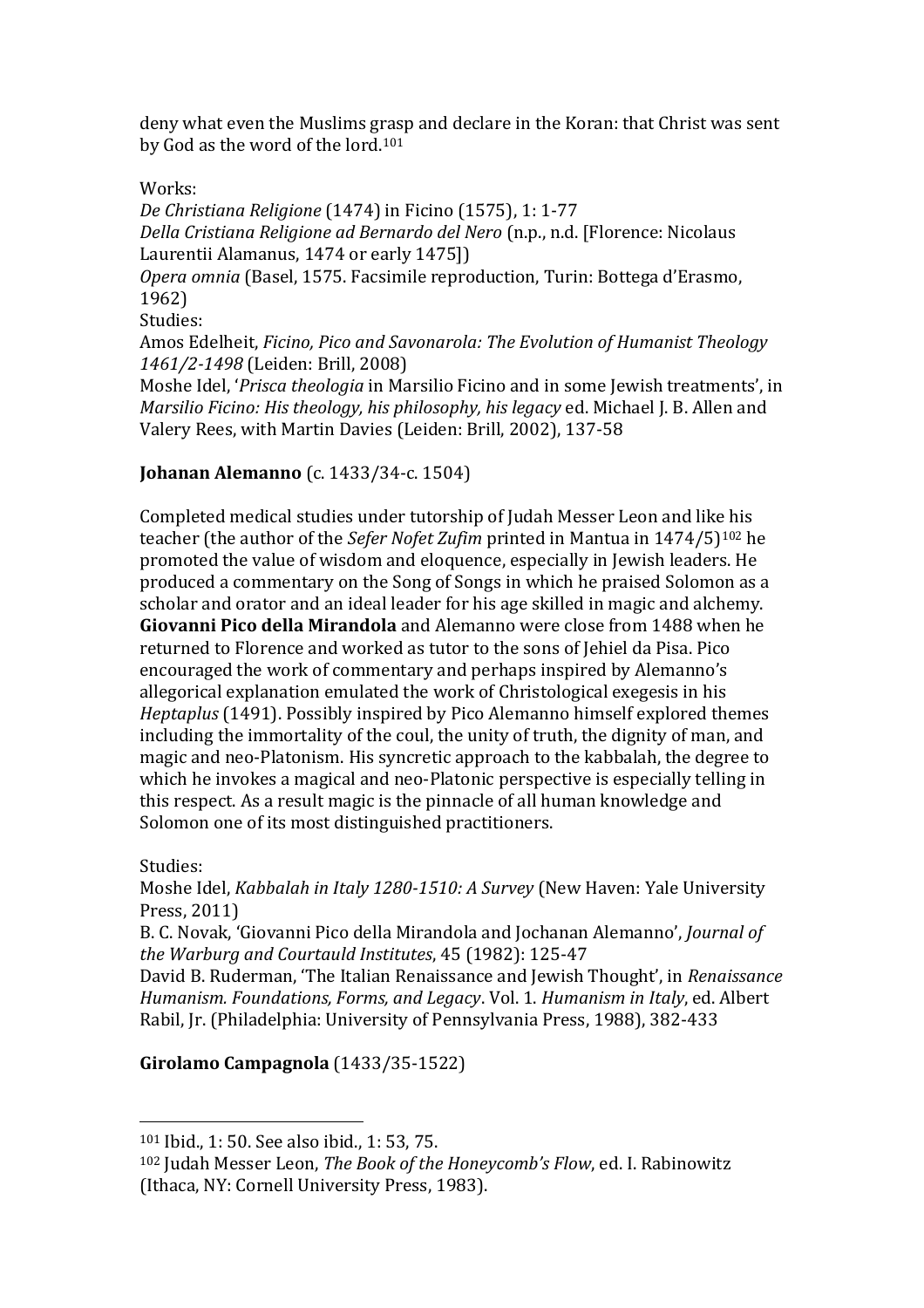Giovanni Britannico mentions the involvement of the Paduan notary and poet Girolamo Campagnola in the conversion and marriage of a Jewish woman in Brescia in 1491 or 1492. It is not at first clear why Campagnola might have taken a close interest in this conversion in Brescia, but he seems to have had some admiration for the city, and it was probably around this time that he wrote to fellow humanist Cassandra Fedele urging her to move from Padua to Brescia where she would find an ancient and now booming city with a flourishing society of the learned, artists, philosophers, jurists, and doctors.<sup>103</sup> Campagnola's involvement with the conversion makes more sense when his past is investigated since it turns out that he had 'form' when it came to dealing with Jews. In the aftermath of the Simon of Trent and Sebastiano of Portobuffolè (near Treviso) cases in 1475 and 1480, when the Jews were accused of torturing and murdering a Christian child for his blood, he penned verses and an unpublished oration addressed to the Venetian Council of *rogati* (the Senate) about the Jews.<sup>104</sup> In the oration, which must date to 1480, he praised Benedetto Trevisan, the *avogador de comun*, sent to Portobuffolè to pursue the case and the Venetian senate, which had reached a just verdict. He attacked those, including jurists and doctors at the University of Padua as well as an eloquent Venetian senator, who defended the Jews. He cited the Trent case and that of Padua when supporters of the Jews had found themselves defending an unjust and iniquitous cause promoted by usurious Jews. He noted approvingly that the bishop sent to investigate the Trent case had been stoned by boys in Verona. He also expatiated on the freedom to worship, political privileges and wealth enjoyed by the Jews and expressed disgust at the way in which meat handled by them and rejected came into Christian hands unknowingly.<sup>105</sup> He also accused the Jews of thirsting after the blood of Christian children which they used to combat their bodily stench. Campagnola's hatred of Jews seems to have been compounded by the arrogance he attributed to those he encountered in prison in Verona in the course of his legal activities there.<sup>106</sup> Ten years after he addressed the Venetian senate in trenchant and bloodcurdling tones about the threat posed by the Jewish presence he must have been pleased by the opportunity to deplete their numbers. This action may also be viewed along side his Italian translation of the penitential Psalms as a way of bearing away some goods from the synagogue to the church.<sup>107</sup>

<sup>103</sup> His letter to Fedele is quoted in Capriolo, ([c. 1505]), fols IIIIv-Vr. <sup>104</sup> Sommariva,([c. 1478]); [Bonelli], (1747), 278-82. One of Fedele's letters to Campagnola is dated to Jan. 1492: Fedele (2000), 70-71.

<sup>105</sup> On this practice see Ariel Toaff, *Il vino e la carne: una comunità ebraica nel Medioevo* (Bologna: Il Mulino, 1989), ch. 3.

<sup>106</sup> Bonelli (1747), 280-81; Ariel Toaff, *Pasque di sangue: Ebrei d'Europa e omicidi rituali*, 2nd edn (Bologna: Il Mulino, 2008), 39-40. Campagnola had a function in the Veronese chancellery in 1476: Wolfgang Treue, *Der Trienter Judenprozess: Voraussetzungen, Abläufe, Auswirkungen, (1475-1588)* (Hannover: Hahnsche Buchhandlung, 1996), 297.

<sup>107</sup> 'Tui poenitentiales psalmi: quos ab Daviticis numeris ad maternam & Italicam linguam transtulisti Hieronyme: & ad me primo per munere misisti: pergrati mihi fuere: quos dum legam: tu mihi semper occurres.' Matteo Bosso to Campagnola, Ravenna, 24 Nov. 1495: Bosso (1498), sigs hiir-hiiv. It is interesting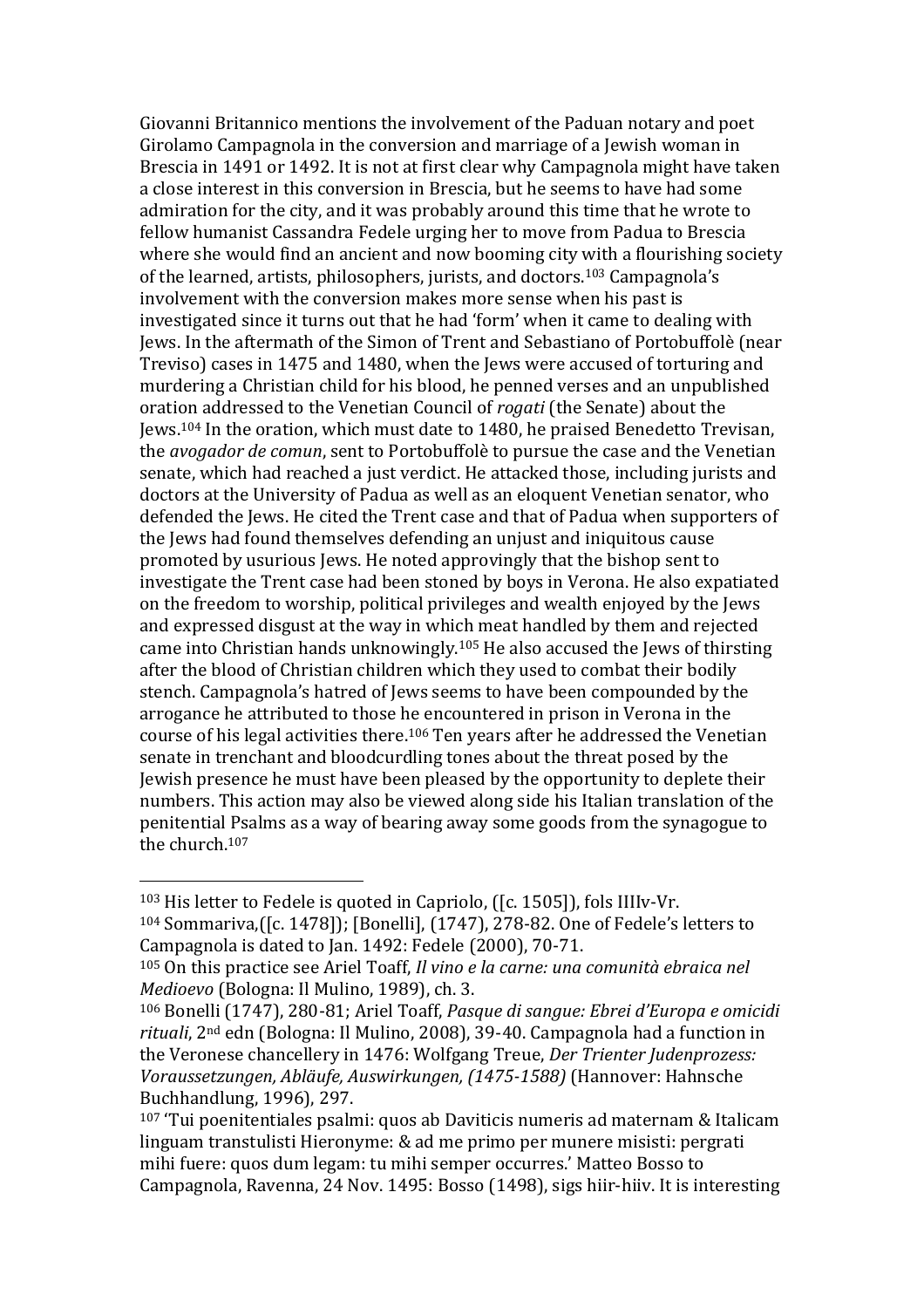Works:

 $\overline{a}$ 

Giorgio Sommariva, *Martirio di Simone da Trento* [Verona: Giovanni and Alberto Alvise, c. 1478],

[Benedetto Bonelli], *Dissertazione apologetica sul martirio del beato Simone da Trento nell'anno MCCCCLXXV dagli ebrei ucciso* (Trent: Gianbattista Parone, 1747), 278-82

Letter to Cassandra Fedele in Elia Capriolo, *Chronica de rebus Brixianorum* (Brescia: Arundo de' Arundi, n. d. [c. 1505]), fols IIIIv-Vr. Sources:

Matteo Bosso, *Epistolae familiares et secundae* (Mantua: Vincentius Bertochus, 9 Nov. 1498)

Giovanni Britannico, 'Oratio matrimonialis', in Gregorio Britannico, *Sermones funebres vulgariter, litteraliterque pronunciandi. Item sermones nuptiales pulcherrimi* (Brescia: Angelus and Jacobus de Britannicis, 25 Mar. 1495), sigs lijv, liiir

Cassandra Fedele, *Letters and Orations*, ed. and trans. Diana Robin (Chicago: University of Chicago Press, 2000), 70-71 Study:

E. Safarik, 'Campagnola, Girolamo', *DBI*, 17 (1974): 317-18

## **Giovanni Perlanza dei Ruffinoni** (c. 1433-1503)

Usually but obscurely called 'Calfurnio', was born in the Bergamasco but often referred to himself as Brescian, or was claimed as such by Brescian writers since he completed some of his studies in the city before taking up the post of professor of rhetoric in Padua in 1486. Calfurnio, who has been described as '[a]n honest plodder rather than a front-runner' among the humanists involved with the world of print, seems to have attached himself to Antonio Moretto, a Brescian publisher in Venice.<sup>108</sup> Between 1478 and 1481 Calfurnio edited works published in Venice, Treviso, and Vicenza. Calfurnio's *Mors et apotheosis Simonis infantis novi martyris* was published in Trent in c. 1481 and dedicated to the Venetian patrician Francesco Tron.<sup>109</sup> In 1476 the Franciscan preacher Michele Carcano had noted in a letter to Hinderbach that Francesco Tron and many other Venetian patricians ('cum multis aliis nobilibus Venetis') supported the cult of Simon in Venice.<sup>110</sup> It is interesting to discover that Tron was sent as Venetian ambassador to Hinderbach in 1480 and it is likely that Calfurnio seized the

to note that Campagnola's teenage son Giulio (later an engraver and artist) had been taught Hebrew: ibid., sig. [hviv].

<sup>108</sup> Martin Lowry, *Nicholas Jenson and the Rise of Venetian Publishing in Renaissance Europe* (Oxford: Basil Blackwell, 1991), 127.

<sup>&</sup>lt;sup>109</sup> The poem was also printed, together with a poem in praise of Hinderbach, in Catullus, *Carmina*, ed. Giovanni Calfurnio (Vicenza: Giovanni da Reno and Dionysius Bertochus, 1481), sigs. y r-[y 3 v].

<sup>110</sup> Carcano to Hinderbach, Trent, 6 Nov. 1476, in Paolo Sevesi, 'Beato Michele Carcano, O.F.M. Obs., 1427-84 (documenti inediti),' *Archivum Franciscanum Historicum*, 33 (1940): 366-408 (here 396).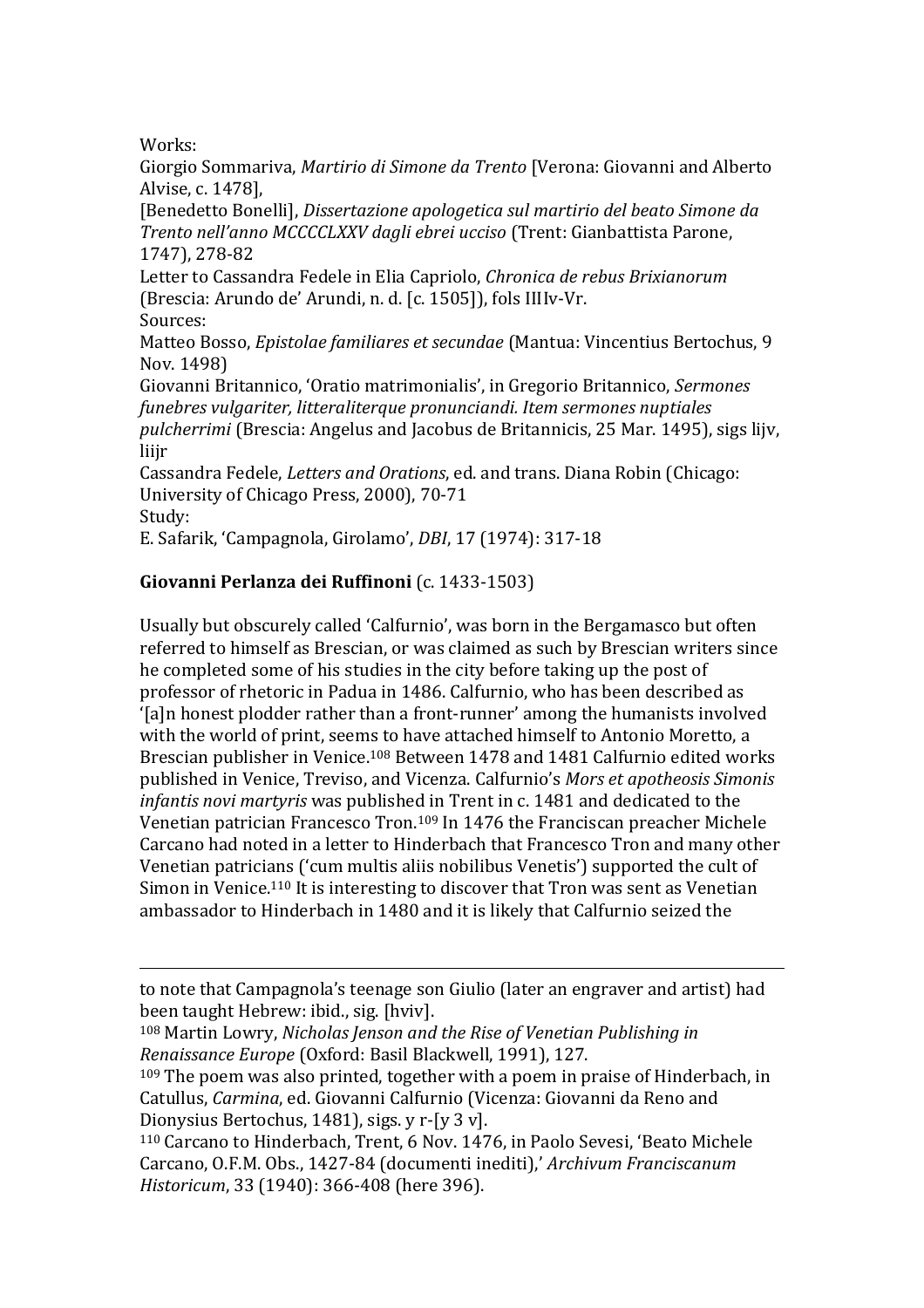chance to gain patronage from such an eminent patrician.<sup>111</sup> According to Calfurnio, Tron had urged him to put his account of Simon's death down on paper. Calfurnio duly composed his work in Venice and finished it by the time Tron had completed his tour of duty in Trent and had taken up a post serving the state at Riva del Garda. Calfurnio praised Tron extravagantly, and the patrician may even have ensured that the work, which was sent to him at Riva del Garda, was printed at Trent by Giovanni Leonardo Longo. Calfurnio's account of Simon's death is clearly based on the text of **Giovanni Mattia Tiberino**, and, while more self-consciously humanist in style than Tiberino's rather more plain or pious compositions, it adds few details and largely serves to flatter Hinderbach, Tron, and his brother with extravagant praise of their learning, virtues, and achievements.

### Works:

Stephen Bowd, (ed.), and J. Donald Cullington, (trans.), *'On Everyone's Lips': Humanists, Jews, and the Tale of Simon of Trent* (Tempe: ACMRS, 2012), Section II Sources: Elia Capriolo, *Chronica de rebus Brixianorum* (Brescia: Arundo de' Arundi, n. d. [c. 1505]), fol. LXXXr

Studies:

Virginio Cremona, 'L'umanesimo bresciano,' in *Storia di Brescia*, prom. and ed. Giovanni Treccani degli Alfieri*.* Vol. 2, *La dominazione veneta (1426-1575)* (Brescia: Morcelliana, 1963), 546-51

John Monfasani, 'Calfurnio's Identification of Pseudepigrapha of Ognibene, Fenestella, and Trebizond, and his Attack on Renaissance Commentaries,' *Renaissance Quarterly*, 41 (1988): 32-43

# **Alessandro Nievo** (d. 1484)

He acted as chief editor of legal texts for publisher Nicholas Jenson. In 1476 Nievo published a work on the status of contracts with Jews (composed c. 1440- 55), which forbade lending. He wrote in explicit opposition to the tradition of the fourteenth-century jurist Bartolus represented by Angelo di Castro by which *commercium* between Jews and Christians was considered licit, denying that the Church had any power to impose sanctions on Jews, and permitting Jews keep shops open and lend money on Christian feast days. Nievo, who expressed disgust at the tolerant opinions of his fellow jurists, affirmed instead that the Jews sinned in acting as usurers and that the Church had every right to censure them.

### Works:

 $\overline{a}$ 

*Consilia contra Judaeos foenerantes* (Venice: Franciscus Renner, de Heilbronn, and Nicolaus de Frankfordia, 1476)

*Consilia contra Judaeos foenerantes* (Nuremberg: Friedrich Creussner, 1479) [digital version of copy in the library of the Technische Universität Darmstadt available at <tudigit.ulb.tu-darmstadt.de>]

<sup>111</sup> Archivio di Stato, Venice, Senato deliberazioni secreta, reg. 29, fols 126r-v, 127r.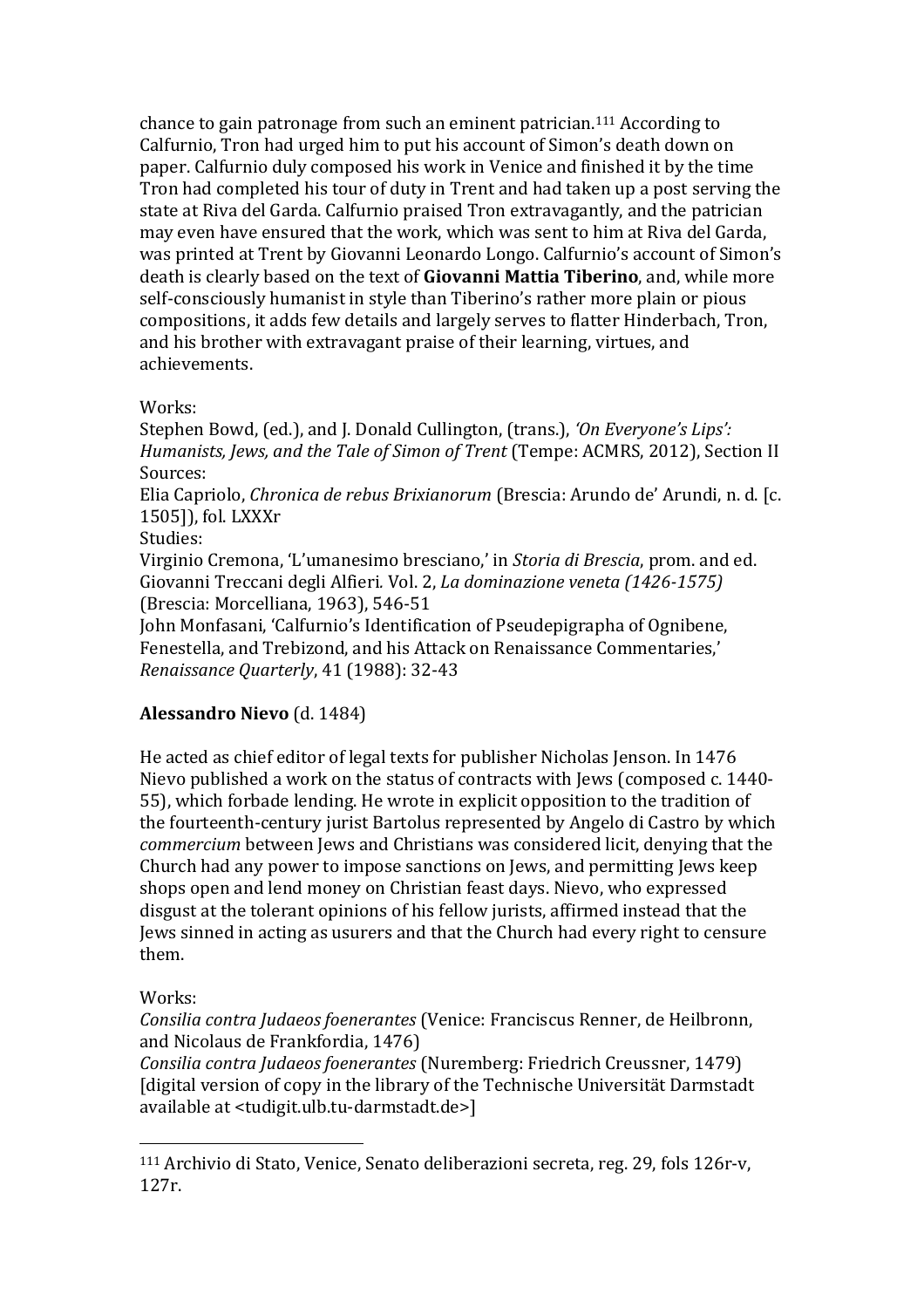## **Felice Feliciano** (1433-83?)

Born at Verona, copyist and compiler of classical epigraphs, friend of **Giorgio Sommariva**. In 1473 his attack on Jews, translated into vernacular, was published in Verona. <sup>112</sup> He met Johannes Hinderbach, prince-bishop of Trent, on his trip to Germany in 1474, and the following year he copied Johannes de Lübeck's anti-Jewish *Pronosticon super Antechristi adventu Judaeorumque Messiae* (printed in Padua in 1474). In this work the author appealed to the authority of the Pseudo-Ovidian *De vetula* (actually composed in the thirteenth century) in which it was claimed that many religious sects and prophets were affected by planetary conjunctions and by the influence (*influxum*) of superior bodies: 'Nam Iupiter sectas legesque prophetas essentialiter significat. Ex prima maiori Saturni Iovisque coniunctone [sic] post naturae legem almutaz [i.e. in Arabic *al-mubtazz*, or the planet with the most dignities] coniunctonis [sic] Saturno complexus iudaica risultavit fides. Saturnus frigidus & siccus melancolicus in septima spera [sic] super omnis planetas sibi applicantes. Ideo ipsi iudei nullam alienam fidem confitentes unum solum Deum simplicem adorando non in personarum trinitate. & frequenter ipsi sunt melnacolici: avari: cupidi: miseri: obscurique aspectus: plumbei coloris.'<sup>113</sup> He noted an astrological conjunction for 1504, which would signify a change of religion and general destruction.<sup>114</sup> He calculated that by diabolical intervention the Antichrist would be conceived of a Jewish woman in Eridu (*Erradiae*), an ancient city in the southern part of Babylonia.<sup>115</sup>

Works:

Copy of Johannes de Lübeck, *Pronosticon super Antechristi adventu Judaeorumque Messiae* in Trent, Bibl. Com., MS 1659

Studies:

G. Gerola, 'Codicetto trentino del 1475 a fregi silografati', *Accademie e biblioteche*, 8 (1934): 39-42

S. Spanò Martinelli, 'Note intorno a Felice Feliciano', *Rinascimento*, 25 (1985): 221-38

### **Raffaele Zovenzoni** (1434-c. 1485)

Born in Trieste and studied at Ferrara under the eminent humanist Guarino Guarini Veronese before moving to Capodistria, the capital of Venetian Istria. In 1467 Zovenzoni was appointed chancellor of Trieste, and during his tenure of office the city was marked by Guelph (pro-Venetian) and Ghibelline (proimperial) conflict before passing into imperial control. Although he favoured Venetian rule and went into exile in Venice, Zovenzoni was crowned poet

<sup>112</sup> Spanò Martinelli (1985), 226.

<sup>113</sup> Johannes de Lübeck, *Pronosticum Ioannis de Lubec Almani super Antechristi Adventu Iudeorumque Messiae* ([Padua]: Bartholomaeus de Val de Zoccho, [April 1474]), sig. ar.

<sup>114</sup> Ibid., sig. a3r.

<sup>115</sup> Ibid., sigs [a6v]-b2r.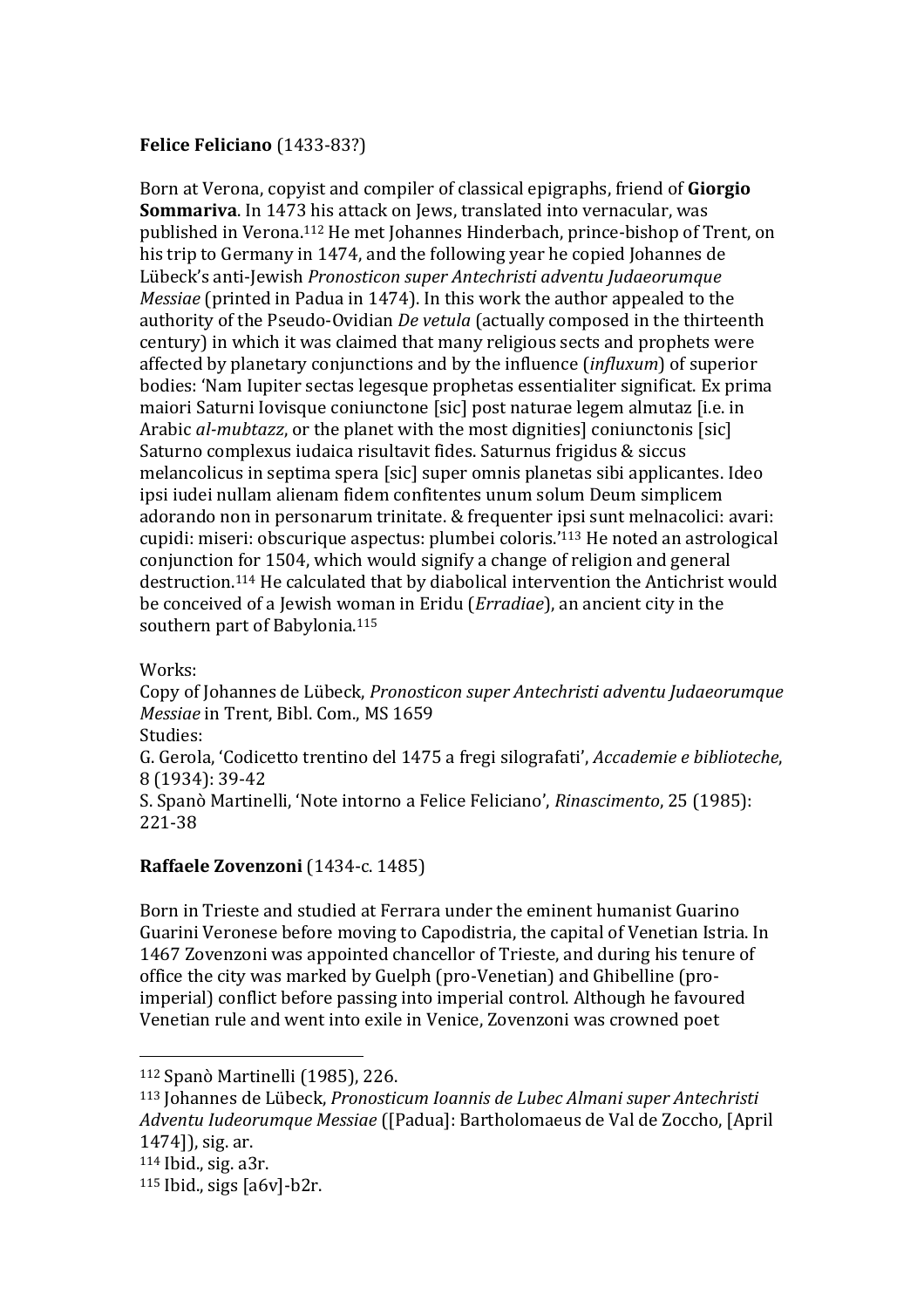laureate by Emperor Frederick III (1452-93) in Trent, probably at the behest of his friend Hinderbach whom he had known during his student days in Ferrara. Zovenzoni naturally responded very willingly to his old friend's request for support in his campaign against the apostolic commissioner sent to investigate the case. Zovenzoni already had some experience of serving a noble patron and of turning a newsworthy event into verse: he wrote verses for the Venetian patrician Jacopo Antonio Marcello, and his *carmen* about the fall of Negroponte to the Turks was printed in Venice in c. 1470. In a letter of October 1475 Hinderbach asked Zovenzoni to intervene with the ducal secretaries and other patricians in that city on his behalf, arguing that careful consideration should be given to the matter and that they should not act without hearing Hinderbach's views on the petitions of the papal legate, the *podestà* of Rovereto, and the Paduan doctors. Zovenzoni, who had been a corrector of texts for Venetian printers including Vindelino da Spira and Nicholas Jenson, also offered two poems on the case and ensured their publication in Venice along with Tiberino's account and a letter from Hinderbach. Zovenzoni subsequently visited Trent and dedicated his *Istriade*, a collection of verses in three books, to Hinderbach. The prince-bishop's copy of this work (which Hinderbach passed to Tiberino who admired it) included a portrait of Zovenzoni by the Venetian artist Giovanni Bellini. Zovenzoni's letters and poems dwell on the Jewish role in the passion of Christ, the details of Simon's torture, the virtue of Hinderbach, and the need for the Jews to be punished. There is every reason to suppose that Zovenzoni wrote with sincere belief in the cult of Simon and some personal animosity towards Jews: he introduces a highly personal note when he describes how his daughter was saved from death by means of a vow to Simon, and in his *Istriade* he included a poem in which he told Hinderbach about a Jew who had snatched away a friendship ring given to him by the prince-bishop.

#### Works:

Stephen Bowd, (ed.), and J. Donald Cullington, (trans.), *'On Everyone's Lips': Humanists, Jews, and the Tale of Simon of Trent* (Tempe: ACMRS, 2012), 36-7, 58- 63, 104-07

*La vita, i carmi*, ed. Baccio Ziliotto (Trieste: Comune di Trieste, 1950), 13-63 Manuscript versions of his verses about Simon recorded in Kristeller, *Iter* 3: 160b, 665b, 698b; 5: 98b, 231a-231b

Studies:

Stephen Bowd, (ed.), and J. Donald Cullington, (trans.), *'On Everyone's Lips'*: *Humanists, Jews, and the Tale of Simon of Trent* (Tempe: ACMRS, 2012), 27-28 Jennifer Fletcher, 'The Painter and the Poet: Giovanni Bellini's Portrait of Raffaele Zovenzoni Rediscovered', *Apollo: The International Magazine of the Arts*, CXXXIV/355 (Sept. 1991): 153-58.

### **Ambrogio Calepio** (Calepinus) (c. 1435-1509/10)

Entered order of Augustinian hermits in 1458, novice at the convent of the Incoronata in Milan, then elsewhere in Lombardy. He worked on a Latin dictionary/antiquarian encyclopedia from before 1487, and this was first published at Bergamo in 1502, translated into Italian, and reissued many times after this: notably at Venice in 1520 by Bernardino Benaglio.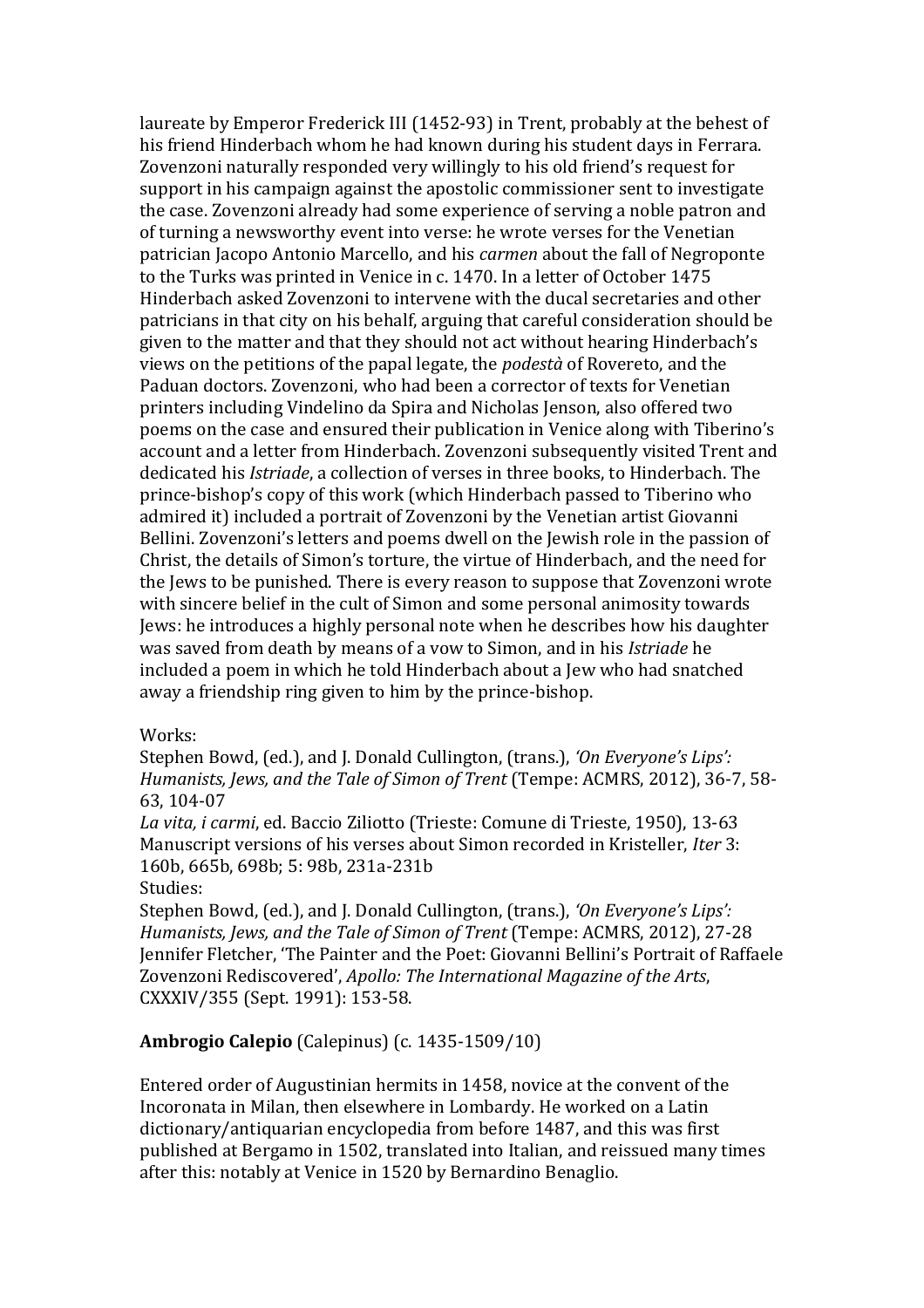Works:

 $\overline{a}$ 

*Ambrosius Calepinus Bergomensis, dictionum Latinarum, et Graecarum interpres perspicacissimus, omniumque vocabulorum insertor acutissimus* (Bernardino Benaglio: Venice, 10 March 1520) Studies: G. Soldi Rondinini and T. de Mauro, 'Calepio, Ambrogio', *DBI*, 16: 669-70

### **Pellegrino Prisciani** (c. 1435-1518)

Held a number of posts at the Ferrarese court and pursued artistic, astrological, antiquarian and poetic interests. He may have hosted a ritual circumcision performed in September 1498 (after he returned from his posting as ambassador to Venice) by Abraham Farissol.<sup>116</sup> In a digression on the nature of the Jubilee of 1300 in Book 8 of his Ferrarese history, perhaps written as the Holy Year of Jubilee in 1500 approached, Prisciani noted his wish to go directly to Hebrew sources. He invoked the opinions of the ancient Romano-Jewish writer Flavius Josephus, the medieval biblical commentator Nicholas of Lyra, and the humanist papal librarian Bartolomeo Platina. Prisciani may have used the translation of Josephus's *Antiquities of the Jews* (c. 94) by Battista Panetti. Drawing on Hebrew terms used in Old Testament, as well as on Pythagorean and Platonic sources, Prisciani argued for the significance of the number seven as the basis for the recurrence of Jubilee – in opposition to bull of 1470 which decreed that the Jubilee should recur every twenty-five years.<sup>117</sup> The tomb of Prisciani's father at San Domenico, Ferrara (now at the Carthusian monastery), is decorated with horned tablets that recall those found in Cosmè Tura's Roverella altarpiece and interpreted by Stephen J. Campbell as having strong historical Jewish associations. He notes that Prisciani may have designed the tomb and may have been drawn to the horn as an antique feature and a play on his name 'Priscianus'. However, he also notes his connection with Farissol and his action as procurator in 1449 on behalf of the Jew Abraham concerning the poor state of a Christian fresco on his house.<sup>118</sup>

Studies: Antonio Rotondò, 'Pellegrino Prisciani (1435 ca.-1518)', *Rinascimento*, 11 (1960): 69-110

### **Marcantonio Coccio (Sabellico)** (c. 1436-1506)

Born at Vicovaro in the Sabine region (from which he derived his usual cognomen), educated in Rome by Pomponio Leto and Domizio Calderini he wrote poetry and was connected with the Roman Academy. He moved to the Friuli after c. 1472, and then to Venice in 1484 where he taught in the School of

<sup>116</sup> David B. Ruderman, *The World of a Renaissance Jew: The Life and Thought of Abraham ben Mordecai Farissol* (Cincinnati: Hebrew Union College, 1981), 28. <sup>117</sup> Rotondò (1960), 99-102.

<sup>118</sup> Stephen J. Campbell, *Cosmè Tura of Ferrara: Style, Politics and the Renaissance City, 1450-1495* (New Haven: Yale University Press, 1997), 186-87 n. 139.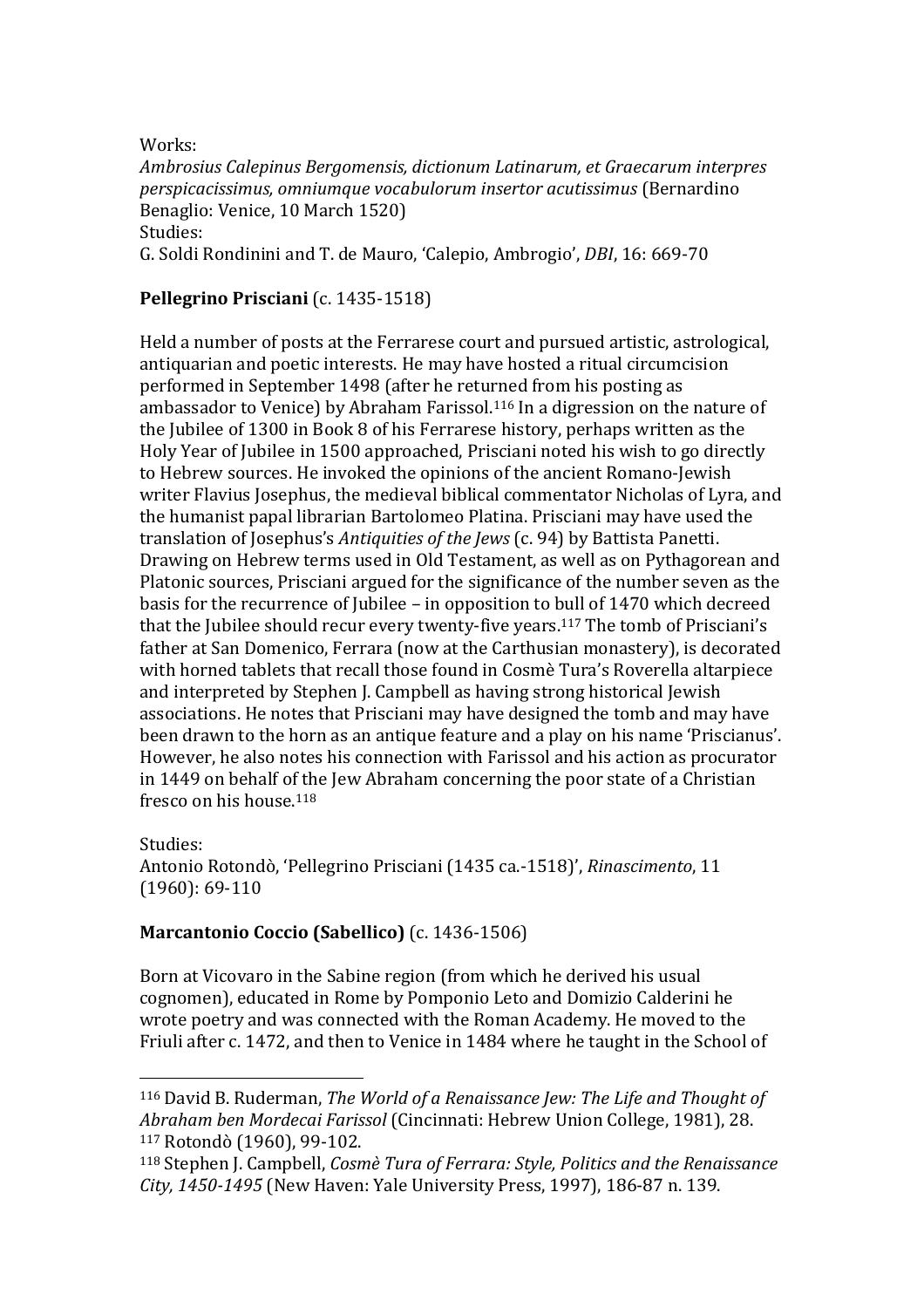San Marco and continued the official history of Venice begun by Bernardo Giustiniani. His universal history called the *Enneades* (composed 1491-1504) includes books, completed and published in 1498, dealing with the history of the Hebrews and were extensively paraphrased from the Old Testament. Sabellico outlined the origins of some Hebrew practices like circumcision and prohibitions surrounding blood and semen, and he described key events and personalities in Hebrew history. These accounts, explicitly based on the work of the ancient writers Strabo and Josephus, are not marked by any critical comments and are interspersed with his description of the stirrings of Greek civilisation, which includes a note of the origins of philosophy among the Ionic Greeks and a discussion on the question of the invention of hexameter verse, attributed by some to the Greeks, by others (including Eusebius and **Polydore Vergil**) to Moses.<sup>119</sup> He cites the Sybilline oracles and their prophecies of the advent of Christ and descrbes the destruction of the temple in Jerusalem.<sup>120</sup> In the seventh 'rhapsody' of his work Sabellico recounts the life of Christ. It is no coincidence that he appears in the seventh rhapsody since the seventh age would be that of the spirit, and the seventh day was that of perfection.<sup>121</sup> Here he describes Christ as the light that dispels shadows, and cites the prophetic texts in the Old Testament relating to his birth.<sup>122</sup> He later describes the destruction of Jerusalem and notes that it deserved this fate as a result of its impiety.<sup>123</sup>

Works:

*Enneades Marci Antonii Sabellici Ab orbe condito Ad inclinationem Romani Imperii* (Venice: Bernardinum and Matheum 'li Albanesoti' Venetos, 31 March 1498) Studies:

F. Tateo, 'Coccio, Marcantonio', *DBI*, 26 (1982): 510-15

### **Giorgio Sommariva** (Summaripa) (c. 1437-c. 1500)

Son of a wealthy Veronese notary he participated in civic offices in Verona from 1468, and in 1471 he was appointed by Venice to oversee the fortifications of Verona. In 1480 he was fined and exiled from the Veronese for engineering a clandestine marriage and illegal contract. He spent some time in Treviso before he was appointed in 1482 to oversee the fortifications of the town of Gradisco which had endured Turkish assaults. He seems to have been in Venice from 1490 and may have remained there until 1498 when he returned to his beloved homeland. Sommariva produced Petrarchan love poetry and verses about his friends until his marriage in 1461 when he turned to rustic comic verse and to translation: producing a vernacular version of Homer's *Batrachomyomachia*  completed in 1470 and published in Venice by Nicholas Jenson around 1475, and Juvenal's satires which he dedicated to Doge Pietro Mocenigo (1474-76) and presented to him in Venice on 3 May 1475. Around this time he also produced verses about Simon of Trent, some of which respond to works by **Girolamo** 

<sup>119</sup> Sabellico (1498), fol. XXVv.

<sup>120</sup> Ibid., fols LXXVr, CCCCXXVr-v.

<sup>121</sup> Ibid., fol. CCCCVIIr.

<sup>122</sup> Ibid., fol. CCCVIIv.

<sup>123</sup> Ibid., CCCCXXVr.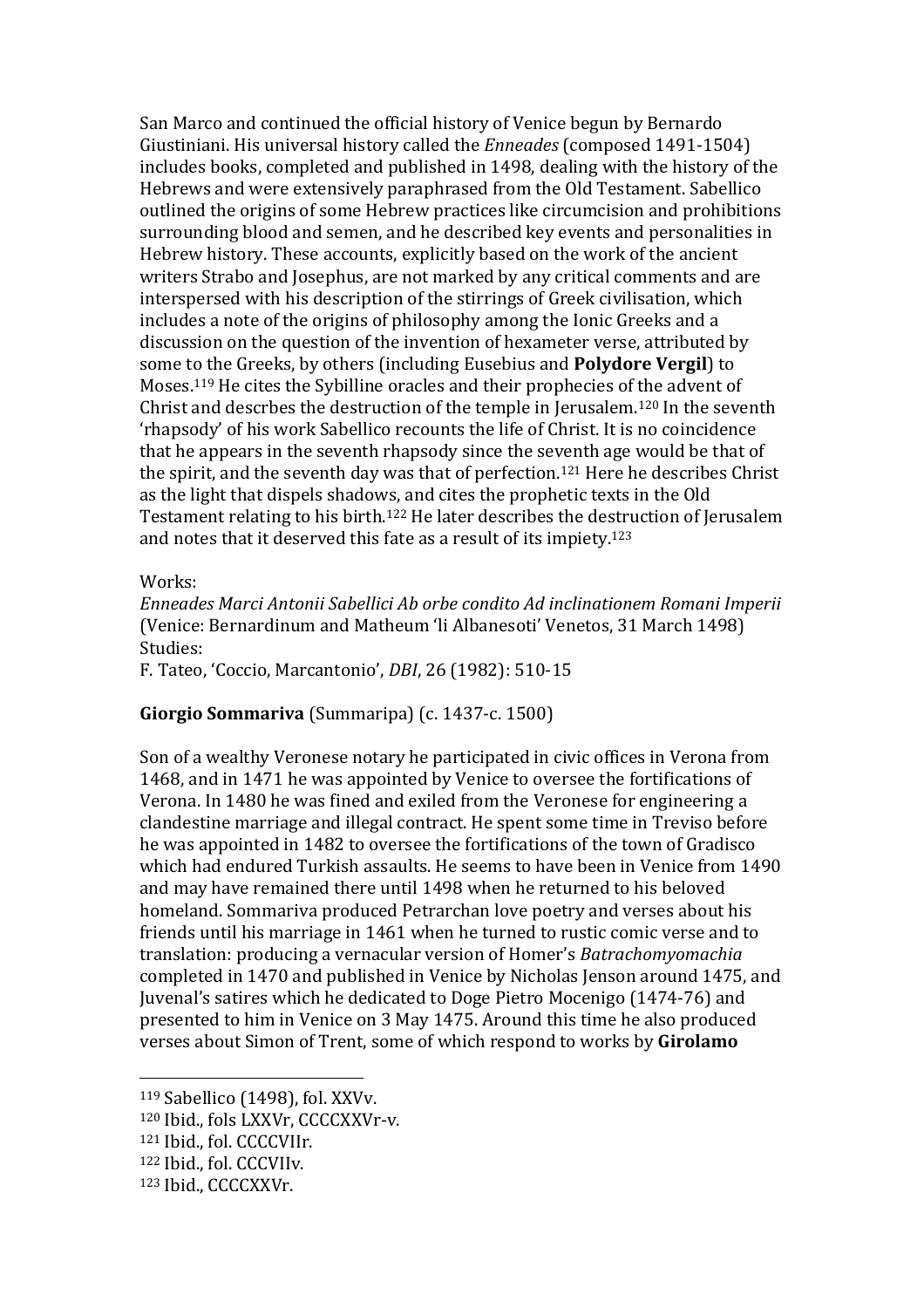**Campagnola** and **Leonardo Agostino Montagna** with which they were printed. As he announced at the opening of one such work, in which the story of each of the accused Jews was outlined separately: 'Ecco il Martyrio: cum tutto il processo / Formati in Trento pel novel Symone / Da chan zudei tradito: & in croce messo.'<sup>124</sup> In 1480 he wrote about the case of Sebastiano Novello, supposedly murdered by the Jews at Portobuffolè (near Treviso), and in 1484 he provided a summary of the sentences and executions (by burning alive on the piazza San Marco in Venice) passed against the Jews after the case had been heard by the Venetian senate.<sup>125</sup> In much of his published and unpublished writings – including histories of Verona and Naples, coments on contemporary concerns like the invasion of King Charles VIII of France and the 'mal fronzoso' – there is evidence of his loyalty to Venice, his desire to return to Verona, and his despair with fortune and the morals of contemporary society.

### Works:

 $\overline{a}$ 

*Martirio di Simone da Trento* (n.p., n.d. [Verona: Giovanni and Alberto Alvise, c. 1478]) *Martyrium Sebastiani* (Treviso: Bernardinus Celerius, 12 May 1480) *Ecco il martyrio cum tutti il processo formato in Trento pel novel Symone* (Treviso: Bernardinus Celerius, 14 July 1480) *Questo e il secundo eulogio e la sentenza contra gli hebrei* (Treviso: Apud Fluvium Sylerem, 29 Sept. 1484) Studies: Margaret L. King, *Venetian Humanism in an Age of Patrician Dominance* (Princeton: Princeton University Press, 1986), 448

V. Mistruzzi, 'Giorgio Sommariva rimatore veronese del secolo XV', *Archivio veneto-tridentino*, 6 (1924): 115-202

### **Giovanni Stefano Emiliano Cimbriaco** (d. 1499)

Born in Vicenza, wrote poetry under name of Elio Quinzio Emiliano 'Cimbriacus' because he thought, wrongly, that Vicenza was founded by the northern European tribe the Cimbri. Moved to the Friuli where he taught Greek and Latin grammar and in 1468 assumed in Pordenone the direction of a school. Here he encountered Emperor Frederick III (1452-93) who gave him the poet's laurels and named him a count palatine. As a result, he produced many works, indebted to classical poets, and many in praise of Frederick and then his son Maximilian. He was part of circle around the noble Mantica in Pordenone. In 1489 he gave homage to Maximilian at Linz, and in 1493 spent time at the Austrian court. Around this time his humanist verses on the death and miracles of Simon of

<sup>124</sup> Sommariva (14 July 1480), sig. ar. I have not been able to trace the quarto *Deploratio* recorded by Mistruzzi (1924) as being in Rome, Bibl. Angelica, and in which he discusses Simon of Trent and castigates Christians who do not believe that the Virgin Mary was conceived without sin, but it may be identifiable with Sommariva (14 July 1480), or with Sommariva (29 Sept. 1484) where (at p. 4) it is suggested that the Talmud contains blasphemies against Christ and Mary. <sup>125</sup> Sommariva (29 Sept. 1484). This work was dedicated to Jacopo Zeno, bishop of Padua (1460-81).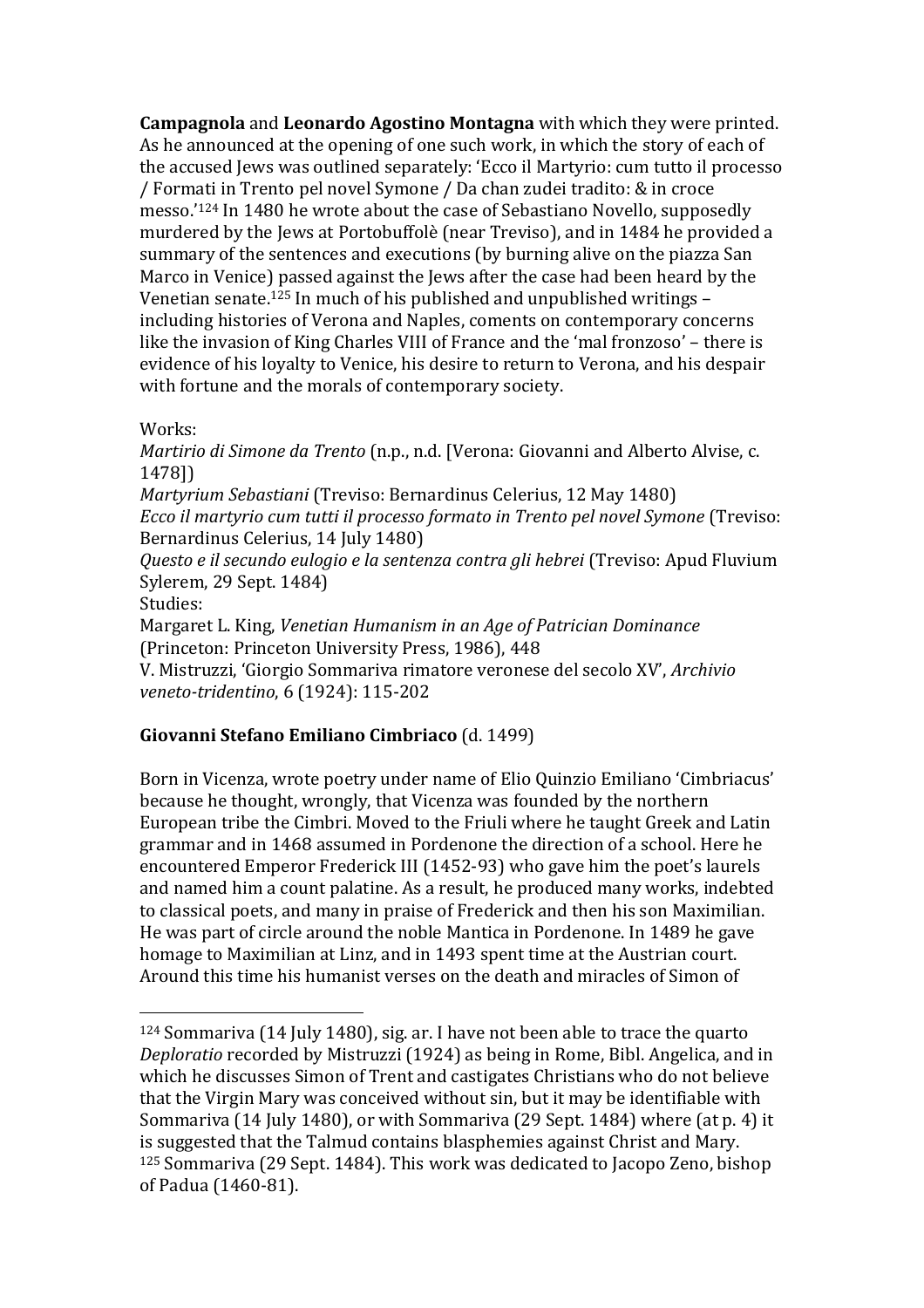Trent, written in the first-person from the point of view of Simon, were published in Vienna. Died at Cividale del Friuli and was buried in a Franciscan church. He also wrote a 'rhapsodia de conceptione Beatae Mariae Virginis', now in Berlin, and an epitaph on Sultan Bayezid II (1481-1512), now in Augsburg.<sup>126</sup> He also wrote in praise of Aquileia, <sup>127</sup> and produced a translation of John of Damascus's work on dialectic and theology.<sup>128</sup>

#### Works:

*Historia beati Simonis Tridentini* (n.p., n.d. [Vienna: Johann Winterburg, c. 1493]), with prefatory verses by Caius Paulus Amaltheus, an Italian Franciscan lecturing at the University of Vienna, and Jacobus Pona Studies:

A. Benedetti, 'L'attività educativa e poetica del Cimbriaco (1449-1499) e la sua influenza nel diffondersi della cultura umanistica in Friuli', *Atti dell'Accademia di Udine*, 7<sup>th</sup> series, 3-4 (1960-63), 125-26

M. Moschella, 'Emiliano, Giovanni Stefano', *DBI*, 42 (1993), 613-15

### **Giacomo Caviceo** (1443-1511)

Born at Parma, legally educated, had a career in the church. He was the author of the *Libellus contra Hebreos*, written while in exile in Pordenone after a mission in Venice for the de' Rossi, in which he set out to refute Jewish errors. He dedicated this work to an unknown friend in 1493, who wrote to thank him for it, and then subsequently to Francesco Piccolomini (elected Pope Pius III in 1503), when he acted as vicar general in the latter's diocese around 1501-2. The humanist circle in Pordenone he frequented revolved around the jurist Princisvalle Mantica, who was also very friendly with **Giovanni Stefano Emiliano Cimbriaco**. Cimbriaco mentions Caviceo and his poetry in a letter, as well as the brothers Amaltheus who were part of the circle around Mantica. 129

Works: *Libellus contra Hebreos*, Siena, Bibl. Com., MS G.VI.1 Studies: Lorenza Simona, *Giacomo Caviceo: uomo di chiesa, d'armi e di lettere* (Bern: Herbert Lang; Frankfurt: Peter Lang, 1974)

### **Sebastiano Salvini** (c. 1440/50-c. 1511)

Cousin of, and secretary to **Marsilio Ficino** and a member of the Florentine College of theologians. Ordained in 1475 or 1476. In 1477 he successfully sought Lorenzo de' Medici's aid to be appointed as priest in the chapel recently built by the Inghirami family in the church of San Lorenzo, but supplemented his income as a tutor to sons of Tommaso Minerbetti, among others. He also acted as a scribe, transcribing, among other works, a Latin translation of a medical work by

<sup>127</sup> Kirsteller, *Iter* 5: 287.

<sup>126</sup> Kristeller, *Iter* 3: 365, 456.

<sup>128</sup> Kristeller, *Iter* 6: 54.

<sup>129</sup> Simona (1974), 98A.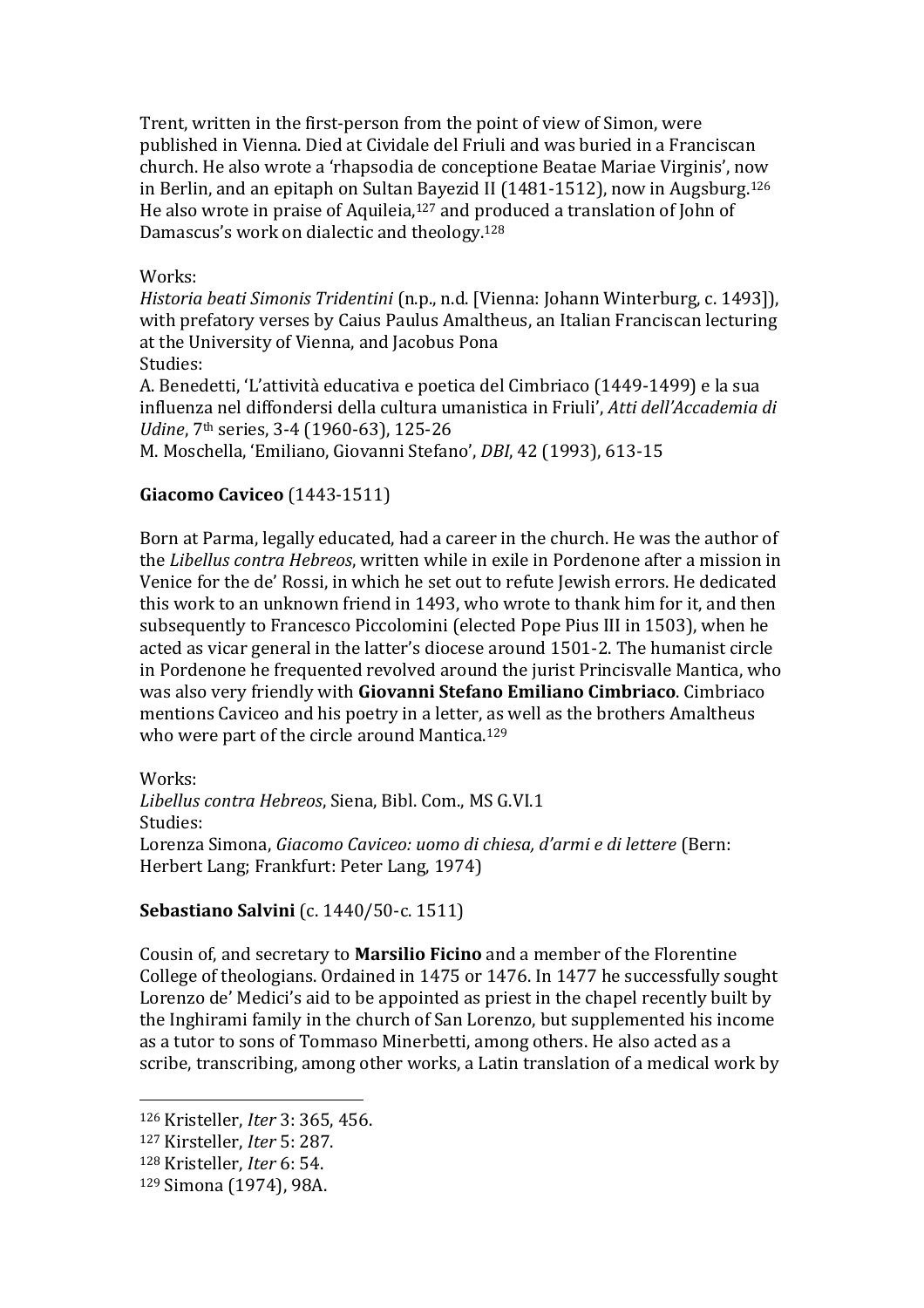Maimonides. He translated into Italian from Latin Rabbi Samuel, *Epistola contra Judaeorum errores* (published in Florence after 1479 and followed by nineteen incunable editions). He also produced a Latin version of the same work. He wrote to Nicolaus Bathory that he intended to write a work in his name 'contra perfidiam Judaeorum', and he noted the barbarous nature of previous versions of Rabbi Samuel's text.<sup>130</sup> He seems to have finished work on the Tuscan text, intended for those who could not understand Latin, not in November 1479 when he dated a dedicatory letter to Cardinal Raffaello Riario, a young relative of Pope Sixtus IV (1471-84) studying at the University of Pisa and swept up in Pazzi conspiracy and imprisoned, but in spring 1478 when Riario was still at Pisa and before relations between Rome and Florence broke down. The later dedication in the published version is a gesture of peace and goodwill. He received his degree of a master of theology in 1481 and thereafter styled himself 'sacre pagine professor'. In 1482 and again in 1487 when King Matthias Corvinus (1458-90) invited Ficino to Hungary to teach Plato's philosophy he tried to persuade Salvini to go in his place, and he dedicated his *De sacramento* and the revision of his translation of Rabbi Samuel's work to Nicolaus Bathory, bishop of Vac and a close counsellor to the king. In 1496 he was rector of the parish church in the diocese of Fiesole.

The *Epistle of Samuel of Morocco* was purported to be a Dominican translation from Arabic which first appeared in 1339. The translator claimed that the work was written by the Jew Samuel on the eve of his baptism in c. 1000 and was addressed to another rabbi. In his letter Samuel considered the reasons for the unprecendented milennial exile of the Jews, the captivity known as 'desolation' (Daniel 8: 13), and speculated on the possibility of their redemption. Samuel suggested that the Jews had 'sold the righteous for silver' (Amos 2: 6). That is to say the Jews had sold Christ and that in order to be redeemed they must believe in Christ whose faith is spreading and whose sacraments are superior to those of the Jewish sacrifices. It was one of the most widely disseminated medieval texts in the *adversus iudaeos* tradition. It is known to exist in c. 300 separate manuscripts, of which 195 date to the fifteenth century. Nineteen incunable editions are known. Ora Limor has suggested that its 'popular' nature lay in the fact that the text avoided discussion of the tenets of Christian belief, such as the Trinity, and placed the central discussion of the historical situation of the Jews in the mouth of a Jewish figure. The preoccupation with exile and redemption was consonant with Jewish writing, although no post-Biblical Jewish sources were cited, but it was also a key element of Augustinian belief that a Jewish state would never arise again following the death of Jesus. Christian readers may have found a source of comfort in the reaffirmation of their superiority and reminder of the miserable exile of the Jews, while the Jews who may have come across the work would have found a Jewish speaker articulating their concerns about exile and redemption without the intrusion of Christian doctrines.

Salvini's decision to translate the work of 'Rabbi Samuel' probably reflects his sense of its dual utility, but he was also pleased to see action taken against the Jews and praised Francesco Soderini, bishop of Volterra, on these grounds

<sup>130</sup> Kristeller (1961), 224.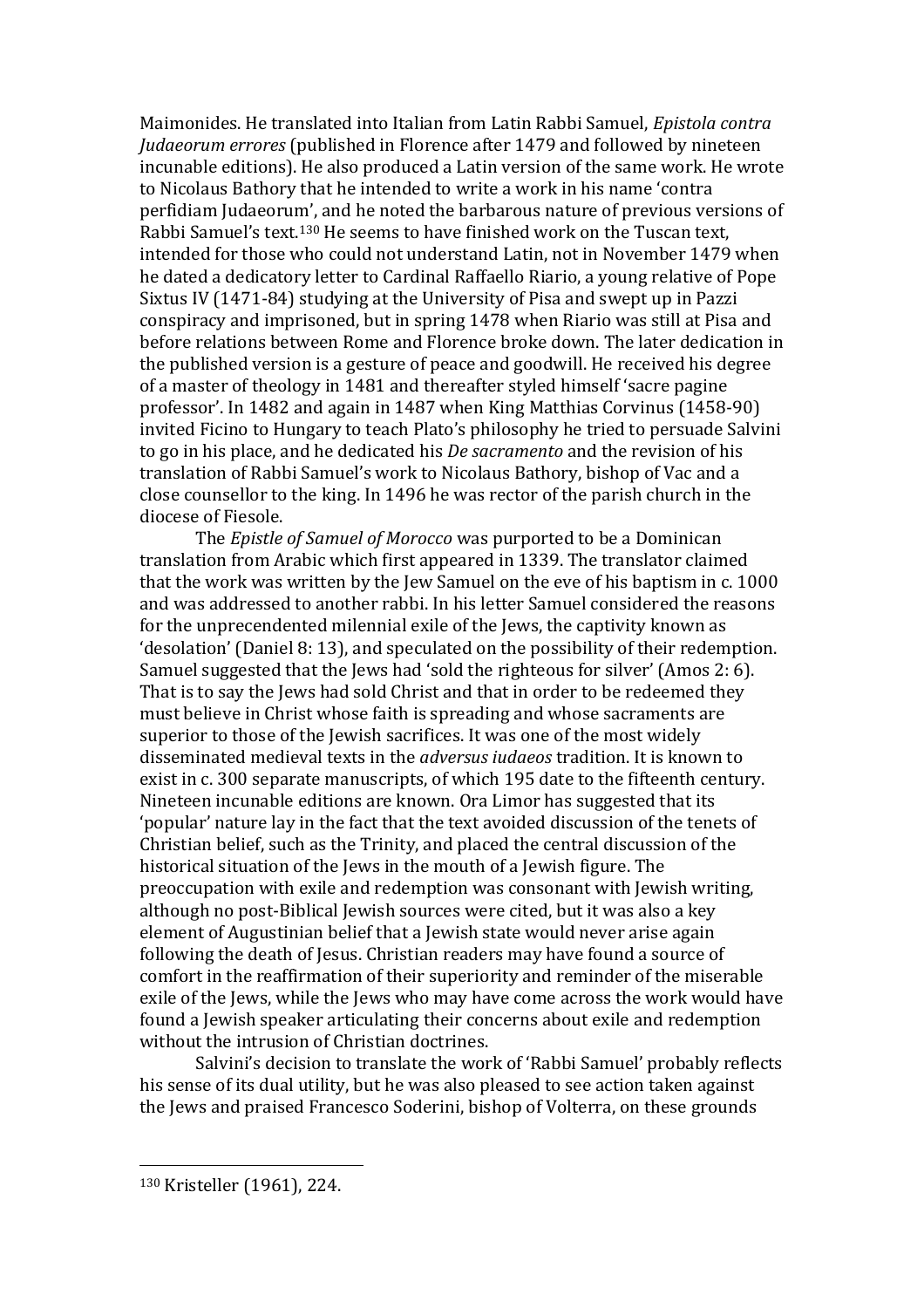around this time.<sup>131</sup> Salvini's edition of the *Epistle of Rabbi Samuel* is not only directed at a broad readership of those who do not know Latin, but also at a more select group including Antonio Manetti who is 'most skilled in the Tuscan tongue', and Florentine nobles including Stagio di ser Filippo Nasi and the house of Inghirami.<sup>132</sup> In his preface to the translation and in the material which follows it, Salvini underscores the practical, pastoral and institutional ramifications of Samuel's realisation that it is for the sale of Christ, the righteous one (*giusto*) mentioned by so many prophets, that the Jews have been exiled.<sup>133</sup> He notes that in this tract (*tracta*) Samuel and the prophets say that 'the faith of Christ is the truth as he was true God and man'.<sup>134</sup> The testimony of the prophets shows that the true Messiah has come already and will not come again except to judge the living and the dead, 'as is sung in the Apostles' creed'.<sup>135</sup> Following St Augustine he says that no man may be liberated from death and sin without the mediation of Jesus Christ and therefore it seems fitting that every means of study (*studio*) should be employed to search for the mediator, and by this means find the way to salvation and eternal life. Having shown the path for the faithful he remarks on the 'faithless Jews' (*perfidi giudei*) who 'hearing may not hear, and understanding do not understand' and are left in confusion and controversy.<sup>136</sup> In a passage addressed to one 'optimo Daniello', who was related to Ficino and Salvini, Salvini explains the significance of another statement of Christian belief, the Athanasian creed, and its importance for the doctrine of the Trinity. He also enjoins Daniel to resist the temptations of the flesh and to derive strength through prayer to the Lord, invoking the image of the apostles found sleeping by Christ and reprehended by Christ: 'What, could ye not watch with me one hour?' (Matthew 26: 40).<sup>137</sup> The sense of a group of faithful struggling to find Christ in the manner of the disciples is further developed by the greetings Salvini sends to eleven 'discepoli nostri': Bastiano Foresii, Hieronymo di Romolo ('giovane humanissimo'), Christophano Veltroni, Andrea Minerbetti, Francesco Minerbetti, Lazero Brunacci, Iacopo da Collo, Giovanni di ser Agnolo Archangelo, and two women: 'smeralda nostra sirocchia' and 'mona Sandra'.<sup>138</sup> The apostolic number is completed by a second reference to Antonio Manetti 'huomo religioso' to

<sup>131</sup> 'Nostram volat fama per urbem te munera iudeorum volaterris penitus respuisse. In foro n. veteri florentine civitatis contempta sibi munera visa sunt. Quid n. te movit Venerande pater ad munera iudeorum respuenda? nisi quoniam ut ulixes polifemum per undas aut achemenittem confugere decrevisti? ut bonum nomen potius quam divitias multas valeres tibi feliciter comparare. Non n. unicum oculum, ut polifemo in aspectum essem terrenorum sed celestium potius tibi esse voluisti.' Salvini to Soderini, c. 1478-80, in BAV, MS Lat. 5140, fols 35v-36r.

<sup>132</sup> 'Antonio Manetti peritissimo nella lingua toscana'. Salvini (1479), sig. aiv. <sup>133</sup> Ibid., sigs biiiv-[biiiir].

<sup>134</sup> '[L]a fede di christo e la vera & come lui fu vero dio & huomo'. Ibid., sig. aiir. <sup>135</sup> '[C]ome nel symbolo della catholica fede si canta'. Ibid.

<sup>136</sup> 'Udendo non odono: & intendendo non intendono.' Ibid., referring to Isaiah 6: 9 (and compare Mark 4: 12).

<sup>137</sup> Ibid., sigs giiiv-[giiiir], [gvv]. At ibid., sig [gvr], Daniel is addressed as 'Nobil ciptadino Daniel del maestro Ficino cugino nostro.'  $138$  Ibid., sig. [gvir].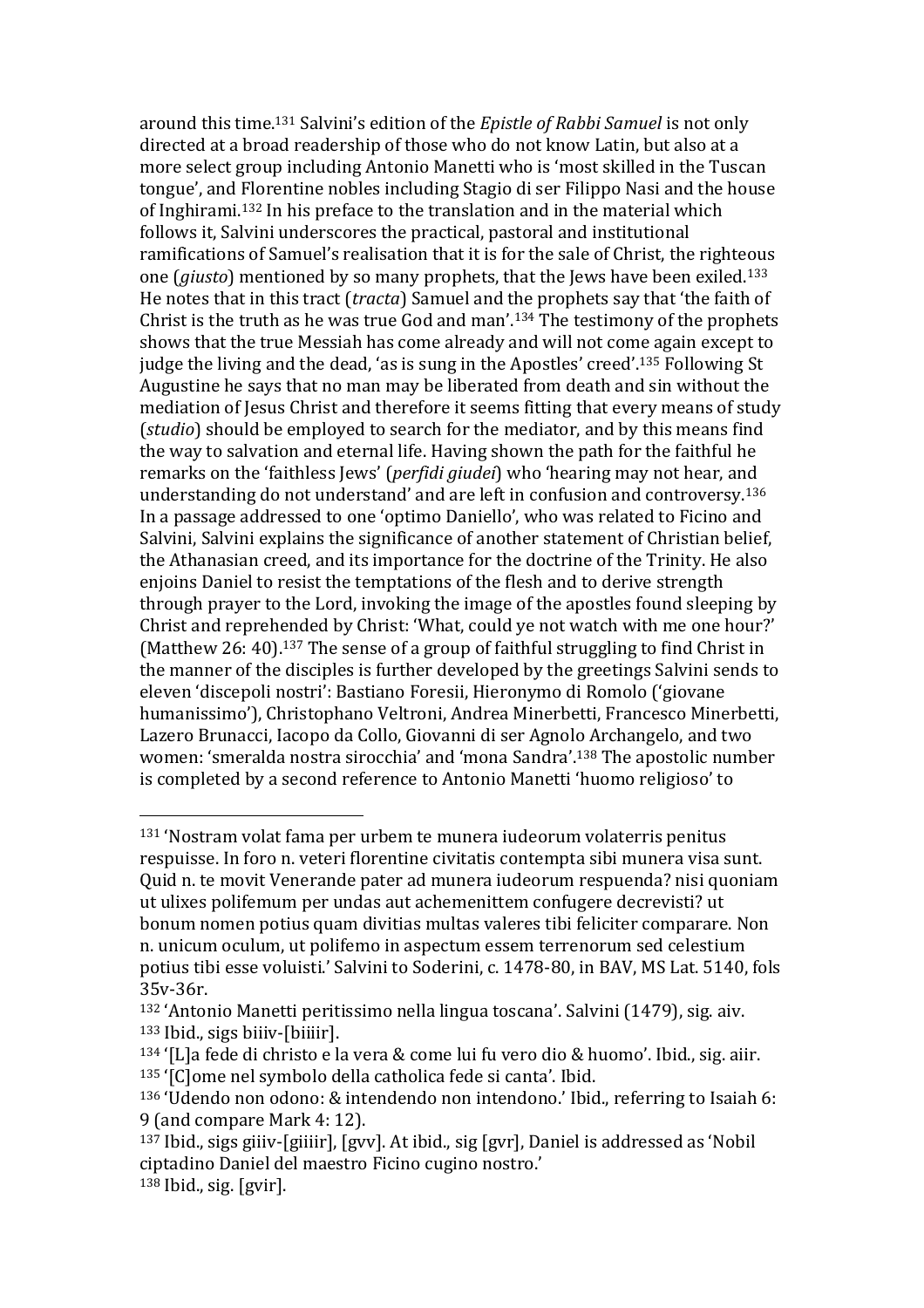whom Salvini addresses remarks on the role of Peter. Salvini quotes Christ's words to Peter about denying him three times and Peter's reply that he will die with Christ and not deny him (Matthew 26: 34-35). For Salvini, Peter is weak but he is the shepherd of the flock of disciples after Christ who, by weeping bitterly is baptised with his tears and becomes the rock (*pietra*), on which of course the Church was founded, strengthened by fear at the Passion.<sup>139</sup> Salvini widens the circle of disciples even further and asks Manetti to show this brief declaration to Giuliano di ser Simone, Bastiano di Lazero [Brunacci], and Piero Mazzi.<sup>140</sup> He concludes with a paraphrase of the Psalms addressed from the 'agro mugellano' on 10 October 1477 to 'nobile monna Bartholomea di Bernardo de Medici domna [sic] del nobil ciptadino fiorentino Tommaso Minerbetti.'<sup>141</sup>

### Works:

*De sacramento* (dedicated to the prior of Santa Maria degli Angeli, Florence, Guido Lorenzo, c. 1487), cited in Kristeller, *Iter* 2: 332-33 Translation of Rabbi Samuel, *Epistola contra Judaeorum errores* (Nicolaus Laurentii, Alamanus: Florence, after 25 Nov. 1479) Sources:

Letters, sermons, and Latin paraphrase of the Psalms (c. 1476-80) in Vatican City, BAV, MS Lat. 5140

Studies:

P. O. Kristeller, 'Sebastiano Salvini, a Florentine humanist and theologian, and a member of Marsilio Ficino's Platonic Academy', in *Didascaliae: Studies in Honor of Anselm M. Albareda prefect of the Vatican Library presented by a group of American Scholars*, ed. Sesto Prete (New York: Bernard M. Rosenthal, 1961), 205- 43

Ora Limor, 'The Epistle of Rabbi Samuel of Morocco: A Best-Seller in the World of Polemics', in *Contra Iudaeos: Ancient and Medieval Polemics Between Christians and Jews*, ed. Ora Limor and Guy G. Stroumsa (Tübingen: J. C. B. Mohr, 1996)

# **Battista Spagnuoli Mantuano** (1447-1516)

Carmelite poet, correspondent of **Giovanni Pico della Mirandola**, he copied passages from Pico's *apologia* for his *Conclusiones* relating to the four senses of the cosmos contained in the four Hebrew letters of the tetragrammaton into one of his published works, as well as the passage in Esdras on the origins of the kabbalah.

Works;

 $\overline{a}$ 

*De patientia aurei libri tres* (Josse Bade ab Jean Petit: Paris, 1505), bk 3, ch. 34, fol. LXVI

# **Giorgio Valla** (1447-1500)

<sup>139</sup> Ibid., sigs [gvir]-hir.

<sup>140</sup> Ibid., sig. hiv.

<sup>141</sup> Ibid., sigs hiir-[iviiiv]. Note his Latin paraphrase of the Psalms dated 4 Aug. 1481 in BAV, MS Lat. 5140, fols 140r-65v.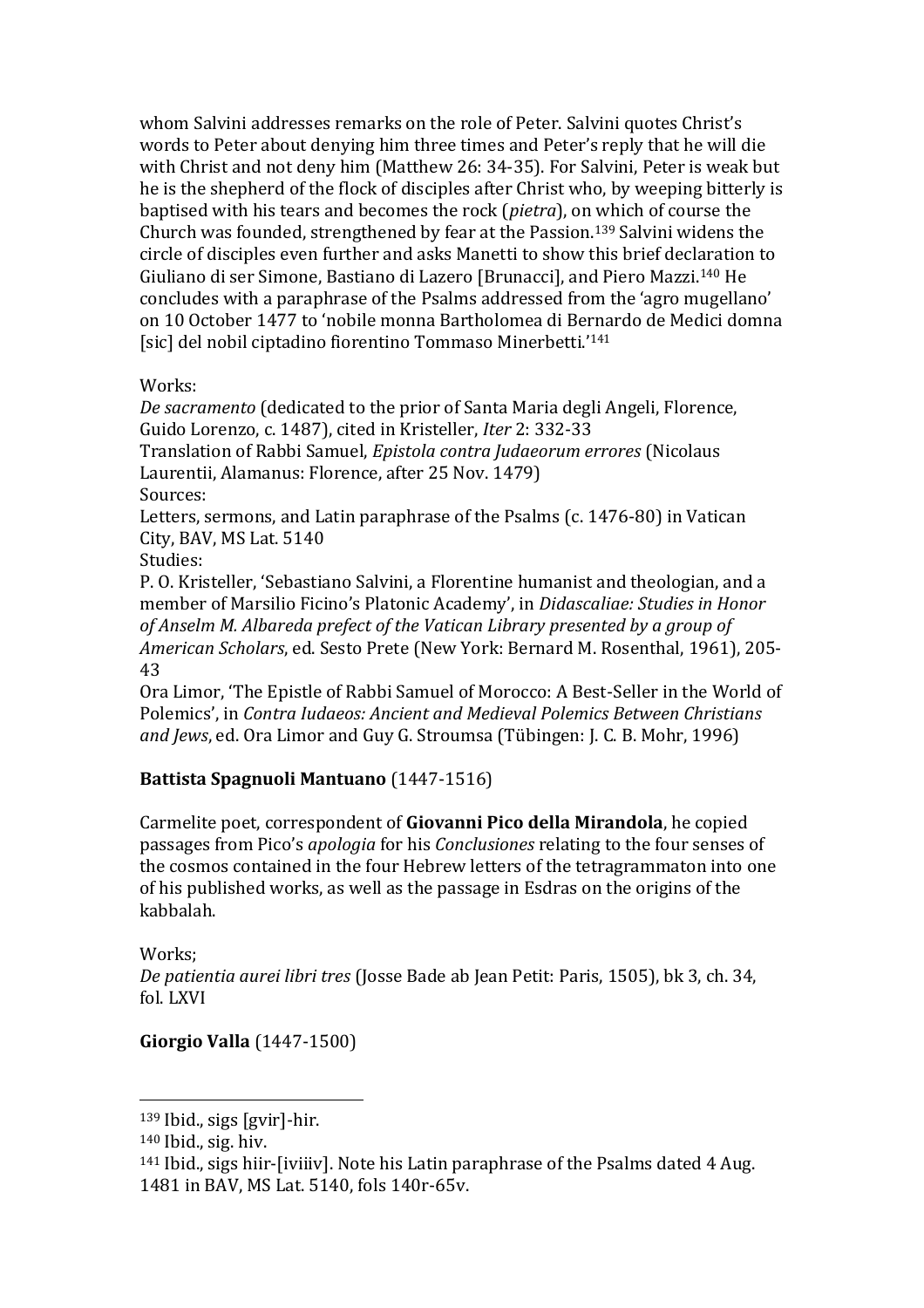Venetian philologist and friend of **Ermolao Barbaro**. He owned a number of Hebrew, Arabic, or Syriac volumes.

### Studies:

J. L. Heiberg, 'Beiträge zur Geschichte Georg Vallas u. seiner Bibliothek', in *Centralblatt für Bibliothekwesen*, Beiheft XVI (1896), 126.

### **Ludovico Lazzarelli** (1447-1500)

Born at San Severino Marche, drawn to poetry, studied Hebrew (as well as mathematics, astrology, and Greek) for two years with Giovanni Antonio Campano at Teramo (perhaps in 1464-66), and there engaged in a dispute using the Talmud and citing kabbalistic or pseudo-kabbalistic material of Christian origin with a certain Vitale who denied the Trinity. His studies influenced his poetry. For example, in his eclogue on the advent of Christ predicted by Old Testament prophets (the *Carmen bucolicum*, produced in Venice c. 1468). He was attracted by Hermetic studies and helped organise the appearance of Giovanni Mercurio da Correggio in Rome in 1484 to whom he sent translations of Hermetic works affirming that Hermes Trismegistus was a more ancient authority than Moses and showing how Hermeticism and Christianity could be harmonised. Lazzarelli's work on the dignity of man and his *Crater Hermetis*  (completed c. 1492-94) show his knowledge of cabalistic and Talmudic sources, including Maimonides's code of religious Jewish law the *Mishneh Torah* (1170- 80). Made in the image and likeness of God man, his soul being like the light of God, as the kabbalists say would naturally wish to return to the divine and be renewed. Following the *Sefer Yetzirah* ('Book of Creation') perhaps filtered through the work of **Johanan Alemanno**, he said he believed that men, guided by an adept master, were themselves capable of creating divine souls to serve God and could perform miracles, perhaps with the aid of a good demon; a form of spiritual regeneration by which the adept created souls as opposed to the animate idols of Hermes.

### Works:

 $\overline{a}$ 

C. Moreschini, *Dall' "Asclepius" al "Crater Hermetis": Studi sull'ermetismo latino tardo-antico e rinascimentale* (Pisa: Giardini, 1985)

'Epistola Enoch' and 'Crater Hermetis', in *Testi umanistici su l'ermetismo*, ed. E. Garin (Rome: Bocca, 1955)

Ed. M. Bertolini, *Lodovico Lazzarelli. Fasti Christiane Religionis* (Naples: M. D'Auria, 1991)

*The Hermetic Writings and Related Documents*, ed. Wouter J. Hanegraaff and Ruud M. Bouthoorn (Tempe, AZ: Arizona Center for Medieval and Renaissance Studies, 2005)

Fifteenth-century MS, perhaps by LL, with notes from Dionyisius Areopagite and reference to a book of the Talmud 'qui dicitur Abodazaia [i.e. *Abodah Zarah*]'.<sup>142</sup> Studies:

G. Arbizzoni, 'Lazzarelli, Ludovico', *DBI*, 64 (2005): 180-84

<sup>142</sup> Kristeller, *Iter* 5: 213.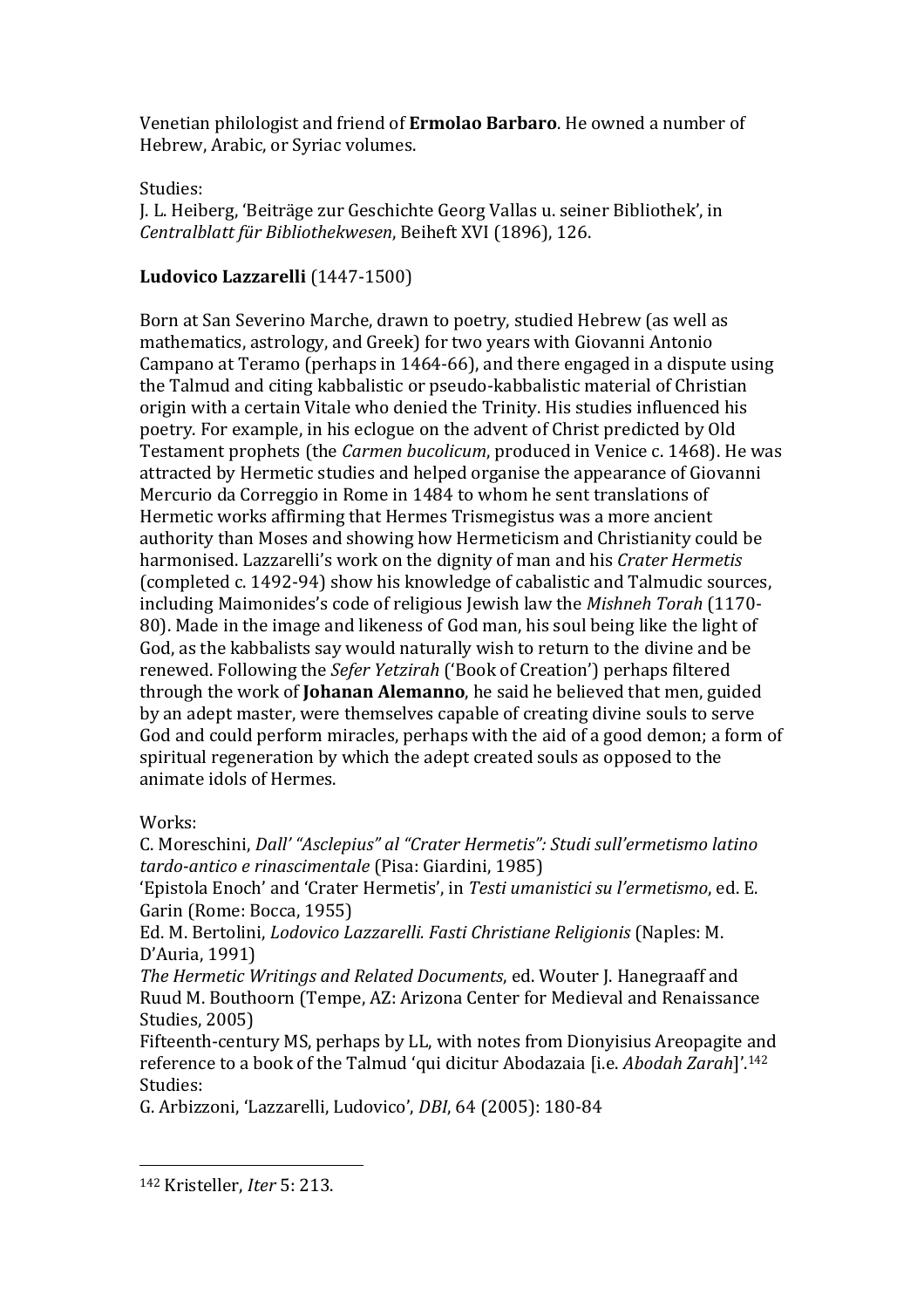P. O Kristeller, 'Marsilio Ficino e Lodovico Lazzarelli. Contributo alle diffusione delle idee ermetiche nel Rinascimento', in *Studies in Renaissance Thought and Letters* (Rome: Edizioni di storia e letteratura, 1956), 221-47 David Ruderman, 'Giovanni Mercurio da Correggio's Appearance as Seen Through the Eyes of an Italian Jew', *Renaissance Quarterly*, 28 (1975): 309-22

### **Aldus Manutius** (1449/52-1515)

Studied in Rome during 1467-75, then he moved to Ferrara where he may have met **Giovanni Pico della Mirandola**, and lived in Carpi from 1480-89 before settling in Venice as a printer-publisher. During 1498-99 he became interested in printing Hebrew, perhaps influenced by his contact with Pico, **Pietro Bembo**, Vincenzo Querini, and Tommaso Giustiniani who certainly studied the language, and possibly with the aid of the Hebrew printer Gershom Soncino. In 1498 he published a few word in Hebrew in Angelo Poliziano's *Opera* and in the following year in the *Hypnerotomachia Poliphili*. In c. 1500 Manutius issued a brief guide (by Gershom Soncino?) to Hebrew characters and words similar to the one he issued for Greek,<sup>143</sup> since, as he explained in the address to the 'studiosis', the Hebrew language was necessary for the understanding of sacred scripture. He also announced: 'Deinceps institutiones grammaticas, dictionarium, et sacros libros, si haec placuisse cognovero, deo volente, dabimus.' The pamphlet concludes with the '[t]itulus graece latine & hebraice in cruce domini.' He planned a trilingual Bible but his collaborator Gershom Soncino left Venice for Fano in 1501 and there remains only one page of Genesis printed in three languages.<sup>144</sup> In 1503 the German humanist Wilibald Pirckheimer wrote to Conrad Celtis that Manutius intended to use a convert in his printing house but was stymied in this plan by the failure to convert.<sup>145</sup>

### Works:

*Introductio utilissima hebraice discere cupientibus* [Venice: Aldus Manutius Romanus, c. 1500?] [a digital version of the unique surviving copy available online at < [www.wlb-stuttgart.de/sammlungen/alte-und-wertvolle](http://www.wlb-stuttgart.de/sammlungen/alte-und-wertvolle-drucke/bestand/inkunabeln/inkunabel-rarissima-und-unikate/aldus-manutius/)[drucke/bestand/inkunabeln/inkunabel-rarissima-und-unikate/aldus](http://www.wlb-stuttgart.de/sammlungen/alte-und-wertvolle-drucke/bestand/inkunabeln/inkunabel-rarissima-und-unikate/aldus-manutius/)[manutius/](http://www.wlb-stuttgart.de/sammlungen/alte-und-wertvolle-drucke/bestand/inkunabeln/inkunabel-rarissima-und-unikate/aldus-manutius/)>]

#### Studies:

 $\overline{a}$ 

P. Scapecchi, 'Aldo Manuzio alle origini della Bibbia poliglotta', in *La civiltà del libro e la stampa a Venezia: testi sacri ebraici, cristiani, islamici dal Quattrocento al Settecento*, ed. Simonetta Pelusi (Il poligrafo: Padua, 2000), 77-82

<sup>143</sup> Aldus Manutius, *Brevissima introductio ad litteras graecas* [Venice: Aldus Manutius, Romanus, 1497]. Unlike the Hebrew *Introductio* this work lacks an justificatory address to the reader, but like the Hebrew work it does convey an ostensibly holy purpose by including both the Paternoster and Ave Maria in Latin and Greek.

<sup>144</sup> Announced in the *Psalterion*, ed. Justinus Decadyus (Venice: Aldus Manutius, not after 1 Oct. 1498),

<sup>145</sup> Pirckheimer to Celtis, 17 November 1503: H. Rupprich, *Der Briefwechsel des Konrad Celtis* (Munich, 1929), 541-2, no. 302.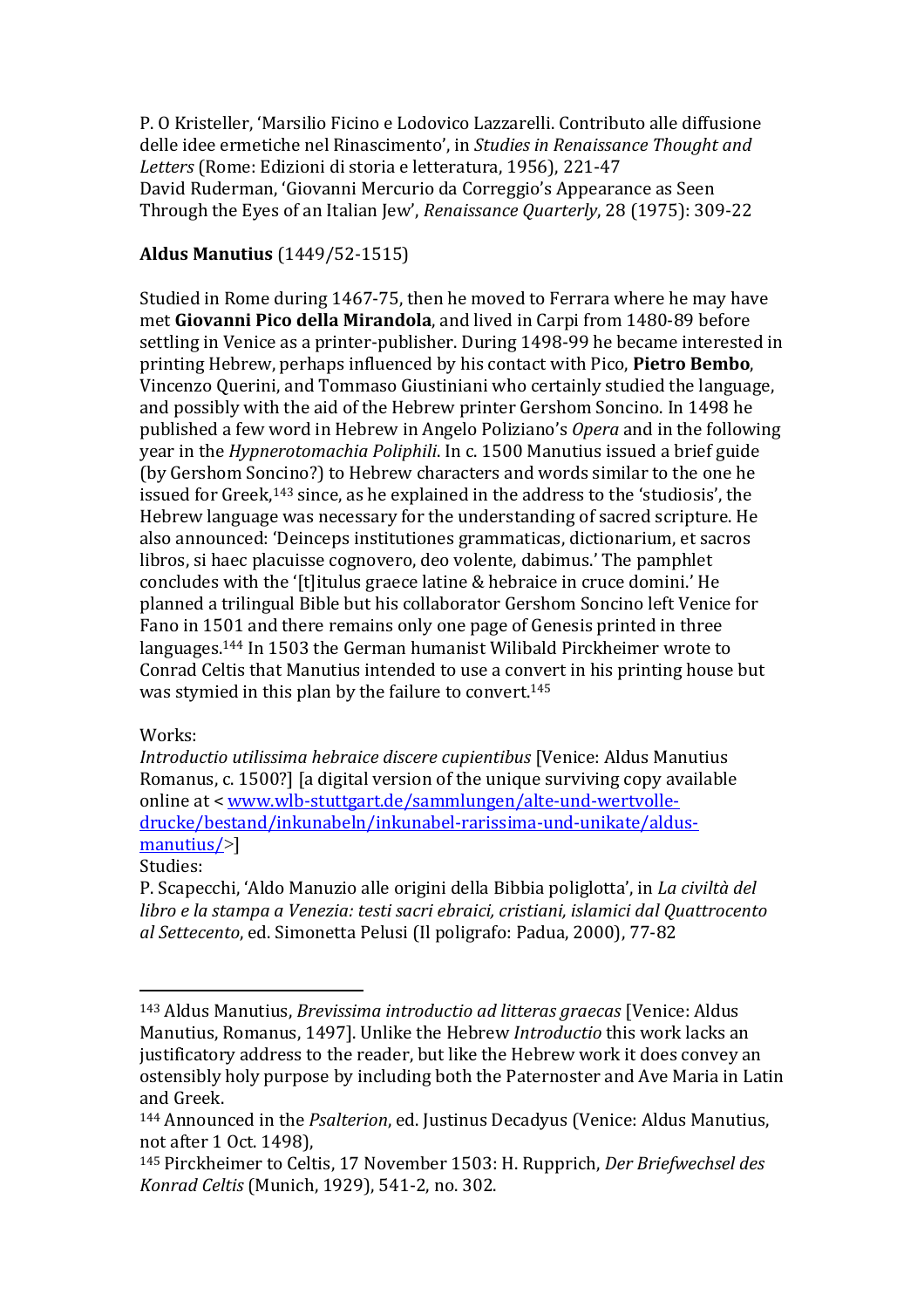### **Marko Marulic** (Marullo) (1450-1524)

A Dalmatian humanist who dedicated an epic poem *Davidias* to **Domenico Grimani**. Marulic wrote a life of King David which adhered closely to his Old Testament source, but he embellished a number of portions and gave extensive descriptions of landscapes, and armies, and introduced sections of dialogue. However, the allegorical key of the work is underlined by Marulic in an appendix where he shows that the contents, figures, and events of the Old Testament prefigure those of the New. He provides a list of New Testament equivalents for Old Testament figures and events, and he often draws on the etymologies of Hebrew names to prove his point. David is equated with Christ, Saul with the Jews that persecuted him, Goliath the force of the devil, while David's marriage to Abigail is interpreted as the joining of the Church with its bridegroom Christ. Similarly, David's return to Jerusalem after the victory over Absalom is a prefiguration of Christ's entry into Heaven, and return to his father after confounding the Jews with his resurrection. In a similar vein, Marulic composed a Croatian work about Judith in 1501, which was published in Venice in 1521. Like the *Davidias*, but on a smaller scale, Marulic embellishes the story of Judith contained in the Apocrypha with accounts of her beauty and appearance, but he also makes some reference to the misdeeds of the Jews: 'No power was ever born that might touch / The towns or cities of the children of Israel; / Whilst Judith still lived in this world, / The earth was at peace, and for many years after, / They decreed that the day Holofernes was conquered / Should always be celebrated by them who had won, / Till they did place their necks beneath the yoke / After they had killed with the prophets, Messiah.'<sup>146</sup>

Works:

*Davidias*, ed. Branimir Glavicic (Zagreb: Academia Scientiarum et Artium Slavorum Meridionalium, 1974)

*Judith*, ed. and trans., Henry R. Cooper, Jr (Boulder: East European Monographs, 1991)

### **Ludovicus Valenza** (Valentia) of Ferrara (c. 1450-96)

Born in Ferrara, he pursued a law degree before entering Dominican order at Bologna aged 22. He moved back to Ferrara to teach philosophy at the behest of Duke Ercole I d'Este (1471-1505), and he later taught theology at Padua. He apparently challenged **Giovanni Pico della Mirandola** to debate his famous 900 theses, which were presented in Rome in 1487, 'in aula pontificis' and impressed Pico with his powers of recall.<sup>147</sup> He took part in debate with the Jew Abraham Farissol organized in Ferrara in 1489 or 1490. He was appointed procurator general in 1491. His sermons for the papal court are 'good examples of how an effective compromise between thematic and epideictic preaching could be accomplished.'<sup>148</sup> According to John W. O'Malley this form dominated from the time of Popes Sixtus IV (1471-84) and Innocent VIII (1484-92) and began with a

<sup>146</sup> Marulic (1991), 147, lines 425-32.

<sup>147</sup> Totis (1496), fol. [2r]; Ruderman (1981), 59-60.

<sup>148</sup> O'Malley (1979), 107.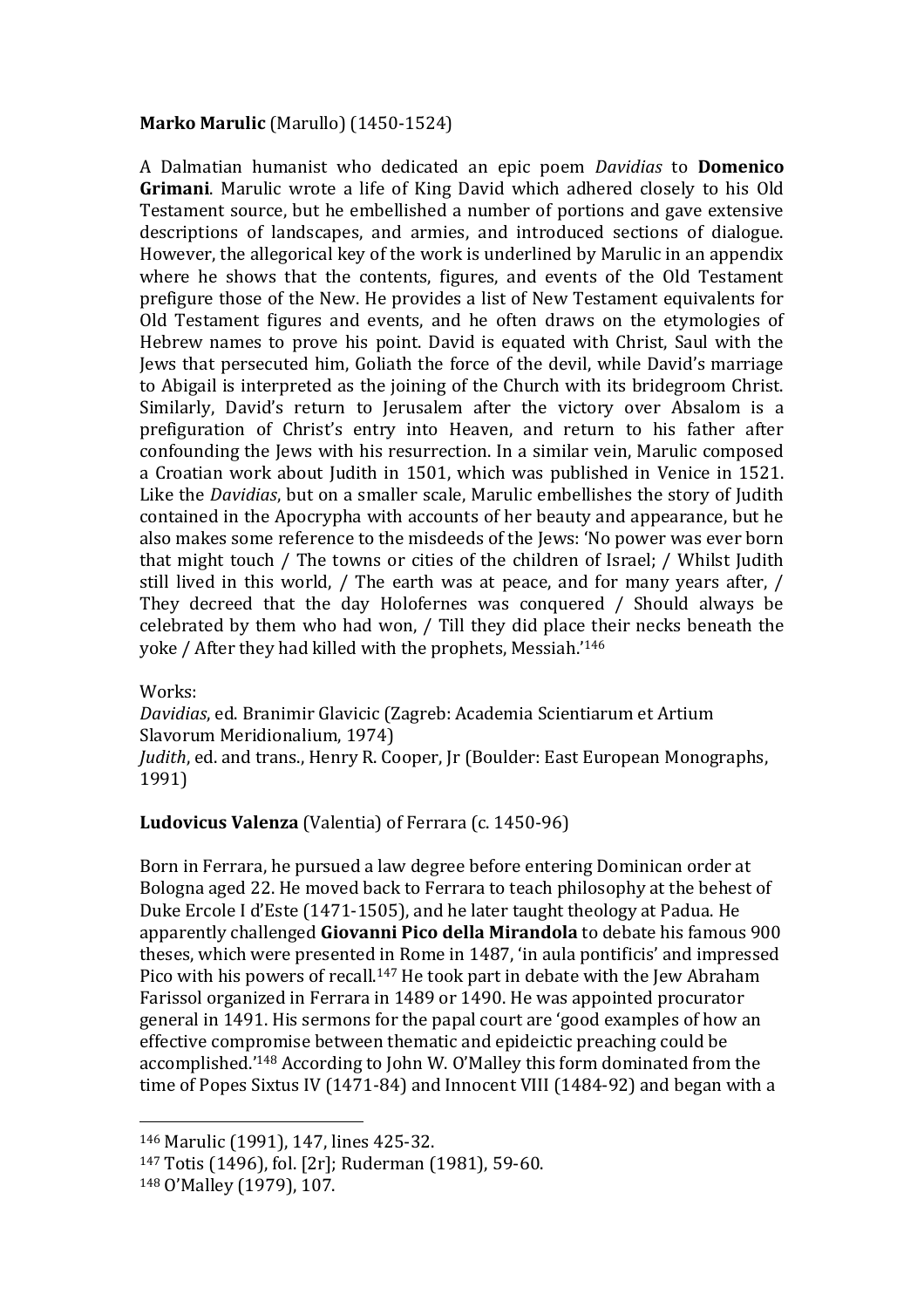verse from scripture followed by an exordium and a prayer. The body of the sermon followed and this concluded with a peroration. A leading idea or sentiment, such as Christ's incarnation, could hold the oration together without too much consideration for technical matters or theological doctrine. In his sermon on the advent of Christ, which he delivered before Pope Innocent VIII in Rome, Valentia chose to begin with a verse from Isaiah 9: 6: 'For unto us a child is born, unto us a son is given', and provided a New Testament messianic clarification of this passage by quoting John 3: 16: 'For God so loved the world, that he gave his only begotten Son'. <sup>149</sup> This consonance of sources, so familiar to the *adversus iudaeos* tradition, confirmed that God was in Man and Man in God. Valentia then underlined the insufficiency of the 'Law' and nature for man's salvation, and the absolute necessity of grace. He took a fairly positive view of the natural goodness of man, as his comment on the divine in man suggests, and he listed the wise counsellors who gave laws to men so that they might live well: Mercurius Trismegistus of Egypt, Minos of Crete, Lycurgus of Sparta, Solon of Athens, Numa Pompilius, and others.<sup>150</sup> Valentia may have been convinced of the harmony between reason and Christ's 'law', for he asserted that Jesus Christ initiated the precepts for a happy and immortal life.<sup>151</sup> However, Valentia also noted that men remained sinners and were punished by God with the Great Flood which destroyed everything on earth. He then described the way in which men had turned to the cult of many gods, demonic oracles, and the soothsaying of augurs, observing superstitions with great reverence until an 'angel' St John the Baptist was sent to prepare the way.<sup>152</sup> The spread of peoples around the world with the Roman empire provided the necessary conditions for the coming of the redeemer. He concluded his sermon by referring to those who still waited although Christ came and he invoked the prophet Hosea and the account of the harlotry, idolatry, and impiety of Israel which was offensive to God but might be redeemed. In reference to the conversion of the Jews at the end of times, Valentia cited Malachi's prophecy that God would send Elijah before the coming of the Lord and quoted the very last words of the canonical Old Testament: 'And he shall turn the heart of the fathers to the children, and the heart of the children to their fathers, lest I come and smite the earth with a curse.' In order to make the reference clearer Valentia added: 'Permanebis ergo in perfidia tua usque ad novissimam senescentis mundi horam.'<sup>153</sup> O'Malley has suggested that a 'semi-Pelagian interpretation' is possible in some of Valenza's statements for he took a positive view of the natural goodness of man, or rather he was convinced of the harmony between reason and Christ's 'law', as can be seen in his sermon on the advent of Christ where he lists the wise counsellors who gave laws to men so that they might live well and asserts that Christ initiated the precepts for a happy and immortal life, thus presupposing the order and harmony of the universe. 154 In addition, he was confident that the Church's great teachers had defeated heresies and errors and that no philosophers, poets, orators, mathematicians,

- <sup>152</sup> Ibid., sig. [aivr], citing Malachi 3: 1.
- <sup>153</sup> Ibid., sig. [avr], citing Malachi 4: 5.

<sup>149</sup> Valentia (c. 1494-96), sig. aiijr.

<sup>150</sup> Ibid., sig. aiijr-v.

<sup>151</sup> O'Malley (1979), 157-58; Valentia (c. 1494-96), sigs. aiijr-v.

<sup>154</sup> O'Malley (1979), 157-58; Valenza (c. 1494-96), sigs aiijr-v.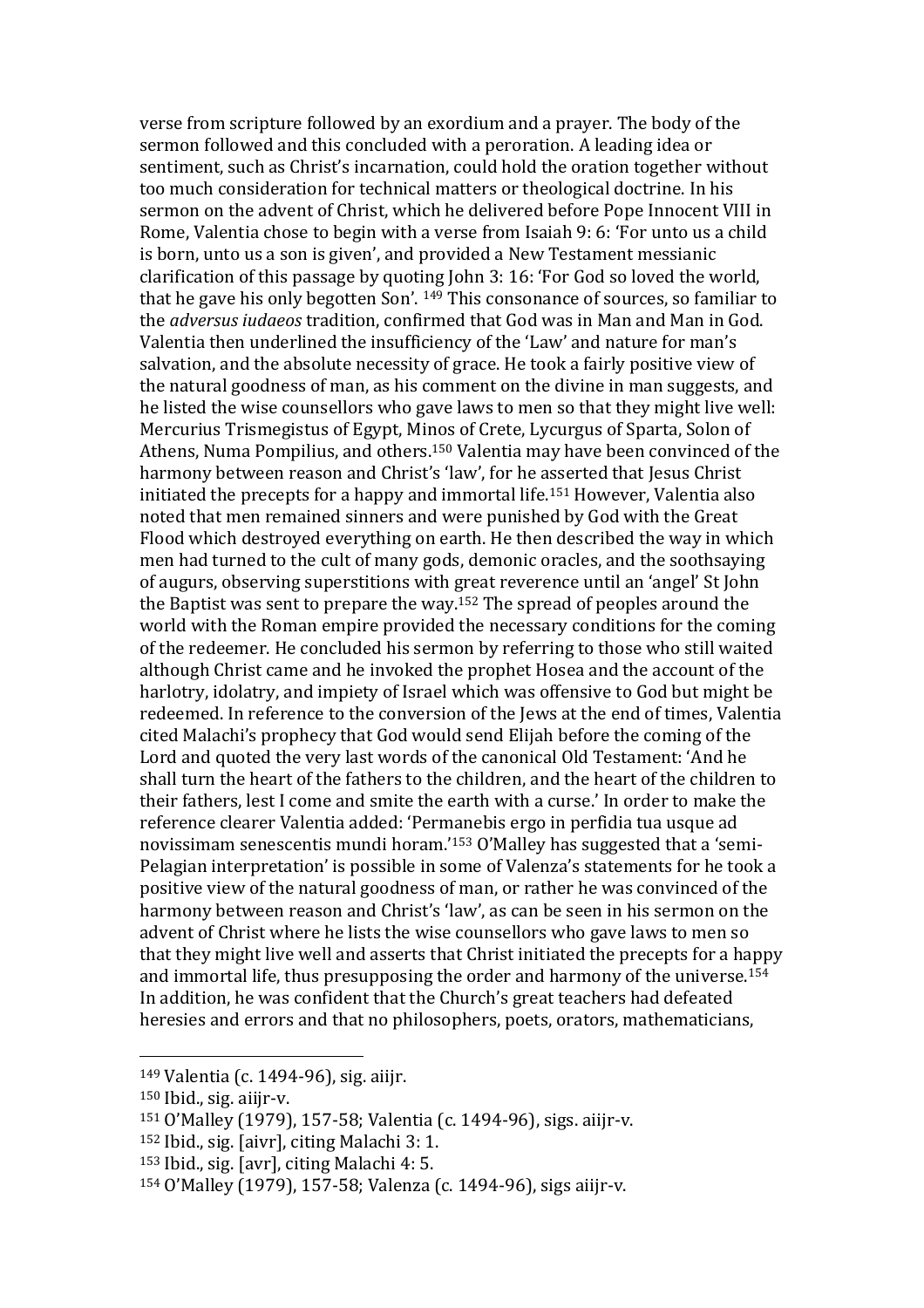augurs, magicians or heretic would dare to attack the Christian faith. Valenza betrays a 'classicist mentality' common to the scholastic and humanists traditions which assumed stable and enduring 'standards of truth and excellence' to which men should conform without question.<sup>155</sup> Allied to this view was doubtless the particular emphasis placed by Valenza on the reading of scripture and Church fathers, but it should be noted that he also cited ...

#### Works:

*Sermones V de adventu Christi* (n.p., n.d. [Rome: Andreas Freitag or Johann Besicken and Andreas Freitag, between 1494 and 21 Sept. 1496]) Sources:

Timotheus de Totis, *Oratio de funere Ludovico de Ferraria* (n.p., n.d. [Rome: Eucharius Silber, after 4 May 1497])

Studies:

John W. O'Malley, *Praise and Blame in Renaissance Rome: Rhetoric, Doctrine, and Reform in the Sacred Orators of the Papal Court, c. 1450-1521* (Durham, NC: Duke University Press, 1979), 106-07, 156-58, 161, 176-77

David B. Ruderman, *The World of a Renaissance Jew: The Life and Thought of Abraham ben Mordecai Farissol* (Cincinnati: Hebrew Union College, 1981), 59-60

### **Girolamo Benivieni** (1453-1542)

Illness may have prevented him from following his chosen career and so he devoted himself to studies, including Greek and Hebrew, as well as to poetry. He was part of the circle around Lorenzo de' Medici, where he met **Giovanni Pico della Mirandola** and was close to him by 1482. They met together with Angelo Poliziano, **Johanan Alemanno**, **Matteo Bosso**, and **Battista Spagnuoli Mantuano** in Girolamo Savonarola's Dominican convent of San Marco, or in Fiesole. He turned to more spiritual concerns, produced a version of the Psalms of David in *terza rima*, and studies on Hebrew translation. Pico records that **Flavius Mithridates** expelled Benivieni from the room when he turned to teaching Pico the 'Chaldaic' language.<sup>156</sup>

#### <sup>155</sup> O'Malley (1979), 161.

 $\overline{a}$ 

<sup>156</sup> 'Alphabetum chaldaicum quod petis, nec a mithridate impetrasses nihil per illum licet ut a me impetrare possis: a quo posses omnia. Nam ille docere me chaldaicam linguam nulla voluit ratione nisi adiuratum prius, & quidem conceptis verbis, ne illam cuiquam traderem: facere fidem huius rei tibi potest noster Hieronymus benivenius: qui cum adesset forte dum me ille docebat, furens mithridates hominem eliminavit. Sed ne frustra omnino scripseris vicarium habeas pro chaldaico arabicum alphabetum, quod mea manu tibi annotatum mittitur.' Pico to unknown, Florence, 10 Nov. 1486: Giovanni Pico della Mirandola, *Opera Joannis pici: mirandule comitis concordie ...* (Johann Prüss: Strasbourg, 1504), fol. CIIIIr. The passage in question follows a discussion of references to Jesus Christ in Josephus and Pico's need to consult a Greek manuscript of the work in question. He also notes that he has been working with Mithridates on Jerome's commentary on Paul's letter to the Galatians (concerned with the supercession of the old Jewish laws by the new Christian law) and observes that the divine laws or Kabbalah were hidden by Moses and other in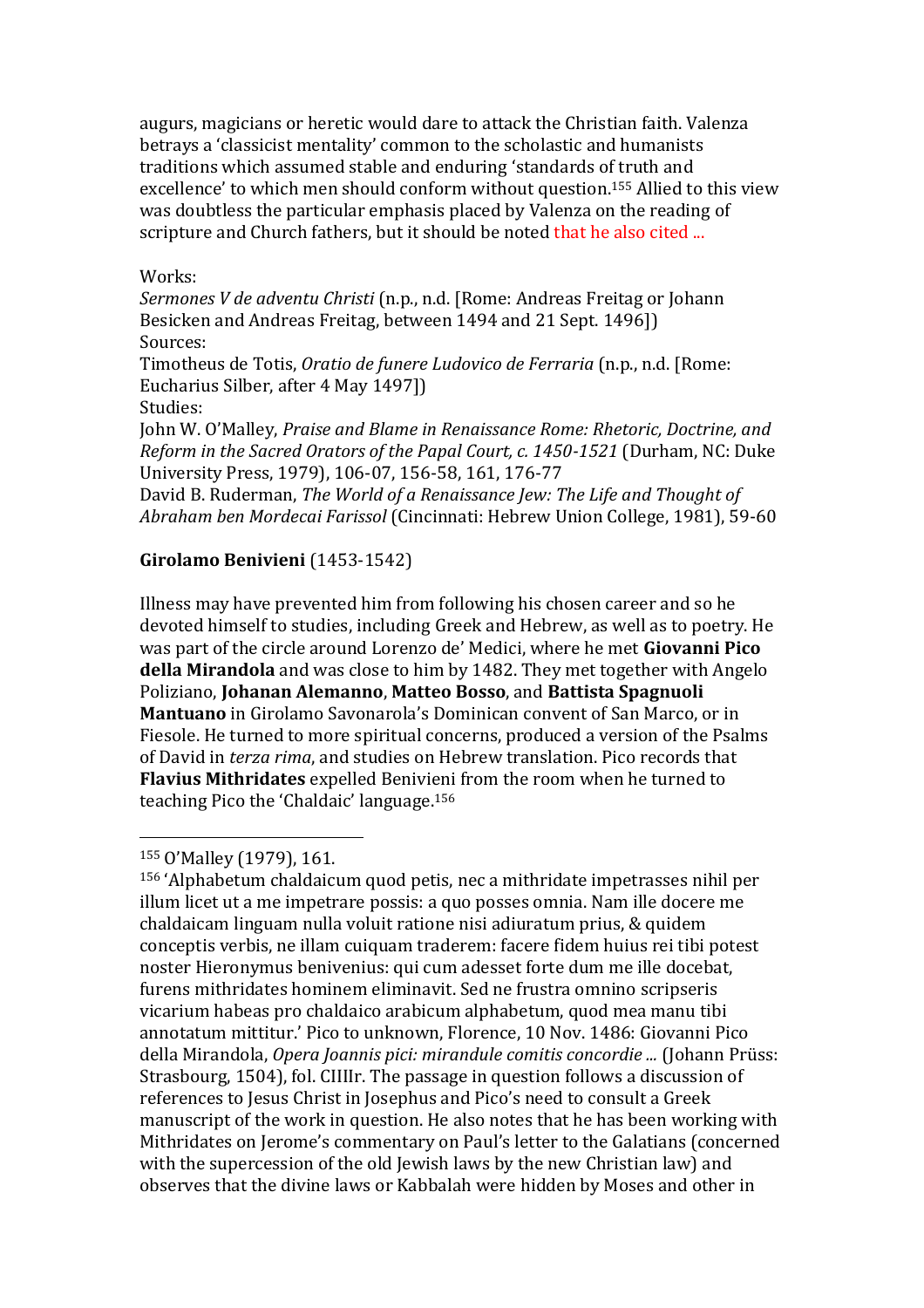Sources: Giovanni Pico della Mirandola, *Commentary on a canzone of Benivieni*, trans. Sears Jayne (New York: P. Lang, 1985) Studies: Cesare Vasoli, 'Benivieni, Girolamo', *DBI*: 8 (1966):

#### **Aurelio Lippo Brandolini** (c. 1454-97)

Economic exile from Florence to Naples after 1466. He was an orator, musician and poet who visited court of King Matthias Corvinus of Hungary during 1489- 90, but was 'hardly in the first rank of Italian humanists.'<sup>157</sup> After c. 1480 he lived in Rome. He put into heroic verse the histories of the Old and New Testaments, wrote in praise of the papal librarian and humanist Platina and Pope Sixtus IV (1471-84), paying attention to the building of new churches and other artistic projects in Rome, and he wrote a commentary on Vergil's *Georgics* (29 BC) that was influenced by Pomponio Leto. His *In sacram ebreorum historiam* was dedicated to Cardinal Francesco Piccolomini (later, very briefly in 1503, Pope Pius III) and draws on the Old Testament and on Josephus for its sources. In the justificatory preface Brandolini remarks that studying the bible he found that the sublime content lacked an elegant style.<sup>158</sup> He therefore made an extract from the histories of the Old Testament in a good style to please a cultivated public, and under the auspices of the pope. Some churchmen objected to his work and argued that those not doctors of theology ought not to write theological works. The words of St Jerome, they said, ought not to be altered, and with such a reworking men would not read the Bible itself. Brandolini replied that the work should not be published without the agreement of the most learned doctors, but noted that theological arguments were daily published by those without a doctorate in theology. He noted the difficulty of reworking the Bible with its allegories and secrets, and affirmed that he did not touch these but only its words and style in the historical sections. His work comparing kingdoms and republics was written c. 1492/94 and dedicated to Lorenzo de' Medici who probably found its anti-republicanism unappealing and impolitic. The work is an unusual confrontation of constitutional models couched in the form of a Socratic dialogue in which the anti-republican position triumphs decisively. The example of the Hebrews occurs at two points: first when he illustrates his argument in favour of the rule of one man with reference to the fact that the laws of Hebrews were handed down by Moses alone and instituted by God himself and not by a plurality.<sup>159</sup> Secondly, at the climax of the work he outlines a neo-Platonic philosophical position in which the rational soul governs all parts in man and thus affirms that the One may preside over a unity. In this way, he said, God has

Hebrew characters, as Esdras suggests.

<sup>157</sup> Hankins in Brandolini (2009), ix.

<sup>158</sup> Matteo Bosso praised Brandolini's eloquent preaching in Verona in c. 1493. Brandolini cited Greek philosophy, scripture, and Catullus and Pliny in the course of his sermon: Matteo Bosso, *Familiares et secundae epistolae* (Mantuae 1498), sig. hv-hiir.

<sup>159</sup> Brandolini (2009), 95.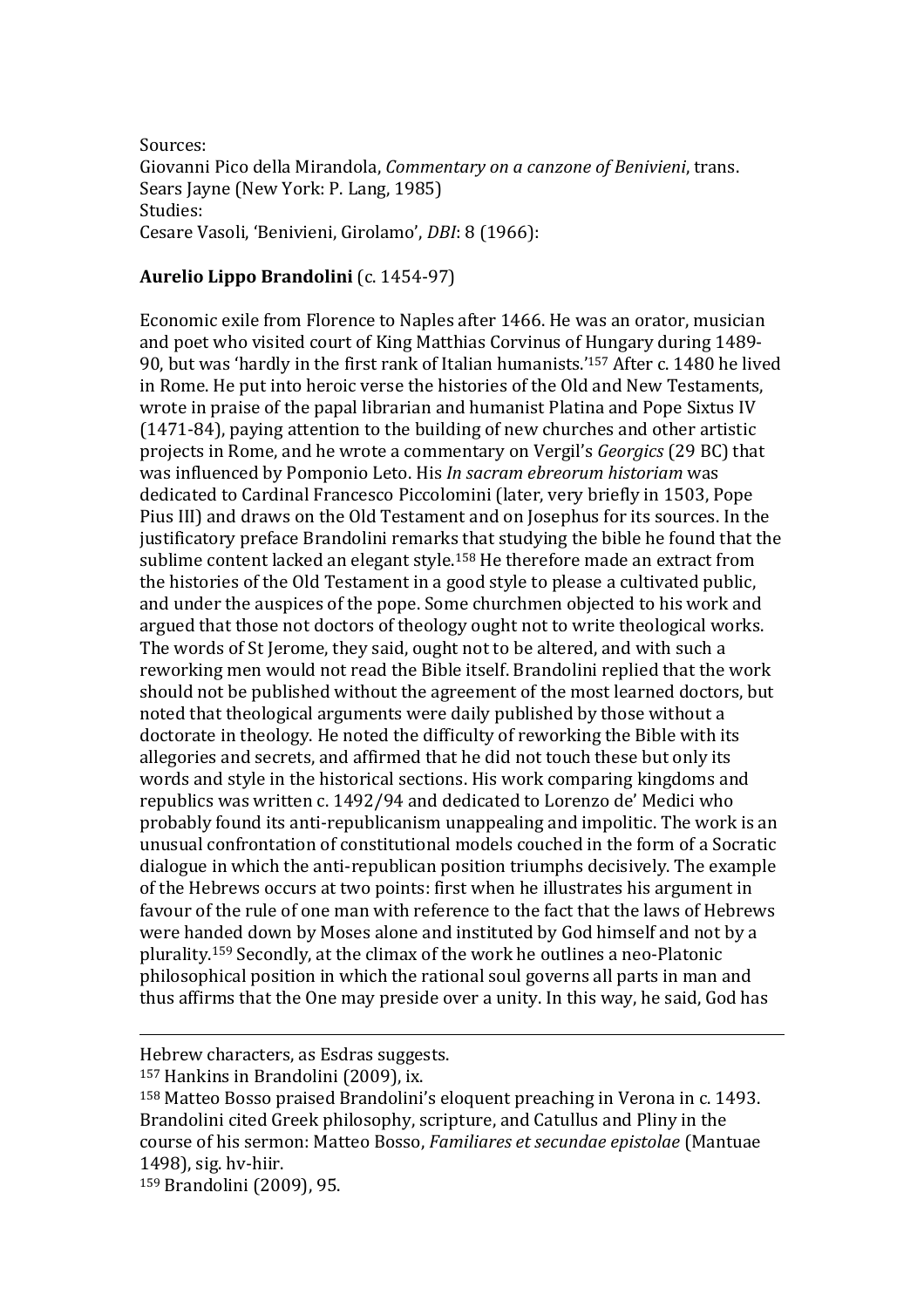set up Nature so that all parts relate to Him, and therefore monarchy is the best form of government and we can see that it is the most usual form, for example in the case of the Egyptians. 'Let's set aside the earliest men, concerning whom we rely a great deal on the sacred books of the Hebrews – whom, nevertheless, we find to have lived under the government of one man.'<sup>160</sup>

Works:

'Epithoma in sacram Hebraeorum historiam' (Cremona, Bibl. Gov., MS III. The fair presentation manuscript, dedicated to Cardinal Francesco Piccolomini, is BAV, MS Ottob. 438. A draft version is BAV, MS Ottob. 121)

*Republics and Kingdoms Compared*, ed. and trans., James Hankins (Cambridge, MA: Harvard University Press, 2009)

Erika Rummel, 'In defense of "theologizing humanists": Aurelio Brandolini's "In sacram ebreorum historiam ... prefatio"," *Humanistica Lovaniensia*, 44 (1995): 90-106

Studies:

Giuseppe De Luca, 'Un umanista fiorentino e la Roma rinnovata da Sisto IV', *La Rinascita*, 1/1-2 (Jan-Apr. 1938): 74-90

John M. McManamon, 'Renaissance Preaching: Theory and Practice. A Holy Thursday Sermon of Aurelio Brandolini', *Viator*, 10 (1979): 355-73

Elisabetta Mayer, *Un umanista italiano della corte di Mattia Corvino: Aurelio Brandolini Lippo* (Rome: no publication details, 1938)

Charles Trinkaus, *In Our Image and Likeness: Humanity and Divinity in Italian Humanist Thought*, 2 vols. (London: Constable, 1970), 2: 601-613

### **Felix Pratensis** (1460?-1559)

Trained as a rabbi but converted and became an Augustinian hermit by 1506. He may have studied at Padua and taught at Rome before moving to Venice. In the dedicatory epistle of his 1515 translation of the Psalter from Hebrew into Latin (reprinted in Venice in 1519 and Basel in 1524) he noted that it was commissioned by Cardinals Bernardino Carvajal and Marco Corner. He also observed that **Pietro Bembo** urged him to complete his new work, which was for the glory of Pope Leo X (1513-21). Although born into 'Judaica pravitate' he had been baptised in the church of Santo Stefano, Prato. He hoped that his translation would help to elucidate and spread knowledge of the Christian religion. In his address to the reader Felix noted that St Jerome had already translated the Psalms and that his own work of translation was inferior to this, but he wished to help in the understanding of the meaning and figures of the text in a common language. Bomberg provided a verse addressed to the reader: 'Hoc arcana dei lector studiose libello: / Veraque veridici carmina vatis habes. / Caldeos etiam passim mirabere sensus: / Queque probant nostram dicta vetusta fidem. / Non labor hic parvus: bene verbum reddere verbo: / Asevere testificor Felicis acumine nostri: / Non plus ter quina facta latina die.' In his marginal exegesis and main commentary on the Psalms he mentions kabbalistic interpretations (fol. 4r), the Talmud (fol. 6r), and explicates key Hebrew terms. He also notes typologies and prefigurations of Christ (fol. 13v, on David's

<sup>160</sup> Ibid., 243-45 (quotation at 245).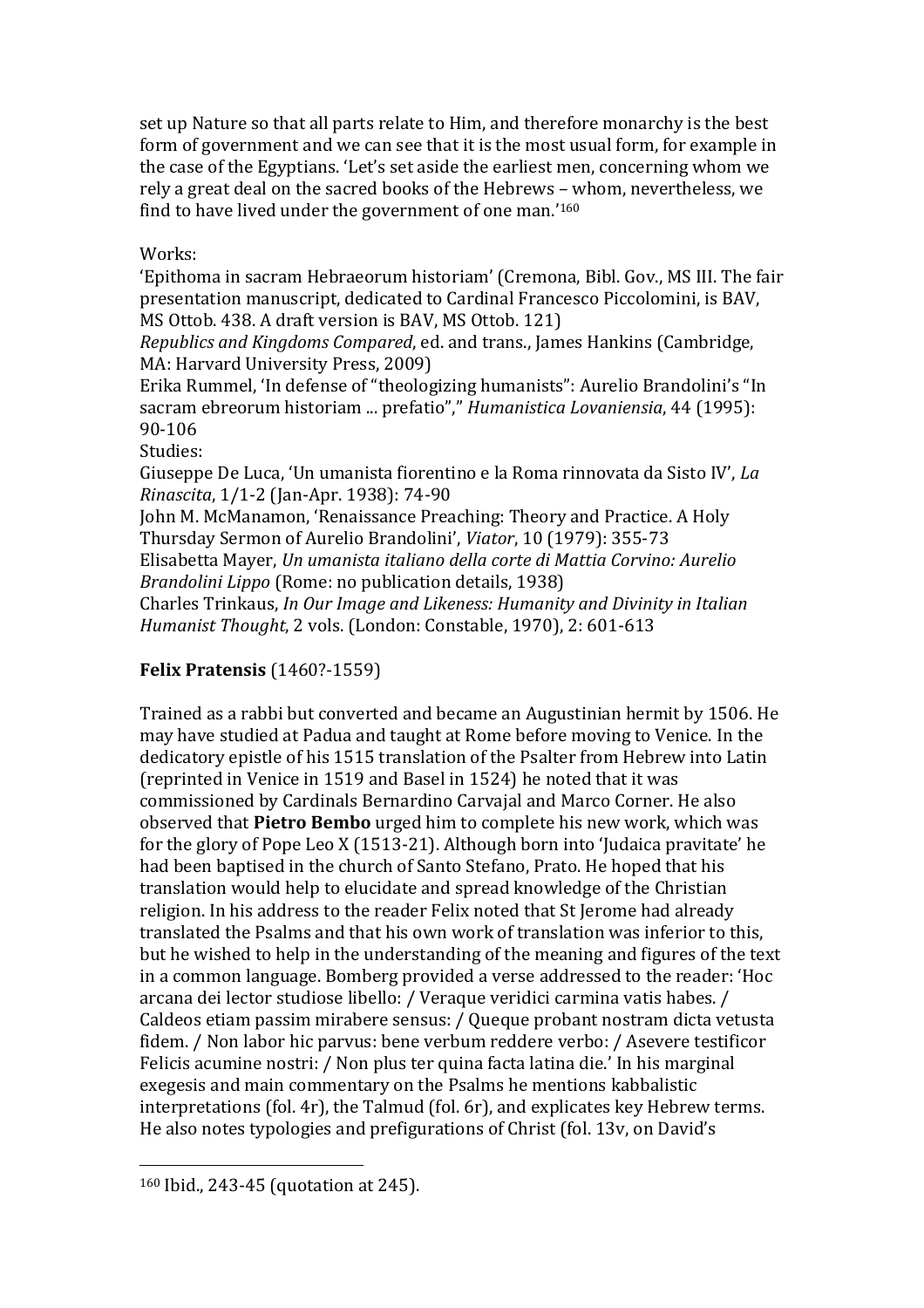description of Christ's persecution, passion, and victory in Psalm 22), and he castigates the Jews for their stupidity in not seeing this (fol. 14r). He also refers frequently to Chaldaic translation or Targum, the Aramaic paraphrase of the Old Testament (eg. fol. 20r), as well as to St Augustine's exposition of the Psalms (fol. 22r). He then aided **Daniel Bomberg** with his edition of the rabbinical Bible published in Venice in 1517-18. Pratensis edited the first rabbinical Bible (i.e. Hebrew text of Old Testament with *Targum* or Aramaic paraphrases, and standard commentaries by Jewish scholars including Rashi, Kimchi, and Nahmanides), and a single-volume edition of the Hebrew Old Testament. Dedicating the first work to Pope Leo X Felice 'cast his scholarship in humanistic terms', that is to say he stated that just as Greek and Latin learning had been renewed, so could the edition of the Bible aid Hebrew studies.<sup>161</sup> Equally, he claimed in a letter omitted from some copies (perhaps intended for Jewish use) that Hebrew commentaries and the Targum would provide proofs of Christian truths. Felice returned to Rome and taught **Egidio Canisio of Viterbo** as well as working to convert Jews before returning to Venice to aid **Bomberg** with his edition of the Babylonian Talmud (1520-23, 1526, 1548) which omitted Felice's answers to Jewish objections to Christianity, to the displeasure of Pope Clement VII (1523-34).

Works:

*Psalterium ex hebreo diligentissime ad verbum fere tralatum* [sic] (Venice: Daniel Bomberg, 5 Sept. 1515)

Studies:

Paul F. Grendler, 'Italian Biblical Humanism and the Papacy, 1515-1535', in *Biblical Humanism and Scholasticism in the Age of Erasmus*, ed. Erika Rummel (Leiden: Brill, 2008), 228-33

Paul Kahle, 'Felix Pratensis – a Prato Felix. Der Bearbeiter der ersten Rabbinerbibel, Venedig, 1516-17', *Die Welt des Orients*, 1 (1947): 32-36 Schlomo Simonsohn, 'Some Well-Known Jewish Converts in the Renaissance', *Revue des Etudes Juives*, 148 (1989): 17-52 Rosalba Zangari, 'Felice da Prato', *DBI*, (1996) 46: 42-44

### **Pietro Colonna (Galatino)** (c. 1460-1539?)

Born at Galatina, in Puglia, and entered Franciscan convent there. In c. 1507 he wrote an exposition of the Tetragrammaton and he may have been drawn to Kabbalah as a means of expounding the mysteries of the name of Jesus in an eschatological key, or like Bernardino da Siena's veneration for the Name of Jesus. He then studied Hebrew at Rome, perhaps with Elijah del Medigo Levita and panegyrical epigrams in that language were addressed to him. He was in the circle around **Egidio Canisio of Viterbo**, and studied the Kabbalah with Levita, who lived in Canisio's household during 1514-27. He also learnt Ethiopian with Giovanni Potken, and taught theology, philosophy and Greek at Rome. He was chaplain to Cardinal Lorenzo Pucci, and then Cardinal Francesco Quiñones. He may have identified with angelic pope and he was interested in prophetic signs of the end times. He corresponded with Johannes Reuchlin and, at the invitation

<sup>161</sup> Grendler (2008), 232.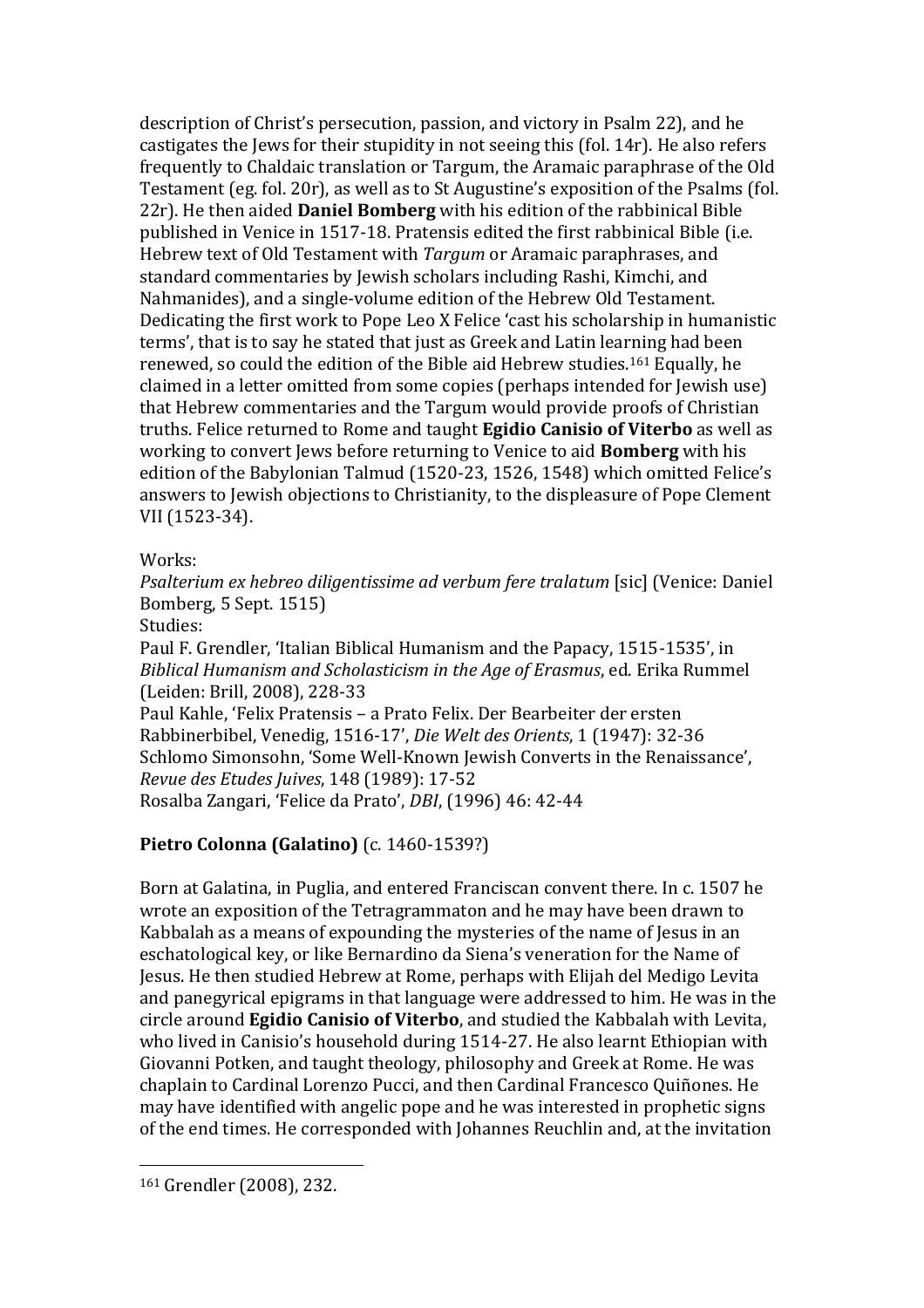of Pucci, defended him in print in his much reprinted *De arcanis catholicae veritatis*, which several scholars noted was a plagiarism of Raymundus Martini's *Pugio fidei* (1272),<sup>162</sup> and Antonio Possevino thought was based on Vittore Porchetto de' Salvatici's *Victoria adversus impios Hebraeos* (itself based on the *Pugio fidei*).<sup>163</sup> It seems to have been reliant on the work of **Agostino Giustiniani** published two years earlier, and he may have collaborated with Giustiniani and used Paulus de Heredia's *Epistola de secretis* (1487). In the work he described the Kabbalah in anagogical terms in contrast with the literal work of Talmudists and he expounded on the Tetragrammaton. He acted as one of the proof readers of **Santes Pagnini**'s polyglot Psalter.

### Works:

 $\overline{a}$ 

*Opus toti christianae reipublicae maxime utile, de arcanis catholicae veritatis, contra obstinatissimam Iudaeorum nostrae tempestatis perfidiam, ex Talmud, aliisque hebraicis libris nuper excerptum, & quadruplici linguarum genere eleganter congestum* (Ortona: Per Girolamo Soncino, 1518) Studies:

Roberto Rusconi, 'An Angelic Pope Before the Sack of Rome', in *Prophetic Rome in the High Renaissance Period: Essays*, ed. Marjorie Reeves (Oxford: Clarendon Press, 1992), 157-87

### **Domenico Grimani** (1461-1523)

A key figure in Venetian humanism who was interested in biblical scholarship, neo-Platonism, and perhaps Hebrew Kabbalah. He was connected with Elijah del Medigo Levita during his time at Padua in the 1480s, and he debated the unity of the intellect with him.<sup>164</sup> His personal physician Obadaiah ben Jacob Sforno practiced in Rome and tutored Johannes Reuchlin in Hebrew during 1498-1500. Grimani was also friendly with the doctor Abraham ben Meir de Balmes from around 1510. At Grimani's request Balmes agreed to translate works including a translation from Hebrew of the Arabic astronomical work of Ibn Heitham (or

<sup>162</sup> Raymundus Martini, *Pugio Fidei adversus Mauros et Judaeos ...* (Leipzig, 1687. Facsimile reprint, Farnborough, 1967). See Anthony Grafton and Joanna Weinberg, with Alastair Hamilton, *'I have always loved the Holy Tongue': Isaac Casaubon, the Jews, and a Forgotten Chapter in Renaissance Scholarship* (Cambridge, MA: The Belknap Press of Harvard University Press, 2011), 41-42. <sup>163</sup> Vittore Porchetto de' Salvatici, *Victoria Porcheti adversus impios Hebraeos: in qua tum ex sacris literis, tum ex dictis Talmud, ac Caballistrum, et aliorum omnium authorum, quos Hebraei recipiunt, monstratur veritas catholicae fidei ex recognitione R. P. Aug. Iustiniani Ordinis Praedicatorj, epsicopi Nebiensis* (Paris: Guillaume des Prez, 13 July 1520).

<sup>164</sup> Joannes de Janduno, *[Ioannis de Ianduno philosophi acutissimi super octos](http://copac.ac.uk/search?ti=Ioannis%20de%20Ianduno%20philosophi%20acutissimi%20super%20octos%20libros%20Aristotelis%20De%20Physico%20auditu%20subtilissimae%20quaestiones)  [libros Aristotelis De Physico auditu subtilissimae quaestiones](http://copac.ac.uk/search?ti=Ioannis%20de%20Ianduno%20philosophi%20acutissimi%20super%20octos%20libros%20Aristotelis%20De%20Physico%20auditu%20subtilissimae%20quaestiones) : in quarum singularum capite tituli earum ac conclusiones nuper ad legentium, & studiosorum co[m]modum in summas collectae conspiciuntur. Heliae etiam Hebraei Cretensis quaestiones, videlicet de Primo Motore, de Mundi Efficentia, de Esse & Essentia & Uno, cum eiusdem in dictis Averrois super eosdem, libros Annotationibus quàm castigatissimae leguntur* (Venice: apud Hieronymum Scotum, 1560), col. 581.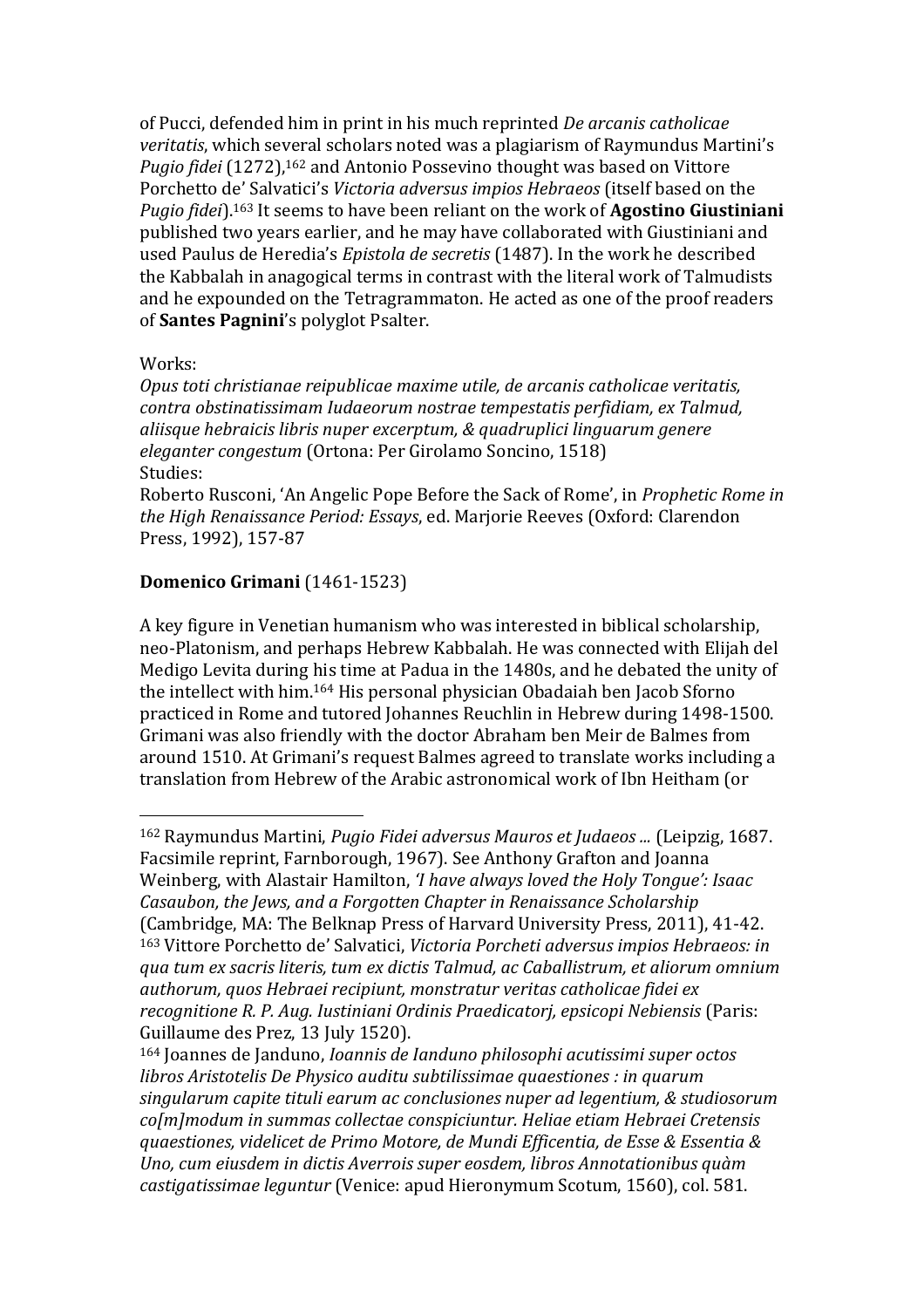Avempace) as *Epistola expeditionis*. <sup>165</sup> As a favour to Grimani he taught **Daniel Bomberg** who posthumously published Balmes's Hebrew grammar, *Mikve Avram* with notes by Qalonymos ben David<sup>166</sup> In Florence in 1498 Grimani bought some of the library of his friend **Giovanni Pico della Mirandola** (whom he visited in Florence in 1489 using a false name and who mentions him in a letter to Pizzomano dated 1 March 1490). He acquired 123 manuscripts from Pico's collection, many of them biblical commentaries and some works of Kabbalah. He left a large part of his library to the Augustinian canons of Sant' Antonio di Castello in Venice, funded the construction of a library, and the Hebrew manuscripts were consulted by **Agostino Steuco** when he was appointed librarian. Grimani's combination of humanist philology and reforming piety, and patrician outlook have been associated with the *renovatio* of the republic's political, social, religious, and cultural life after the devastating wars of the League of Cambrai. <sup>167</sup> The Dutch humanist Erasmus wrote to Grimani about Hebrew studies on 15 May 1515 and in the dedication to the cardinal of the paraphrase of Paul's letter to the Romans he wrote of the need to free the text from all Hebraicism and render it fully Christian and Latin. Erasmus himself despised the exegesis of the schools, which seemed to him to be another sort of Rabbinic commentary.

#### Sources:

Pearl Kibre, *The Library of Pico della Mirandola* (New York: Columbia University Press, 1936)

M. Steinschneider, 'Une dèdicace d'Abraham de Balmes au Cardinal Dom. Grimani', *Revue des études juives*, 5 (1882):112-17

Studies:

Ronald K. Delph, 'From Venetian Visitor to Curial Humanist: The Development of Agostino Steuco's "Counter"-Reformation Thought', *Renaissance Quarterly*, 47 (1994): 102-39

Antonio Foscari and Manfredo Tafuri, 'Sebastiano da Lugano, i Grimani e Jacopo Sansovino. Artisti e committenti nella chiesa di Santo'Antonio di Castello', *Arte Veneta*, 36 (1982): 100-23

Theobald Freudenberger, 'Die Bibliothek des Kardinals Domenico Grimani', *Historisches Jahrbuch*, 56 (1936): 15-45

M. J. C. Lowry, 'Two Great Venetian Libraries in the Age of Aldus Manutius', *Bulletin of the John Rylands University Library, Manchester*, 57 (1974): 128-66 Pio Paschini, *Domenico Grimani. Cardinale di San Marco* (Rome: Edizioni di storia e letteratura, 1943)

Giuliano Tamani, 'I libri ebraici del cardinal Domenico Grimani', *Annali di Ca' Foscari* (serie orientale) 34/3 (1995): 5-52

-- 'Gli studi di linguistica ebraica a Venezia nella prima metà del Cinquecento', *Schifanoia* 3 (1987): 137-44

<sup>165</sup> Steinschneider (1882).

<sup>166</sup> *Peculium Abrae. Grammatica Hebraea una cum Latino nuper edita. Per doctiss. virum magistrum Abraham de Balmis artium & medicinae doctorem* (Venice: Daniel Bomberg, 1523).

<sup>167</sup> Notably by Foscari and Tafuri (1982). See also Manfredo Tafuri, *Venice and the Renaissance*, trans. Jessica Levine (Cambridge, MA: The MIT Press, 1989).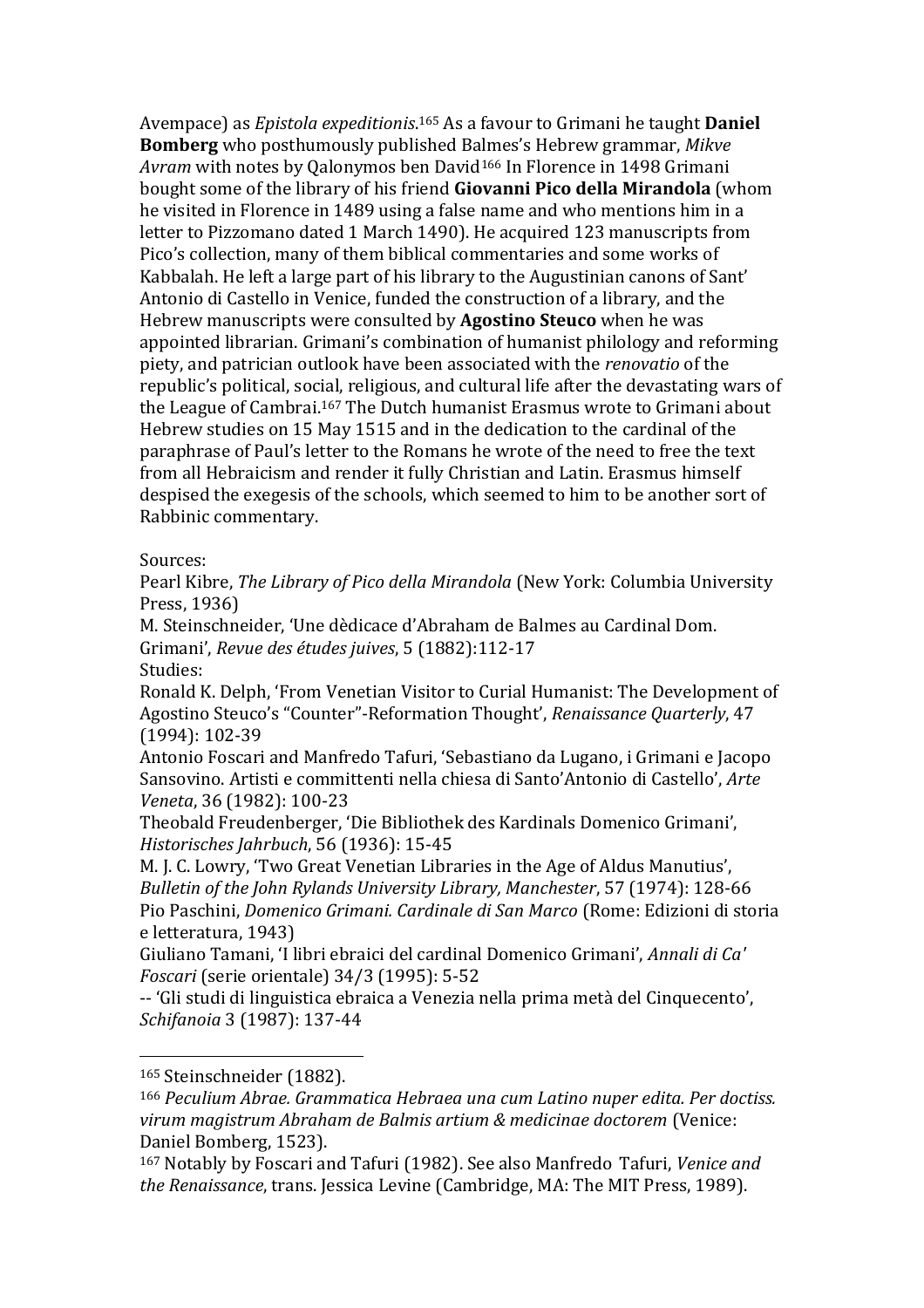### **Giovanni Pico della Mirandola** (1463-94) [revise]

Nobleman who studied at Ferrara, Padua, and Pavia. Relied on Elijah Del Medigo Levita from Crete and public lecturer in philosophy at Padua, for the translation of Averroistic texts,<sup>168</sup> on Johanan Alemanno, and on **Flavius Mithridates** for a number of Hebrew, especially kabbalistic, texts. He sought the reconciliation of philosophy and theology and in his syncretic quest learnt Hebrew and became interested in the Kabbalah, as is clear in his *Conclusiones* (1486), which comprised the theses he had called for debate in Rome in 1486. Del Medigo was less inclined towards the Kabbalah – acknowledging its neo-Platonic roots but preferring the Averroist Aristotelianism then current at Padua, and preferring theology (Judaism) to philosophy when the latter appeared to contradict the former.<sup>169</sup> Pico offered a 'cabalistic' interpretation of Christianity and a Christian reading of the Kabbalah in his works. He touches on the Kabbalah in his so-called *Oration on the Dignity of Man*, which was written to introduce the *Conclusiones*, and he defends the thesis that 'no science can make us more certain of Christ's divinity than magic and cabala' in his *Apologia* for his *Conclusiones* after it was condemned by the commission who thought it implied that the two carried greater weight than the Gospels. His *Heptaplus* (1489) is a sevenfold interpretation of the biblical account of creation with many cabalistic elements, although the Kabbalah is not mentioned explicitly. Christian Cabala offered a divine explanation for the mysteries of the Law, and the equivalent of Oral Law, and may have allowed Pico to reject the Talmud as a Jewish invention after the death of Jesus which could do harm to Christians. He condemned Abraham bar Hiya's astrological predictions of messiah in his work against astrology. He encouraged disputations with Jews and tried to convert them. One disputation in Pico's house was on 'Do the prophecies in the Bible refer to Jesus or not?'<sup>170</sup> He collected Hebrew books and manuscripts and after his death over a hundred were found in his library, rivalled only perhaps by Federigo da Montefeltro and **Giorgio Valla**. <sup>171</sup> These consisted largely of biblical and Talmudic texts and commentaries, with works of theology and philosophy (fifteen), science (nineteen), and cabala (twelve) also listed.<sup>172</sup> He also owned works in the *adversus iudaeos* tradition, including Alfonso Spina's *Fortalium fidei contra fidei Christianae hostes* (1458) and the *Pharetra fidei contra iudeos*, a medieval

<sup>168</sup> For example, note Del Medigo's declaration that Pico prompted his translation of Averroes, *In meteorologica Aristotelis* and *Tractatus cui inscribitur litera L, seu Lamda ex libro Metaphysicae* (Venice: Andreas Torresanus, de Asula, 21 Aug. 1488), sig. a2r. See also Kieszkowski (1964) and Motzkin (1987). <sup>169</sup> Novak (1982).

<sup>170</sup> Marsilio Ficino to Domenico Benivieni, Florence, c. 1485-86, in Marsilio Ficino, *Opera omnia* (Basel, 1575. Facsimile reproduction, Turin: Bottega d'Erasmo, 1962), 1: 873, and translated in *The Letters of Marsilio Ficino*, trans. Members of the Language Department of the School of Economic Science, London, vol. 7 (London: Shepheard-Walwyn, 2003), 26-28.

<sup>171</sup> Kibre (1936), 38-39.

<sup>172</sup> Ibid., 39-48.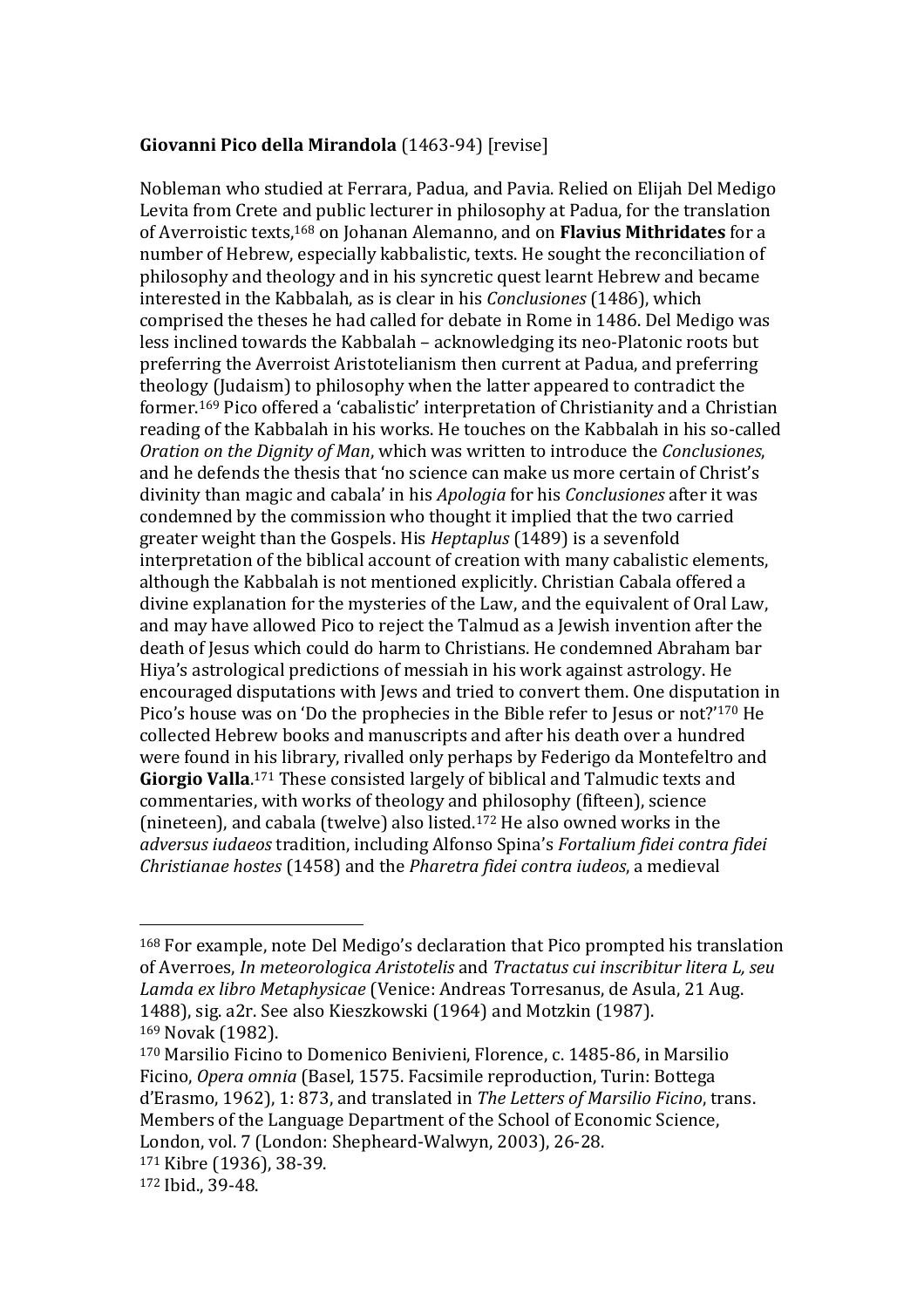Dominican work incorporating portions of the work of Petrus Alfonsi and Theobald de Sézanne and Nicholas Donin's charges against the Talmud.<sup>173</sup>

Works:

*Heptaplus*, trans. Douglas Carmichael (Indianapolis and Cambridge, MA: Hackett Publishing Company, Inc., 1965)

*Syncretism in the West: Pico's 900 Theses (1486). The Evolution of Traditional Religious and Philosophical Systems*. With Text, Translation, and commentary by S. A. Farmer (Tempe, AZ: MRTS, 1998)

Sources:

Pietro Crinito, *Commentarii de honesta disciplina* (Florence, 1504. Lyons: Sebastian Gryphius, 1543)

Pearl Kibre, *The Library of Pico della Mirandola* (New York: Columbia University Press, 1936)

Studies:

B. Kieszkowski, 'Les rapports entre Elie Del Medigo et Pic de la Mirandole (d'après le ms. latin 6508 de la Bibliothèque Nationale', *Rinascimento*, 2nd series, 4 (1964): 41-91

A. L. Motzkin, 'Elia Del Medigo, Averroes and Averroism', *Italia*, 6 (1987): 7-20 B. C. Novak, 'Giovanni Pico della Mirandola and Jochanan Alemanno', *Journal of the Warburg and Courtauld Institutes*, 45 (1982): 125-47

Shlomo Simonsohn, 'Giovanni Pico della Mirandola on Jews and Judaism', in *From Witness to Witchcraft: Jews and Judaism in Medieval Christian Thought* ed. Jeremy Cohen (Wiesbaden: Harrassowitz, 1996), 403-17

Chaim Wirszubski, *Pico della Mirandola's Encounter with Jewish Mysticism* (Jerusalem: The Israel Academy of Sciences and Humanities, 1989)

-- 'Liber Redemptionis: An early version of Rabbi Abraham Abulafia's Kabbalistic commentary on the Guide to the Perplexed', *Proceedings of the Israel Academy of Sciences*, 3/8 (1969): 135-49

# **Francesco Giorgio (Zorzi)** (1467-1540)

A Venetian patrician who entered the Franciscan order, he explored the Kabbalah and attempted to synthesize it with Christian and philosophical truths. As Giulio Busi has observed: 'After Giovanni Pico della Mirandola … Zorzi can claim second place [in the study of Jewish mysticism]'.<sup>174</sup> He may have studied Hebrew at Padua and he visited the Holy Land in c. 1493 leaving scattered accounts of his impressions of its monuments and environment.<sup>175</sup> He was in friendly contact with the Jewish printer Gershom Soncino around 1498-1502. Elected Franciscan superior at San Francesco della Vigna by 1500, he also came into contact with the cardinal protector of the order **Domenico Grimani**, and therefore may have gained access to Giovanni Pico's Hebrew manuscripts collected by the cardinal.<sup>176</sup> In 1528 he gave a sermon in the basilica of San Marco, Venice, on the occasion of the baptism of one Jacob, a Neapolitan Jew

<sup>173</sup> Ibid., 212, no. 688; 261, no. 1066.

<sup>174</sup> Busi (1997), 98.

<sup>175</sup> Vicentini (1952); Secret (1975).

<sup>176</sup> Sanudo (1969-70), 7: 40.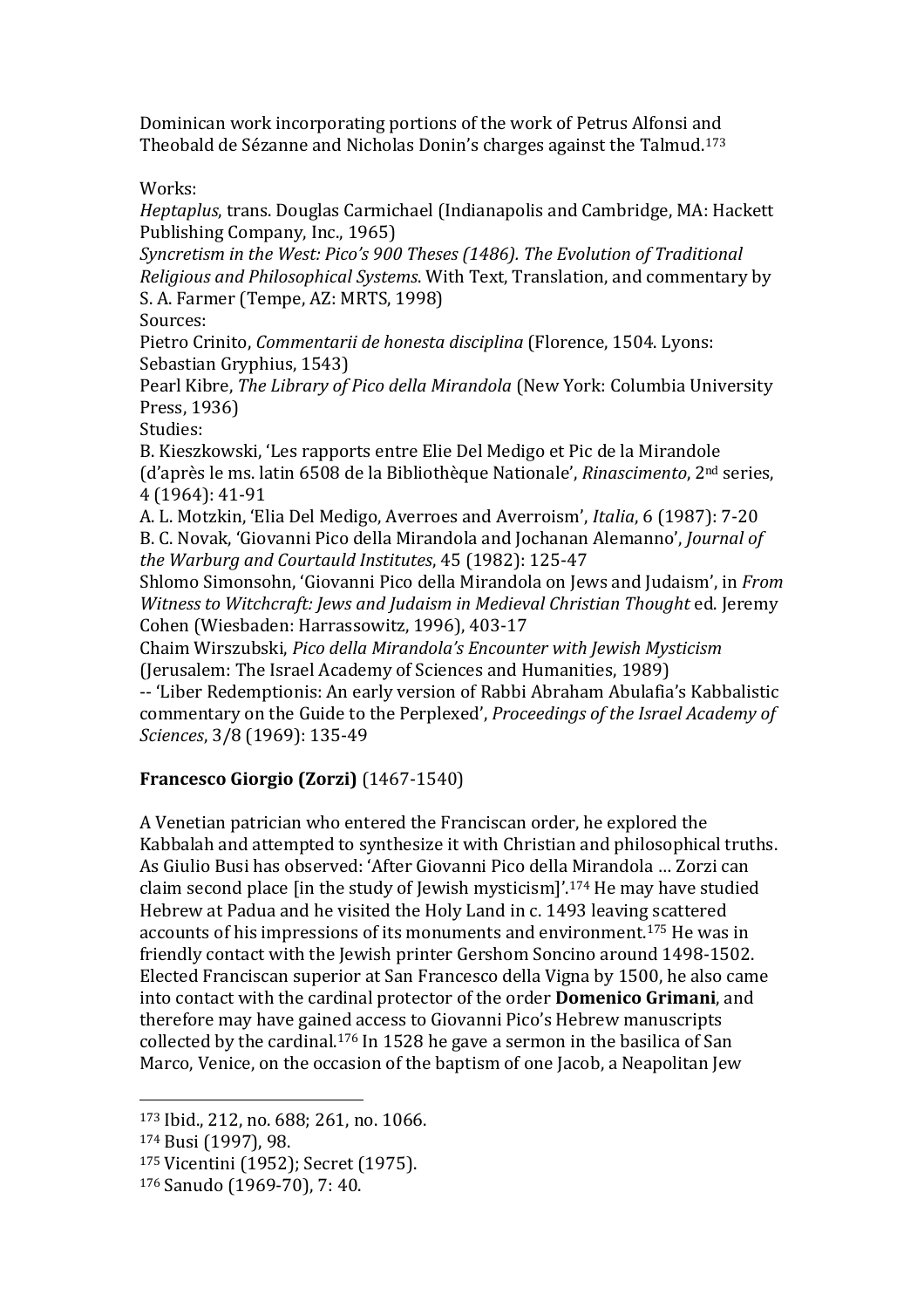learned in Hebrew in the household of the Mantuan ambassador, possibly the same rabbi Zorzi claimed he had converted on the basis of arguments from Jewish literature. <sup>177</sup> He also had close contact with the convert Marco Raphael and discussed Jewish matters with the physician and translator Jacob Mantino in his 'chamber'. Zorzi produced a commentary on Pico's *Conclusiones*, published in the name of Arcangelo of Borgonovo in 1564. He also read the work of Johann Reuchlin and incorporated material in his *De harmonia mundi* (1525), and around the same time he probably came into contact with **Agostino Steuco** whose *Cosmopoeia* he influenced. His collection of Hebrew manuscripts, known to **Egidio of Viterbo** in 1513, included the Zohar, which made a significant impact on his *In sacram scripturam problemata* (1536) as a midrash to the Pentateuch. He also possessed a manuscript of the kabbalistic *Sefer ha-Peliah*, which was also copied in Venice in 1513 and 1516 by Isaac ben Moses ben Zerach (in the second case for one 'Messer Raphael'), and again by him in 1534.<sup>178</sup> Zorzi cites the 'Elchana', as he calls it, among his sources for the symbolism of the Hebrew alphabet in his *De harmonia mundi*. This work is a discussion of symbols in philosophical terms in which the Kabbalah provides one key to unlock their mystical meaning and in this way the hidden unities and harmony of the universe, which Hebrew contains in the graphical shape of each part – consonants, vowels, and accents. Here and in his *Problemata* and his *Elegante poema* Zorzi also explores the tripartite division of the soul, again drawing on neo-Platonic and Jewish mystical sources. Busi writes: 'His style, at the same time rich and accurate, develops a wide range of images, passing through a succession of symbolical themes … *De harmonia mundi* is a systematic inventory of symbols'.179 Each chapter introduces a symbol, discussed semantically with reference to ancient or medieval sources, and often including an exegetical discussion of the Hebrew which contained truths reflected in its graphic appearance as well as its semantic parts. His tripartite division of the soul is related to neo-Platonic and Hebrew sources and reflects his belief in the debt owed to Hebrew arcane wisdom by Pythagoras and the peripatetics. Zorzi's knowledge was applied to the matter of King Henry VIII of England's divorce in 1529-30, and again in 1535 when he produced a memorial for Doge Andrea Gritti prescribing the sacred dimensions for the church of San Francesco della Vigna. <sup>180</sup> His connections with **Pietro Bembo** and 'spirituali' in Venice have been noted, <sup>181</sup> but Bembo considered his studies of the Kabbalah suspect,<sup>182</sup> while

<sup>&</sup>lt;sup>177</sup> Ibid., 46: 440 (1 January 1527 [m.v. = 1528]). The baptism took place in the middle of mass before the doge, ambassadors, procurators, and pregadi of Venice and after his baptism as Camillo the convert received alms in the choir from the audience, including the doge who gave him one gold Venetian ducat.

<sup>178</sup> Oxford, Bodleian Library, MS Mich. 407; Moscow, Russian State Library, MS Guenzburg 377; British Library, MS Harl. 5515; and Rome, Biblioteca Casanatense MS 3154 (with many marginal notes in Latin). <sup>179</sup> Busi (1997), 106, 107.

<sup>180</sup> Antonio Foscari and Manfredo Tafuri, *L'armonia e i conflitti: la chiesa di San Francesco della Vigna nella Venezia del '500* (Turin, 1983).

<sup>181</sup> Cesare Vasoli, *Profezia e ragione: studi sulla cultura del Cinquecento e del Seicento* (Naples: Morano, 1974).

<sup>182</sup> 'E stimo quella sua Cabala, della quale ha meco tenzonato lungamene [sic],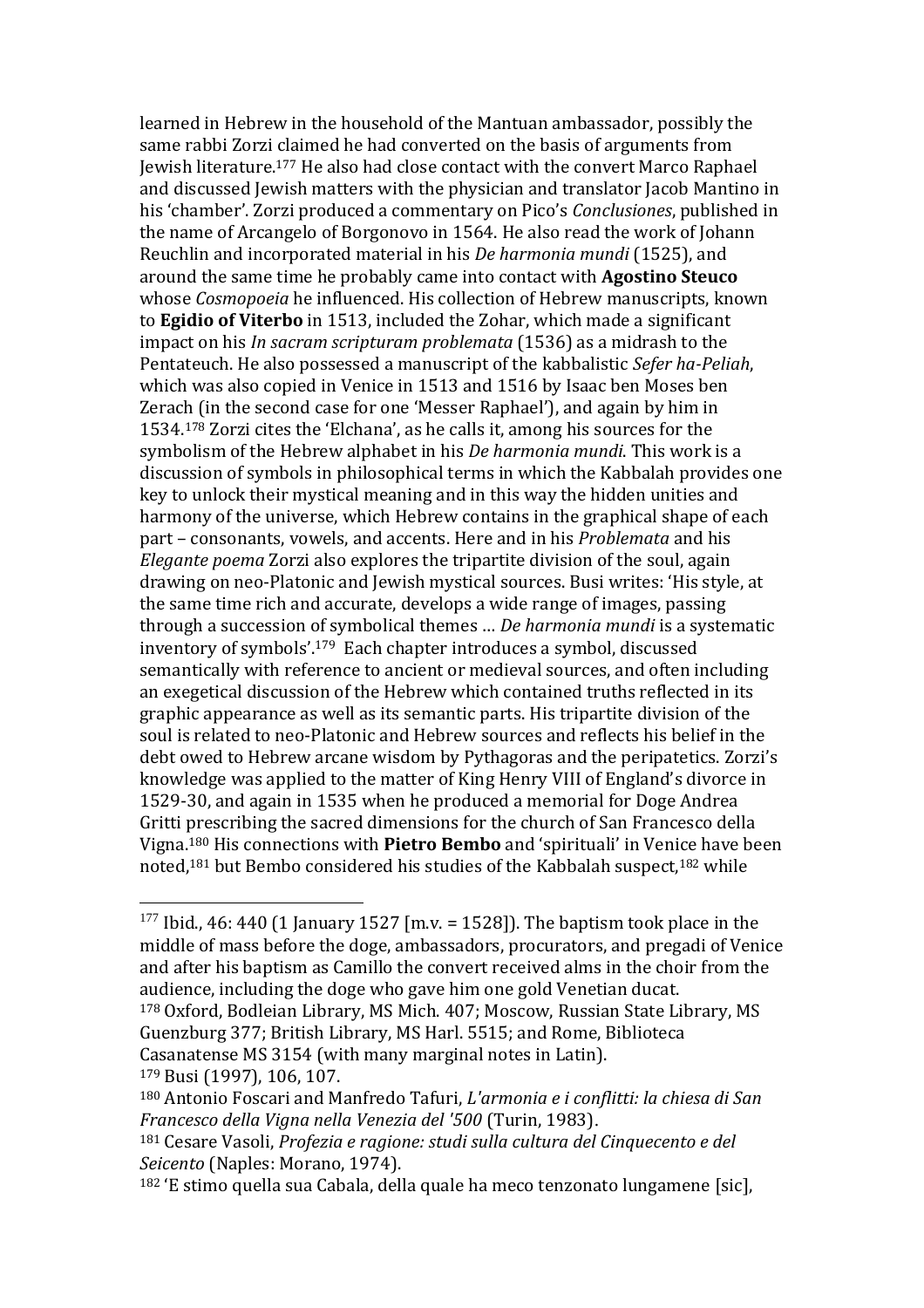Gasparo Contarini responded to Zorzi's apologia for his *Problemata* with a short work recalling their youthful friendship and invoking the authority of scripture and the church councils in distinction to Hebrew sources on the matter of the creation of the soul.<sup>183</sup>

Works:

*De harmonia mundi totius cantica tria* (Venice: Bernardino Vitali, 1525) *L'armonia del mondo*, trans. and ed. Saverio Campanini (Milan: Bompiani, 2010) Studies:

Giulio Busi, 'Francesco Zorzi. A Methodical Dreamer,' in *The Christian Kabbalah. Jewish Mystical Books and their Christian Interpreters*, ed. J. Dan (Cambridge, MA: Harvard University Press, 1997), 97-125

Saverio Campanini, 'Francesco Giorgio's Criticism of the Vulgata: Hebraica Veritas or Mendosa Traductio?', in G. Busi (ed.), *Hebrew to Latin, Latin to Hebrew. The Mirroring of Two Cultures in the Age of Humanism*, Berlin Studies in Judaism 1 (Turin: Nino Aragno Editore, 2006), 206-231

Saverio Campanini, 'Le fonti ebraiche del *De Harmonia mundi* di Francesco Zorzi', *Annali di Ca' Foscari*, XXXVIII/3 (1999): 29-74

F. Secret, 'Un pelerine oublié de Terre Sainte', *Revue des études juives* 134 (1975): 99-100

U. Vicentini, 'Francesco Zorzi e la Palestina', *La Venezie Francescane* 19 (1952): 174-76

### **Flavius Mithridates** (fl. 1466-87)

Sicilian humanist and Orientalist who converted to Christianity in c. 1466 taking the name Guglielmo Raimondo de Moncada, possibly after his godfather. Studied at university of Catania, then Naples after 1470 with support, and acquired Sicilian benefices in 1474.<sup>184</sup> Accused of heresy in 1477. At court of King John II of Aragon (1458-79) in c. 1474 and took part in disputations with Jews (doing so again in Florence later in his life). Moved to Rome in 1478 and was protected by Cardinal Giovanni Battista Cibo (later elected pope and crowned as Innocent VIII [1484-92]), and lectured in theology. On Good Friday 1481 he preached before Pope Sixtus IV (1471-84) and the College of Cardinals on the sufferings of Jesus, and gave Christological interpretations of Jewish texts. His sermon tacitly relied on the *Pugio fidei* of Raymondi Martini (c. 1280). He fled Rome in 1483 and was deprived of his benefices. He subsequently taught Hebrew, Aramaic, and Arabic in Italy, France, and Germany and was one of **Giovanni Pico della Mirandola**'s teachers for whom he translated a number of works in kabbalistic vein.

Works:

 $\overline{a}$ 

essere cosa molto sospetta e pericolosa.' Bembo to Federico Fregoso, Padua, 30 December 1533: Pietro Bembo, *Lettere*, ed. E. Travi (4 vols. Bologna: Tamari, 1987-93), 3: 475.

<sup>183</sup> Franz Dittrich, *Gasparo Contarini, 1488-1542: eine Monographie* (Braunsberg, 1885), 271-77.

<sup>184</sup> Shlomo Simonsohn, *The Apostolic See and the Jews: History* (Toronto: Pontifical Institute of Medieval Studies, 1991), doc. 976.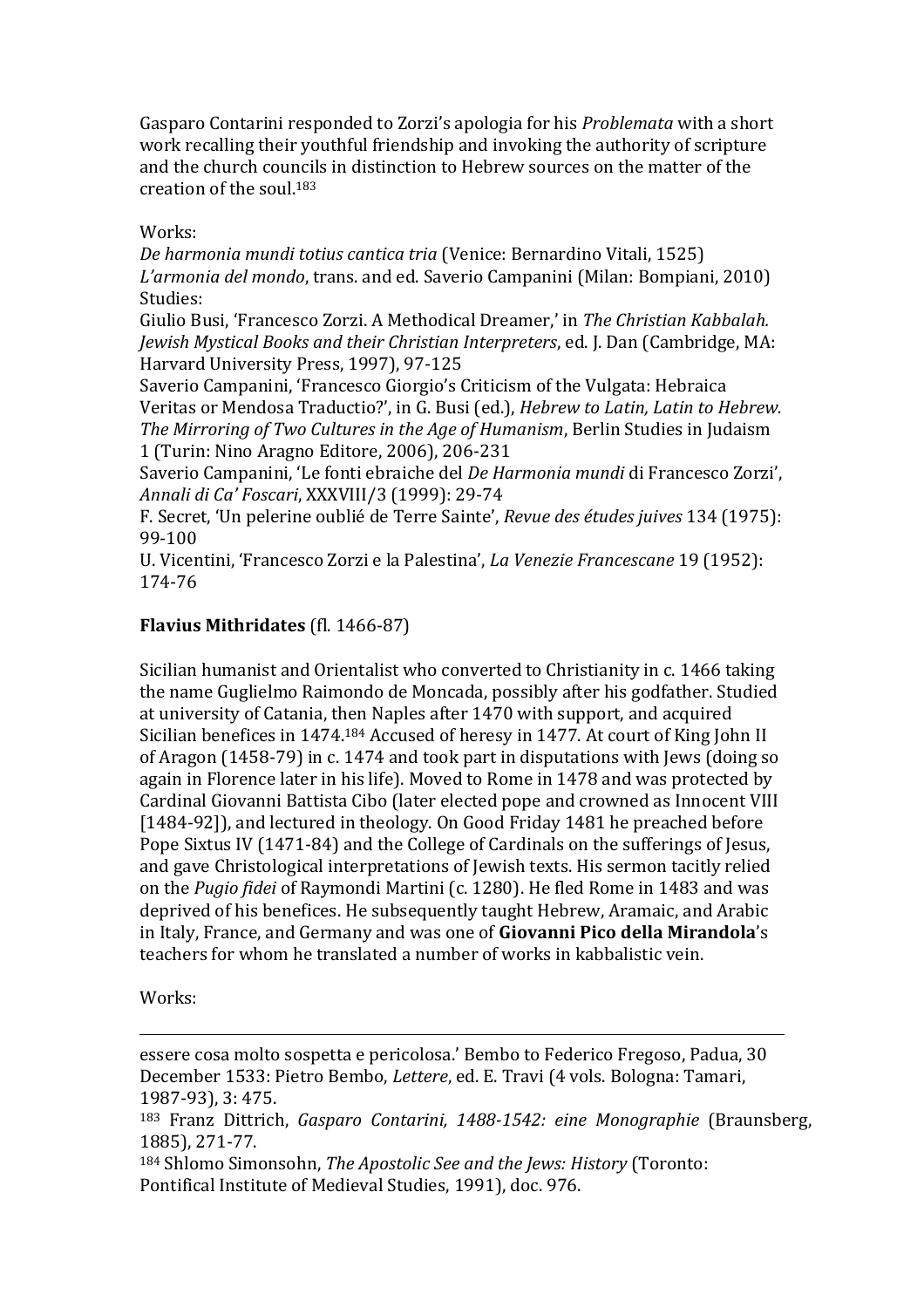*Sermo de Passione Domini,* ed. and intro. by Chaim Wirszubski (Jerusalem: The Israel Academy of Sciences and Humanities, 1963)

Giulio Busi et al (eds) *The Great Parchment: Flavius Mithridates' Latin Translation, the Hebrew Text, and an English Version* (Turin: Nino Aragno Editore, 2004)

Saverio Campanini (ed.), *The Book of Bahir: Flavius Mithridates' Latin translation, the Hebrew text, and an English version* (Turin: Nino Aragno Editore, 2005) Studies:

F. Secret, 'Nouvelles précisions sur Flavius Mithridates maître de Pic de la Mirandole et traducteur de commentaires de Kabbala', in *L'Opera e il pensiero di Giovanni Pico della Mirandola nella storia dell'umanesimo* (Florence: Istituto nazionale di studi sul Rinascimento, 1965)

### **Giovanbattista Graziadei** (fl. c. 1500)

Convert and doctor of laws who used his Aristotelian expertise to demonstrate the truth of Christianity reasonably and philosophically. His *Liber* is prefaced by a letter to Cardinal Bernardino Carvajal in which he declares it fitting that the matter of the Jews should be raised in the seventh year of the pope's reign since among the ancients the jubilee was celebrated every seven years and was announced with trumpets and the liberation of slaves. In the same way the Jews might be released from the servitude of their sins. Equally, Christians may discern the disagreements of rabbis in their writings on Hebrew prophets. In an epistle addressed to the Jews he writes that many friends asked him why he converted and he says that he was brought to Christ neither by a lack of good fortune before conversion, nor by the desire for wealth after it, nor by vanity of glory, nor by ignorance of Christian practices. He proposes to explain his thoughts as follows: he had dedicated himself to the Hebrew expositions of the Old Testament and to Talmudic doctrine. Then among the preaching religious at the church of Santa Maria sopra Minerva in Rome he often went ('me diu versatum fuisse') and he often heard their preaching and exposition of the prophets and their words about the coming of the Messiah. Since he had been imbued from an early age hebraically he considered these expositions alien to the true sense of the prophets and empty of faith ('fidem vanam'). However, he daily began to have doubts and looking into the prophets he found the Christian expositions truer than those of the rabbi whose 'pravitatem' he detected. He began to detect the true faith in them: 'veritatemque in eorum [sc. *christianas expositiones*] fide inesse perspexi'. <sup>185</sup> In order to allow Jewish souls to embrace salvation he will point out the 'deformed errors and obstinacy which the rabbis impose upon' them. Thus the rabbis say that the Messiah has not come, but scripture is full of figures referring to the Messiah, which he goes on to explore.<sup>186</sup> Although the Jews are in captivity for the sale (of Christ) for thirty pieces of silver, nevertheless there shall be knowledge of the saviour across the whole world and, as the prophets say: 'unus pastor: et unum ovile.'<sup>187</sup> The Jewish

<sup>185</sup> Graziadei (1500), fol. iiv.

<sup>186</sup> Ibid., fol. iiir-v.

<sup>&</sup>lt;sup>187</sup> This eschatological hope would certainly have appealed to the dedicatee of the work Cardinal Carvajal: Nelson H. Minnich, 'The Role of Prophecy in the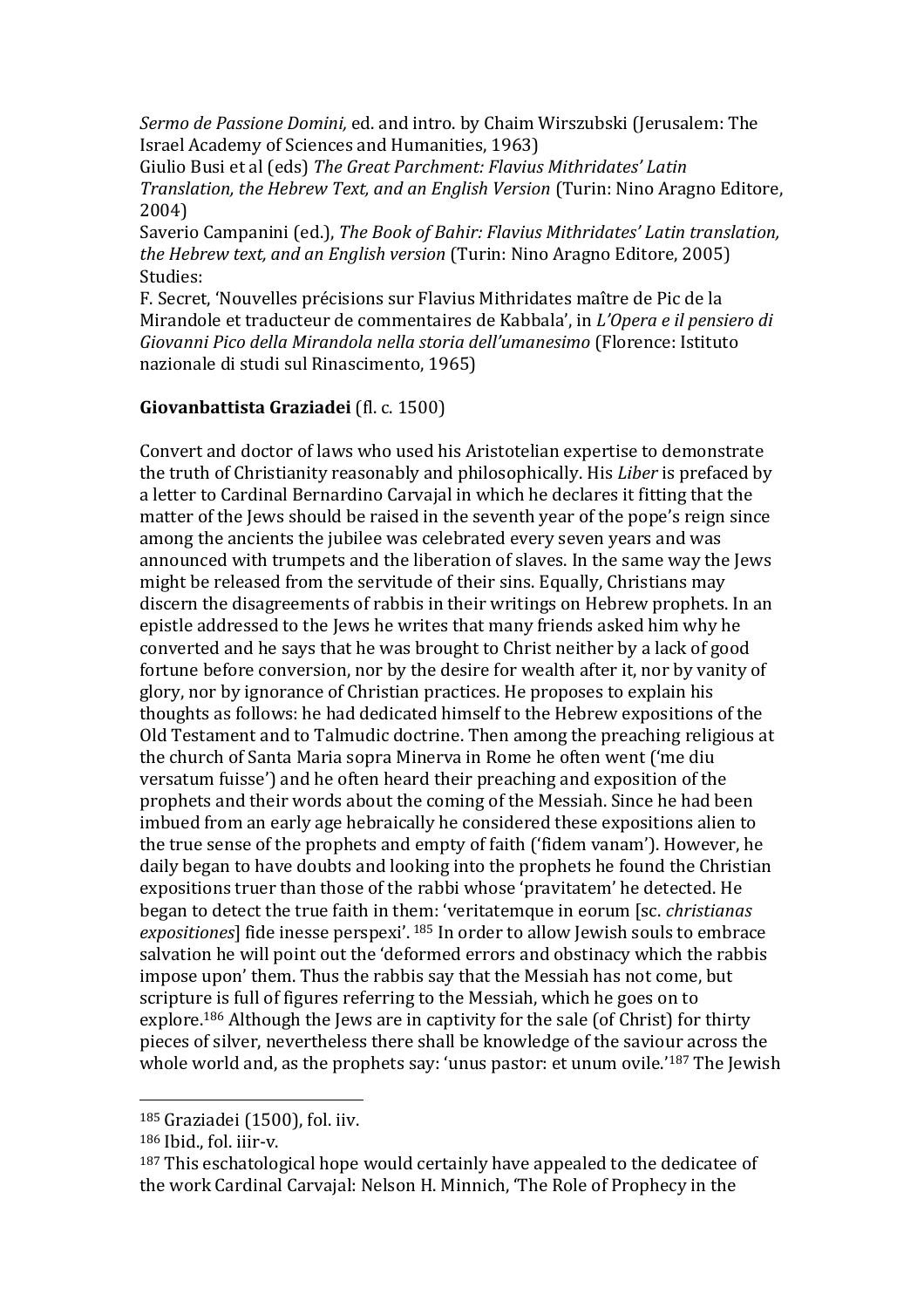doctors write many lies in the Talmud about the mysteries of the Messiah and talk of two messiahs: one of Joseph and one, yet to appear, who will be a son of David. He thinks that the literal sense of Hebrew shows up their depravity well and he will reveal the mystery of Christ hidden in the Mosaic authorities so that the unadulterated word of the Lord and his example may bring the Jews to the faith.

#### Work:

*Liber de confutatione hebrayce secte* (Rome: E. Silber, 14 May 1500)

### **Egidio Canisio da Viterbo** (1469-1532)

Born at Viterbo, entered Augustinian order in 1488, studied at Padua where he grew hostile to Averroist Aristotelianism, and met **Giovanni Pico della Mirandola**. Tranferred to Rome and became prior-general of his order in 1507. He wrote of the 'Aramaic age' in his oration for Pope Julius II (1503-13) in 1506, firmly supported Johannes Reuchlin, and described the revival of Hebrew studies in his theological-symbolical-historical work *Historia viginti saeculorum* (1513- 18). His last years, in particular, were dedicated to Hebrew studies, though he also knew Syriac, Arabic, and Aramaic. His early Hebrew teacher may have been **Felix Pratensis**. He made a transcription of the Jerusalem *Targum* in 1504, and asked the Venetian Augustinian Gabriele della Volta to find oriental manuscripts, and (in 1514) a copy of the *Zohar*, which he transcribed. He played host to Elijah Del Medigo Levita in Rome and commissioned him to produce transcriptions, translations, and commentaries. In 1517 he completed an introduction to the cabala dedicated to Giulio de' Medici (later Pope Clement VII [1523-34]).

### Works:

 $\overline{a}$ 

J. W. O'Malley, 'Fulfilment of the Christian Golden age under Pope Julius II: Text of a Discourse of Giles of Viterbo', *Traditio*, 25 (1969): 265-338 *Scechina* e *libellus de litteris Hebraicis*, ed. F. Secret, 2 vols (Rome: Centro internazionale di studi umanistici, 1959) Studies:

C. Astruc and J. Monfrin, 'Livres latins et hébreux du cardinal Gilles de Viterbe', *Bibliothèque d'Humanisme et Renaissance*, 23 (1961): 551-54 J. W. O'Malley, *Giles of Viterbo on Church and Reform* (Leiden: Brill, 1968) F. Giaconne and G. Bedouelle, 'Une lettre de Gilles de Viterbe (1469-1532) à Jacques Lefèvres d'Etaples (c. 1460-1536) au sujet de l'affaire Reuchlin', *Bibliothèque d'Humanisme et Renaissance*, 36 (1974): 335-45

### **Tommaso de Vio Cajetan** (1469-1534)

Joined Dominicans in 1484, defended theses in 1494, taught at Padua, Pavia, and Rome, served as papal legate, and was made a cardinal in 1517. His *Ientacula Novi Testamenti ... praeclarissima sexagintaquatuor notabilium sententiarum Novi* 

Career of the Enigmatic Bernardino López de Carvajal', in *Prophetic Rome in the High Renaissance Period: Essays*, ed. Marjories Reeves (Oxford: Clarendon Press, 1992), 111-20.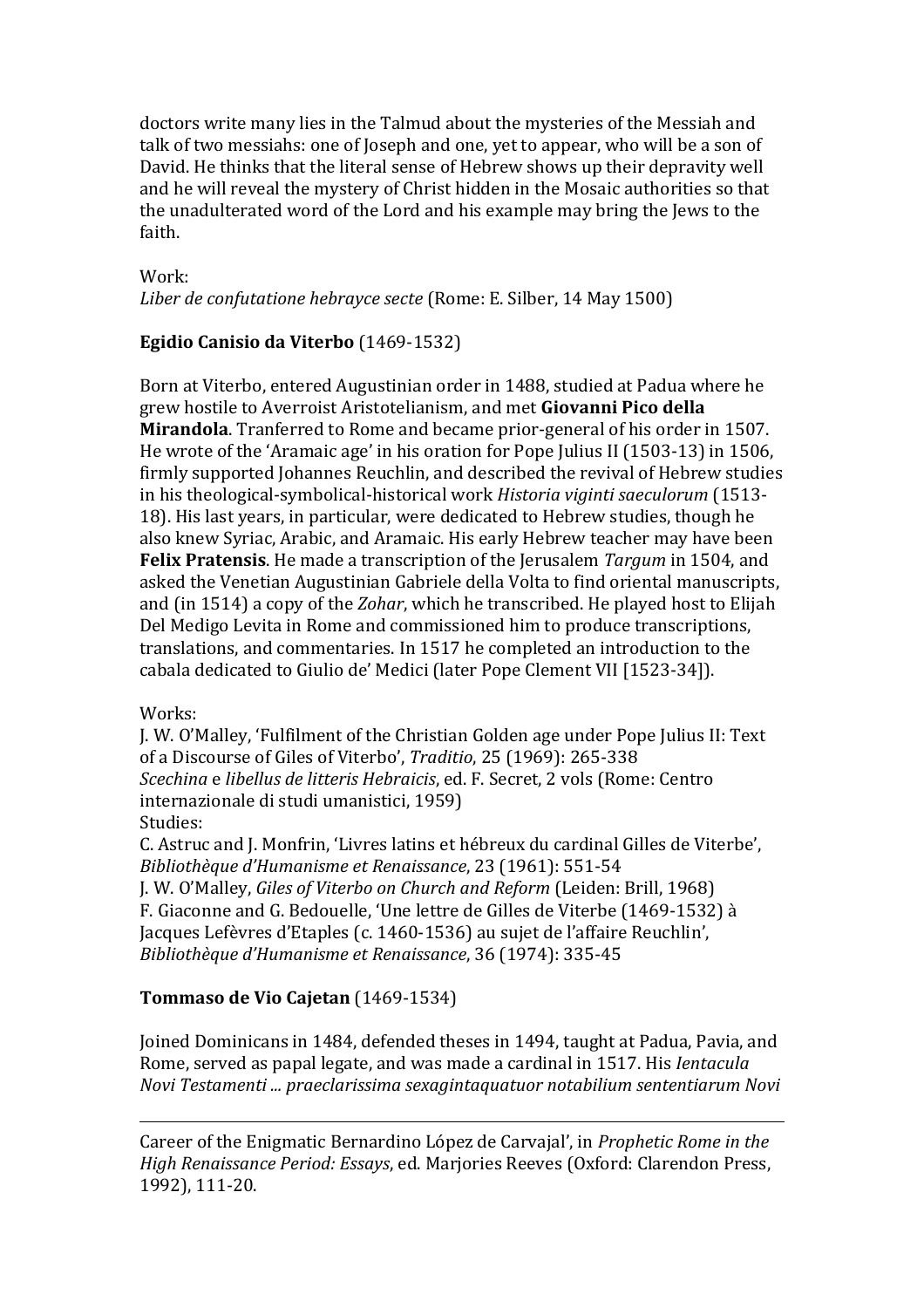*Testamenti literalis expositio* (Rome, 1525) gave literal explanations of sixty-four passages of the New Testament and was followed, with the aid of Jewish and Christian scholars, by a number of commentaries, including commentaries on the Psalms (1527) which he provided in Latin translation based on Vulgate, Hebrew Bible, Greek Septuagint, and four modern versions based on Hebrew, the Pentateuch (1531), the historical books of the Old Testament (1533), and the book of Job (1535), which were all devoted to a literal rather than allegorical, tropological, or anagogical, intepretation to aid Christian readers in understanding religion, in leading pious lives, and aiding a reform and renewal of the Church. His commentaries departed from the Vulgate version on a number of occasions and he cited Hebrew as an authority for his own reading leading to criticism by the Faculty of Theology in Paris in 1533 and an attack by Ambrogio Catarino Politi in 1535 for departing from Jerome.

#### Studies:

Paul F. Grendler, 'Italian Biblical Humanism and the Papacy, 1515-1535', in *Biblical Humanism and Scholasticism in the Age of Erasmus*, ed. Erika Rummel (Leiden: Brill, 2008), 251-63

Michael O'Connor, 'A Neglected Facet of Cardinal Cajetan: Biblical Reform in High Renaissance Rome', in *The Bible in the Renaissance: Essays on Biblical Commentary and Translation in the Fifteenth and Sixteenth Centuries*, ed. Richard Griffiths (Aldershot: Ashgate, 2001), 71-94

### **Teseo Ambrogio degli Albonesi** (1469-c. 1540)

Born in or near Pavia, studied law, and joined regular clerics of St Augustine (called the Lateran Canons). He was in Rome by 1512 and was charged by Cardinal Bernardino Carvajal with meeting Lebanese delegation to Lateran council and verifying orthodoxy of Maronite ritual of the Mass in Syriac. He learnt Hebrew from several Jews including the doctor and teacher of grammar Abraham ben Meir de Balmes, and Joseph Zarfati (son of a doctor to Pope Julius II), and he studied other oriental languages. He left Rome in 1527 and then moved to Pavia after stays in Reggio Emilia and Ferrara. He organised the printing of his rather disorganised work on oriental languages, which he dedicated to his uncle Afranio – the inventor of the muscial instrument called the Phagot – and in which he presents characters of each alphabet and discusses development of different languages.

### Works:

*Introductio in Chaldaicam linguam, Syriacam, atque Armenicam, & decem alias linguas. Characterum differentium alphabeta, circiter quadraginta, & eorundem invicem conformatio. Mystica et cabalistica quamplurima scitu digna. Et descriptio ac simulachrum Phagoti Afranii. Theseo Ambrosio ex comitibus Albonesii iuris utriusque doct. Papiensi canonico regulari Lateranensi, ac Sancti Petri in coelo aureo Paiae praeposito, authore* (Pavia: Giovanni Maria Simonetta, 1 March 1539)

#### Studies:

G Levi della Vida, 'Albonesi, Teseo Ambrogio degli', *DBI*, 2 (1960): 39-42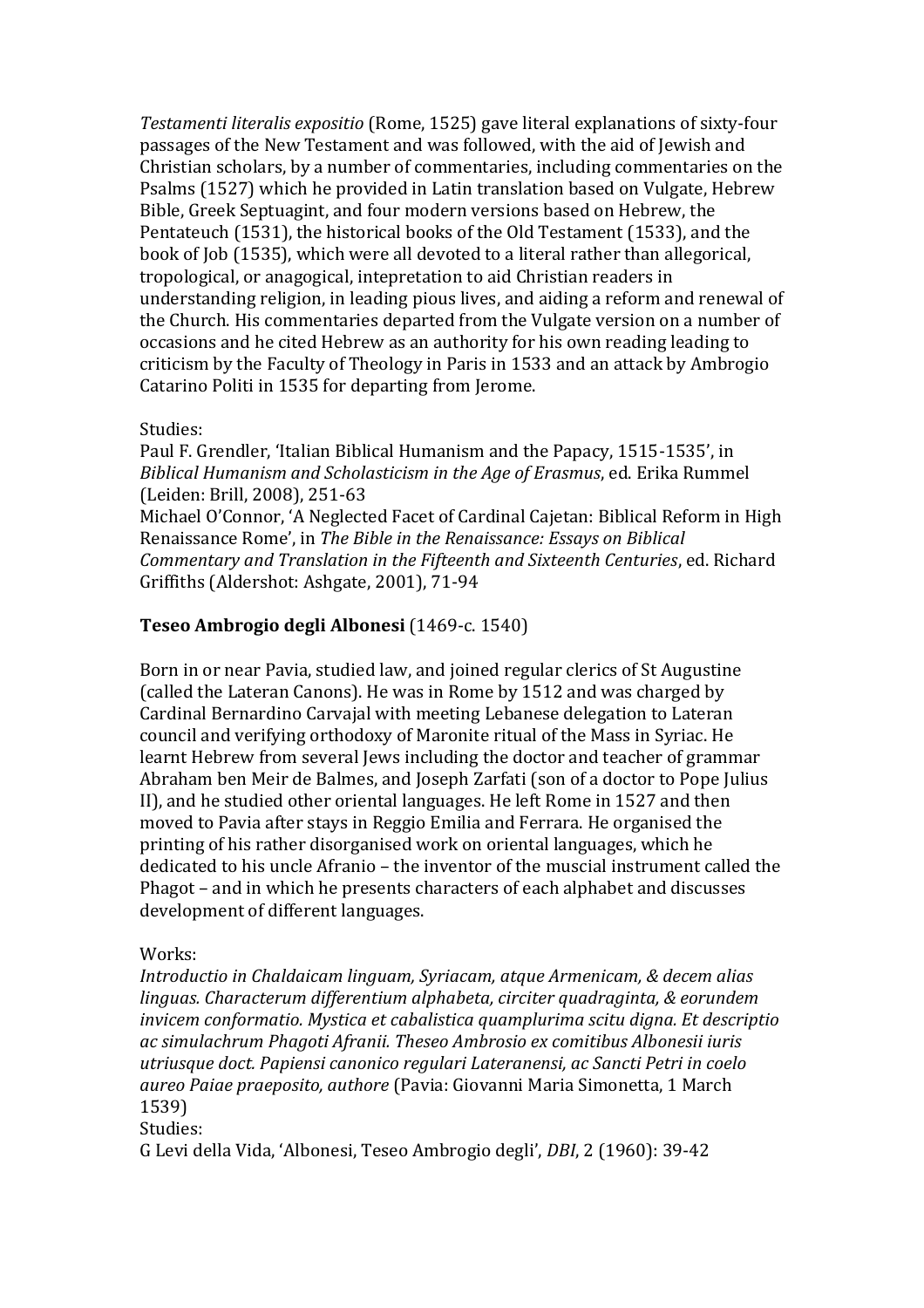### **Pietro Bembo** (1470-1547)

Venetian poet, humanist and cardinal. As papal secretary he urged the convert **Felix Pratensis** to complete his translation of the Psalter from Hebrew to Latin. In 1545 his library contained copies of works by **Santes Pagnini**, as well as a good range of other Hebrew material, including grammars and lexical manuals by Elijah Del Medigo Levita and Sebastian Münster, a copy of the fourteenthcentury biblical concordance edited by Isaac Nathan ben Kalonius published by **Daniel Bomberg** in 1523 (and owned in 1529 by one 'Isaak Spatarius Hebraeus'), the polyglot Bible of Alcalá de Henares (1514-17), some *adversus iudaeos* texts including Gerardus Veltwyck's *De Iudaicis disciplinis et earum vanitate* (Venice, 1539) (again by Bomberg), and works on the Kabbalah by Recanati, Gikatilla (in the freely translated version of 1516 by **Paulus Ricius**), Johannes Reuchlin, and **Francesco Zorzi**. Despite this, Bembo considered the studies of the Kabbalah by **Francesco Zorzi** suspect, expressing his suspicions in a letter to **Federico Fregoso** (who was also criticised for his studies of the Kabbalah by Gasparo Contarini and Gregorio Cortese).<sup>188</sup>

#### Source:

Massimo Danzi, *La Biblioteca del Cardinal Pietro Bembo* (Geneva: Droz, 2005)

### **Gianfrancesco Pico della Mirandola** (1470-1533)

Nephew of **Giovanni Pico della Mirandola** he was tutored in Hebrew by **Santes Pagnini** who published in Lyons in 1528 a Latin translation of the entire Bible based on the original Hebrew, Aramaic, and Greek. In this work he criticised the confusion of scholars who called themselves Platonists, Pythagoreans, Academic sceptics, Stoics, Cynics, Aristotelians, Averroists, Thomists, and Scotists, and he claimed to have given up rhetoric for divine studies. The work includes two letters dated 1518 and 1521 from his pupil Gianfrancesco Pico, who would have been highly sympathetic to this view. There is also a reference to 'noster Pico' in his *Thesaurus linguae sanctae...* of the following year.

### Sources:

 $\overline{a}$ 

Santes Pagnini, *Utriusque instrumenti nova translatio* (Lyons: Antoine du Ry impensis François Turchi; Dominici Berticinium and Jacques Giunta, 1528) Idem, *Thesaurus linguae sanctae...* (Lyons: Sébastien Gryphe, 1529)

### **Mario Equicola** (c.1470-1525)

Lived in Rome from c.1482-84 until c.1492-94 and was associated with Pomponio Leto. After travelling to Naples (and possibly Ferrara) he was in Milan for Cardinal Ippolito d'Este's installation as archbishop. His *De Religione Libellus* and *De Passione Domini oratio* were composed on this occasion and possibly with

<sup>188</sup> 'E stimo quella sua Cabala, della quale ha meco tenzonato lungamene [sic], essere cosa molto sospetta e pericolosa.' Bembo to Federico Fregoso, Padua, 30 December 1533: Pietro Bembo, *Lettere*, ed. E. Travi (4 vols. Bologna: Tamari, 1987-93), 3: 475.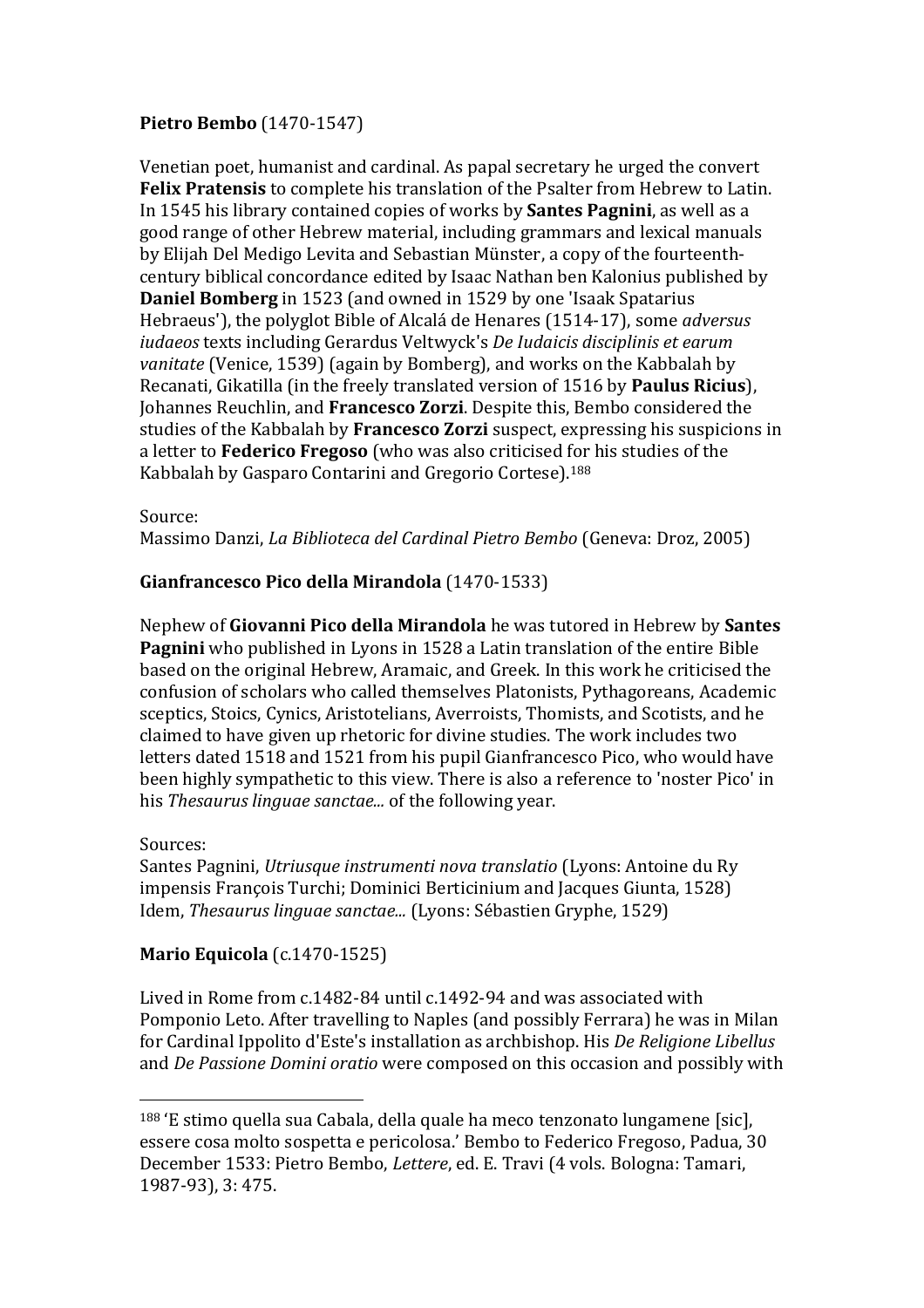a view to securing courtly patronage in Ferrara or Mantua. The former work provides a chronological account of religion from its origins in the common human belief in some numinous force manifested in Egyptian and Roman paganism and Jewish monotheism to the advent of Jesus Christ and the rise of a universal Christian church. Equicola united these diverse traditions in a neo-Platonic way. Indeed, in the dedication to Cardinal Sigismondo Gonzaga of Ambrogio Flandino's *Quadragesimalium concionum liber* (Venice, 1523) he writes of Jacques Lefèvre d'Etaples as his 'preceptor meus optimus et eruditissimus', but also mentions his admiration for **Egidio da Viterbo**, **Pico**, Erasmus, and **Francesco Zorzi**.

Sources:

*De Religione Libellus* [Ferrara: Lorenzo de' Rossi, not before 1498] *De Passione Domini oratio* [Ferrara: Lorenzo de' Rossi, after 29 March 1499] Study: S. Kolsky, *Mario Equicola: the Real Courtier* (Geneva: Droz, 1991)

#### **Agostino Giustiniani** (c. 1470-1536)

Born at Genoa, spent time at Valencia in business, and in 1487 entered the Dominican order at Pavia before receiving and giving instruction in the Bolognese *studium* where he acquired expertise in Hebrew, Greek, and other languages. In Bologna he met Giovanni Francesco Pico (nephew of **Giovanni Pico della Mirandola**), Filippo Beroaldo, and Iacopo Antiquari who noted his fame among humanists in 1506. In his first published work on Hebrew he gave a list of the seventy-two attributes which define divinity in its relations with creatures, and he then developed a series of reflections – marked by neo-Platonic and Dionysian elements – on divine nature. Aiming to bring Christian truth to Greeks, Muslims, Jews, and others he worked on a polyglot version of the Bible, which he hoped Cardinal Bandinello Sauli would fund, and in 1516 published the Psalter in six languages with the Targum paraphrase and commentaries dedicated to Pope Leo X (1513-21). Two thousand copies were printed and about five hundred were sold. In the commentary there is a preponderance of citations of post-Talmudic rabbinical comments (notably the medieval *Midrash Tehilim* or *Midrash to Psalms*), and some use of medieval Hebrew commentators including the medieval French rabbi Shlomo Yitzhaki known as 'Rashi', Moses Maimonides, and David Kimhi although he dismissed medieval Jewish scholars as hostile to Christianity in contrast to the ancient Hebrews who were favourable to it. He also cited the kabbalistic book called *Zohar* ('Splendour') and gave it a Christian interpretation, as he did to many of the Psalms in traditional medieval terms. Paul F. Grendler has suggested that his citation of patristic commentators, including Origen and Eusebius, rather than any medieval commentators was a sign of his humanist approach.<sup>189</sup> He also mentioned the voyages of Christopher Columbus, a fellow-Genoese who opened up the world to Christianity. He attended some sessions of the Fifth Lateran Council (1512-17) and supported a crusade against the Muslims. In 1518 he was invited to teach Hebrew at Paris by King Francis I (1515-47), and there he edited volumes of Hebrew works

<sup>189</sup> Grendler (2008), 236.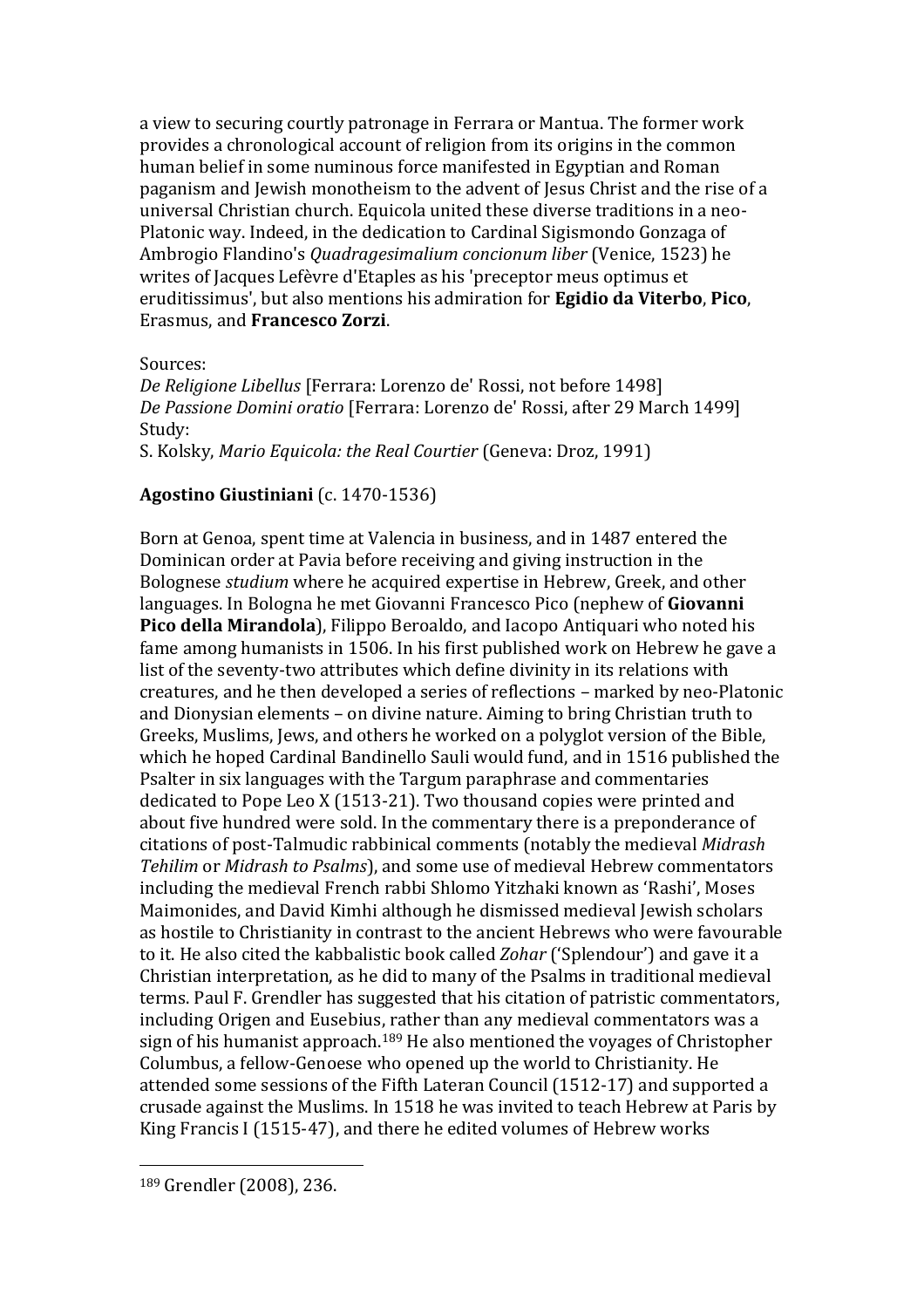including Kimhi's Hebrew grammar, Maimonides' twelfth-century *Guide for the Perplexed*, a medieval work on the truth of the Trinity contained in the hebrew word for God, as well as Latin translations from Hebrew of Job, Ruth, and Lamentations of Jeremiah for the use of students. In 1517 the Dutch humanist Erasmus attacked his *Psalter* in the *Apologia ad Iacobum Fabrum Stapulensem*, especially for his use of Jewish, kabbalistic, Talmudic, and rabbinical authors and questioned his knowledge of Greek and Latin, as well as his work of translation into other languages. He met Erasmus in 1518 and then travelled to England. spent time in his diocese on Corsica during 1522-28, and 1532, and wrote an account of the island. In his last years in Genoa he also edited the annals of the city.

### Works:

*Precatio pietatis plena ad Deum omnipotentem composita ex duobus et septuaginta nominibus divinis, Hebraicis et Latinis una cum interprete commentariolo* (Venice: Alessandro Paganini, 1513?)

*Psalterium Hebraeum, Graecum, Arabicum et Chaldeum, cum tribus Latinis interpretationibus et glossis* (Genoa: Petrus Paulus Porrus, 1516)

Ed. M. Kimhi, *Hebraicae grammatice rabbi Mosse Chimchi aureus libellus* (Hagenau: Thomas Anshelm, 1519)

Ed. M. Kimhi, *Liber viarum linguae sanctae rabbi Mosse Quimchi* (Paris: apud Jean, Robert, and Gilles de Gourmont, 1520)

*Libellus Ruth, Libellus Lamentationum Hieriemie, Libellus de Numeris Hebraice omnia* (Paris: Pierre Vidoué, Gilles de Gourmont, 1520)

*Liber beati Iob* (Paris: In aedibus Gilles de Gourmont, 1520)

Ed. *Victoria Porcheti adversus impios Hebraeos in quo tum ex sacris literis, tum ex dictis Talmud, ac Cabalistarum, et aliorum omnium auctorum, quos Hebrei recipiunt, monstratur veritas catholicae fidei* (Paris: Guillaume des Prez: Gilles de Gourmont, 1520)

Trans. Maimonides, *Dux seu Director dubitantium aut perplexorum* (Paris: venundantur Josse Bade, 1520)

*Exploring the Edge: Giustiniani's Account of Columbus in the Margins of the 1516 Polyglot Psalter* (Berkeley: University of California Press, 1993) Sources:

C. Gesner, *Bibliotheca universalis* (Basel: Apud Christophorum Froschouerum, 1545), fols 104v-105v

Studies:

Aurelio Cevolotto, *Agostino Giustiniani: un umanista tra Bibbia e Cabala* (Genoa: Edizioni culturali internazionali, 1992)

Paul F. Grendler, 'Italian Biblical Humanism and the Papacy, 1515-1535', in *Biblical Humanism and Scholasticism in the Age of Erasmus*, ed. Erika Rummel (Leiden: Brill, 2008), 233-40

### **Santes Pagnini** (c. 1470-1536)

Born at Lucca, entered Dominican order in 1487, lived at Fiesole and then in the Dominican house of San Marco in Florence, and possibly directed by the Dominican friar Girolamo Savonarola to study Hebrew with Spanish convert and former rabbi Clement Abraham. Pope Leo X (1513-21) asked him to teach in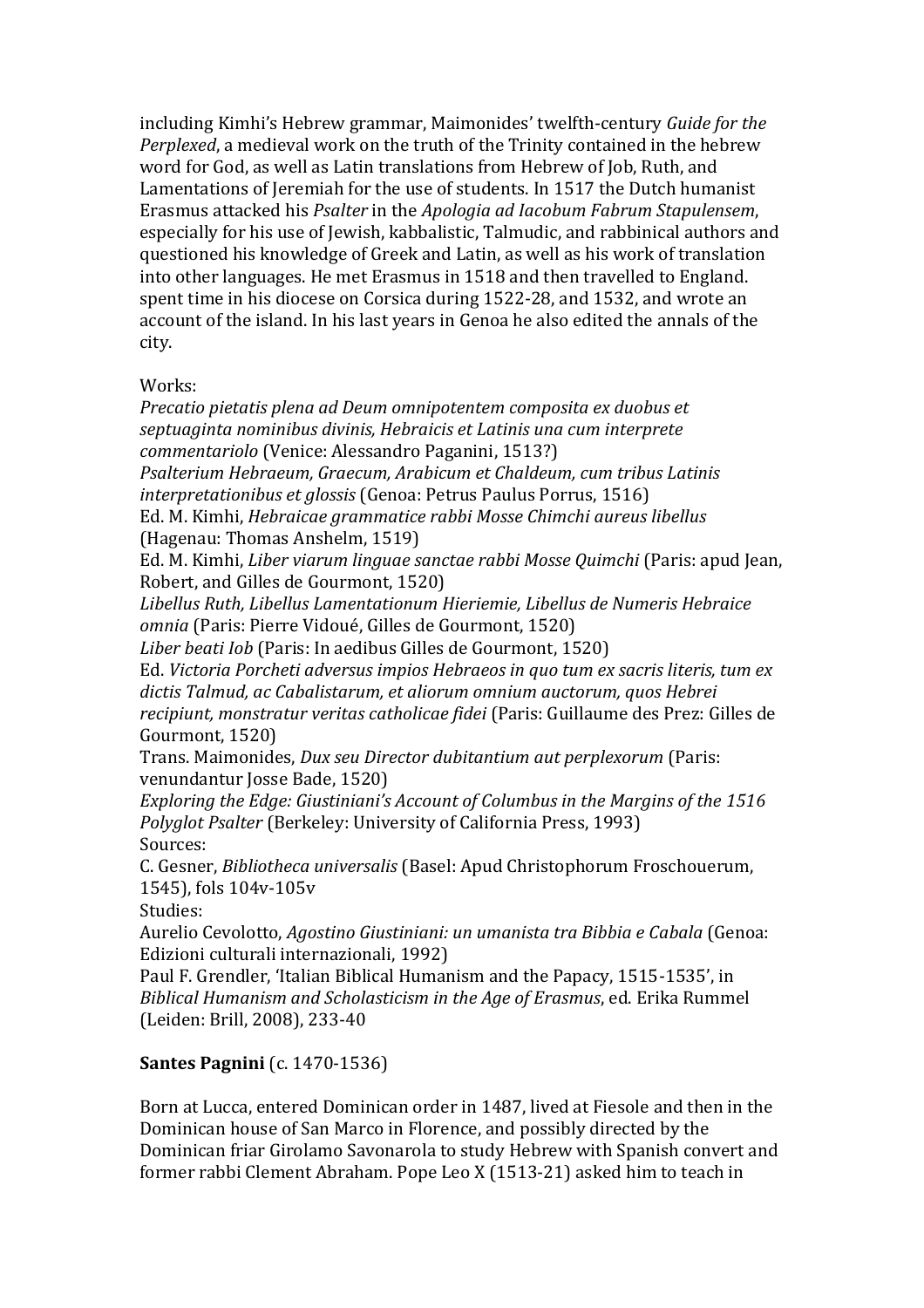Rome and there he published his polyglot Psalter dedicated to the pope and containing the first twenty-seven Psalms. In the dedicatory letter he cited **Giovanni Pico della Mirandola**, **Ermolao Barbaro**, and Angelo Poliziano who had remedied bad translations and he wished readers to know the language of God better. He asserted the utility of languages to spread culture, as Egyptian wisdom had spread to Greece and from there to Rome. If one believed Eusebius and St Justin even older was the Hebrew nation and source of the propagation of letters and cognition of the highest matters. Translations were not entirely reliable due to the passing of time and ignorance, as St Jerome himself lamented. **Pico** had found many errors in Averroes's commentary on the *Metaphysics* of Aristotle when he compared it with the Greek original, while **Barbaro** and Poliziano might have done much in this respect if they had not died prematurely. How much worse was a poor translation of the word of God? Especially as this could offer aid to heresy. In cases of doubt St Augustine and Jerome had advised that one should refer to the Hebrew text of the Old Testament and the Greek of the New, so Pagnini declared that he had learnt Hebrew and now presented a version of the Psalter with the Hebrew text, Latin translation, and the comments of the medieval Jewish commentators Abraham ibn Ezra and David Kimhi, then the Targum version in Aramaic with Latin translation and notes, and finally Greek and Latin translation with comments by Christian authorities. His own interest in the words and meaning of the texts led towards proofs of Christian truths.<sup>190</sup> In 1523 he published a Talmudic lexicon with the support of the Florentine Fra Tommaso Strozzi who was prior of Santa Maria sopra Minerva in Rome. Aramaic words from the Targum were translated into Latin, explained, and compared with Greek, Arabic, and Persian words. Having gone to France in the service of the dedicatee of this last work two years earlier Pagnini published in Lyons in 1528 a Latin translation of the entire Bible based on the original Hebrew, Aramaic, and Greek – the first since Jerome – which inspired Antonio Brucioli's Italian Bible published in Venice in 1532. In this work he criticised the confusion of scholars who called themselves Platonists, Pythagoreans, Academic sceptics, Stoics, Cynics, Aristotelians, Averroists, Thomists, and Scotists, and he claimed to have given up rhetoric for divine studies. The work includes two letters from his pupil **Gianfrancesco Pico della Mirandola** dated 1518 and 1521. His work was criticised in 1529 by **Agostino Steuco**, who noted passages which departed from the Vulgate in absurd ways and gave the enemies of Christianity, especially the Jews, the impression that Christians were weak in their faith. In his *Thesaurus*, dedicated to **Federico Fregoso** who made a contribution, and mentioning 'noster Pico',<sup>191</sup> he explained the literal meanings of Hebrew words and quoted Old Testament, rabbinical source, Kimhi, Church fathers, and ancient pagan classics in order to do so. In his *Isagogas* he discussed literal and mystical interpretations of Scripture.

#### Works:

 $\overline{a}$ 

*Enchiridion expositionis vocabulorum Haruch, Tharghum, Midrascim, Berescith, Scemoth, Vaicra, Midbar Rabba, et multorum aliorum librorum. Nuper editum, per* 

<sup>190</sup> An illuminated copy on vellum belonging to the Contarini family was sold at auction in London in 1789: Morisi Guerra (1987), 14 n. 7. <sup>191</sup> Pagnini (1529), fols 2v, 3r.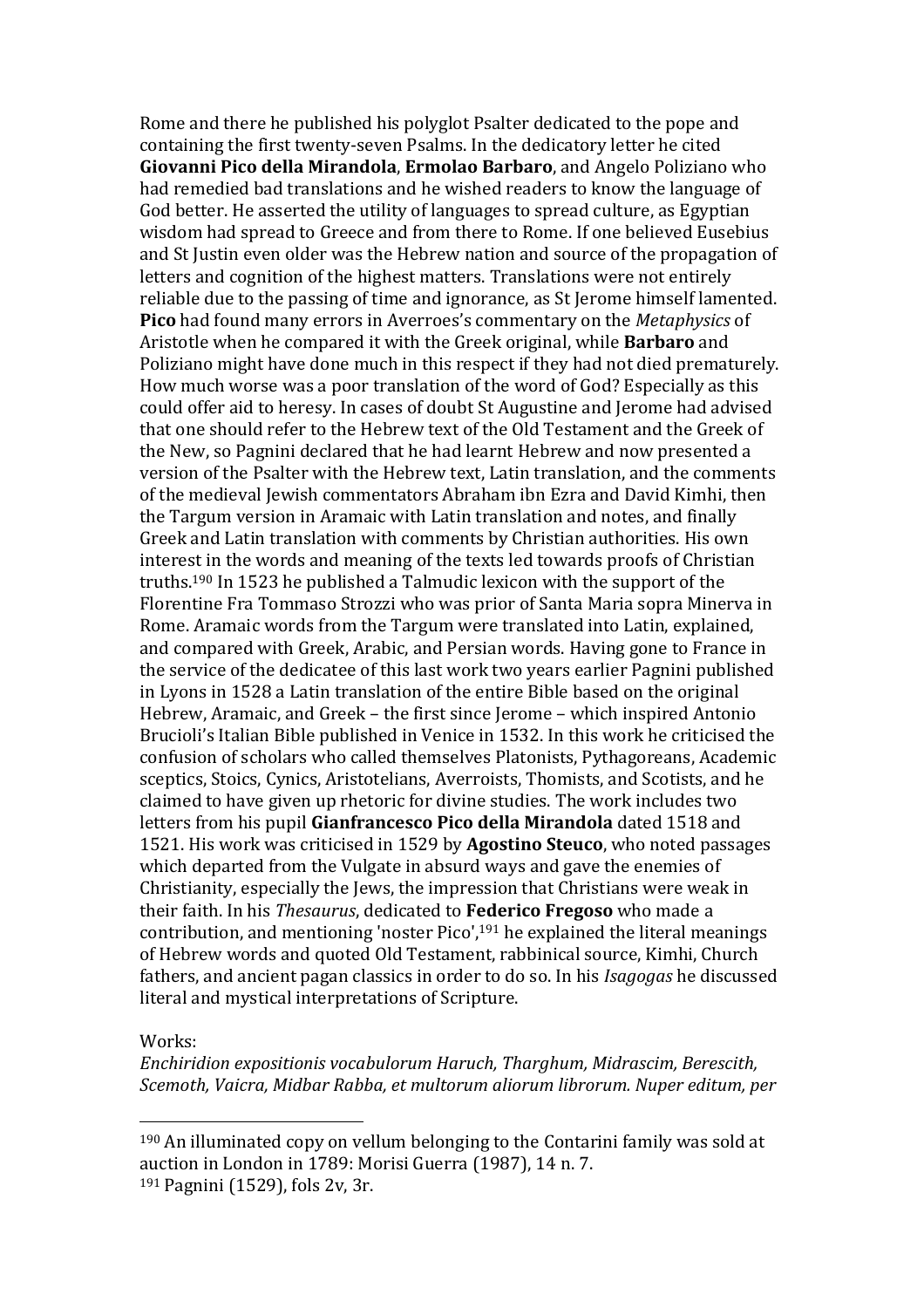*reverendum patrem magistrum Sanctem Pagninum Lucensem, concionatorem aposto. Ord. praedicatorum Congregationis Ethruriae: Hebraicae linguae aliusque libris apprime commodum* (Roma, impensis Tommaso Strozzi, 1523) *Utriusque instrumenti nova translatio* (Lyons: Antoine du Ry impensis François Turchi; Dominici Berticinium and Jacques Giunta, 1528)

*Institutionum Hebraicarum abbreviatio* (Lyons: Sébastien Gryphe, 1528) *Thesaurus linguae sanctae...* (Lyons: Sébastien Gryphe, 1529)

*Isagogas ad sacras literas, liber unicus. Ejusdem isagogae ad mysticos Sacrae Scripturae sensus, libri decem et octo* (Lyons: François Juste apud Hugues de la Porte impensis Thomas Guadagnus, 1536) Studies:

Timoteo M. Centi, 'L'attività letteraria di Santi Pagnini (1470-1536) nel campo delle scienze bibliche', *Archivum Fratrum Praedicatorem* 15 (1945): 5-51. Max Engammare, 'Sante Pagnini, traducteur *ad litteram* et exégète *secundum allegoriam* de l'ecriture (1520-1536)', in *Philologie et subjectivité. Actes de la journée d'étude organisée per l'Ecole nationale des chartes, Paris, 5 avril 2001* (Paris: Ecole des chartes, 2002), 41-52

Paul F. Grendler, 'Italian Biblical Humanism and the Papacy, 1515-1535', in *Biblical Humanism and Scholasticism in the Age of Erasmus*, ed. Erika Rummel (Leiden: Brill, 2008), 240-47

Anna Morisi Guerra, 'Incontri ebraico-cristiani. Il salterio poliglotto di Santi Pagnini', in *Itinerari ebraico-cristiani: società, cultura, mito* (Fasano: Schena, 1987)

### **Polydore Vergil** (c. 1470-1555)

Born at Urbino, educated at Padua and possibly Bologna before moving to England. His work *On Discovery* (1499) was produced in Urbino, and he added five more books (published in 1521) on the origins and inventions of Christian practices and institutions. His veneration for the Romans led him to find the origins of many discoveries and inventions with the ancient Hebrews rather than with the Greeks who largely succeeded them. His chronology, which placed most mythic and historical figures of the Greeks in the post-Mosaic age, was derived from Eusebius who was translated by St Jerome and published in Venice in 1483. Eusebius' *Preparation for the Gospel* (c. 313) expanded on his chronological points. His reading of sacred history is reliant on Josephus, especially his *Jewish Antiquities* (c. 93) and his swipes against Greeks in *Against Apion* (c. 96-100). Like **Marcantonio Coccio (Sabellico)** (whose work on discoveries he knew)<sup>192</sup> he discussed the veracity of myths and gods and intermingled their deeds with those of historical figures. When Greek and Roman authorities disagreed he was apt to attribute inventions to the Hebrews, basing his view on scripture as mediated by Josephus, Eusebius, and others. In *On Discovery* he notes that man originated among the Jews in the form of Adam (1.3.6), and he attributes to the Hebrews the foundation of the priesthood which was conferred by God on Aaron (1.5.8), the discovery of letters (1.6.6, Moses teaches letters to the Jews according to Eusebius; 1.6.7, the children of Seth, Adam's son, write down the knowledge of the heavens on two pillars, according to Josephus, and see 1.17.5,

<sup>192</sup> Vergil (2002), 7.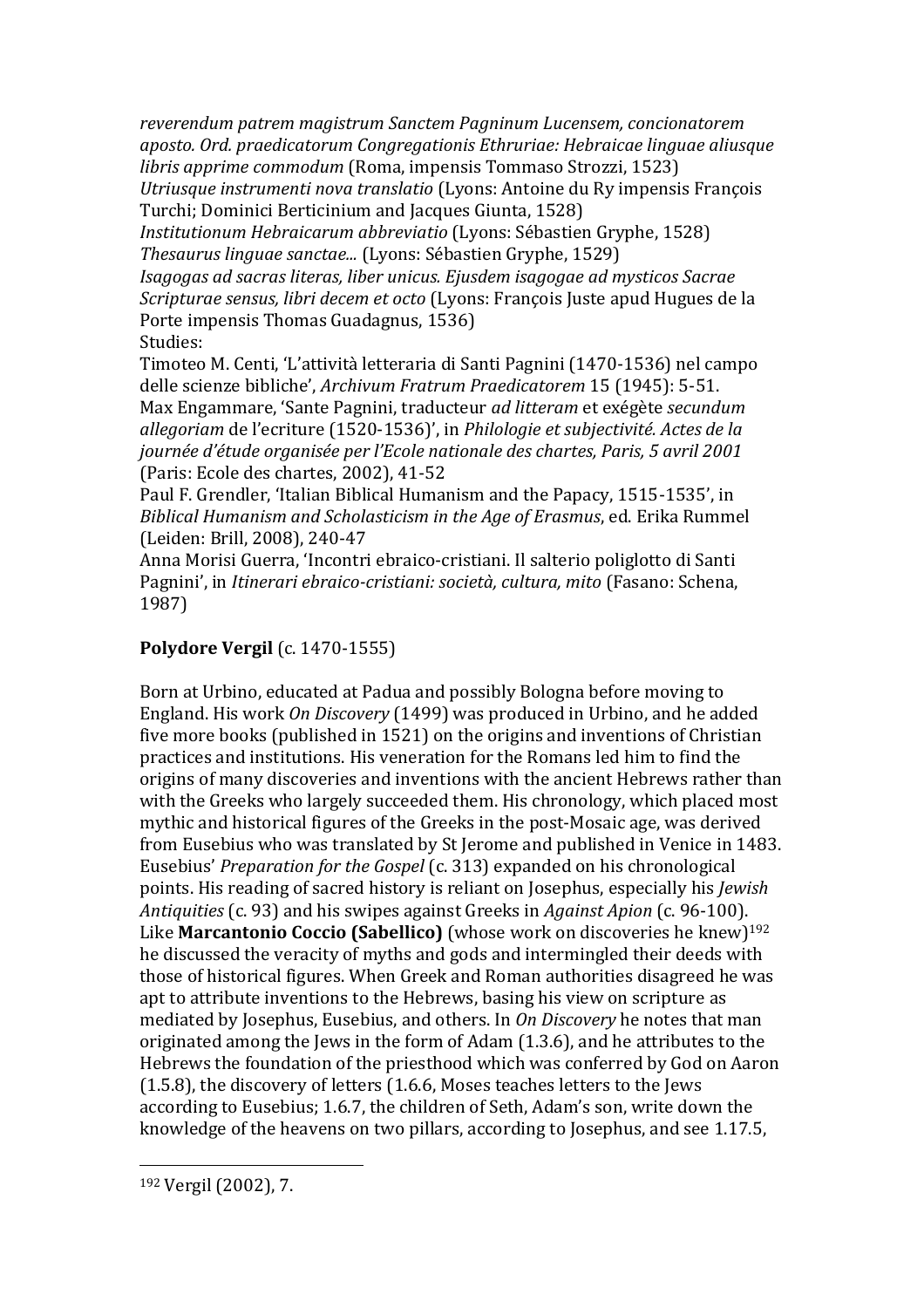or letters were invented by Abraham, as Philo says). He says, following Eusebius, that Moses invented poetry in hexameters before the Greeks, and note also David, Solomon and the beauty of the Pslams (1.8.4-5). The Hebrews, and especially Moses, composed the first histories, according to Josephus (1.12.2), and the first lyre (1.14.4, 1.15.6), and Moses the first trumpet according to Josephus (1.15.11). Moses established the first asylum (3.12.2), and was mong the first who used weapons of war (2.11.3). He also prohibited effigies of God (2.23.1). According to Eusebius philosophy originated with the Hebrews, 'as did almost all the other disciplines.' (1.16.2) Plato derived much from the Hebrews (1.16.4). Abraham brought arithmetic and astrology to the Egyptians (1.17.3, 1.18.2). Moses was the first lawgiver (2.1.8), and all nations originate from the Hebrews who invented democracy (2.2.5) slavery (2.2.9), the census (2.3.15), the year of twelve months (2.4.3, 10), book publishing (2.7.2), parchment (2.8.4), possibly treaties (2.15.3), possibly perfume (2.18.1), possibly metal working (2.19.5), rings and jewels (2.21.5), the first cultivation of land and improvement in grain (3.2.8), and the art of buying and selling (3.16.4). Olive was first used by the Hebrews (3.3.14), not the Greeks, as was linen (3.6.2), shoes (3.6.6), the first temple (3.9.6), and wells (3.9.8). Vergil was less complimentary about the Jews who, he wrote in c. 1521, introducing his discussion of the beginnings of Christian institutions, had 'coloured over, varnished and misrepresented' the law which Christ came to strengthen. [I]n the end whatever they had made lax, he made strict, where they had brought in more ceremony with less piety, he wanted more piety and less ceremony.'<sup>193</sup> Moreover, divorce first appeared among Jews (1.4.10-11) and animal sacrifices (3.5.2).

Works:

*On Discovery*, ed. and trans. Brian P. Copenhaver (Cambridge, MA: Harvard University Press, 2002)

# **Gian Francesco Burana** (1475/80- )

Born in Verona. Attended lectures in Padua and copied out Greek works. He was taught by Girolamo Surian, who had some knowledge of Arabic and Hebrew. His teacher Girolamo Bagolino praised his knowledge of Hebrew, and he worked with the Syriac-Arabic-Hebrew Great Commentary of Averroes on Aristotle by Calo Calonimo.

Studies: Giorgio Stabile, 'Burana, Giovanni Francesco', *DBI*, 15 (1972): 386-89

# **Alberto Pio da Carpi** (1475-1531) [to finish]

Prince of the county of Carpi (near Modena), nephew of **Giovanni Pico della Mirandola**, tutored by **Aldus Manutius** and Pietro Pomponazzi, he had a great interest in scripture and intervened on behalf of Johannes Reuchlin with Pope Leo X (1513-21).

<sup>193</sup> Ibid., 21.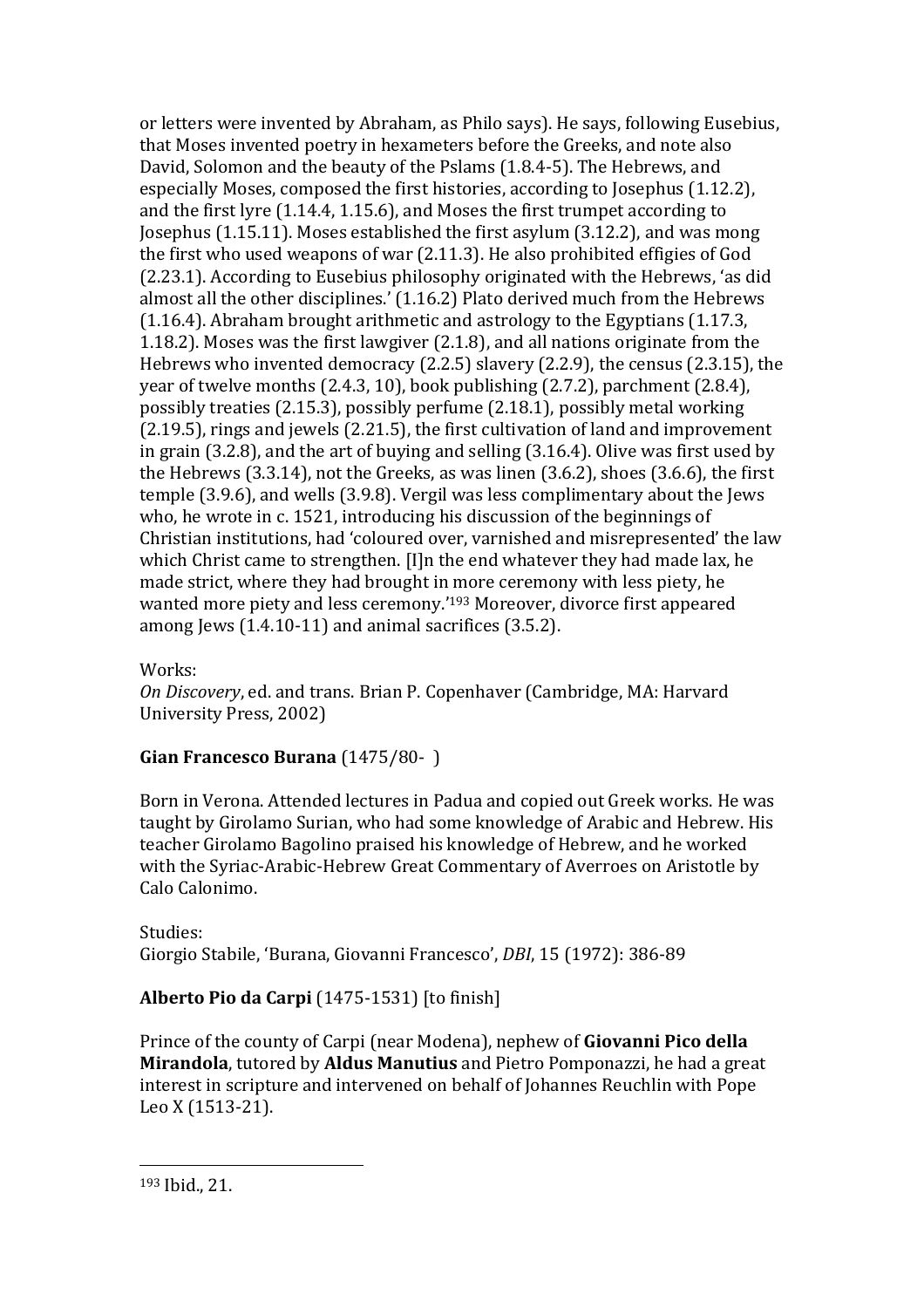Studies:

Nelson H. Minnich, 'Alberto Pio's Defense of Scholastic Theology', in *Biblical Humanism and Scholasticism in the Age of Erasmus*, ed. Erika Rummel (Leiden: Brill, 2008), 277-95

### **Jacopo Sadoleto** (1477-1547)

Studied at Ferrara then Rome in household of Cardinal Oliviero Caraffa from c. 1498, appointed papal secretary in 1513 and bishop of Carpentras in 1517, and became cardinal in 1536. He wrote commentaries on the Psalms, John 3: 1-23, 20: 17, and work linking Isaiah 53 (Jewish wickedness and lack of faith rebuked) with Mark 15: 28 and Luke 22: 35-39, both referring to Isaiah during the crucifixion and Christ's advice to the disciples respectively. In his work on the Psalms he was fairly hostile towards Hebrew scripture and to Jewish law, cultural practices, piety and scholarship. He used St Jerome's Gallican Psalter and Hebrew Psalter as well as the Greek Septuagint (based on Hebrew) and preferred the commentaries of the Greek fathers to the scholastics (although he did cite Nicholas of Lyra) since they live in a holy fashion, were closer to the New Testament age and had greater knowledge of ancient wisdom. Sadoleto's Psalm exegesis was 'more moral than theological ... freer and more literary' than those of his fellow humanists and aimed to move pious readers, much to the disgust of the theologians of the University of Paris in 1535.<sup>194</sup>

### Works:

*Interpretatio in Psalmum, Misere mei Deus* (Rome: In aedibus Francesco Minizio Calvo, 1525) *In locum Evangelicum de duobus gladiis interpretatio* in *Opera*, 4 vols (Verona: Joannis Alberti Tumermani, 1737-38), 4, 377-90 Studies: Paul F. Grendler, 'Italian Biblical Humanism and the Papacy, 1515-1535', in *Biblical Humanism and Scholasticism in the Age of Erasmus*, ed. Erika Rummel

### **Agathius Guidacerius** (1477?-1540)

(Leiden: Brill, 2008), 263-70

He seems to have been of Calabrian origin, and although 'not a scholar of great distinction' he issued in Rome a Hebrew grammar dedicated to Pope Leo X (1513-21), based on David Kimhi's *Sefer mikhlol* (Hebrew grammar) and containing a preface in which he explains why the study of Hebrew is worthwhile.<sup>195</sup> He claimed to have studied Hebrew for seven years with Rabbi Jacob Gabbai. He was in Avignon in 1518 and he applied for post teaching Hebrew at Trilingual College in Louvain. He was a Hebrew teacher in Rome by January 1522, and two years later published commentry on the Song of Songs. He also studied Hebrew commentaries on Psalms and on Job by Abraham ibn-Ezra in 1526. After the Sack of Rome he went to Avignon and then in 1531 accepted lectureship in Hebrew at Collège de France and defended study of

<sup>194</sup> Grendler (2008), 266.

<sup>195</sup> Quoting Galliner (1940), 86.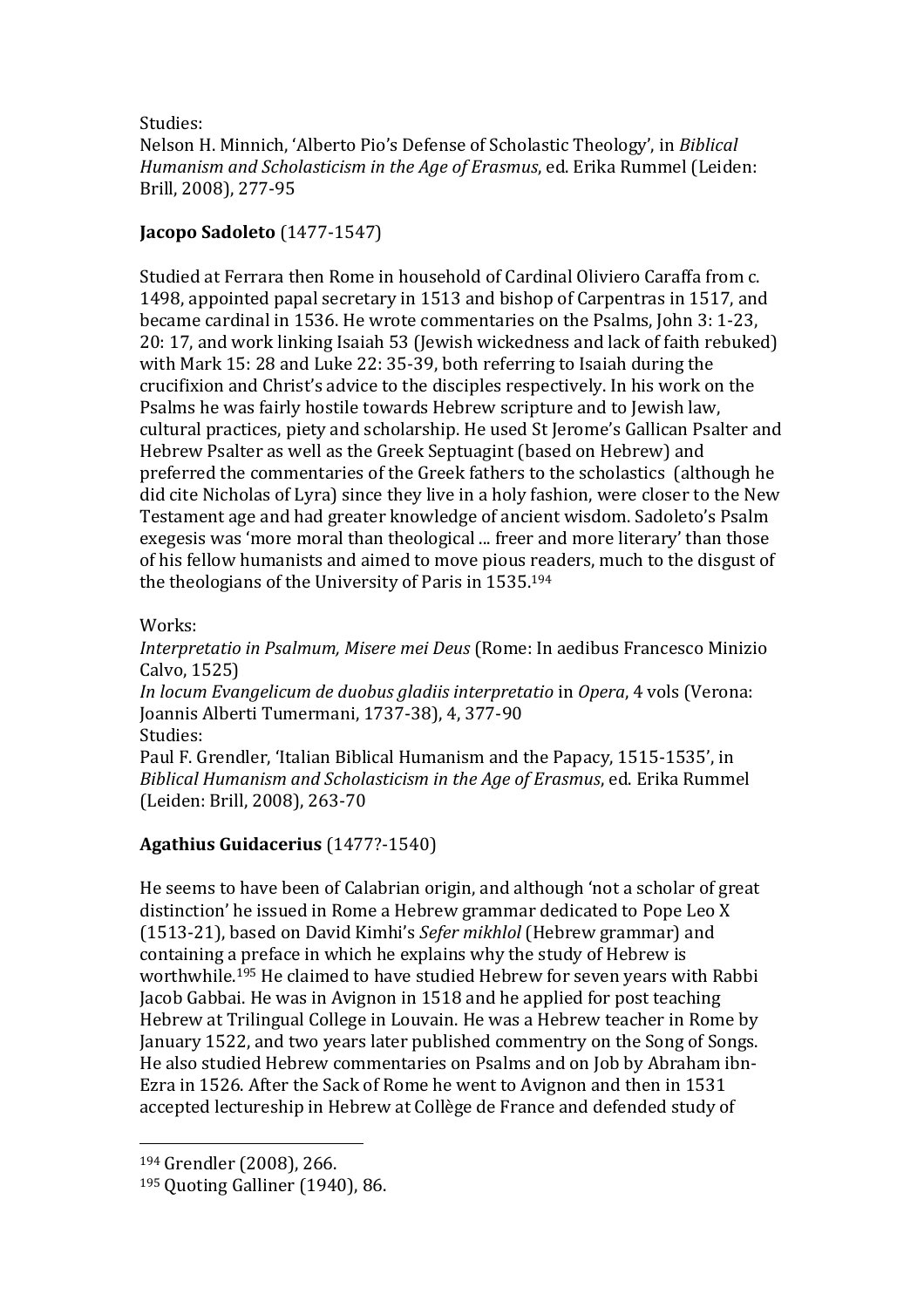Hebrew. In his commentary on the Sermon on the Mount (Matt. 5: 3-11) he emulated St Gregory of Nyssa in presenting a moral and spiritual exhortation rather than a work of great grammatical, historical, or philological content. He also made a case for the study of Hebrew, which had happily been wrested from Jewish possession and would help France in its battle with heresy.

Works:

*Grammatica Hebraicae linguae* (Rome: Etienne Guillery, 1520)

*Nova expositio in septem maxime contra omnia adversa Psalmos Penitentiales per Agathium* (Rome: Antonio Blado, 1523. Repr. 1524, 1525, 1526, 1536) *Nova commentaria in Canticum canticorum Selomonis [sic] per Agathium clericum* (Rome: Antonio Blado, 1524)

*De laudibus, et materia psalmorum. Et in primum psalmum, secundum veritatem Hebraicam expositio* (Paris: Pierre Vidoué, Gilles de Gourmont, 1529)

*Institutiones grammaticae Hebraicae linguae* (Paris: Pierre Vidoué, Gilles de Gourmont, 1529. Repr. 1546)

*Canticum canticorum nuper ex Hebraeo in Latinum versum* (Paris: ex officina Gérard Morrhy, 1531)

*Ad christianissimum regem et reginam Galliae. In verba domini supra montem explanatio* (Paris: apud Chrestien Wechel, 1531)

*In V Psalmos secundum Hebraicam veritatem recens expositio* (Paris: François Gryphe, 1532)

*Alphabetum Hebraicum. Adjectus est et Abdias propheta* (Paris: apud Chrestien Wechel, 1533. Repr. 1534, 1539)

*De literis Hebraicis, de punctis, de accentibus, de quantitate syllabarum deque vera linguae Hebraicae pronuntiandi ratione* (Paris: apud Chrestien Wechel, 1537) *In tres preciosissimos delectos Davidiacos psalmos jam nunc secundum fontes Hebraeorum aedita expositio* (Paris: apud François Gryphe, 1537)

*In preciosissimum sexagesimum octavum Davidicum psalmum* (Paris: [François Gryphe apud Collège des Italiens, 1537])

*In quatuor et viginti primos Davidicos psalmos secundum Hebraicam veritatem jam nunc aedita commentaria: ex quibus quantum luminis christianae fidei accesserit, piorum lectorum erit judicium* (Paris: Collège des Italiens, 1540) *In primam Davidicorum psalmorum decadem, ad Franciscum christianissum, jam nunc secundum Hebraicam, Graecamque, veritatem aedita comentaria* (Paris: Collège des Italiens, 1540)

Ed. Abdias, *Grammaticae in sanctam Christi linguam institutiones* (Paris: Collège des Italiens, 1539. Repr. 1549)

Trans. David Kimhi, *Liber Michlol grammatices linguae sanctae* (Paris: Collège des Italiens, 1540)

Studies:

Helmuth Galliner, 'Agathius Guidacerius, 1477?-1540. An early Hebrew grammarian in Rome and Paris', *Historia Judaica*, 2/2 (Oct. 1940): 85-101

**Cristoforo Marcello** (c. 1480-1527) [complete]

Studies of Psalms in MS: Iter 2: 285a, 365a, and see Grendler (2008), 276 and Minnich (1969), 181-3, 229, 231-34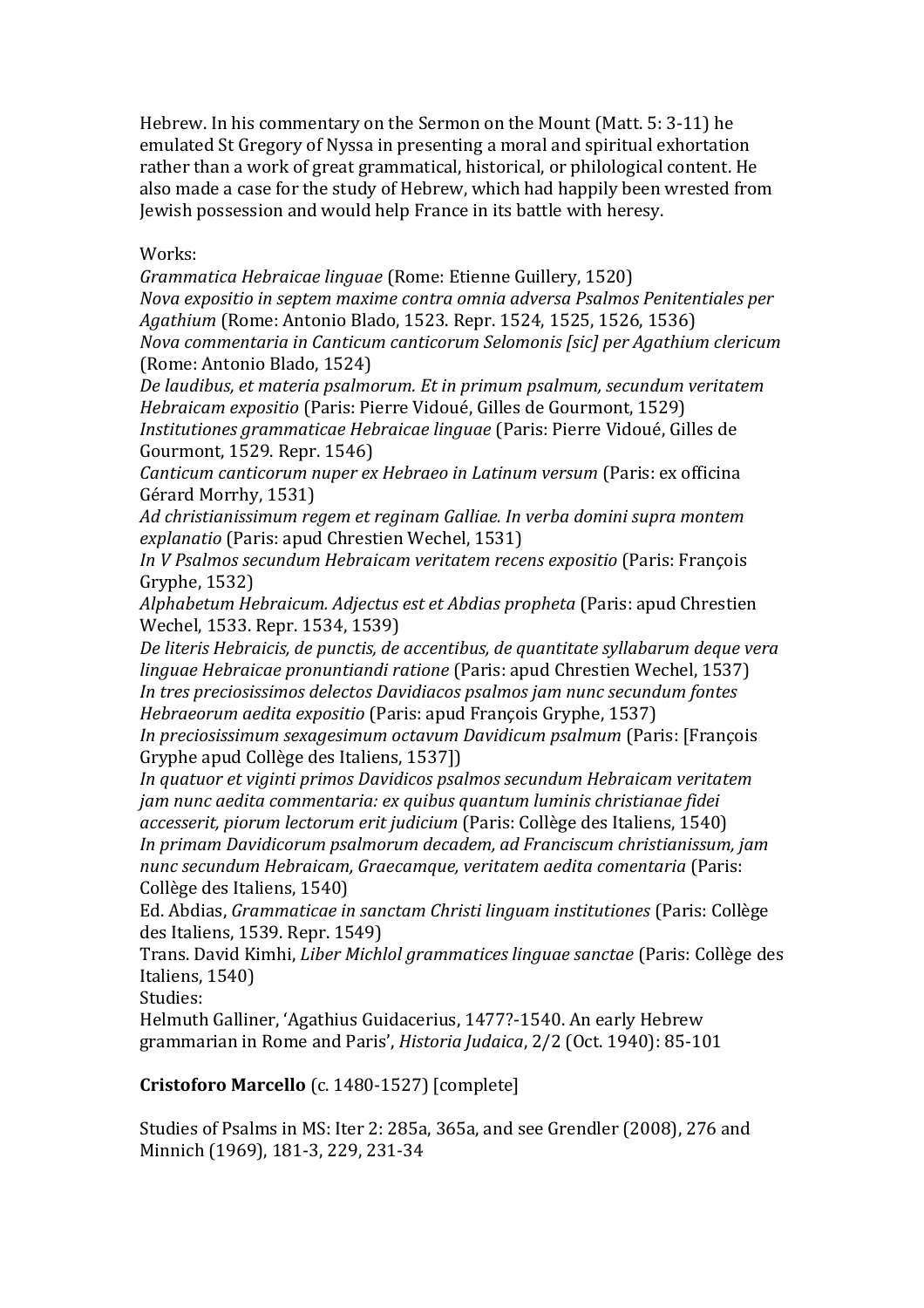Studies: Margherita Palumbo, 'Marcello, Cristoforo', *DBI*, 69 (2007): 525-28

### **Federico Fregoso** (c.1480-1541)

Genoese aristocrat, close to **Pietro Bembo** (who deplored the studies in the Kabbalah of Francesco Zorzi in a letter to him in 1533) in Rome from the first decade of sixteenth century. The convert **Santes Pagnini** dedicated his *Hebraice Institutiones* of 1526 to Fregoso, and repeated the compliment in 1529 in the *Thesaurus* published in Lyons. At this time Fregoso was studying Hebrew near to Lyons as an abbot in Dijon, and he seems to have made financial and intellectual contributions to Pagnini's work. In it Pagnini explained the literal meanings of Hebrew words and quoted Old Testament, rabbinical source, Kimhi, Church fathers, and ancient pagan classics in order to do so. In 1531 in Venice Fregoso met Gasparo Contarini and Gregorio Cortese who criticised his studies of the Kabbalah during the 1530s. In 1537 he was involved with Contarini and Cortese in the examination of the text of the *Problemata* (Venice, 1536) by **Francesco Zorzi**. 196

### Sources:

 $\overline{a}$ 

Santes Pagnini, *Thesaurus linguae sanctae...* (Lyons: Sébastien Gryphe, 1529) Studies:

Giampiero Brunelli, 'Fregoso, Federico', *DBI*, 50 (1998): xx-xx A. Liuina, 'Fregoso, Federico', *Dictionnaire de spiritualité*, V, cols 1189-1190

### **Paulus Ricius** (d. c. 1541)

Convert who may have studied with Pietro Pomponazzi at Padua before moving to Pavia where he taught philosophy and published a number of works addressing Kabbalah. He later moved to Augsburg and by 1516 was employed as physician to Emperor Maximilian I (1493-1519), later acting in the same role for Prince Ferdinand. His first published work deals with 'the cause of the perfidy of the Jews', 'the concord of the Jewish and Christian faiths', and 'the beatitude by the faith of Christ alone.' His third work published in Pavia (with a prefatory letter by the Augustinian Giovanni Benedetto Moncetti) dealt with the prohibitions and precepts of Mosaic Law. He also published works on Peripatetic philosophy and two translations of Averroes before the dialogue between a doctor of theology and three Jewish brothers of 1514. Two years later he published the first Latin translation of a kabbalistic text – Joseph Gikatilla's *Sha'are orah* as *Portae lucis* (Gates of Light) and in 1519 the first Latin translation of a part of the *Mishnah*, the third-century rabbinic commentary. In 1523 he defended Johannes Reuchlin in a pamphlet published in Nuremberg. His attempt to harmonise Catholic and Protestant positions in his *Statera prudentum* (1532) led to the work being condemned at the Diet of Regensburg (1541) as 'Judaizing' and perhaps help to explain why his works were reprinted only in altered form, in a compendium of 1541, and subsequently in Johannes Pistorius's

<sup>196</sup> Cortese to Contarini, Gubbio, 5 April 1537 in Gregorio Cortese, *Omnia quae huc usque colligi potuerunt, sive ab eo scripta, sive ad illum spectantia* (Padua, 1774), part 1, 116-17.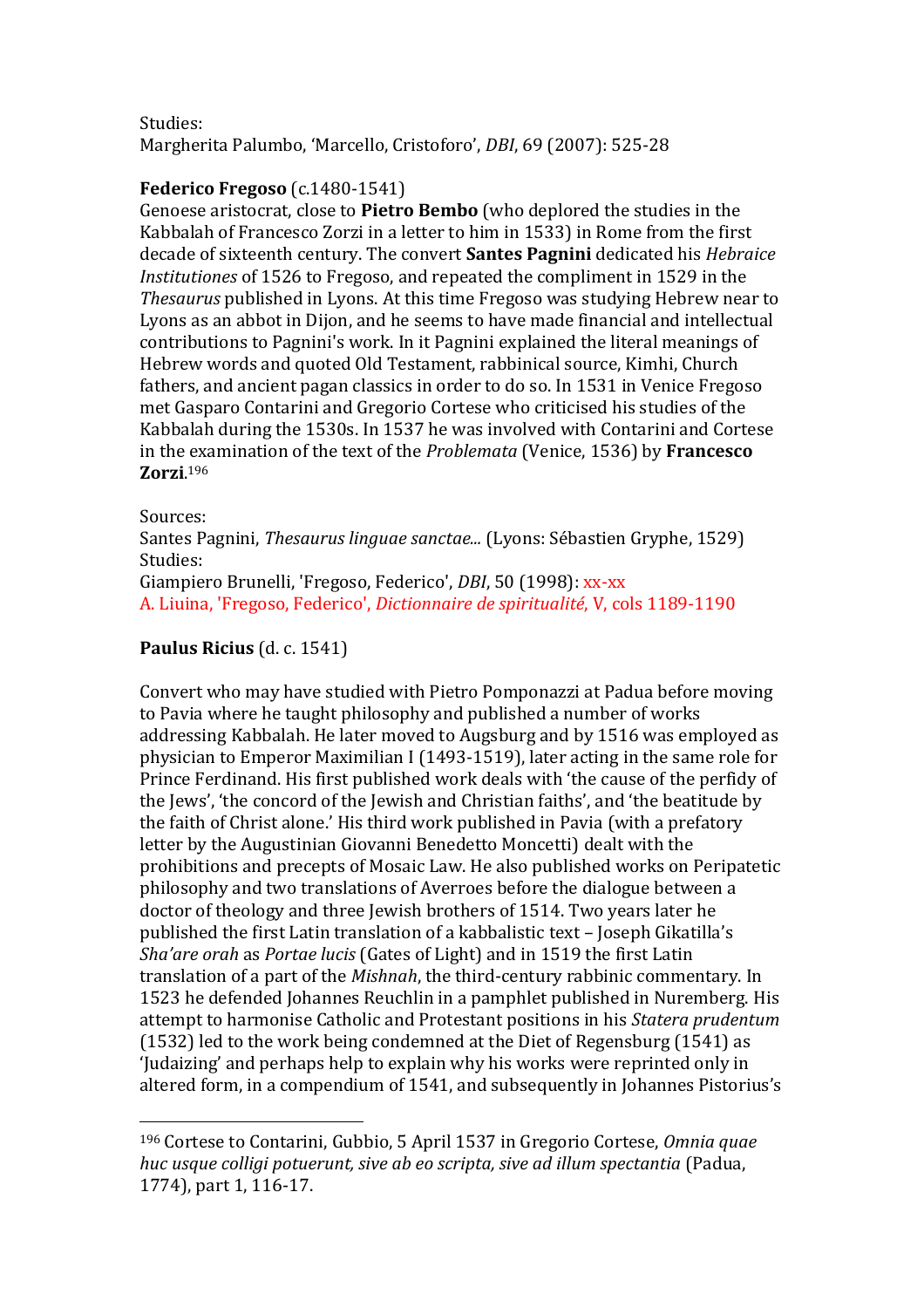*Ars cabalistica* (Basel, 1587) alongside a Latin translation of Leone Ebreo's *Dialoghi d'amore* (1535), Reuchlin's *De verbo mirifico* (1494) and *De arte cabalistica* (1517), and Archangelo Burgonovensis's commentary on selections from Pico's kabbalistic *Conclusiones* (1486) drawn from a work published in Ferrara in 1551. The 'original and creative' work of the *Isagoge* has been discussed by Crofton Black.<sup>197</sup> He shows how '[b]y linking kabbalah's enigmas to Aristotle's conventional, though controverted, psychology, Ricius made a great hermeneutic breakthrough'.<sup>198</sup> In this work Ricius outlined the ways in which man, as an image or microcosm of God, might grasp the microcosm of divine law in the Pentateuch in a literal way and also understand the macrocosmic, or eternal, law of God in an allegorical or Kabbalistic sense. He argued that although man's cognition had been impaired by the Fall it had been restored by Christ and the intellect might join with God. He made these arguments on the basis of Peripatetic cognitive models, in some respects at odds with Thomist theory and sympathetic to Averroes, and probably drawing on Arab Peripatetic traditions conveyed by means of the work of medieval Jewish scholars such as Maimonides, Gersonides, and Abraham Abulafia.

#### Works:

*Sal federis: Pauli Ricii israhelite: nuper a iudaizmo ad sacram Christi religionem translati, compendium quo mirifico acumine (Judeorum insipiente reffellendo calumnias) apostolicam veritatem ratione, prophetice, talmudistice, cabalistice, plane confirmat: ac iudeorum christique fidei tollit repugnantiam* (Pavia: per Giacomo Pocatela, 1507)

*Aphoristicae in cabalistarum eruditionem cum digressionibus isagogae. Eiusdem de modo inveniendi subiecta doctrinarum & ordinem conclusiones lepidaque oratio* (Pavia: per Bernardino Garaldi, 1509)

*De sexcentum et tredecim mosaice sanctionis edictis. Philosophica, prophetica ac talmudistica (pro christiana veritate tuenda) cum iuniori Hebraeorum synagoga disputatio. In cabalistarum seu allegorizantium eruditionem ysagoge. De novemdoctrinarum ordinibus et totius perypatetici dogmatis nexu compendium: conclusiones atque oratio* (Pavia: per Giacomo Pocatela, 1510)

*In Apostolorum simbolum Pauli Ricii Phisici Cesarei Elegantissimus iuxta peripateti corum dogma dialogus per plane. Et summo ingenii Acumine Lumini gratie Lumen Concilians* (Pavia: per Bernardino Garaldi, 1517)

Trans. *Portae lucis* (Augsburg, 1516)

Ed. *Talmudica novissime in latinum versa periocunda commentariola* (Augsburg, 1519)

Sources;

Erasmus, letter of 10 March 1516

Studies:

Crofton Black, 'From Kabbalah to Psychology: The Allegorizing *Isagoge* of Paulus Ricius, 1509-41', *Magic, Ritual, and Witchcraft*, 2/2 (2007): 136-73

J. L. Blau, *The Christian Interpretation of the Cabala in the Renaissance* (New York: Columbia University Press, 1944), 65-75

 $\overline{a}$ 

<sup>197</sup> Black (2007), 165.

<sup>198</sup> Ibid.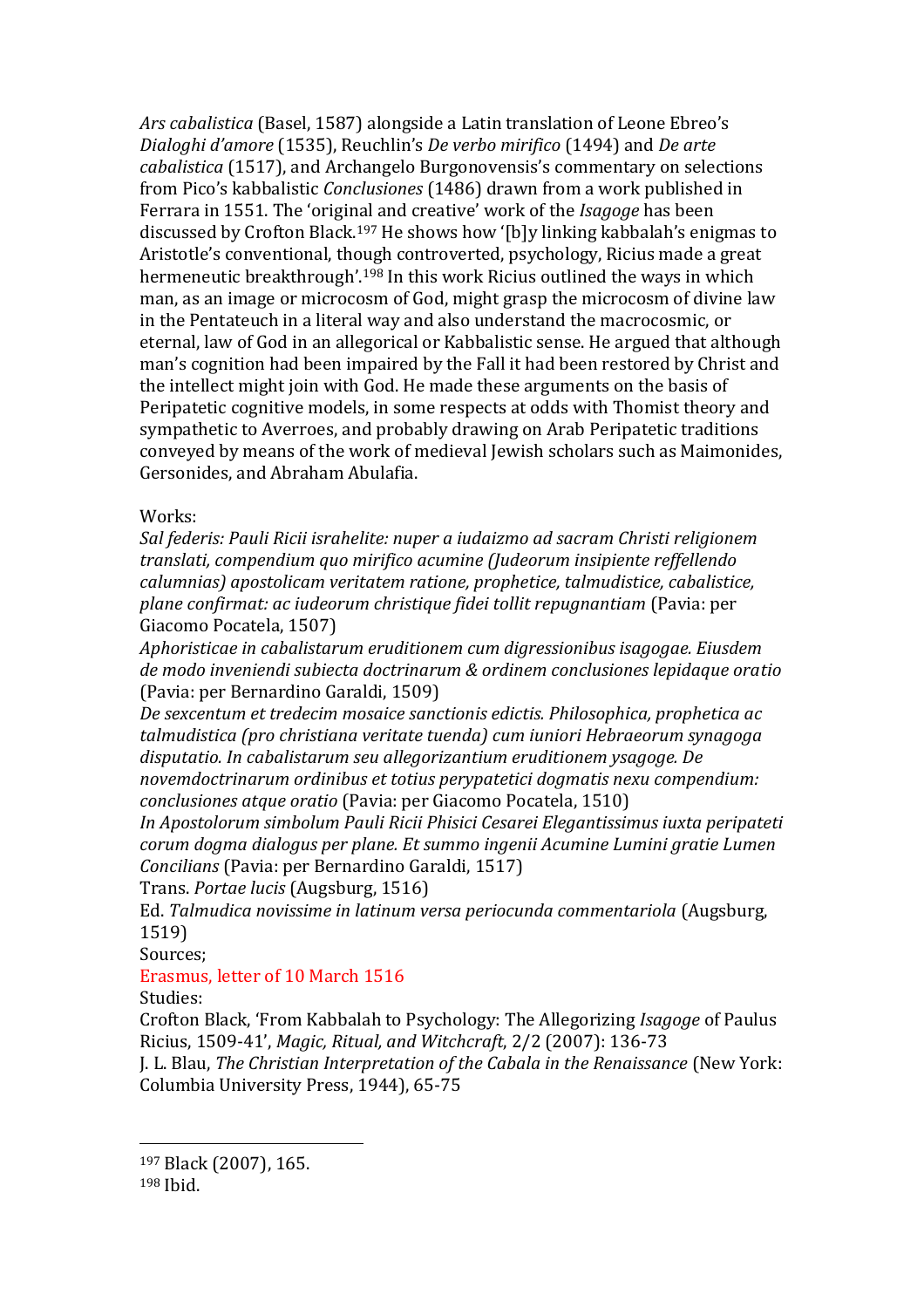#### **Agostino Beazzano (c.1490/1500-1549)**

Venetian poet and humanist, in circle of **Pietro Bembo** and Roman humanists, he addressed verses to the reader in Gerardus Veltwyck's *De Iudaicis disciplinis et earum vanitate* (Venice, 1539): 'Hebrae qui nosse cupit miracula linguae, / Doctaque Davidicis condita verba modis: / Carmina Gerardi insueto depicta colore / Haec legat, Hyblaeo dulcia melle magis. / Non tantum hinc penitus doctorum vana peribunt / Somnia, iudiciis nil facienda bonis: / Sed longo demum discusso errore patebit / Qua deceat domini quaerere menta vias.'

#### Sources:

'Augustinus Beatianus Candido lectori', in Gerardus Veltwyck, *Itinera deserti. De Iudaicis disciplinis & earum vanitate. Autore Gerardo Veltuycko Ravesteyuensi. Addita etiam nonnulla quae ex illorum libris eruta cum fide Christiana consentiunt* (Venice: D. Bomberg, 1539), titlepage verso.

### **Agostino Steuco** (1497-1548)

In 1513 he entered the congregation of the order of Augustinian canons of San Salvatore, Bologna, and in that city learnt Hebrew. From 1529 he was in charge of manuscripts bequeathed by Cardinal **Domenico Grimani** to the monastery of San Antonio di Castello in Venice. Using these manuscripts he produced annotations on the Pentateuch, correcting St Jerome's translation of the text. The *Recognitio* was dedicated to Domenico Grimani and his son Marino and was 'a set of critical emendations of Jerome's Old Testament Latin text, based upon extensive use of the Hebrew, Aramaic, and Greek manuscripts in the Grimani library.'<sup>199</sup> He aimed by this work to show that many Catholic doctrines and rituals had origins in the Old Testament and were divinely sanctioned. In particular, in several places he defended the use of external forms of worship and papal primacy in spiritual and doctrinal affairs at a time when reformers north and south of the Alps were questioning both. Social and political harmony, he thought, relied on both these pillars, and in 1530 he issued an attack against Lutheran heresies. He emphasised the utility of outward ceremonies and divine institutions to aid the majority of people in their worship and to prevent the spread of cruelty and base instincts. These institutions and rituals had originally been put in place by wise rulers with secular and spiritual responsibilities to promote humble piety and thereby social welfare. Moses and Aaron, although not named by Steuco, were often taken as examplars of such leaders working for the welfare of their people and providing appropriate ceremonies and laws. As he later wrote: 'We are men [...] living in a corporeal body, for whom corporeal things are necessary, by which such things it is necessary to satisfy the multitude of people, not the wise man, but the ignorant, full of blindness.'<sup>200</sup> This hierarchical and patricarchal vision must have been highly congenial to the Venetian patriciate. Steuco's 'perennial philosophy' drew on Ficinian and neo-Platonic notions of man's desire to worship God, in whose image man had been created. Seeking to return to the source of his innate reason and goodness man's

 $\overline{a}$ 

<sup>199</sup> Delph (1994), 108.

<sup>200</sup> Quoted in Delph (1992), 42.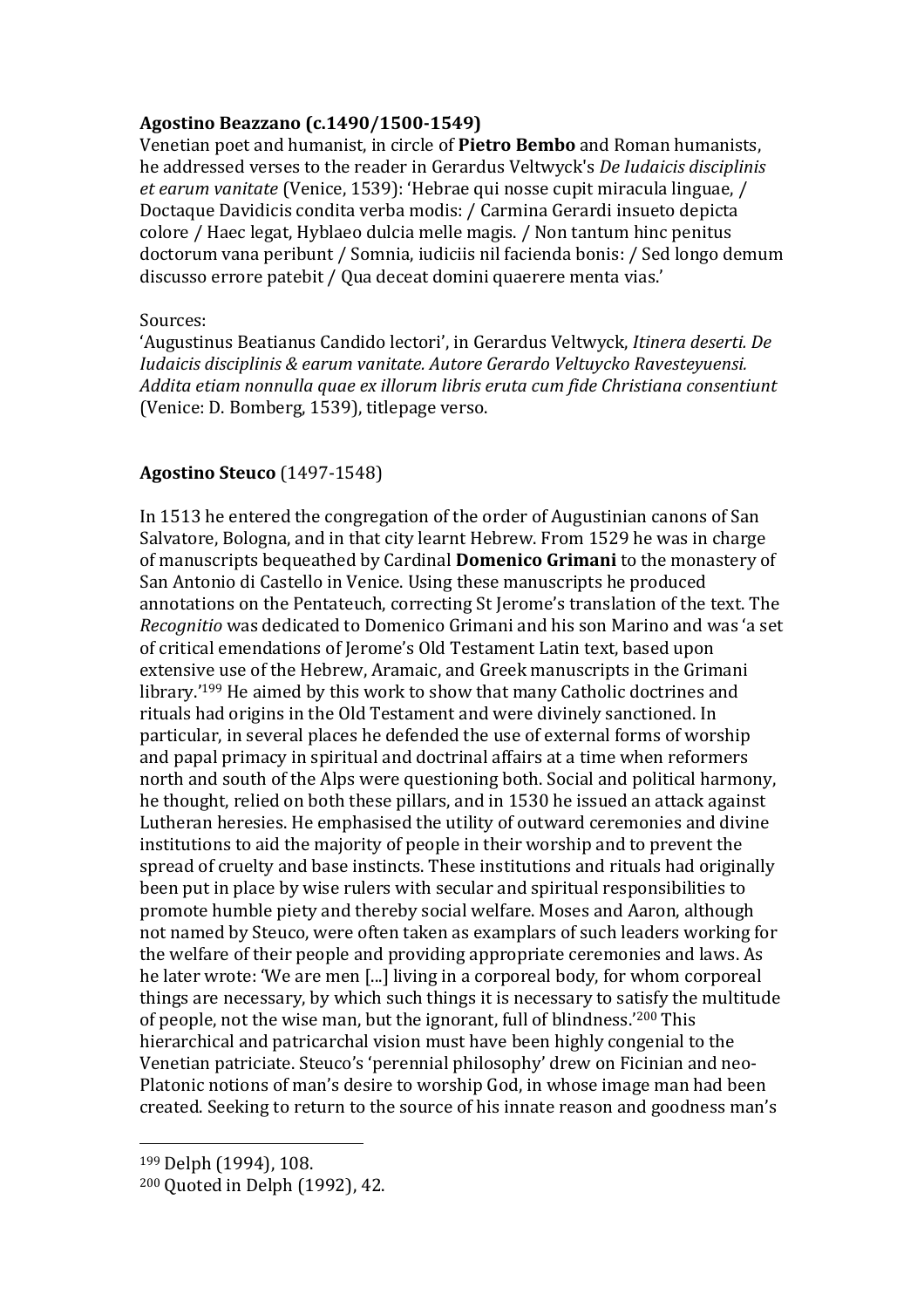soul, endowed with reason by God, sought to gain full knowledge and union with the divine. In this pursuit men created external signs of their religion and piety in all ages although the apostles as the earliest witnesses to Christ were perhaps the most wise and most worthy of being imitated.<sup>201</sup> Steuco moved to Rome into the household of Pope Paul III (1534-49) in 1536 and his works published are marked by the defence of papal pomp and primacy.

#### Works:

*Recognitio veteris testamenti ad hebraicam veritatem, collata etiam editione Septuaginta interprete cum ipsa veritate hebraica, nostraque translatione, cum expositione hebraeorum, ac Graecorum, qui passim toto opere citantur. Ubi quantum fieri potest, monstrantur loci, qui in editione latina, et Graeca discrepant a codicibus hebraeorum, per Augustinum Eugubinum can. reg. s. Augustini Ordinis s. Salvatoris. Ne quis alius aut Venetiis, aut usquam locorum hunc impune librum imprimat, Senatus Veneti decreto cautum est* (Venice: Aldo Manuzio, 1529) *-- De perenni philosophia libri X. De Eugubii, urbis suae, nomine* (Lyon: Sébastien Gryphe, 1540)

Studies:

 $\overline{a}$ 

Ronald K. Delph, 'Polishing the Papal Image in the Counter-Reformation: The Case of Agostino Steuco', *Sixteenth Century Journal*, 23 (1992): 35-47

-- 'From Venetian Visitor to Curial Humanist: The Development of Agostino Steuco's "Counter"-Reformation Thought', *Renaissance Quarterly*, 47 (1994): 102-39

-- "Emending and Defending the Vulgate Old Testament: Agostino Steuco's Quarrel with Erasmus," in *Biblical Humanism and Scholasticism in the Age of Erasmus*, ed. Erika Rummel, (Leiden: E.J. Brill, 2008), 297-318

T. Freudenberger, 'Die Bibliothek des Kardinals Domenico Grimani', *Historisches Jahrbuch*, 56 (1936): 15-45

-- *Augustinus Steuchus aus Gubbio, Augustinerchorcher und päpstlicher Bibliothekar (1497-1548)* (Reformationsgeschichtliche Studien und Texte, Heft 6- 65. Münster i. W, 1935)

# **Daniel Bomberg** (d. 1549/53)

A native of Antwerp who settled in Venice. He set up a press with permission of Venice in 1516 at the suggestion of the convert **Felix Pratensis**, and printed nearly two hundred Hebrew books. Pratensis edited the first rabbinical Bible (i.e. Hebrew text of Old Testament with *Targum* or Aramaic paraphrases, and standard commentaries by Jewish scholars including Rashi, David Kimhi, and Nahmanides) in 1517. He also edited a single-volume edition of the Hebrew Old Testament. Bomberg published first complete editions of the two Talmuds (1520-23), approved by Pope Leo X (1513-21), as well as the *Tosefta* (Supplements to rabbinic commentary). Employed Jewish and converted Christian printers, editors, and proof readers. Bomberg posthumously published Abraham ben Meir de Balmes's Hebrew grammar, *Mikve Avram* with notes by

<sup>201</sup> Ibid., 43-47. Charles B. Schmitt, 'Perennial Philosophy: From Agostino Steuco to Leibniz', *Journal of the History of Ideas*, 27/4 (Oct.–Dec. 1966): 505-32.